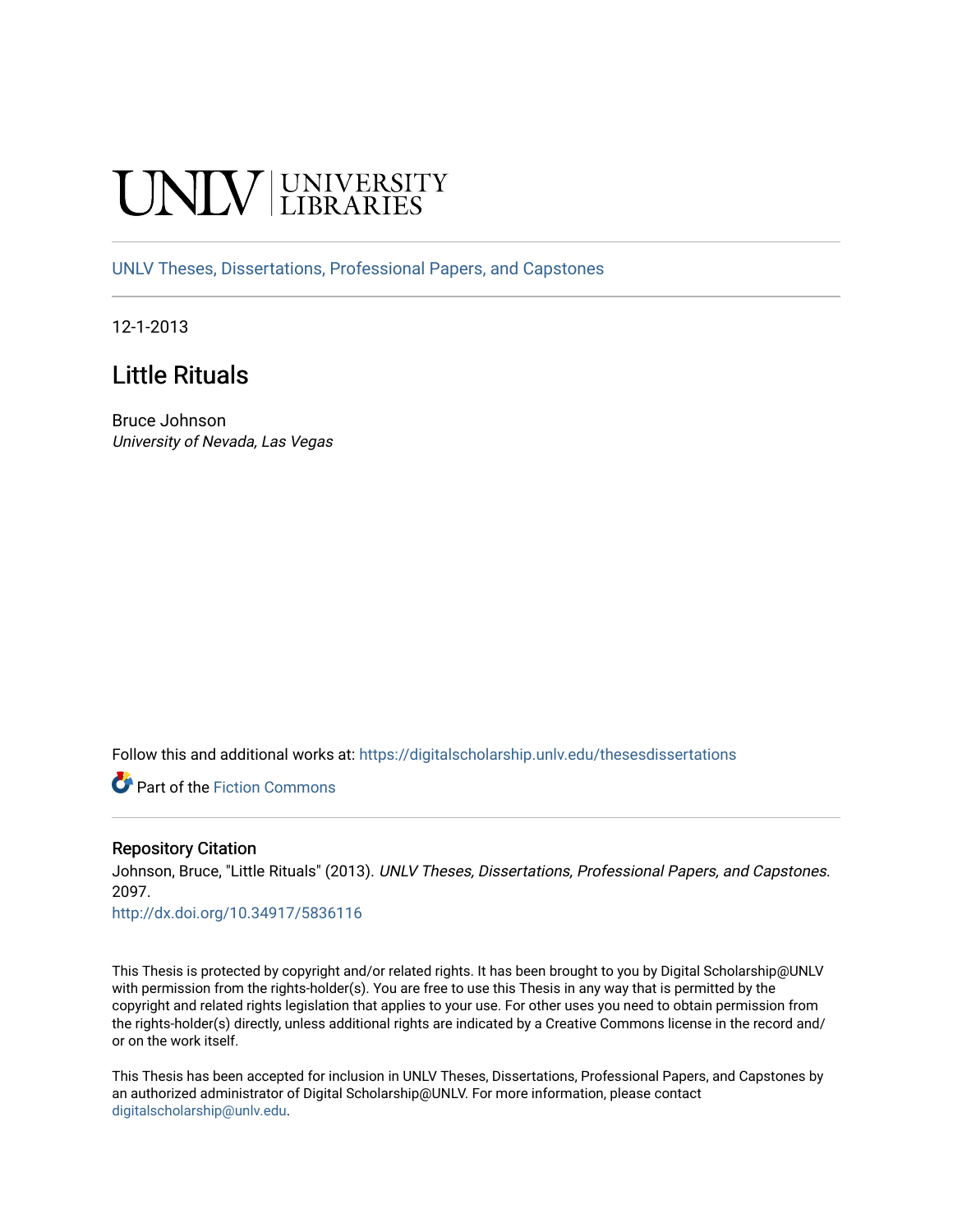#### LITTLE RITUALS

By

Bruce W. Johnson

Bachelor of Arts in English and Philosophy

Nebraska Wesleyan University

2009

A thesis submitted in partial fulfillment

of the requirements for the

Master of Fine Arts -- Creative Writing

Department of English

College of Liberal Arts

The Graduate College

University of Nevada, Las Vegas

December 2013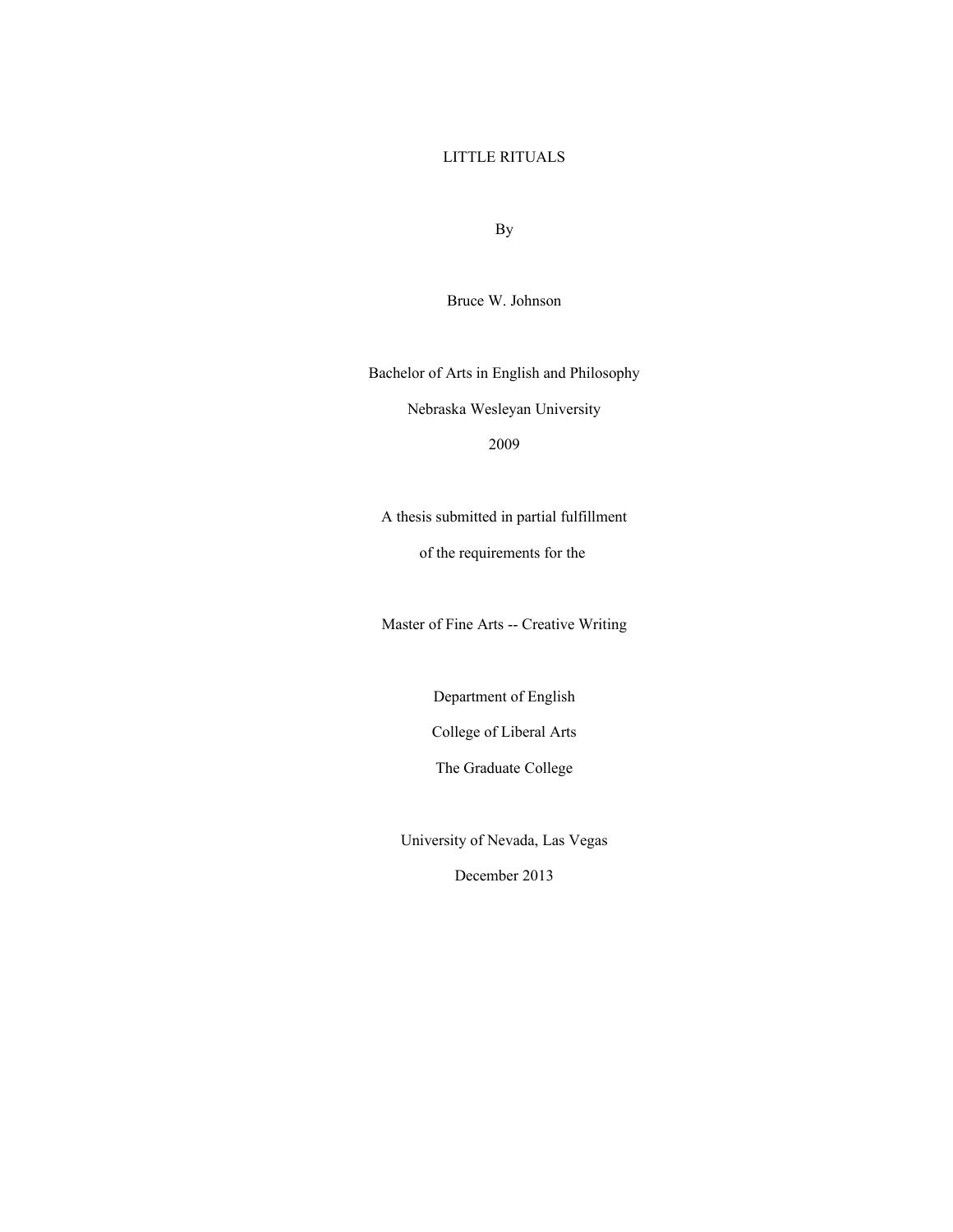

## THE GRADUATE COLLEGE

We recommend the thesis prepared under our supervision by

**Bruce W. Johnson**

entitled

**Little Rituals**

is approved in partial fulfillment of the requirements for the degree of

# **Master of Fine Arts - Creative Writing**

# **Department of English**

Douglas Unger, M.F.A., Committee Chair Maile Chapman, Ph.D., Committee Member Vincent Perez, Ph.D., Committee Member Richard Wiley, M.F.A., Committee Member Dave Beisecker, Ph.D., Graduate College Representative Kathryn Hausbeck Korgan, Ph.D., Interim Dean of the Graduate College

**December 2013**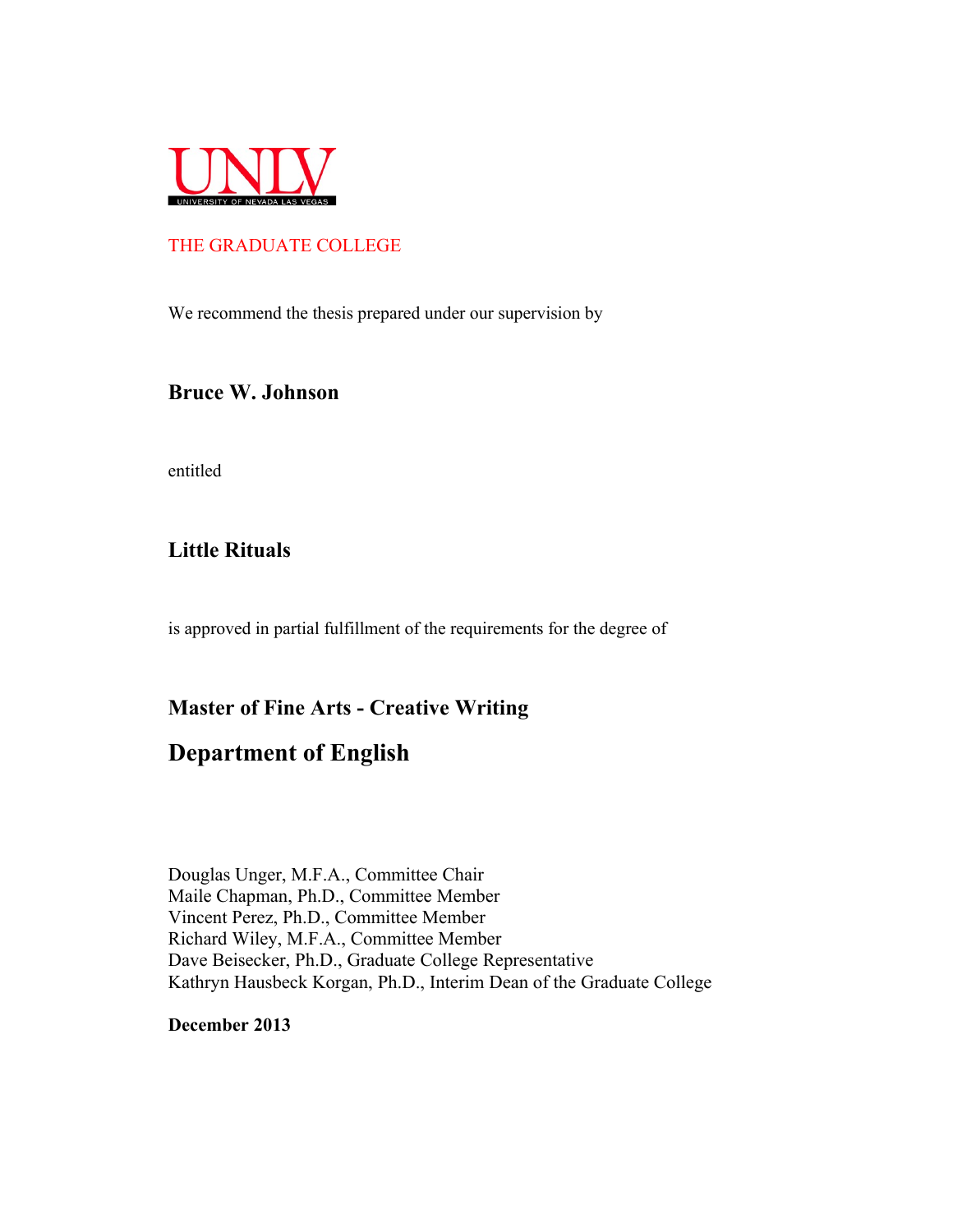Copyright by Bruce Johnson, 2014

All Rights Reserved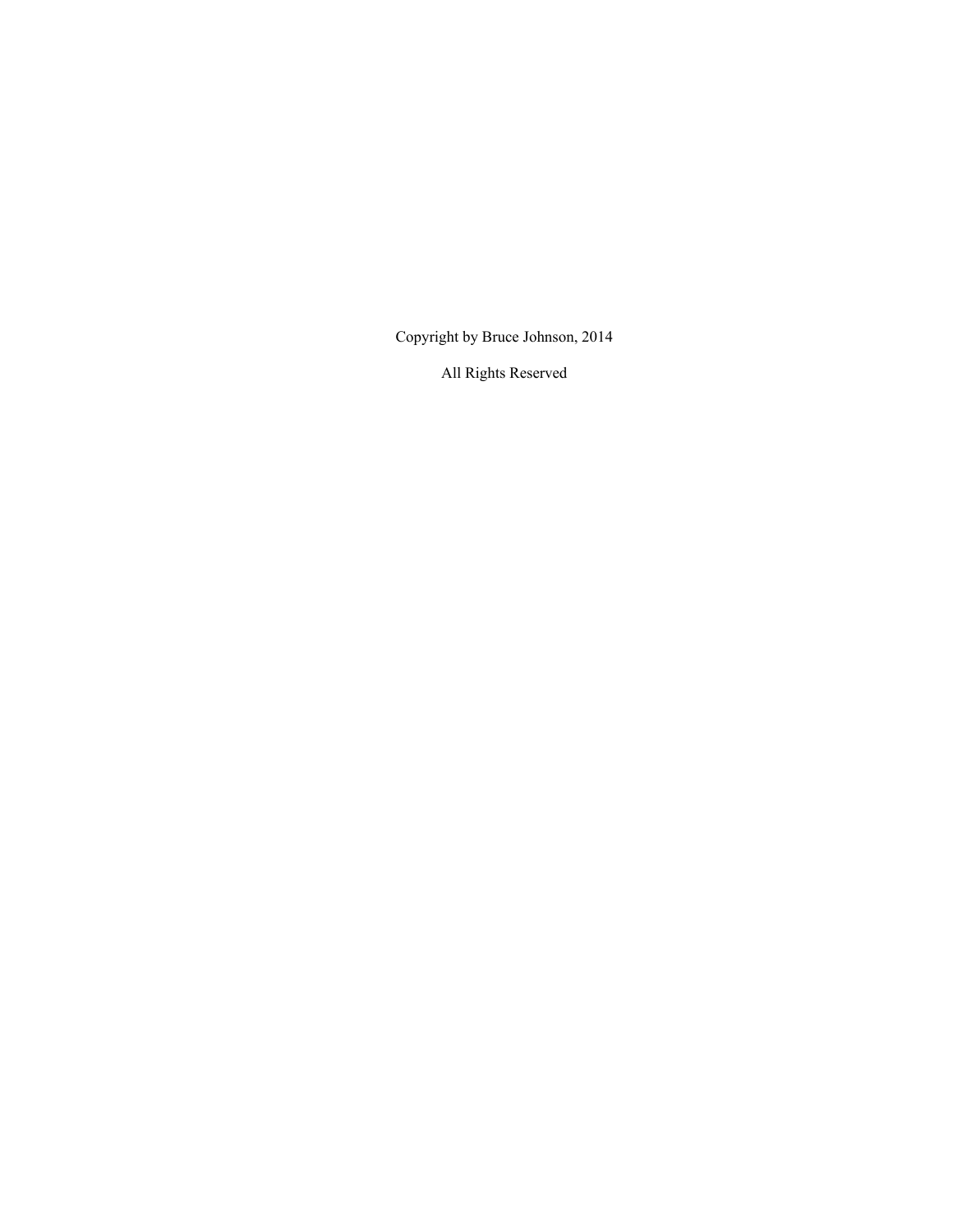#### ABSTRACT

#### **Little Rituals**

By Bruce Johnson

Prof. Douglas Unger

Professor of English

University of Nevada, Las Vegas

The following stories represent what I have accomplished in my three-and-a-half years in the Master of Fine Arts-Fiction program at University of Nevada, Las Vegas. They are all realist stories, most of them with a minimalist leaning. Together for the first time, they are more than a mere sum of the writing I've done in my time in the MFA program. They are the stories that, when I read them now, still occasionally delight me. Most of the stories that I wrote as an MFA candidate do not pass this test, and thus are not included here. If there is one thing I hope to have learned from my time at UNLV, it's how to tell when something is working and how to be brave enough to leave the rest behind. I hope that the following stories work, and that they delight my committee as they still occasionally delight me. I am deeply indebted to the creative writing professors at UNLV, and all of my fellow MFA candidates who helped me workshop these stories.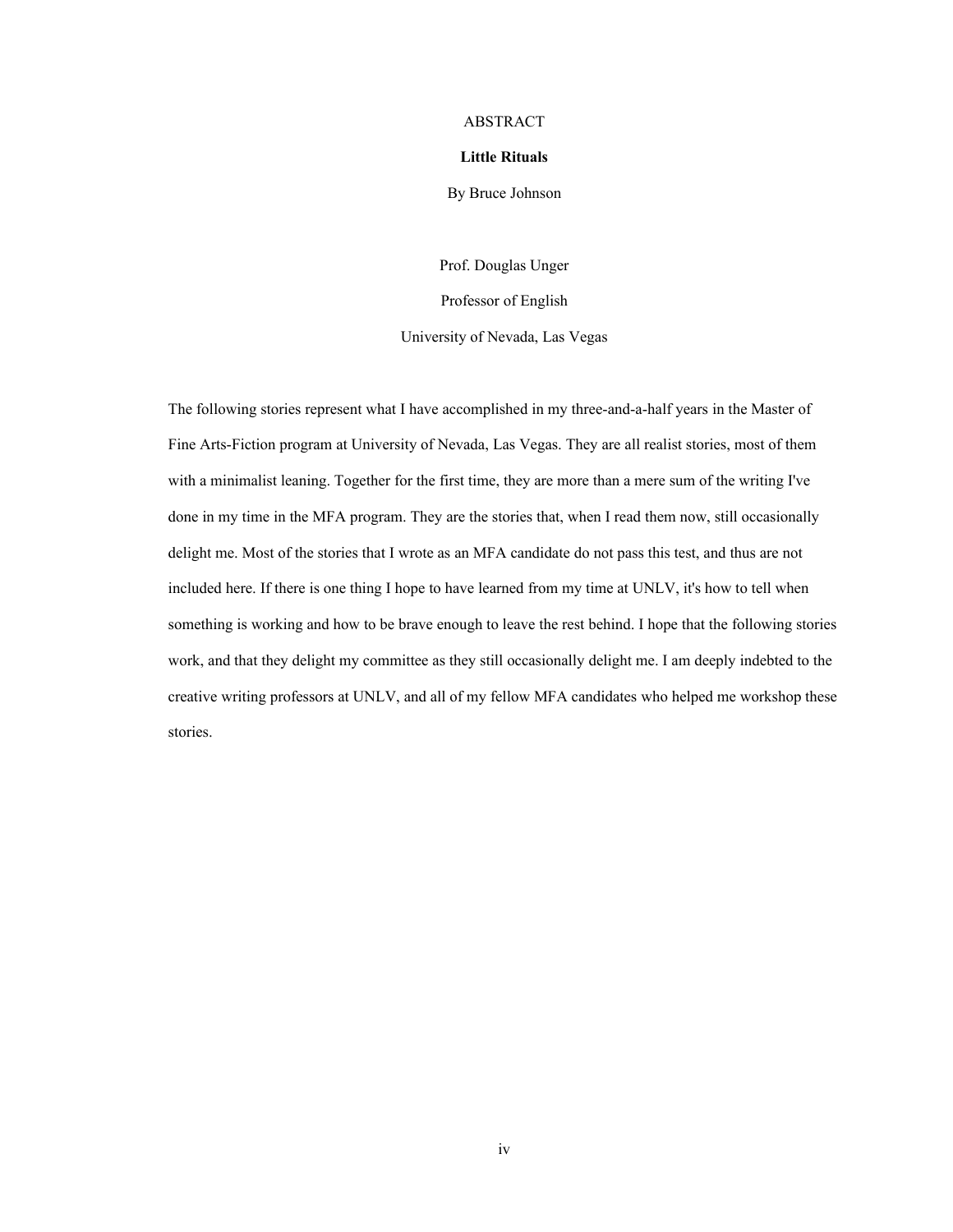## TABLE OF CONTENTS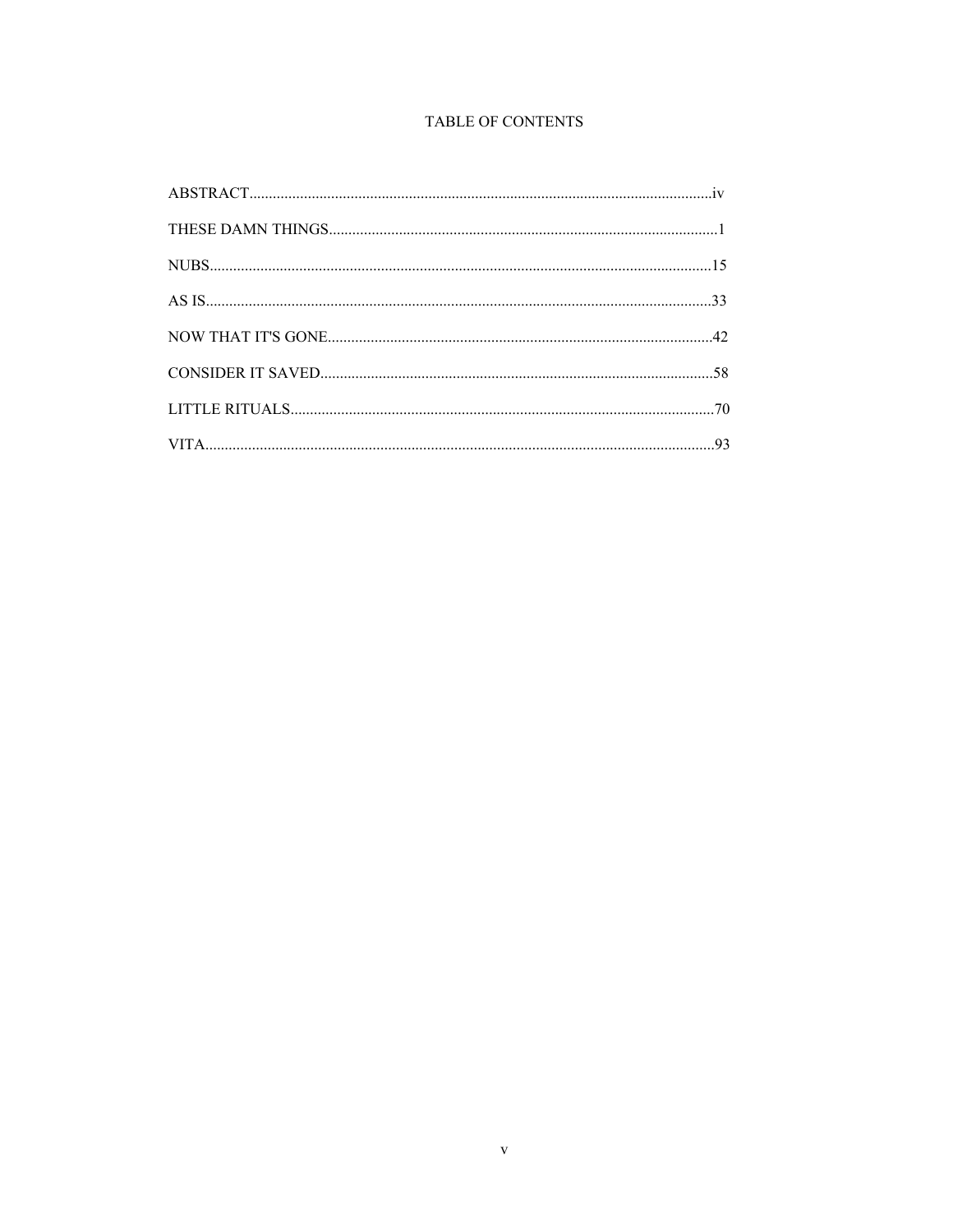## These Damn Things

Roger and I found Gary in the kitchen and sat down. His wife, Marie, put a copper-colored tray of sugar cookies in the center of the table. She asked if we wanted anything more and it was clear from the way she asked, her voice wavering and her eyes miles away, that she'd been crying. Her son had been gone for almost a day now, run off to who knew where, but they hadn't called the cops yet. No one wants to call the cops on their own child.

No, Marie, I said, this is perfect. They look delicious. She nodded slightly and walked off to her bedroom, where we heard the door shut. I wanted with almost all there was of me to tell her I knew where Bryan was, but instead I let her go.

A fly landed on the table and Gary slapped it with such a bang it forced my eyes shut. He brushed the body to the floor and wiped his palm on the knee of his jeans. These damn things, he said. They get in through the holes in the screen door. I must kill three a week. Then he looked out the window and started to cry. He was mostly bald and rubbed his smooth scalp with both hands as if trying to iron out the wrinkles in the brain beneath.

It's not that I don't want him here, he said. He's a troubled boy. He needs some simple discipline, some goddamned rigor.

I told him I didn't think military school was the ideal place for a troubled teen. He looked from me to his bony fingers now resting limply in his lap and said that no, it wasn't, but in an ideal world there aren't any troubled teens.

What would it take for you to let him stay? I asked.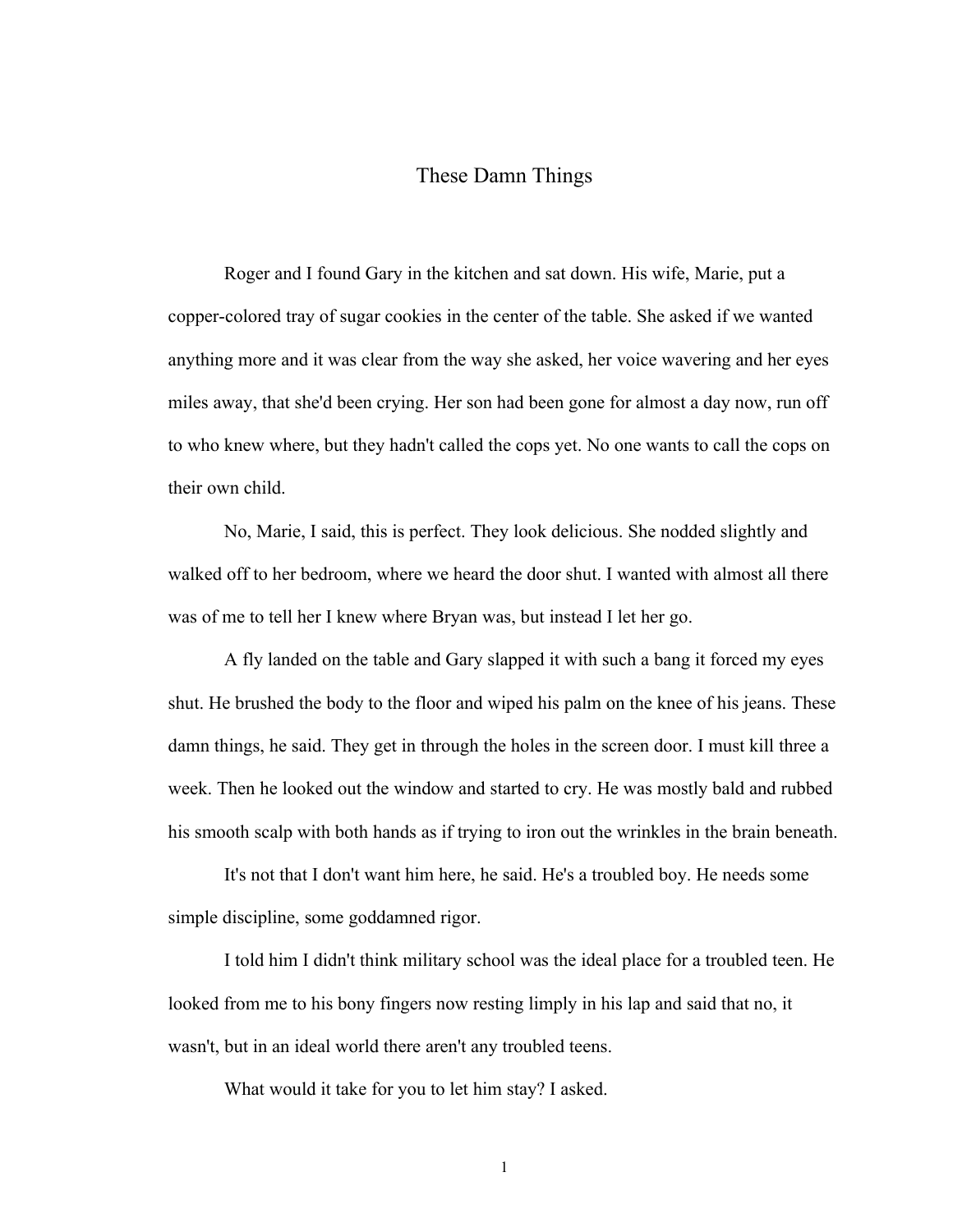Bryan had shown up on my back porch the night before. Trying as he might to keep quiet, he couldn't have known of the insomnia that kept me lying awake in silence most nights, or that I always left my window cracked to let the room breathe. I heard him rap on Jess's window, and I heard the whole hushed conversation they had when she came outside. I even heard the dull creak of the porch swing swaying slightly in the nighttime breeze, and pictured them there holding hands. I'd long ago decided it's not eavesdropping as long as I pay the mortgage.

She asked him what was the matter, but of course she knew. It had been the subject of many late night tirades she'd made against Bryan and his parents and the way of the world. His parents had long threatened to ship him off if his grades didn't improve. Now it was August and his summer school grades had been abysmal and they'd made their final decision.

I leave in two weeks, he said.

They sat there a long while in silence. My mind waded in the shallows at the edge of sleep, my thoughts a jumble.

I guess I don't know what to say or how to say it, she said.

Say you love me.

All right. I love you.

They kissed in that sloppy wet way of teenagers, and she let out a soft moan filled with desire. She said maybe they could run away together, that they could find somewhere to go where no one would find them.

I went out to the kitchen and grabbed a beer, not caring much whether they saw the light. Her love life didn't bother me and she knew it. After her mom left, it was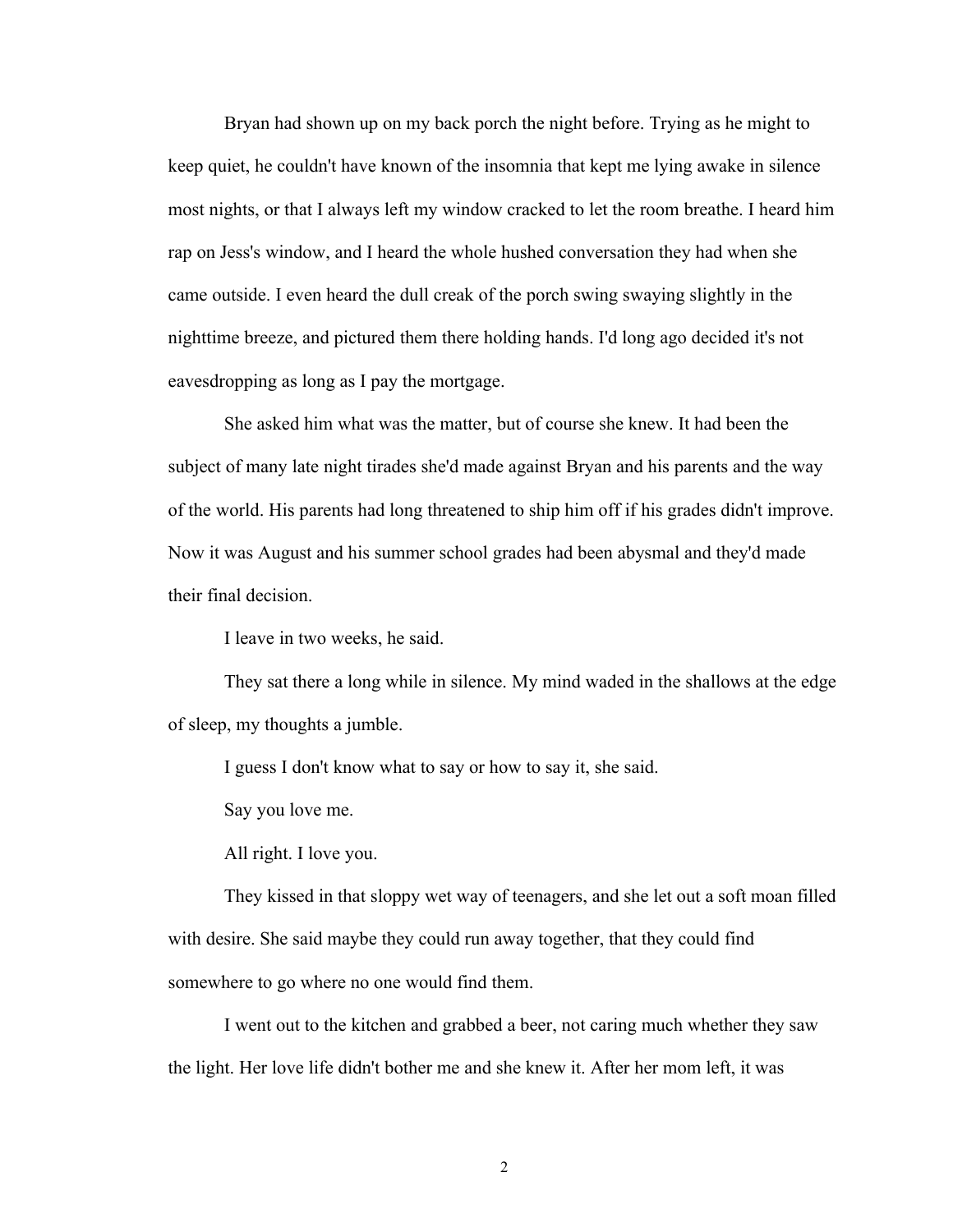always me that took her to get her birth control filled and all that. Me who held her hand while she waited the two minutes for pregnancy test results since John Bradley'd dumped her and she didnt want to do it alone. Bryan wasn't like that. They'd been dating six months and he was good people. His dad was a close friend of mine. He even worked well with his hands—helped her change her oil and showed her how to solder the loose wire on her hair dryer.

I drank my beer halfway down in a couple gulps and went outside. I clicked on the porch light and pretended not to see his hand up her shirt.

Bryan, I said, I think you might as well come inside.

We went to the living room, which was lit poorly by some ancient lamps that always gave off a low hum like the bulbs were about to burst. The fireplace in the corner was dark, because the season wasn't yet cold enough for fires.

Look, I told them, we're all on the same side here. No one wants Bryan sent away.

They sat on the couch holding hands with the nervous, worried look of a couple at a doctor's office, waiting for test results.

I'll talk to Gary, I told them. I'll do my best. But there's some things you need to do, too. Number one is call him. The poor son of a bitch will be worrying himself to the brink of madness. So call him and tell him you're safe. Just don't tell him where.

Bryan shook his head. I've barely been gone two hours. I'm sure they haven't noticed yet.

Then call tomorrow. And when you call, for Christ' sake don't argue. Don't cajole. Just tell them you're safe and that you love them. Simple as that.

So he can stay here? Jess asked. They looked at each other hopefully. It made me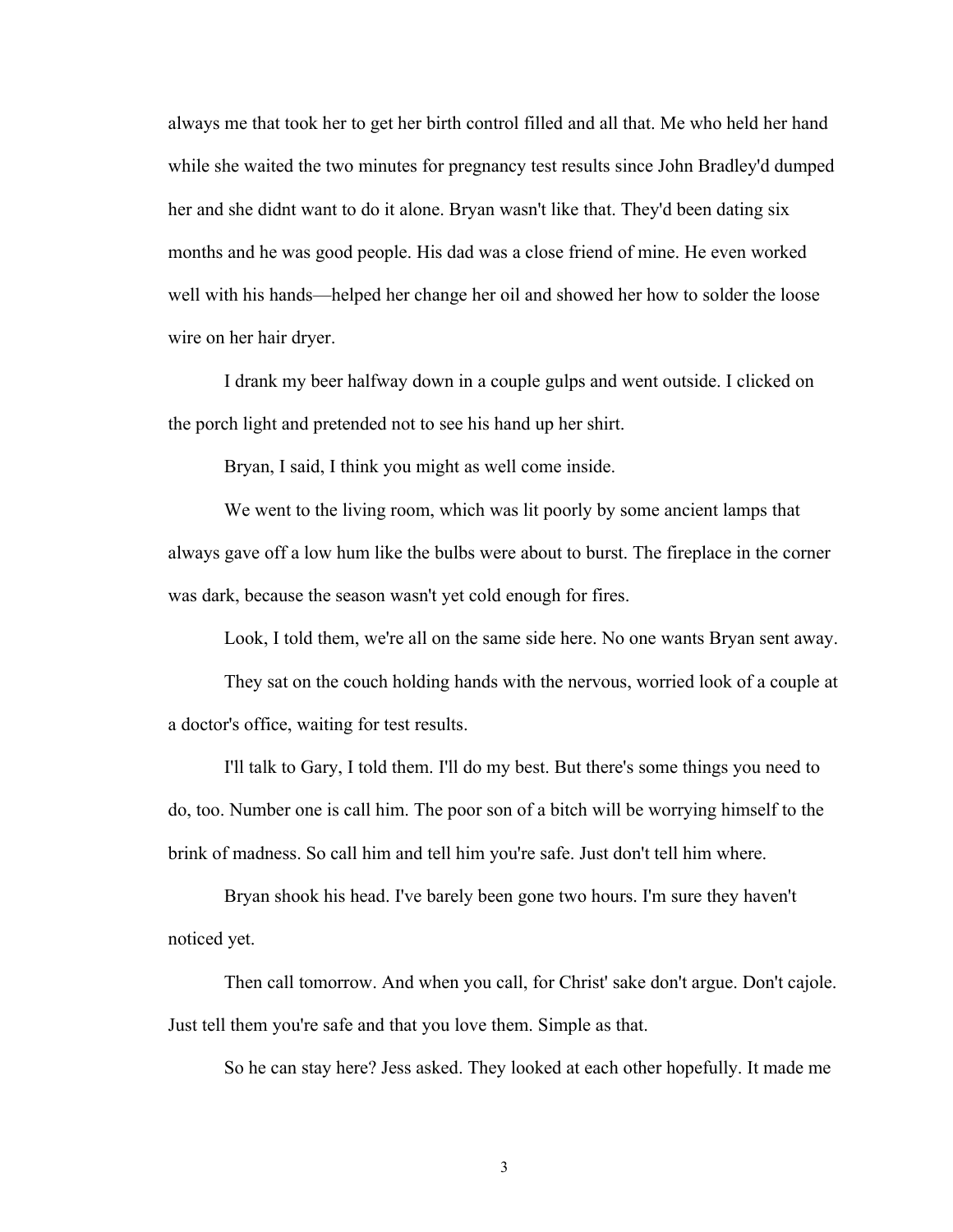happy to play hero, to see her so happy and think I was in some small way the cause.

Yes, I said. He can stay. *But—*and here I narrowed my eyes and pointed a finger at Bryan—only for a day or two. I'll talk to Gary and see what I can do, but if I can't do anything then you have to go home.

He nodded solemnly. Yes, sir, he said. Absolutely.

We shook hands. Jess gave me a hug, and a kiss good night. Then I went back to bed and stared up at the ceiling.

So the next day I sat in Gary's kitchen talking baseball with Roger while Gary stared down at his hands. After a few minutes Gary excused himself and went to the bedroom to talk to Marie. We all knew she was the kind of woman who would hold this against him forever if it wasn't fixed to her liking. In the narrative of their marriage, Southgate Military was rapidly becoming something that was always Gary's idea and not hers.

I took a bottle of scotch and three tumblers from the kitchen cabinet over the fridge and headed out to the back porch without saying anything to Roger. He followed. We sat in the ratty lawn chairs that formed a half circle around the iron firepit filled with half burnt wood from last winter and poured three glasses. We waited. Roger sipped his scotch silently, watching the firepit like his eyes could sift the ash and find beneath what we were to do. We heard the muffled, wordless murmur of Gary and Marie arguing inside, sentences like instrumental music—sad and filled with worry.

Despite our long history, or maybe because of it, things between me and Gary weren't always the friendliest. All our lives, we had similar tastes in sports, clothing, and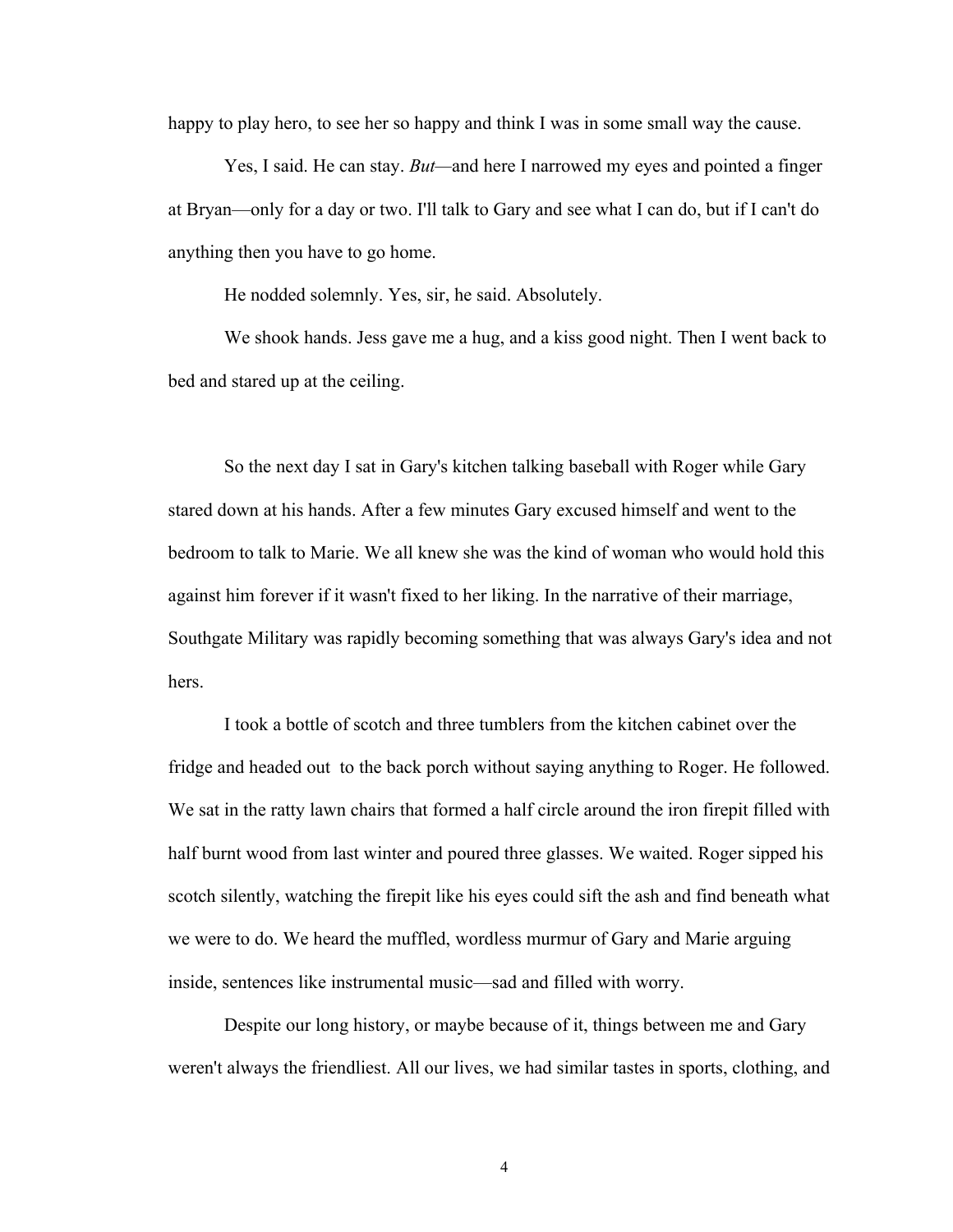women, and this meant a strong sense of competition. But almost always it was Gary who came out on top in these things. Case in point: Marie, my once high school sweetheart. They both swore up and down nothing happened while we were together. I had no reason to think otherwise.

Roger's part in all this was I needed a confidant, and he was the only one I felt I could tell without it being some deep betrayal of Gary. We'd all been friends since we were kids. I could still hear Roger's mom calling him in for supper—she actually had a big bronze bell she'd ring like a town cryer, bellowing out his name in a way we'd hear blocks away.

This isn't right, Roger said. It's not our place.

Bryan's not some malfunctioning appliance Gary can ship off for repair.

That don't matter. It's not our choice to be making.

Fine then. Go on and tell on me.

Gary came out of the house with a white bug candle he set on the ground in front of us. He lit the wick, sat down and took the scotch I'd poured him. The bugs fly to the light, he said as if someone had asked.

I stared into the flame so small we all knew it wouldn't do a damn thing against the gathering insects and took a sip of the warm scotch.

You never answered my question. What would it take for you to let Bryan stay? If you know where he is—

I don't. But he might call you. Or he might call Jess. You better be thinking what you want him to know.

Gary said nothing. The moon was half full and mostly covered with black clouds.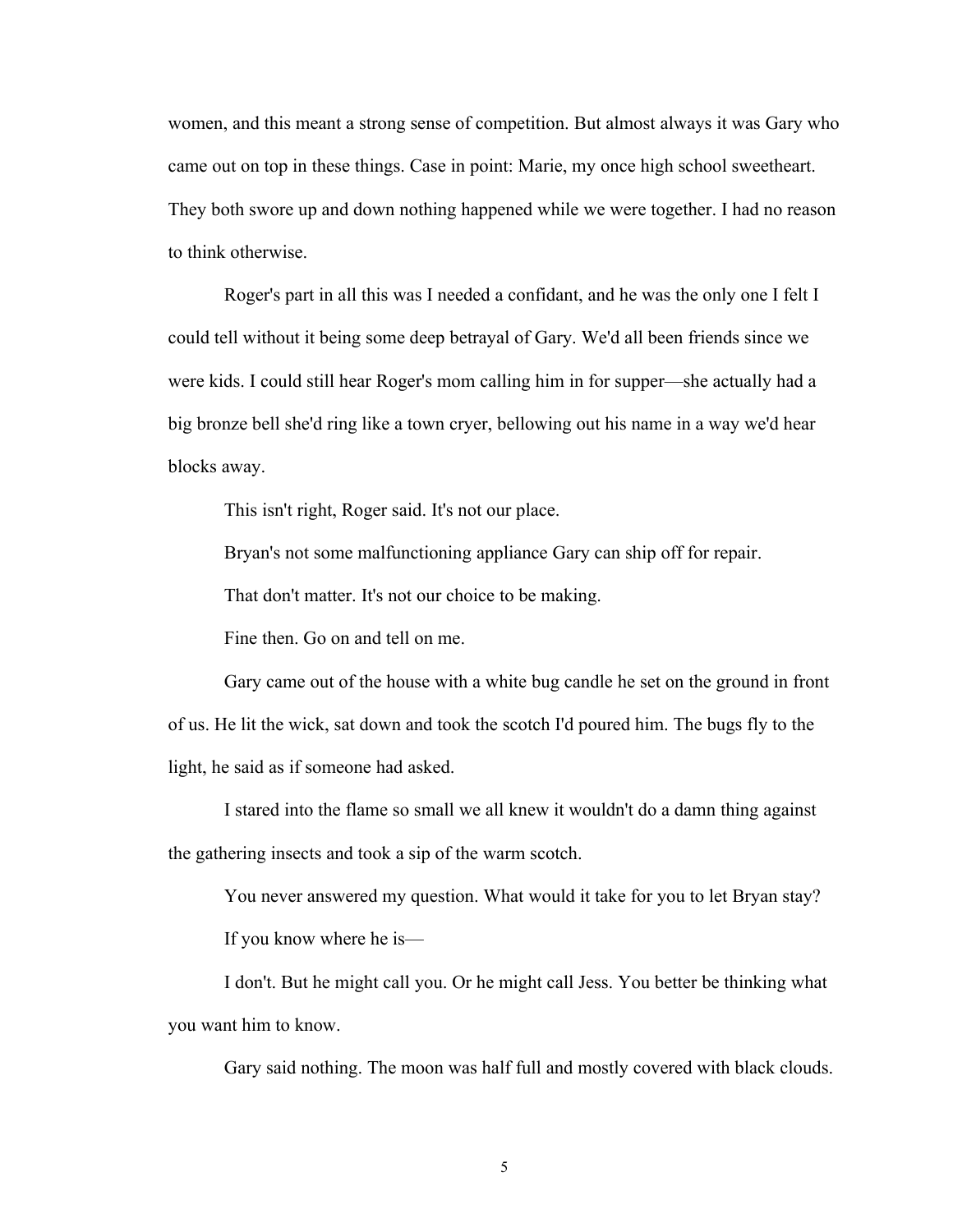White rays of pale moonlight poked through, the only light in the otherwise black sky. It was starting to smell like rain, which was rare for summer, and this reminded me of how when we were kids we'd all camp out in a tent in my mom's backyard. We always told ghost stories while the rain and wind buffeted against the tent's thin walls. I asked Roger and Gary if they remembered those days.

Again, Gary said nothing. Roger picked up a leaf and started tearing tiny strips from it. I remember, he said. Do you remember being seventeen, parking our cars out in the country with a couple girls and a cooler full of beer?

I nudged Gary's knee. Remember that, Gary?

He said he did.

I said, And when we stole all those pumpkins from Earl May and smashed them

in the school parking lot? Or when we'd knab liquor and chew from the grocery stores?

He smiled. I forgot about the pumpkins.

Well, remember. We got into plenty of trouble. We turned out okay.

Gary's smile twisted into a grimace. He coughed into the back of his hand and spat into the firepit.

You've got some nerve, he said. A man like you telling me how to raise my kid. A man like me.

Yes.

I've done fine by my child. That's why she's still here.

Well. Maybe if you really cared about her, you wouldn't have done what you did to her mother.

I didn't say anything. That wasn't fair, what he said. I'd cheated on Jess's mom,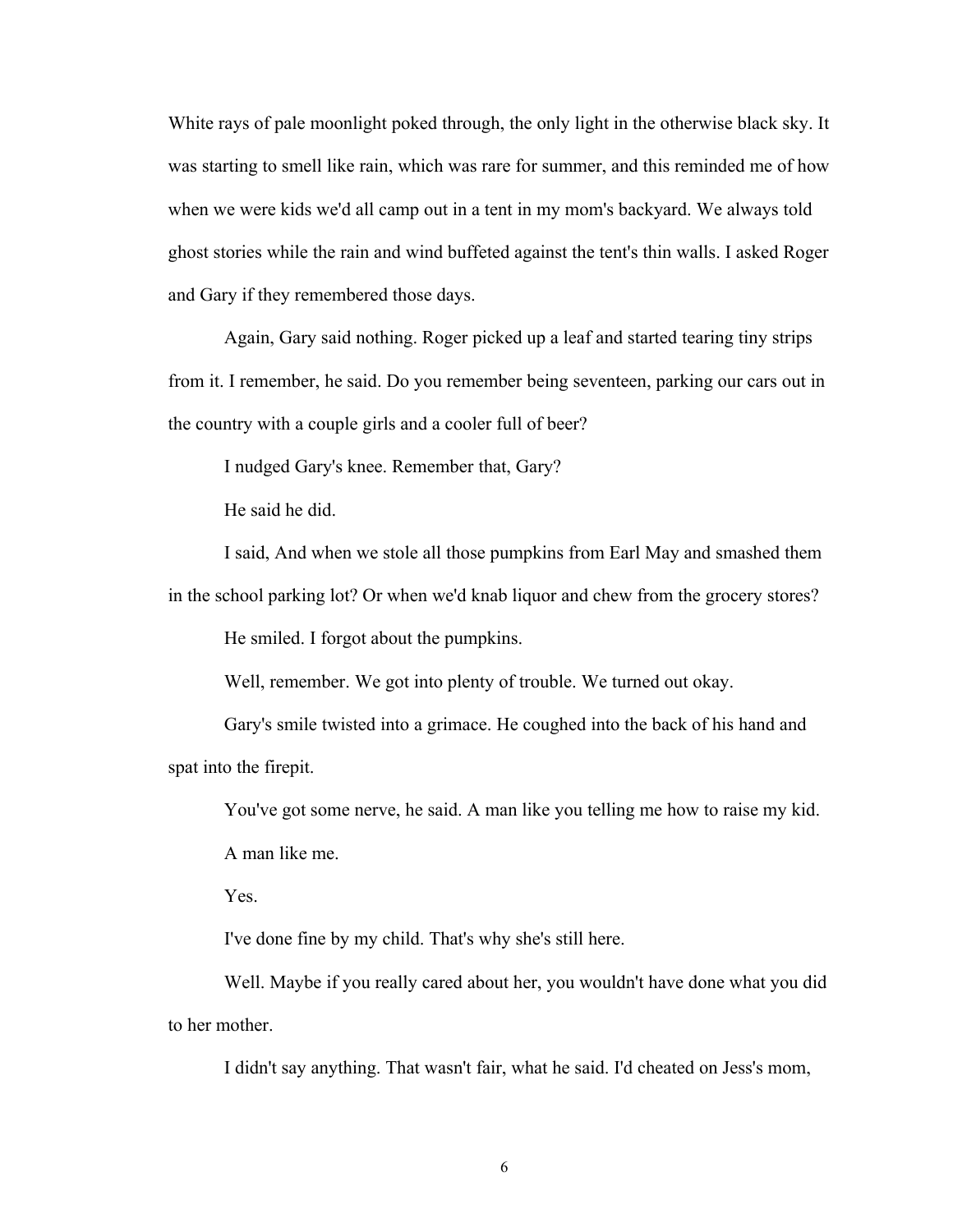yes, but that was not the first of the many wrongs we inflicted on each other over the years. Nor the most important. It was just the excuse she used to finally leave us like she always wanted.

Roger grabbed the bottle of whisky and uncorked it. He looked up at the moon and took a long drink straight from the bottle. Children must make men crazy, he said. I don't know why you two can't ever just shut up for a minute.

Gary shut his eyes with a pained look and rubbed them with his fingers like he were trying to unsee something. Women are better suited to family, he said. Family tears a man up inside.

I'm sorry for what I said, Gary told me after a while.

Don't worry about it.

This hasn't been easy on me.

I said don't worry about it.

He took a pocketknife from his jeans and flipped it open and started twisting the blade's tip into the plastic armrest of his lawnchair, a thing I knew Marie would chew him out for later. He paused to blow the pile of plastic powder away then he began digging again.

Bryan doesn't get into trouble like we did, he said. He's not chasing skirt or stealing beer from my minifridge. Hell, the fridge is open, he can take it if he wants. But this ain't the first time he's run away. When he was seven, Marie found a Playboy under his bed and chewed him out and that night he packed himself two peanut-butterchocolate-chip sandwiches, put a leash on Edgar, and walked off into the night. We found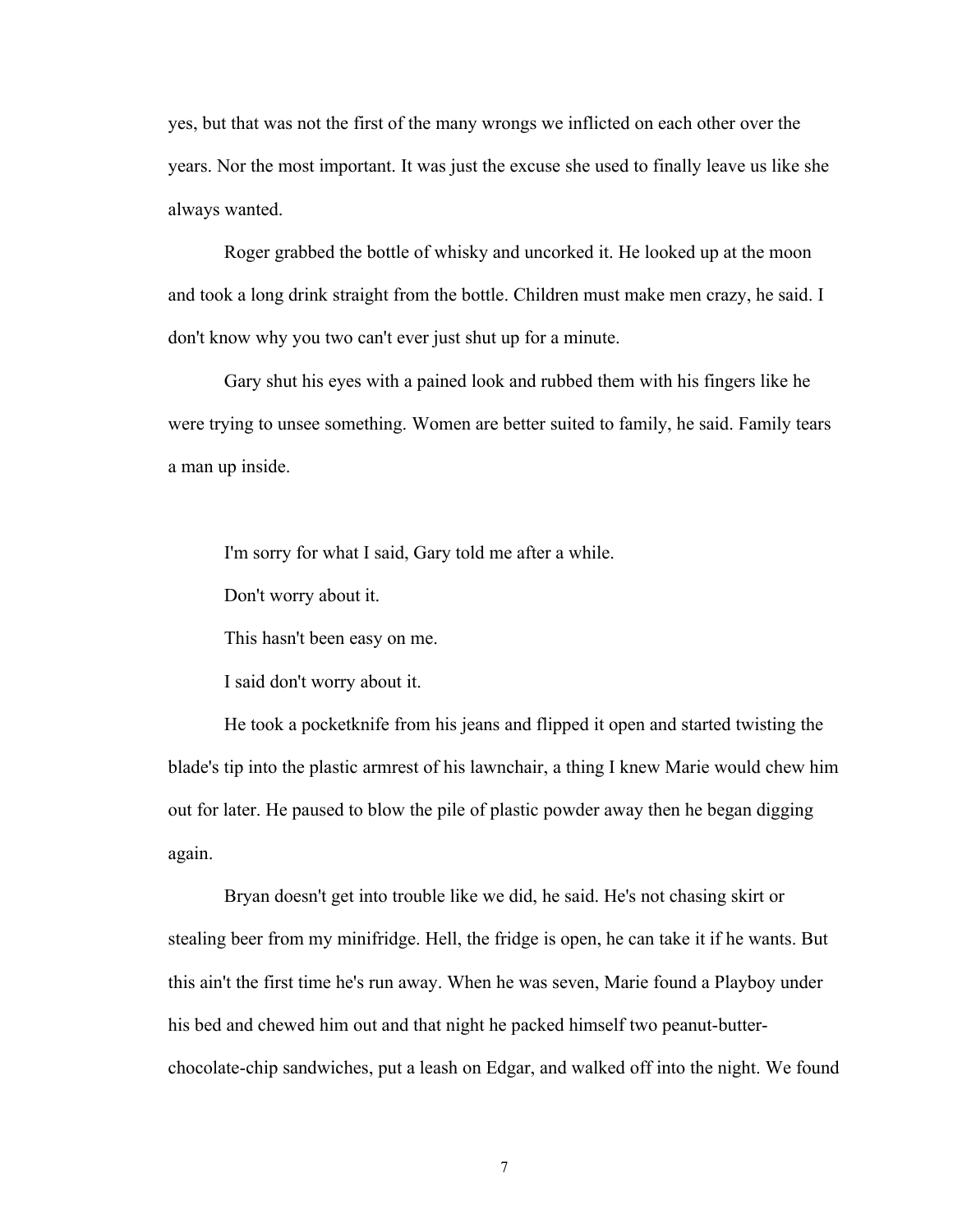him two hours later trying to start a fire with two sticks under the creek by the biketrail.

He shook his head. I don't even know what a seven-year-old does with a Playboy. But he told us crying that he'd brought Edgar so that when he ran out of sandwiches he could bash his head with a rock and throw him in the fire for food.

I looked over at Roger and he was staring me down, hard. I looked back at Gary. He probably saw that in a movie or something, I said. I'm sure he wouldn't of.

You know he was suspended in middle school.

I sighed. Yeah, I know. Vandalism, right?

It wasn't just vandalism. He smashed the window to the counselor's office and spraypainted hateful things inside. Called him a faggot, called his family faggots. And you can be damned sure he never heard that word in my house.

Then this summer there were the spiders. He started collecting spiders everywhere he could—colorful ones off webs in the country, wolf spiders from sandboxes, egg sacs full of blue gnat-sized babies. Marie found a whole drawerful when she went looking for her mason jars so she could make jam, and I heard her scream from out in the yard. He told us laughing when he got home that they were for Connie Mitchell, she'd dumped his friend and he was going to give her a fright.

All this time, Gary was carving deeper and deeper in the armrest, long thick slits crisscrossing faster and faster, digging a hole in the thing. Now he stopped this knifework and stared down at what he'd done as if it had just materialized unbidden. The kid's a creep, he whispered. He's missing something real important that the rest of us have.

There was a deep clenching feeling in the depth of my stomach, like a hand crushing it tight. Imagine a plot laid out like a web for poor Connie, or a poor innocent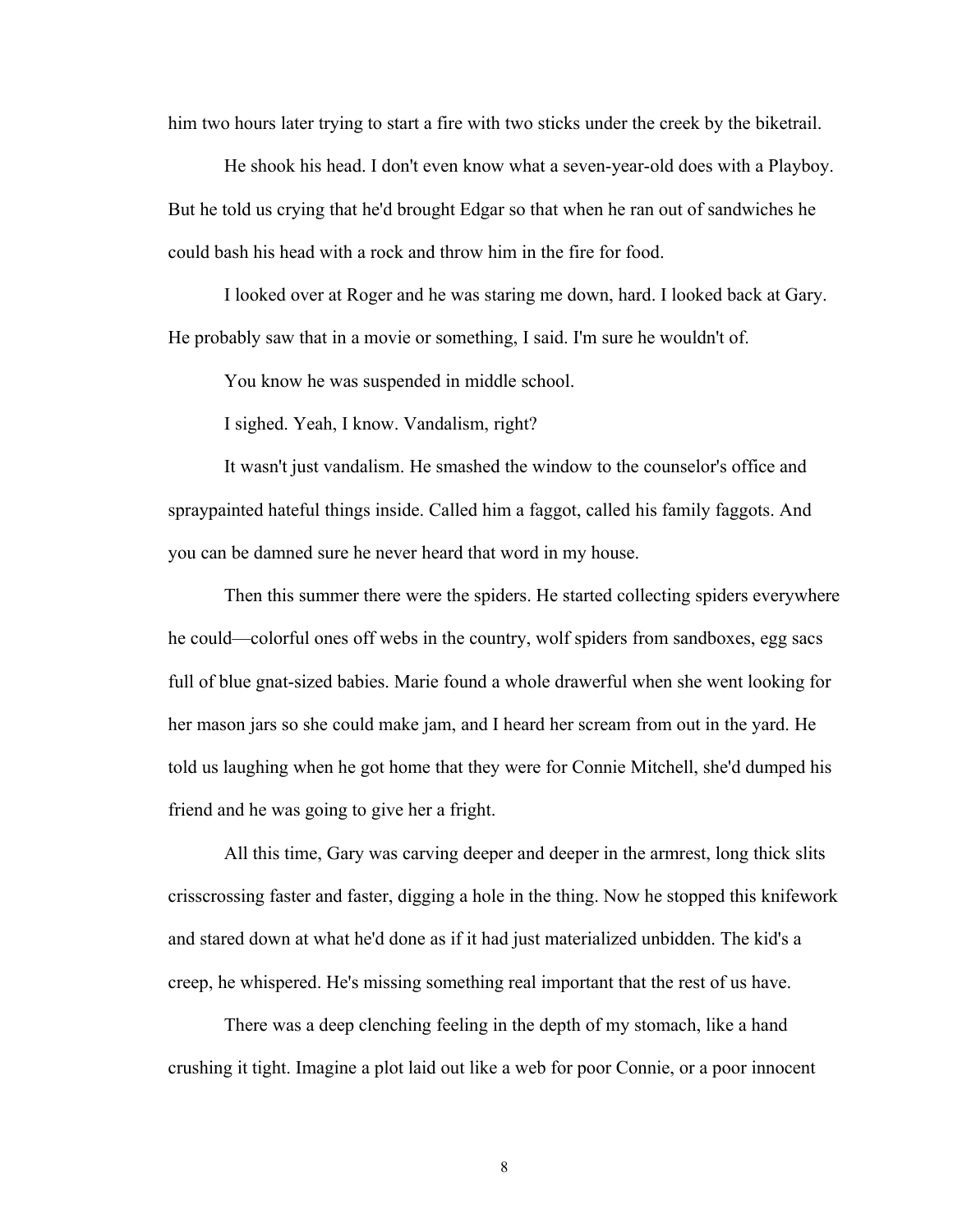dog watching its boy try to make fire.

How are his grades? Roger asked, and I knew I didn't want to hear the answer.

His grades? Gary squinted into the empty firepit like he was looking out into the far distance. His grades are bad, yeah. He cuts class like we all did. But that ain't what we're worried about.

Before long, Roger ran to the store and returned and then we were all smoking cigarettes, a habit we'd each dropped almost twenty years back when the wives were pregnant. The smoke burned my eyes and lungs and throat and I didn't vocalize what we probably all wanted to, that this was a dumb idea. We were talking about pretty much anything that wasn't Bryan, but mostly the past—because what is a friend good for if he can't stand witness to the fact that you were once young?

About this time, Bryan called. Marie leaned out the the screen door with the portable phone in hand and said her husband's name. We ceased our chatter. Her eyes were wet, her voice hoarse from crying. It's Bryan, she said. It's our son. Gary flicked his cigarette into the yard and went inside.

The screen door shut behind Gary and silence fell. I watched the candle's small flame flicker in the warm wind. The smell of rain still lingered and the trees in the surrounding yards groaned and bent slightly in the humid air. Gary's trees were a particular mess, with their skeletal limbs hanging low and unruly and blocking huge swathes of the night sky. Roger wiped the sweat from his forehead with a handkerchief he pulled from his jean pocket and asked me in a voice steady and cold as a surgeon's hand whether I was going to tell Gary or if he had to.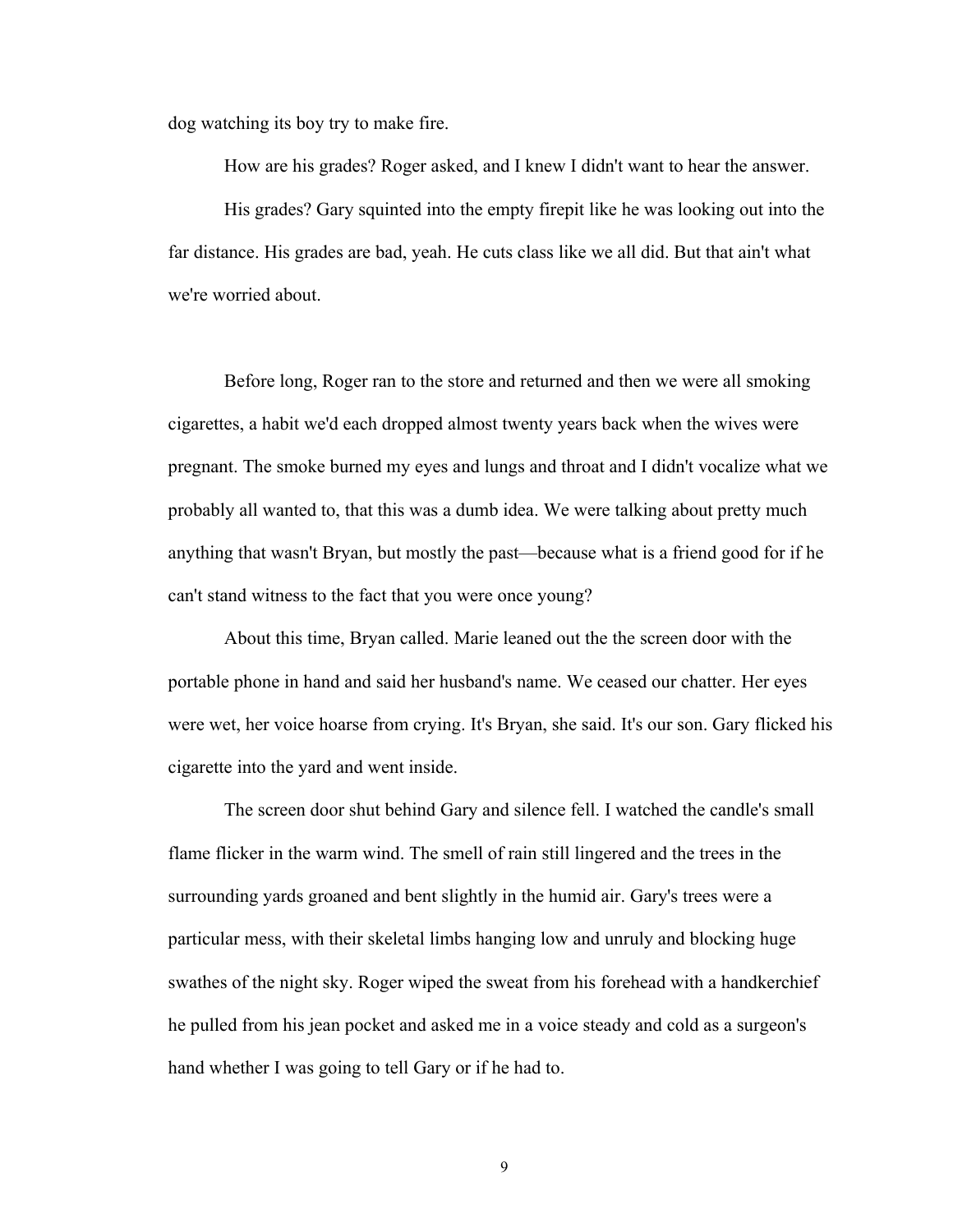I suppose you'll have to. That boy needs a home.

He's dangerous.

There's no reason to believe that.

Disturbed, then. You heard Gary. He's got some important wires crossed.

Maybe so, but what good's a drill sergeant screaming at him while he does pushups going to do? He needs a household. A shrink. Some love. Military school won't fix what he needs fixed.

I asked for another smoke and Roger gave me one. I cupped my hands over the end and lit it, a motion fully reflexive, muscle memory still called up from almost twenty years prior. I realized now I was arguing just to argue, just to win. Roger said again he was going to tell Gary, and I told him if he was going to do it then he better do it already.

Gary was in the house some time. The temperature didn't drop any but the night became quiet, quiet enough that aside from the occasional creak of the house behind us or a tire squealing in the distance the only sound was Roger flipping over cards on the blackjack game we'd begun. I started to wonder if I shouldn't just go home and wait for the cops to show up. I wasn't sure what sort of trouble I'd fixed for myself by harboring the kid, but if I knew Gary he'd pursue it as far as the law would let him. This wasn't going to be the charitable lesson in parenting I thought. More likely it meant the end to a long friendship.

Roger flipped over a card on his armrest, which put me at thirteen. Hit me, I said. Bust.

We heard the screen door open and we turned to see not Gary but Marie coming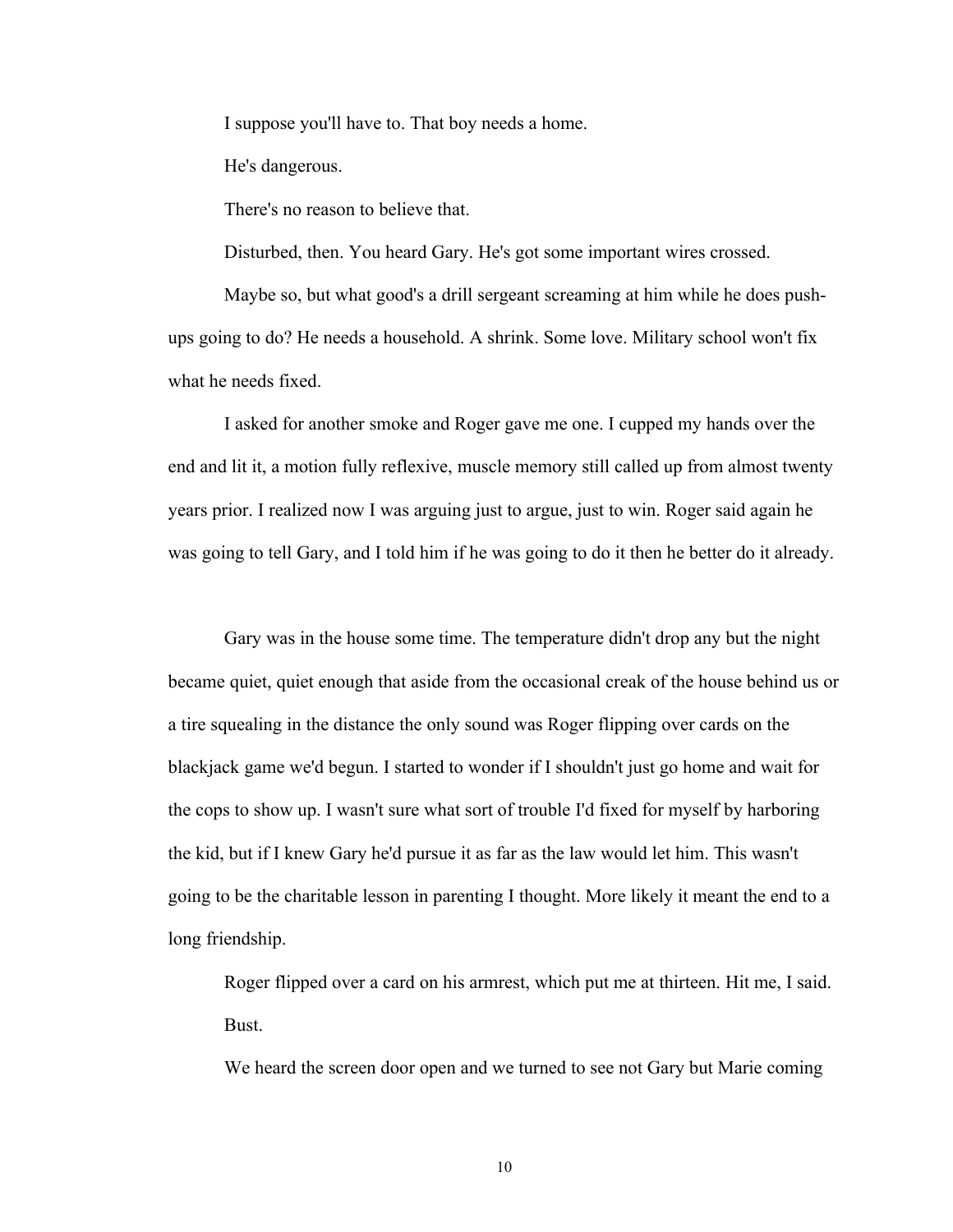out to join us. She wore a faded black tee from the band her husband used to play in and some rumpled jeans that looked like they came straight from the laundry basket. Her hair was pulled back to show off the soft white skin of her neck and the crow's feet that had crept out from the corners of her eyes the last few years. She sat down in Gary's chair and sniffed the half-full glass of scotch he'd abandoned. She made a face but took a drink anyway. Then she ran her fingers over the hole in the armrest Gary'd made with the pocketknife, face expressionless.

You want dealt in? Roger asked.

She shook her head. Soon as Gary's off the phone I'm headed to bed. I'll take a cigarette though.

When at first neither of us moved she smiled, lines rippling her forehead. You must have known you boys reeked, she said.

So we sat and smoked in the quiet dark. After a while, Roger asked Marie what Bryan had said on the phone.

He said he was afraid. Afraid what would happen to him and Jess. Afraid that if he went away, he'd be so changed when he got back that no one would recognize him or love him anymore.

Her voice caught, and she continued in a lower, quieter tenor. Then he said he's afraid we already don't love him anymore, and that's why we want to send him away.

Roger nodded. Gary's in there talking to him?

Talking. Yelling. Scolding. You know Gary.

Maybe you should let him stay, I said. It was blunter than I'd meant it to be. Her eyes narrowed and she pressed her lips together tight, her breath shallow and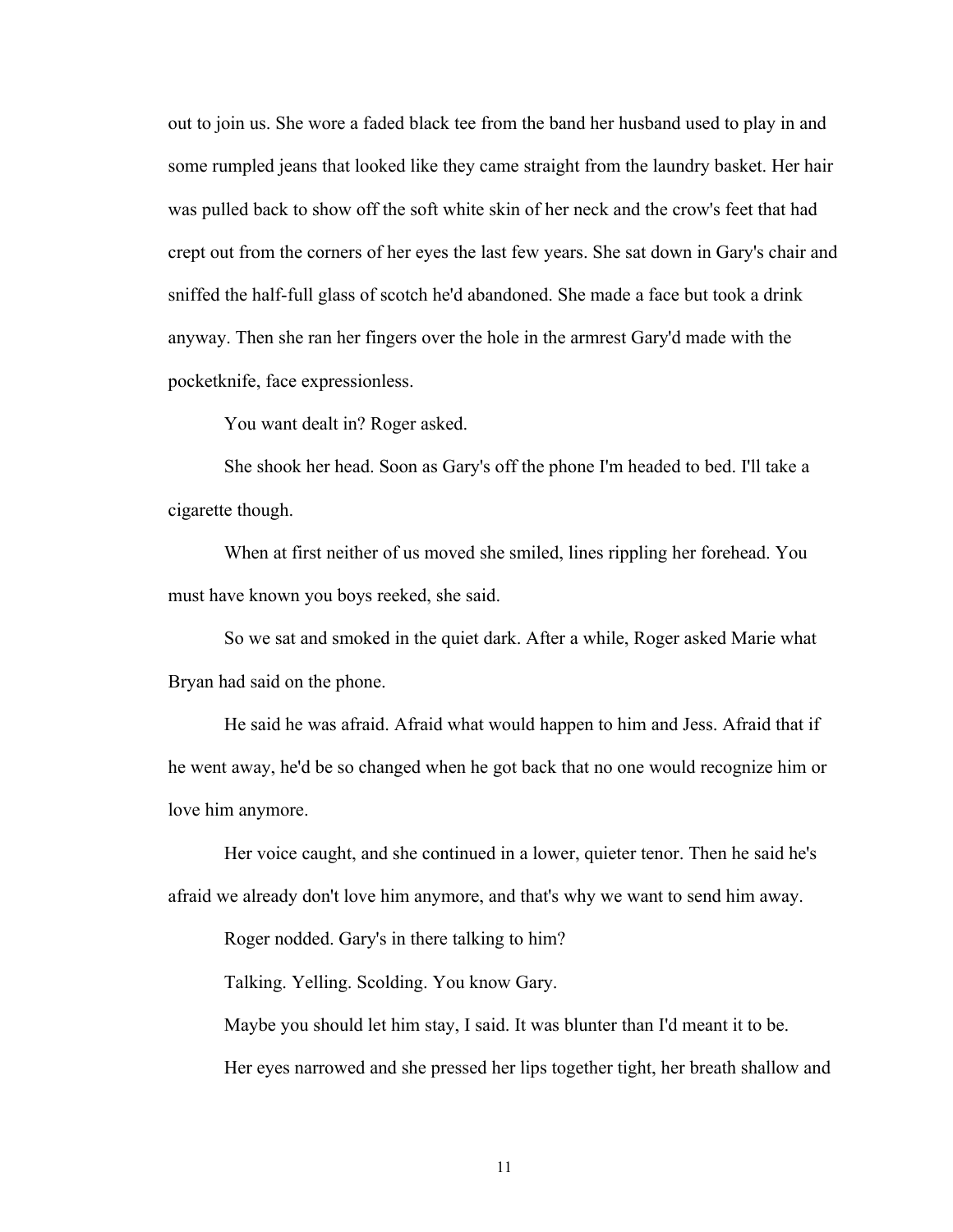ragged. So you don't trust us, either, she said. Isn't there anyone who trusts us to do what's best for him? We're his parents, for Christ' sake.

I didn't know what to say, so I reached out and took her hand, twined my fingers around hers where they rested on the cut-up armrest. She let me. I held her hand the gentle way I'd hold my sister's if I had one.

He's a kid in love, Marie. It's not about trust. He's got fire in his veins. Don't you wish you could go back twenty years and do something extravagant like that?

She looked down at my hand encircling hers and shook her head. Her breath became deeper and calmer and she shut her eyes. She looked for a moment like a statue, or something embalmed. No, she said. No, I don't want that at all. All I want is my son back.

Roger went inside to find something to eat. Marie and I sat there with her hand buried limply beneath mine and even with all the years behind us of our lives twining and untwining around each other, we couldn't find a damn thing to say so we just stared at the bug candle's flame still burning quietly.

A fly landed on my hand resting on Marie's, and I looked down at it rubbing its front feet together. Twenty years back, Marie touching my hand would have sent me into a fit—any skin of hers touching any of mine would have lit off fireworks in my chest. Now the movements of the fly registered more.

I unwrapped my hand and went inside and found Roger standing over the sink eating a cube of Marie's cold lasagna.

Just give me one hour, I said. I'll try to make him come home on his own. Roger swallowed the bite of lasagna down with a gulp of tap water and said,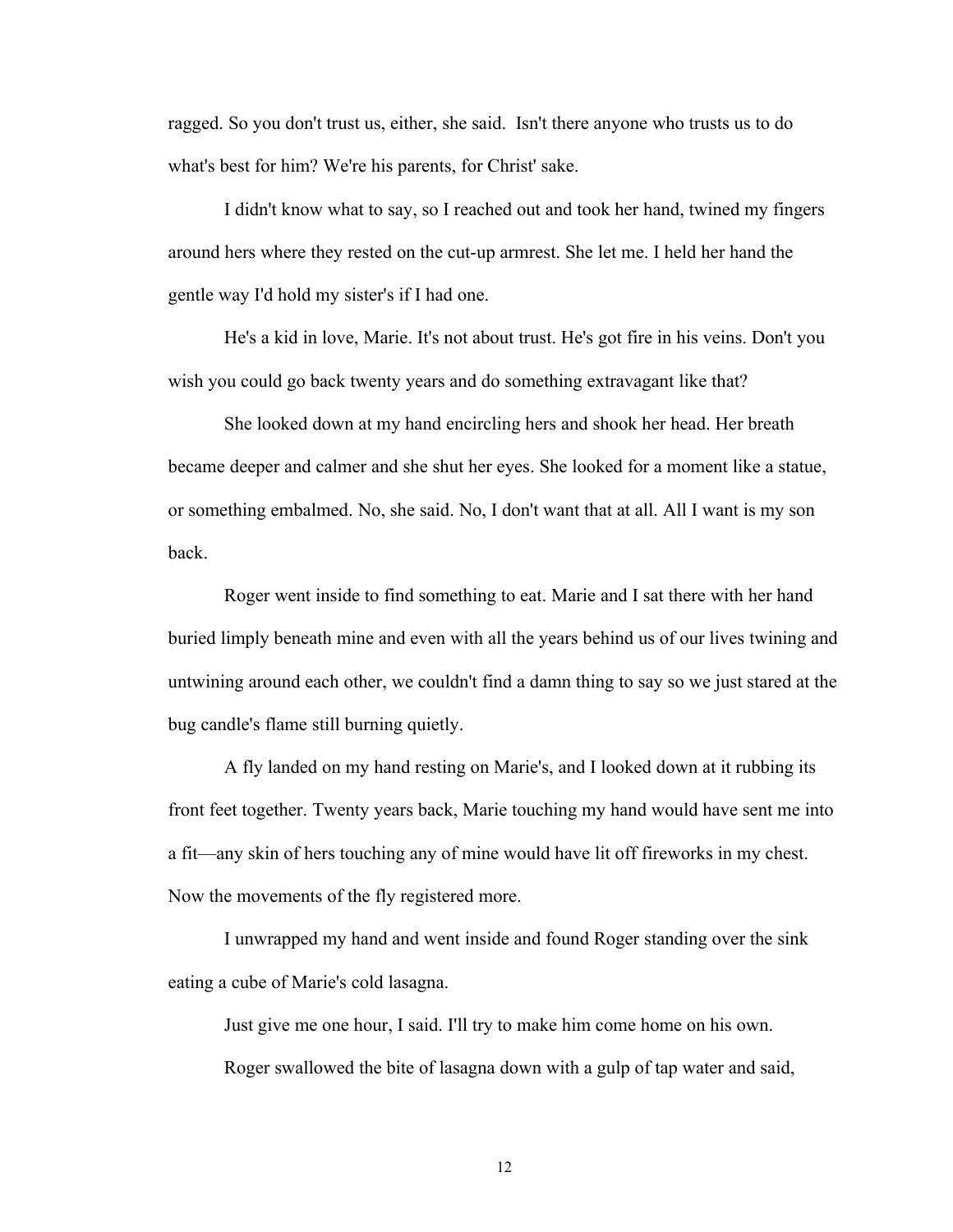Okay.

When I arrived at home, it was near midnight and the house was dark but for a dim lamp in the basement visible through the window well. I stood on the porch a while and stared at the house that had seen almost all the iterations of my life and family—me alone, me with Jess's mom, me with her and Jess, Jess and me, and finally, for the last twenty-four hours, Jess and Bryan and me in what I felt was a priveleged glimpse of what Jess would someday look like with whatever husband she chose for herself. Most parents never got that glimpse. And she looked happy, damned happy.

I went inside and grabbed three cans of beer from the fridge and set them on the table. I called out Jess's name. I called out Bryan's name. When no one answered, I grabbed the beers and went down to the basement, making sure to be plenty loud so if they were fooling around they'd have time to put their clothes back on.

The whole basement was quiet and I knew something was wrong. Jess never went to bed so early. The door to her room was shut and no light shone from beneath. The bulb hanging from the ceiling in the center of the room lit it dimly and I had just enough time to notice that her laptop was not in its usual place next to the couch before I crossed the room and opened her door and turned on the light.

The room was in perfect order, tidier than I'd ever seen. The first thing I noticed was the dresser, how empty the surface was because her jewelry box and hand mirror were gone. I crossed to the dresser and opened a drawer, which was empty.

When I dialed her number it went straight to voicemail. Here was her voice, cheery and normal and nothing wrong, and I knew that she and Bryan were gone. I turned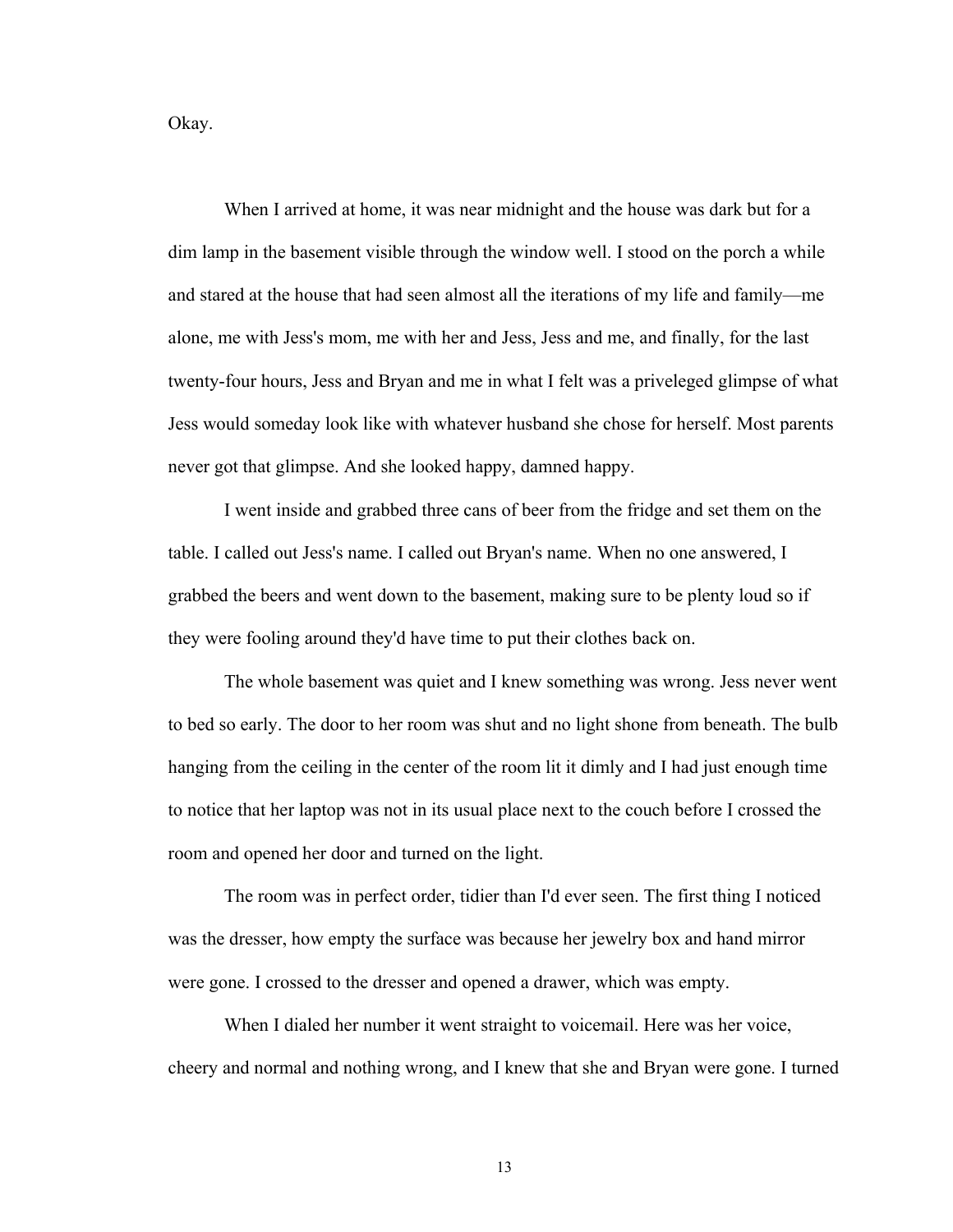and saw the note on her pillow and before I even crossed the room to read it I dialed 9-1-

1, knowing as I did that it was the death of something between us.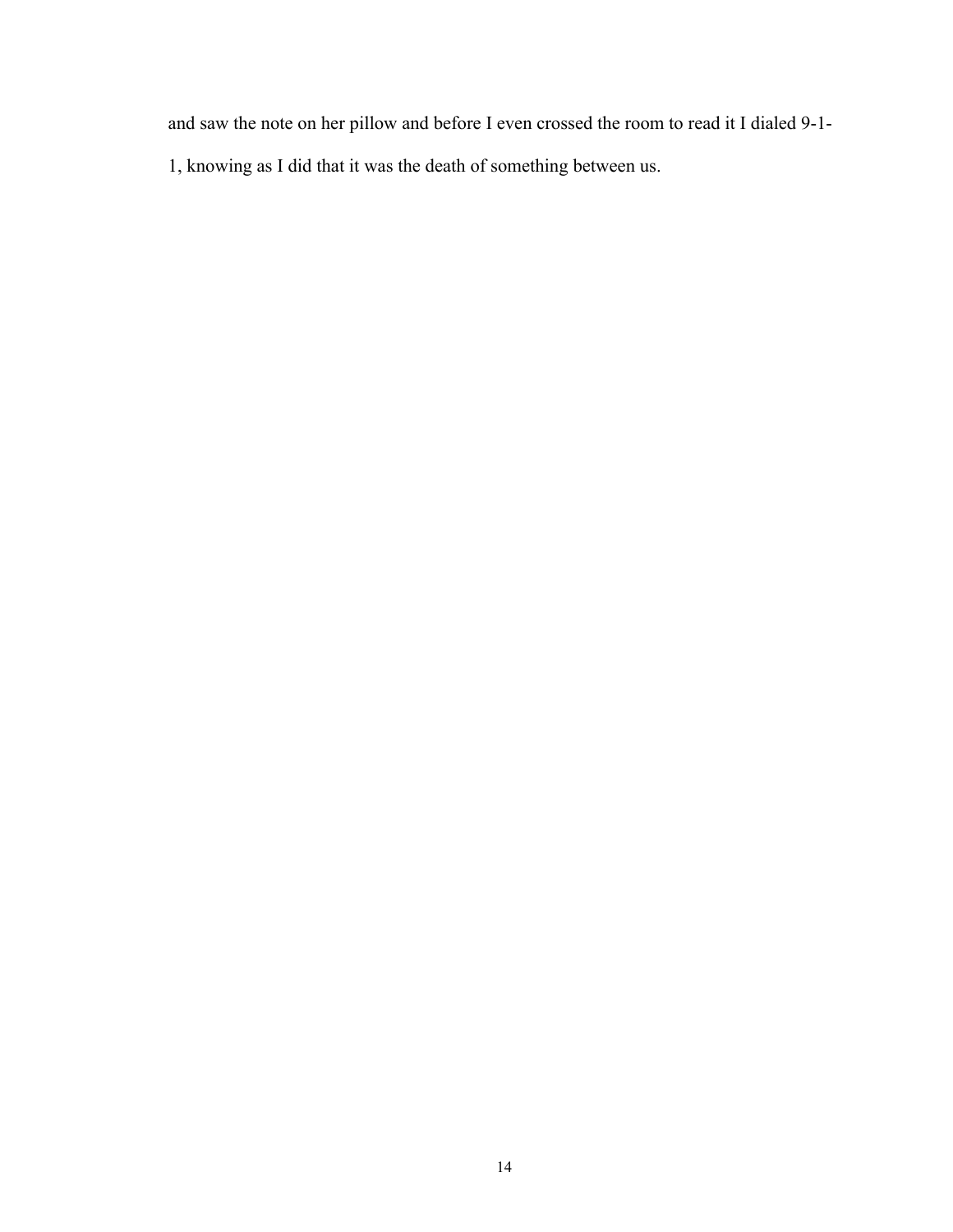Nubs

When I was seventeen, I fell asleep with a stomach full of sleeping pills and woke up in the hospital psych ward. They'd pumped my stomach, they said. Now I was on suicide watch. My feet were bare because if they gave me shoes I'd use the laces to hang myself. They led me to a group therapy session and handed me a coloring book called *How to Be Safe.* It had pictures of little kids wearing bicycle helmets and saying no to drugs. I colored everyone's eyes blood red, the crayon in my fingers worn to a nub. I asked the nurse, Brody, how the hell this was supposed to help me feel better.

He put a finger to his lips. "Shh," he said. "Watch your language. 'Hell' costs three points."

In my session with the head psychiatrist, Dr. Hornberger, she explained that there was a point system to reward good behavior and punish bad. The points you earned bought certain perks, like extra dessert or slippers for your feet. Her hair was pulled back in a bun so tight you'd swear she was in constant pain.

"The human psyche," she said, "is like a balloon. The more we bottle up our feelings, the bigger it inflates. Eventually, it pops. Is that what happened last night?" This is the sort of Freud-for-Dummies I'd be putting up with for the next twenty-eight days.

I picked up the picture from her desk, showing her in front of the Eiffel tower with a little boy and a little girl. "Is your husband dead?" I asked, looking at the picture. "Or did he leave you?"

She smiled slightly in a pained way, as if she smelled something foul but refused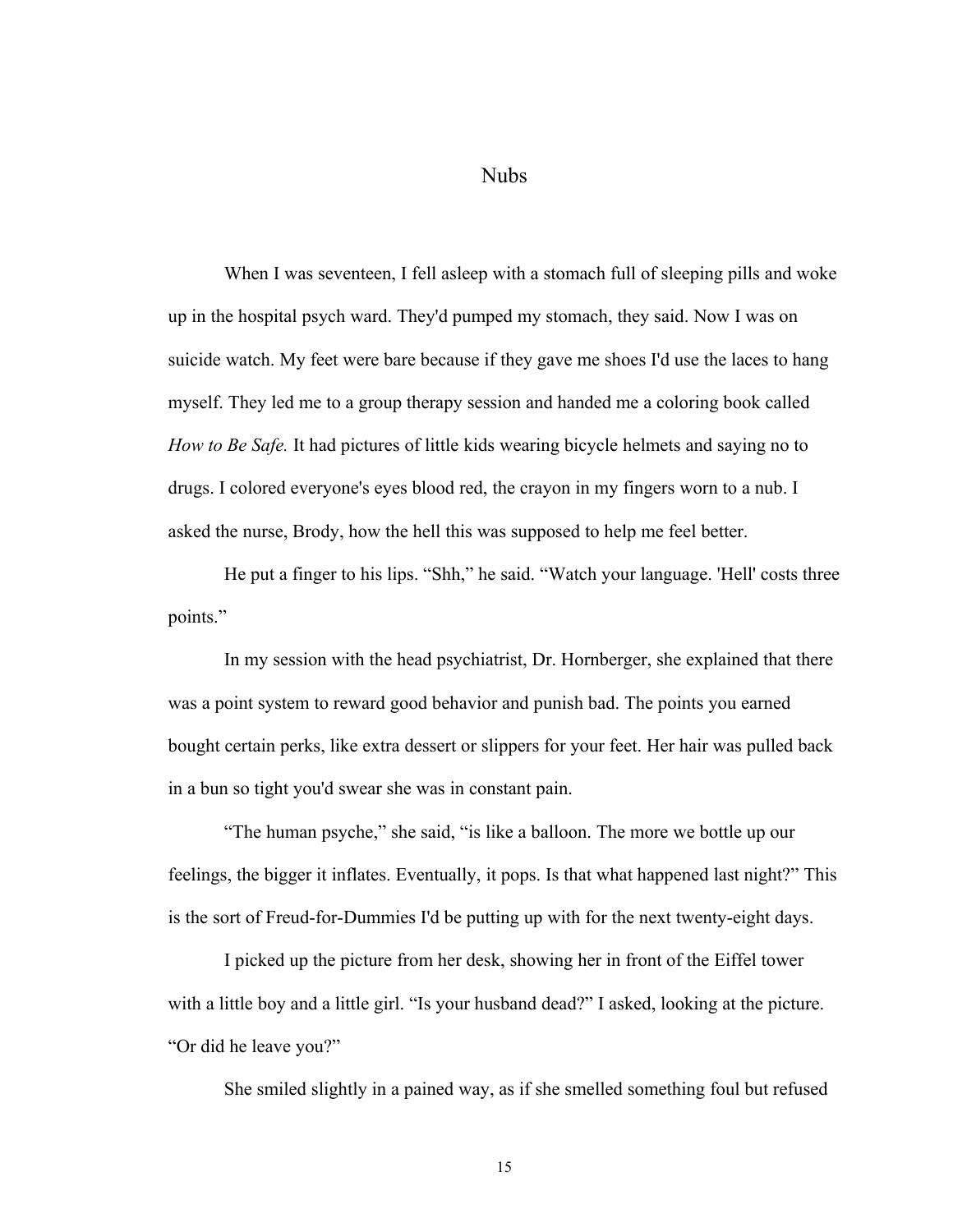to acknowledge it. "Neither," she said. "He was the one holding the camera."

"Oh." I put the picture down.

"I find it interesting that those were your first conclusions."

"Me, too," I said.

That evening they let us watch TV in the rec room. It was pre-screened children's programming. Muppet Dracula was teaching us how to count. I felt tired and demeaned and at the same time happy just to have a splash of color in the otherwise corpsewhite ward. Beside me sat a girl named Crystal, her left thigh pressed against mine. She had short, boyish hair died light-blue and a lumpy face that looked as though it were molded from clay in an elementary school art class.

"I thought this show was dumb even when I was a kid," she said. She glanced over her shoulder at Brody, who was barely paying attention. She smiled at him, flashing her yellow teeth.

"I used to love it," I said. "I made my mom tape it for me."

"You're cute," she said.

I gave her a half smile. I wasn't about to return the compliment.

We were alone on the couch. There were four other kids, and they each had their own chair. "Keep quiet," Crystal whispered in my ear. I felt the fingers of her left hand creep up my inner thigh, under the blue gown they'd given me. She stayed facing forward, eyes on the TV for Brody's benefit. I faced forward, too. She ran her fingers along my scrotum and gave it a squeeze. The anti-anxiety drugs made me feel like a character in a movie, a mere image of myself. She started to rub my shaft. I was dimly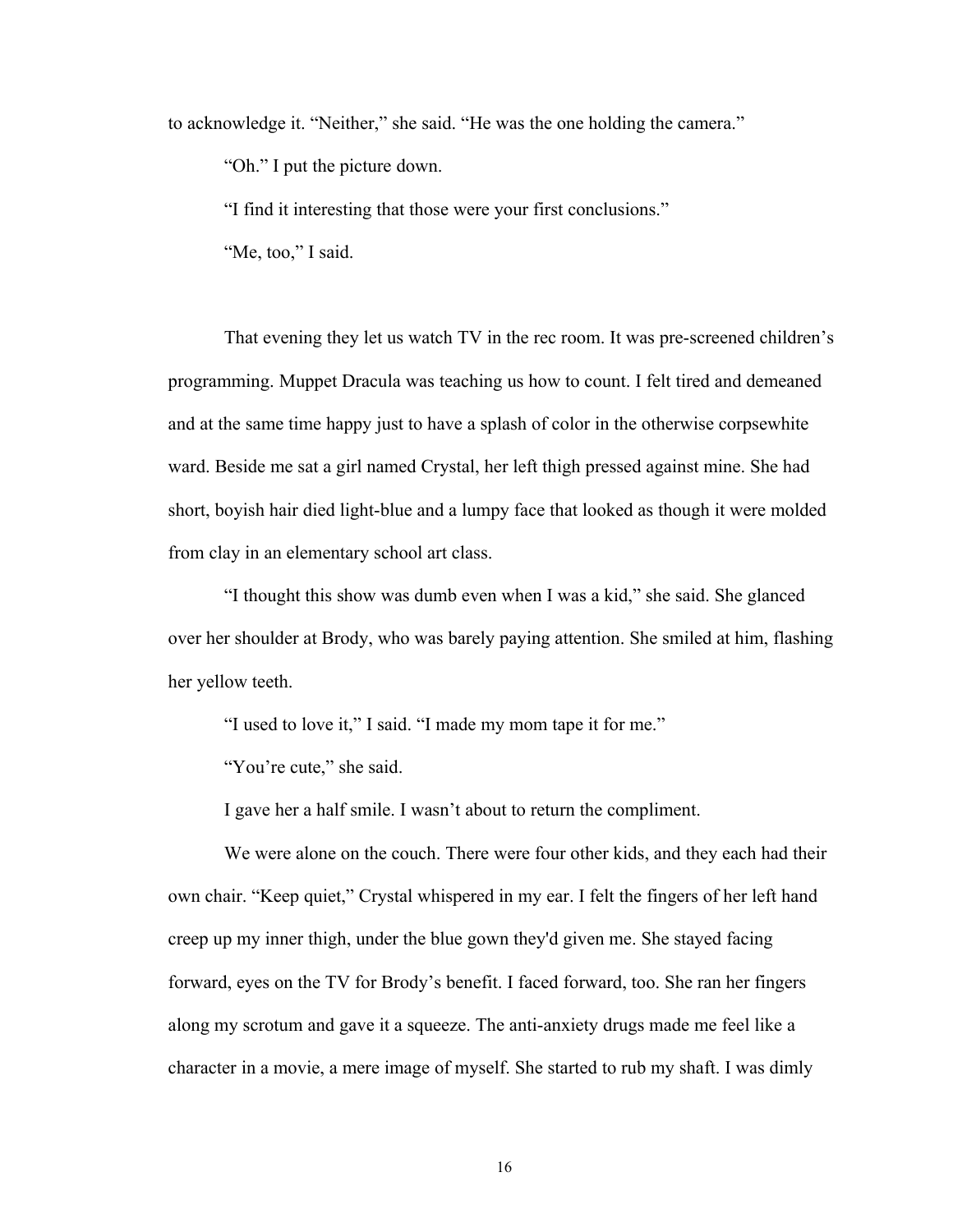aware I didn't want this, but it was the only physical contact I would have for who knew how long. I reached over, arm crossing hers, and slid my hand under her gown.

She breathed deep and released me, still soft. She took my hand, moved it up against her warm underwear and held it there, tight. Then she murmured something I couldn't hear, something monosyllabic. I leaned in close, moving my fingers and trying to hear. "Rape," she said.

"What?"

"Rape!" she shouted suddenly. The other patients' heads jerked over and saw my hand up her gown. She stood up, slugged me in the eye with the heel of her palm and ran across the room. "This pervert molested me!" she said, pointing. She crossed her arms over her chest and started to shake. When they led me away to get my statement, she winked at me and put her fingers thoughtfully to her mouth.

Since there were conflicting reports—someone saw Crystal put my hand there all that came of the incident was a burst blood vessel in my left eye where she slugged me.

When I got back to my room after lunch the next day, someone was sitting on the twin bed across from mine reading a dog-eared copy of Huck Finn. He had a deep scar near his right eye, like a hooked blade had just missed it. He was huge, a muscle-builder bulge to him, and looked even bigger crammed into the tiny blue gown that stopped just above the knee. He said he was my new roommate, and asked what the hell quiet time was.

"We're supposed to keep quiet for the next half hour," I said. The room was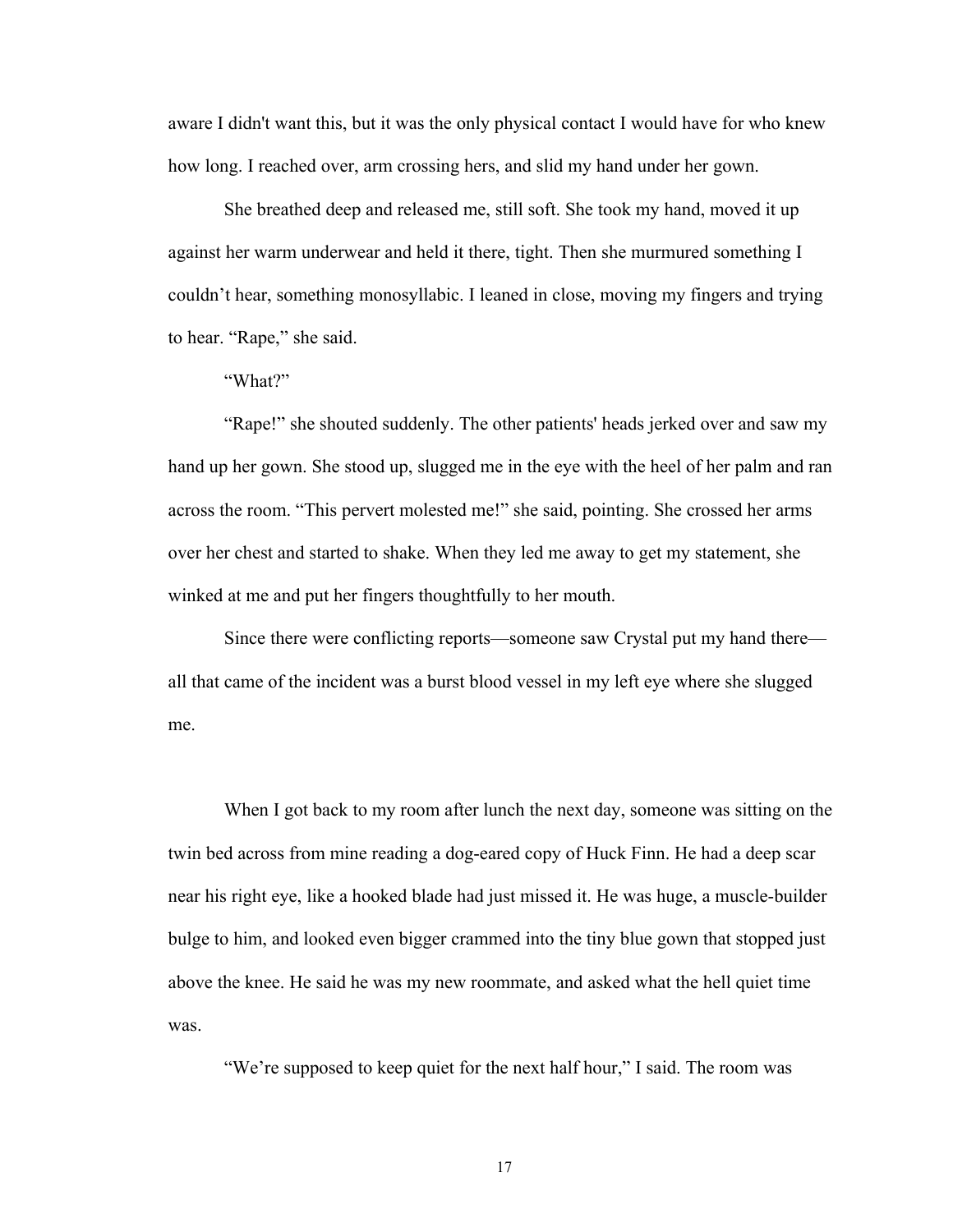small, two lumpy beds with sickly green sheets and a shared nightstand. The Huck Finn he was holding was the only thing on my person they hadn't confiscated, a book I'd had with me because I was reading it for school. "That's my book," I told him.

His name was Hank. He told me he was hauled there after he left the gas on all four burners running full blast overnight, hoping his dad would blow them both to smithereens when he lit his morning smoke. "He likes to gamble," he said. He ran a finger along the scar on his face. "And to take it out of my hide when he loses."

I murmured something sympathetic.

"So what's your story?" he asked.

I tugged at the hospital bracelet circling my wrist, my identity in numbers and bar code. "I don't really have one," I said.

Hank and I became fast friends. We had the same wry sense of humor, the same nihilistic appreciation for the facility. The standard stay was twenty-eight days, we learned. For twenty-eight days, our whole lives were to be narrowed down to fit the facility walls: the nurses reading us tidbits of pop psychology, the comings and goings of various addicts and violent reprobates, group games that would make a middle-schooler feel childish, a balanced diet in pre-measured portions. A release from any and all responsibility of our own.

I followed Hank's lead and he was happy to let me. At lunch, I sat beside him, making snide remarks about the nurses and the other head cases. When someone else joined in, I fell silent and waited for our rapport to resume.

We made up a new game to keep us entertained. Rather than trying to amass as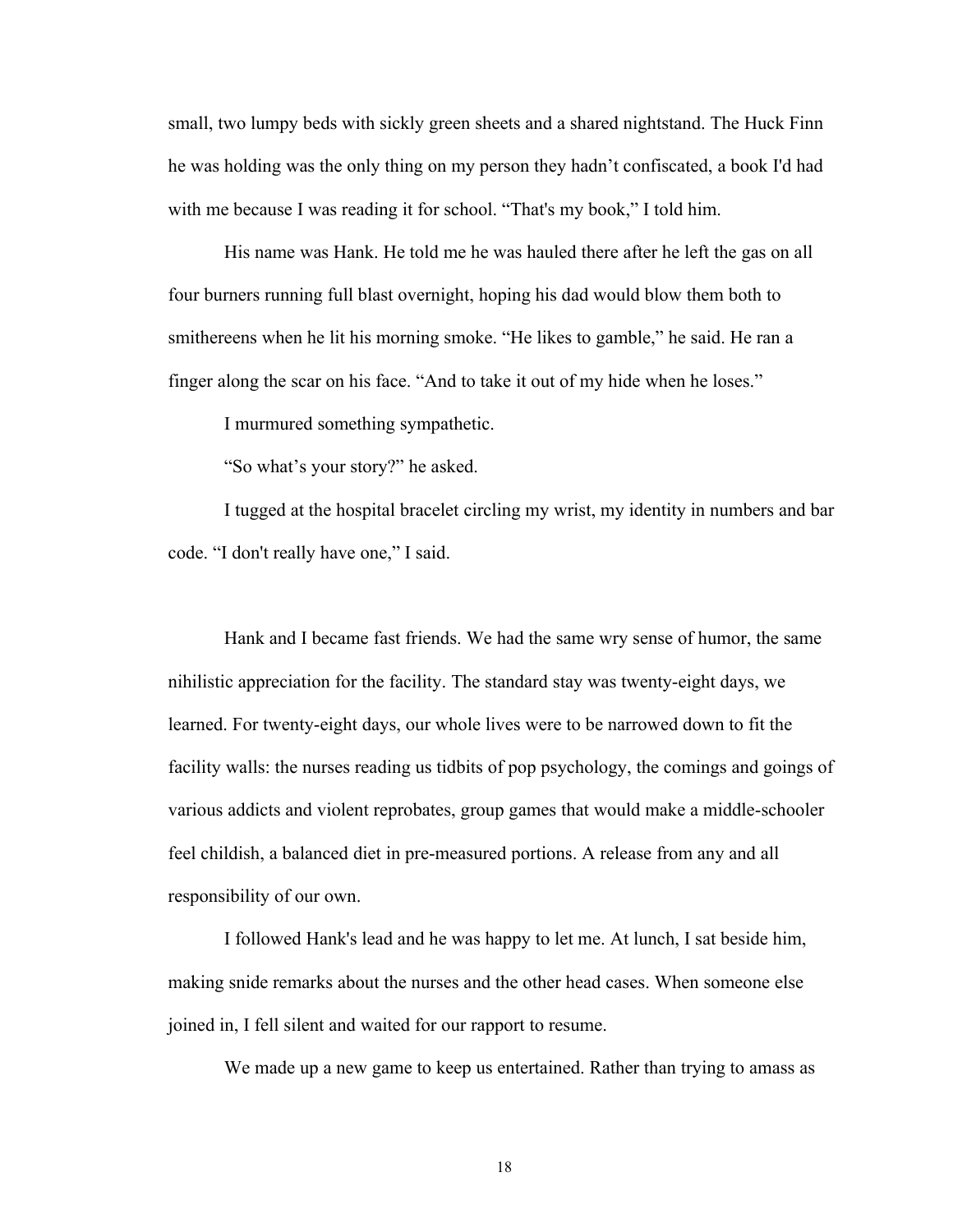many points as possible, Hank and I competed to remain at zero. This was harder than it sounds. The nurses were criminally generous with points if you had none. They'd give you five for something silly, like eating all the food on your plate. Then you had to lose five—curse loudly, flip a tray, throw a plastic cup against the wall.

At night we stayed up late talking, long after the nurses told us lights out, whispering so they wouldn't hear. The nurses peeked in every half hour, and we pretended we were asleep. He told me pensively how his dad hocked his schoolbooks for poker money and stole the cash he earned delivering newspapers when he was twelve. He asked me again for my story, why I tried to do what I tried to do. We were sitting on the edge of his bed. Nurse Brody had just checked on us, so we had time before they checked again.

"It isn't really anything," I said. He stayed silent, not pressing me to go on. I started again, struggling to make it make sense out loud. "I've got a good family. I do well in school. I wish I had more friends, but who doesn't? I just can't find a place to fit. Everywhere I go I act different. It's like I'm just a reflection of whoever I happen to be talking to."

I stared forward, at the lines criss-crossing the tile floor. He hesitated a moment, then patted my shoulder.

Outside, I had plenty of friends. People to smoke weed with, people to copy homework from, people to chatter at. On a good day, it didn't always strike me as the petty high school bullshit it was. *How did you like the new Call of Duty? Someone said so and so likes you know who.*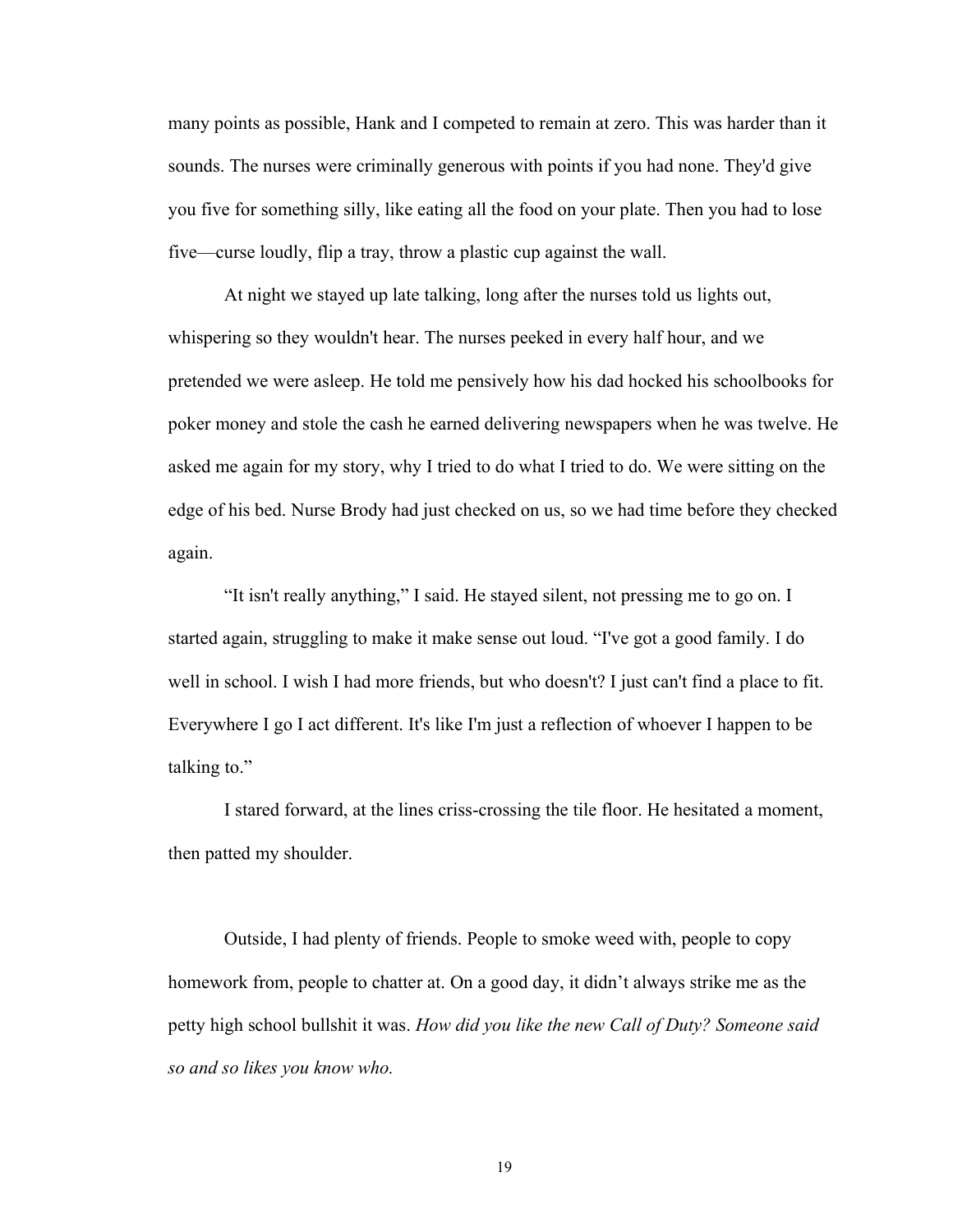The facility, meanwhile, thrived on simplicity. Each day sliced into manageable, fifteen minute increments. Group activities any idiot could do. Everything on an even keel. They thought if they gave us less to worry about, we'd be fine. Instead, the opposite proved true. The only thing separating the happy from the depressed is how well the former are able to distract themselves.

"Feeding time," Hank said happily every day at noon. We ate in the rec room. The nurses unfolded a long card table, enough for all eight of us to sit at, then they brought in lunch trays from the cafeteria and white plastic spoons. No knives or forks, even plastic. Half the time the food was cold. I got the sense we ate whatever no one else wanted, usually Salisbury steak or the dark parts of the turkey.

"Me and the chick nurses here are really hitting it off," Crystal said one day. "They like to watch me pee."

Me and the others laughed nervously. Brody, tired eyed and reeking of cigarette smoke, scribbled something on his notepad. This was the worst part, we all knew, the lack of privacy. Don't tell me about demeaning until you've had to have a nurse peek in on you taking a shit.

Crystal nudged Hank. She motioned to me with her spoon. "Did you know this kid molested me?" she said. "Tried to grab my coot while we were watching Sesame Street."

The other kids laughed. Brody hushed her. "*Language,*" he said simply. "Five points."

"I didn't know you had it in you," Hank said.

"She's lying. She's a nut bag."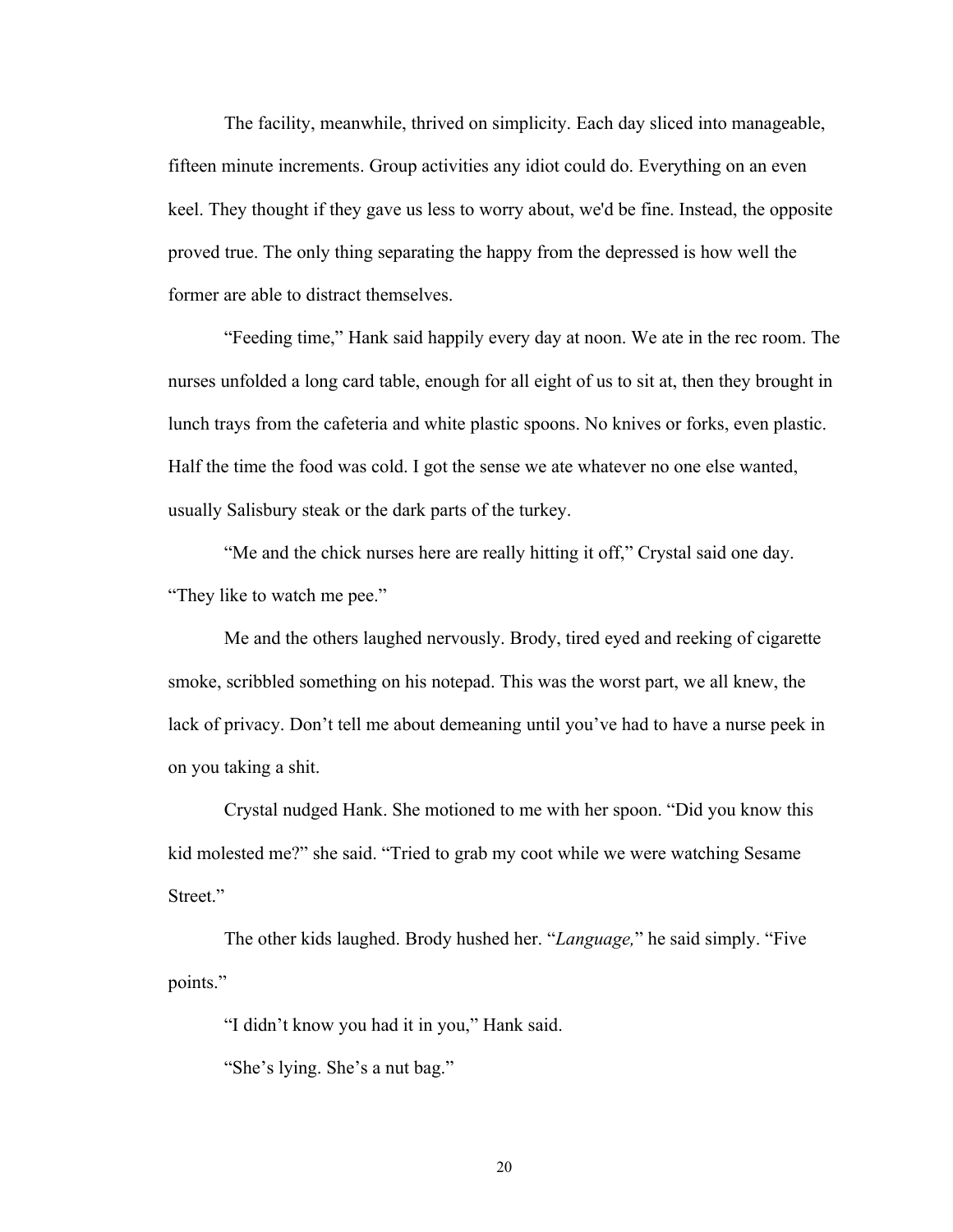"He flashed me, too," she said. "He's got a tiny dick, size of a pinky." She wiggled her little finger in the air to demonstrate.

"All right, come on," Brody said. He grabbed Crystal by the arm and pulled her up. "Quiet room time."

Everyone snickered. That was fine. But it was Hank that bothered me, the way he wouldn't meet my eye. When we weren't clicking it felt like I was displaced, nowhere, another piece of run-down psych ward furniture, another crayon worn to a nub.

The facility was large. Five bedrooms with two beds a piece, a rec room/dining nook, a group therapy room with games lining the shelves, the nurses' quarters, and the quiet room. There was always a nurse stationed beside you, usually Brody working overtime. Then there was Hornberger, flitting by silently to slip into her office and shuffle some files around. She saw us only in half hour increments, at random times throughout the day.

The quiet room was across from her office. None of us had been there beside Crystal, but she talked about it plenty. It was a white room with padded walls, something straight out of a TV drama. If you acted out, they threw you in there until you were ready to cooperate, piping a voice in through an intercom until you agreed to be good.

One night, they let us stay up late to watch *The Lion King* on the old picture-tube TV in the main room. Hank told me in whispers how he remembered his Dad taking him to see it when he was young. They sat in the front row and left when Hank started crying at the death of the father lion. After the film, when it was lights out, Hank read to me from Huck Finn when I told him I never got past the first chapter. We sat on the edge of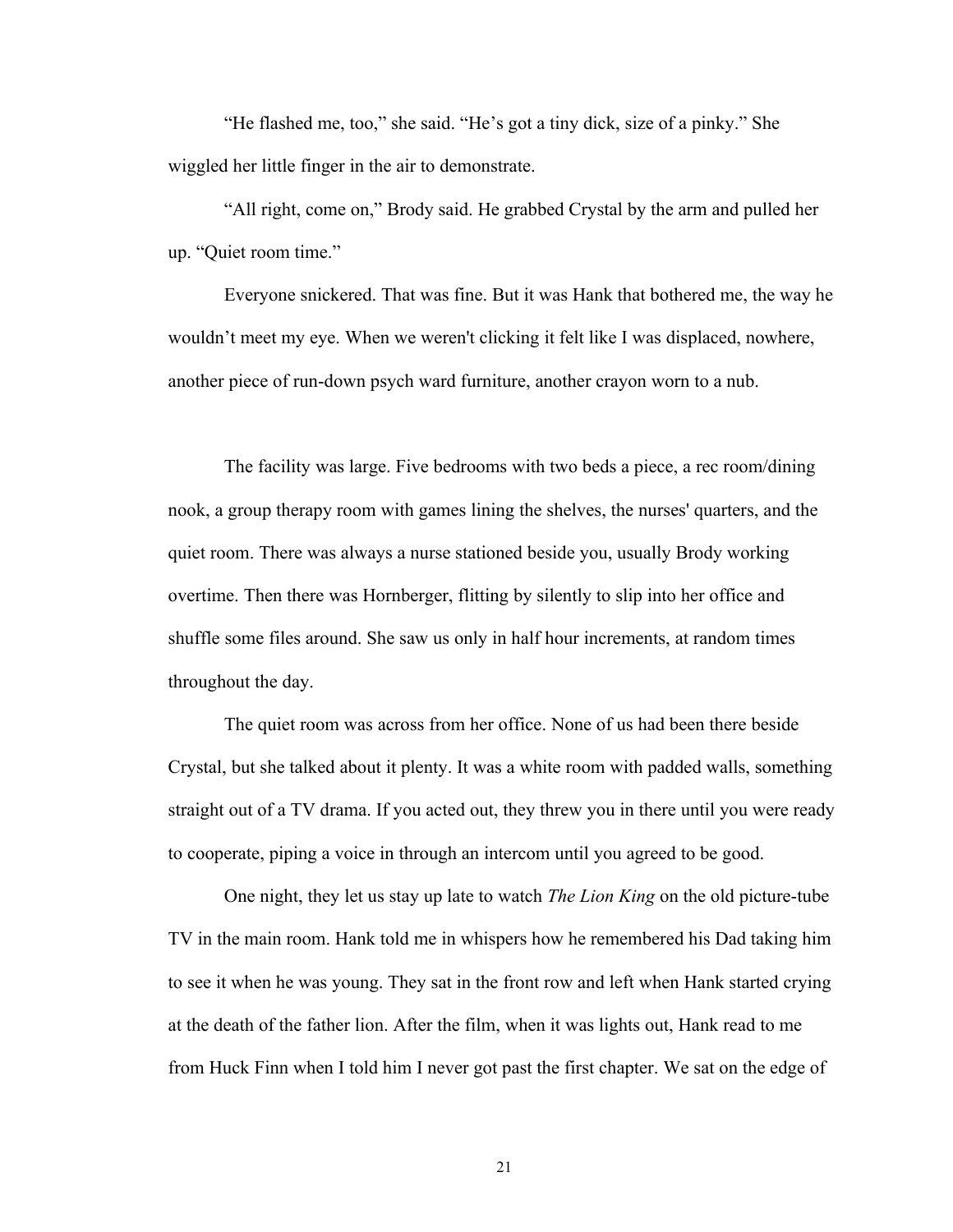his bed. His eyes went wide and soft skimming the words. "I never seen anybody but lied," he said, again and again, then went on. He read several pages, tongue dancing out the overblown dialect.

"It's no kids' book," he said, as if I had suggested it was. "It's about friendship. And granting humanity." He shut the book and handed it back to me. I stared down at the cover, felt its heft in my hand.

"De-humanized. That's how I feel," he said. "Especially here." He touched my leg tentatively. He leaned in and whispered, warm breath in my ear, asking if I ever felt that way.

I shook my head. Then I covered his hand with mine and slid it under my gown. This is what he wanted all along, I realized. This is why he's so distant.

We didn't want the nurses to hear the movement of the bed, so we got each other off with our hands, the sounds of our hurried breath mingling with the warmth of our hands on each other's bodies. We propped pillows under the blankets on my bed, so when the nurses checked each half hour with their cursory glance they'd think they saw me there.

When the sun came up, streaming through the thick windows that wouldn't open, I snuck back to my own bed and waited for the morning alarm.

I tried to touch his hand before breakfast, and he slapped me with the back of his palm. "It's day time now," he said. "Someone might see."

In the commons area, nothing had changed. Crystal got in a fight with a new kid who insulted her tit size. She kneed him in the crotch, he fell down quivering, and they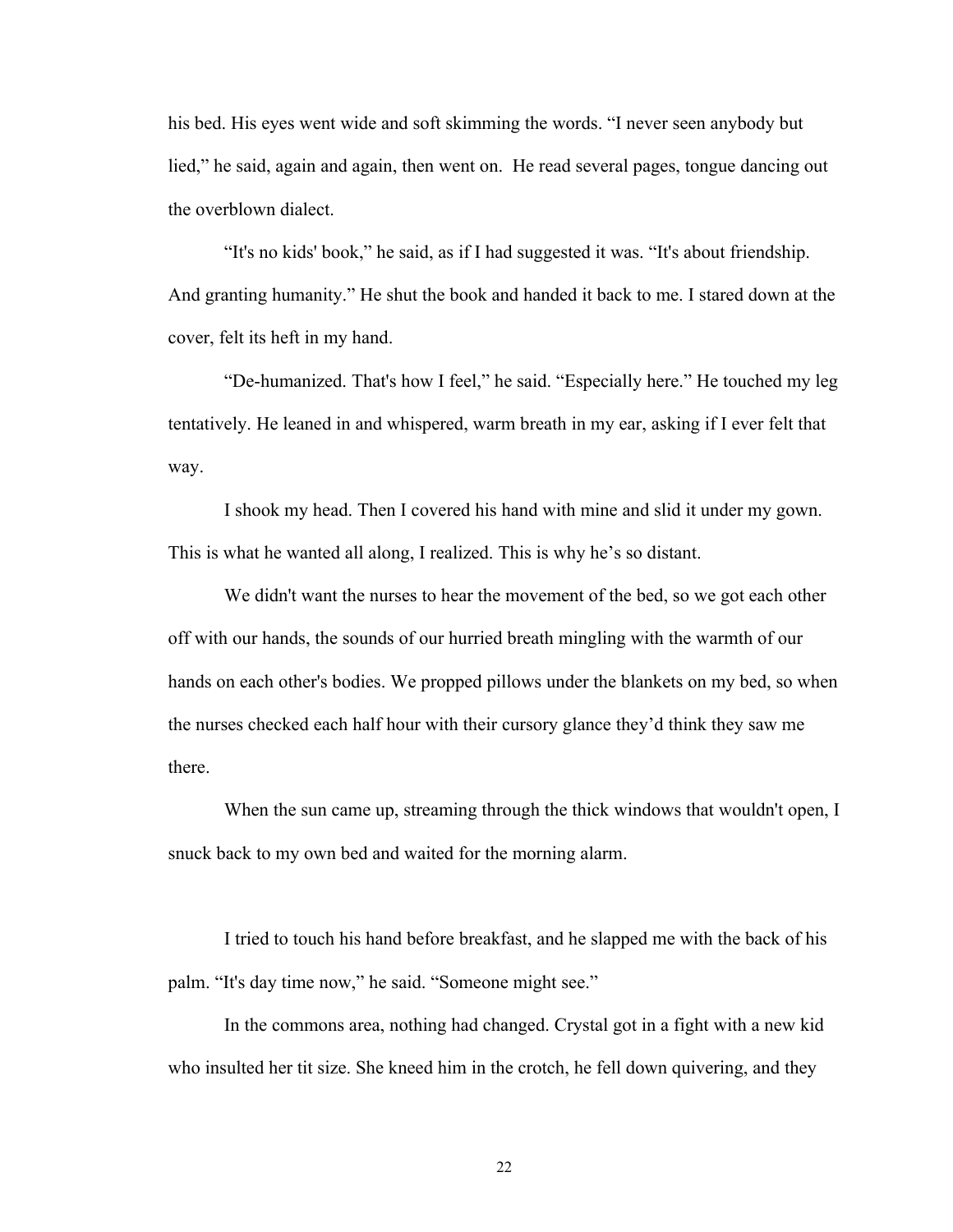threw her back in the quiet room. We were zoo animals, ripe with disease, liable to be tased at any time.

Hank and I fell into a quick rhythm. We spent our nights with legs intertwined, the moon's muffled light coming through our window. We wouldn't make love (I was afraid of the possible pain) but we'd get each other off at least twice nightly. I liked to kiss the scar beneath his eye. I started to take him into my mouth. We were opposites in every way; I was skinny and unsure, he broad and forceful. Sometimes, he'd make me gag and refuse to stop.

I learned he'd been with others like this before. I tried not to think of it. At night he made the whole world better, like a salve rubbed on an old wound. I was half of a greater whole. During the day, everything was its old savage self.

"We are concerned about your lack of progress," Hornberger told me on Day 14. "And your friendship with Hank. You two are not progressing like the other children."

I was in her office, my eyes narrowed against the room's harsh white light. "We're not children," I said. "And point totals are no way to measure mental health."

"I don't give a damn about your points, Ralph."

I popped my knuckles. I'd never heard her this frank before. My throat was coarse as sand. "Can I have a cup of water?" I asked.

"Not yet. Tell me about the night you were admitted."

I stared down at my hands. I knew I had to give her something. "I was at my friend Keith's house," I began. She started to scribble. I bounced my leg tepidly. I'd been trying to forget the outside world, that old feeling of my insides scraped raw. "His house is the party house. Weekends, everyone goes there to drink the liquor in his mom's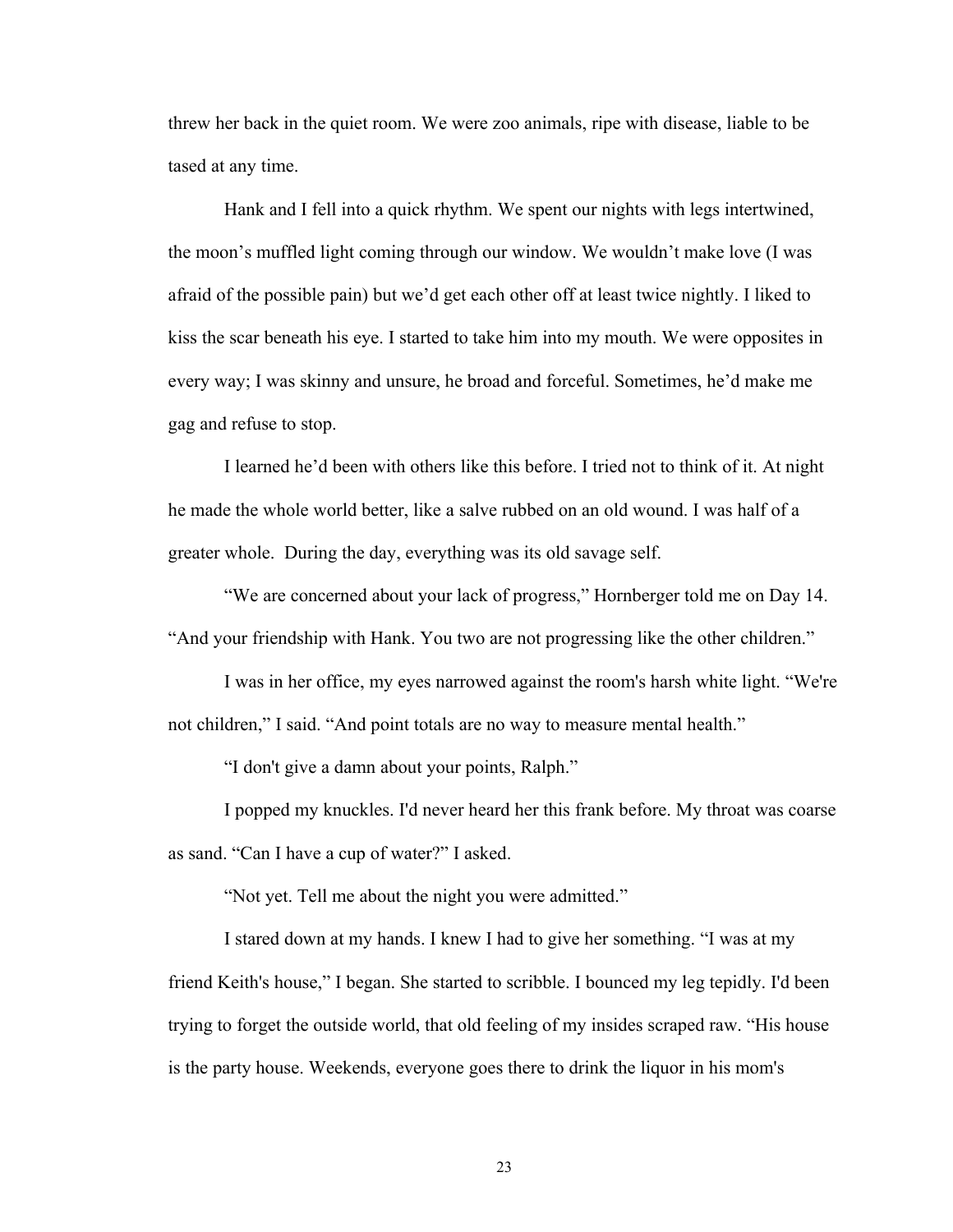cabinet."

"And where was his mother?"

"Working. Like always."

" $And?$ "

I told her I didn't remember much, and it was the truth. I'd gone there with a girl from my A.P. Algebra class, who said she needed help with her homework. She was friends with Keith. We worked for a bit, then started taking shots of spiced rum when we got the answers wrong. People started to show up. Soon we were drunk.

"There were twenty, thirty people there," I said. "Kristin and I were on the couch, and she tried to kiss me. I wasn't interested is all. Everyone was watching. I pushed her off and went upstairs to the bathroom. That's where I saw the mom's sleeping pills." I folded my hands numbly in my lap. The story felt like something I was excreting, old and irrelevant. "I'd been real down lately, and I just took a bunch. Then I curled up on the floor of the bathtub. Last thing I remember is someone pounding at the door."

"Did you parents know you were depressed?"

"No one knew. Not even me."

"What do you mean?"

I met her eyes full on. *Is this what you want? Will this help me?* I felt like an image flickering across a screen, coming into focus. "It didn't feel how I thought depression would feel," I said. "It was sadness, but not despair. It always felt like a passing phase, like there was something better just around the corner."

"And then?"

"And then I wasn't so sure." I rubbed my eyes with my thumb and forefinger. I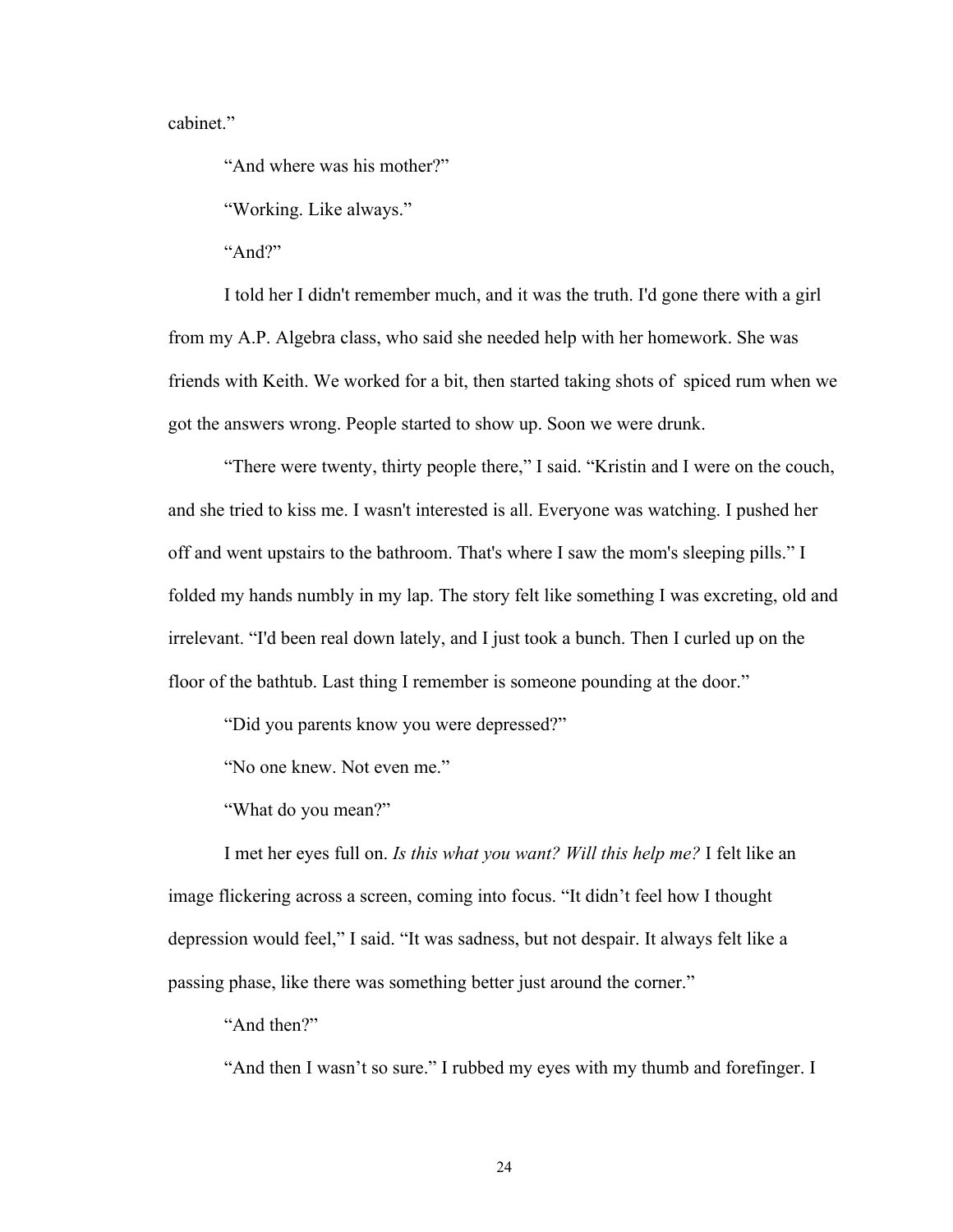told her I didn't like the group sessions, the judgmental quips of the others, or all these talks with her. This place, these walls, they were wearing me down. I listened to the scratch of her pen tip on the notepad, her shoulders sloped fervently.

"How have you been sleeping?" she asked.

"Beautifully," I said.

Hank would never let me in his bed at quiet time. "Someone might see," he'd say. So he'd lay down with Huck Finn, face scrunched thoughtfully, finger tracing the lines of print left to right, while I stared out the window at the parking lot. I got to know the makes and models of the cars. I saw the new admits clutching their bruised limbs or failing hearts. Families usually left either ecstatic or stifling tears, and only a handful of cars were there from one day to the next.

"I have a surprise for you," Dr. Hornberger told me one afternoon. "To show we appreciate your cooperation." She was beaming. Her smile looked like it might break her face apart.

I was led to a vacant room. My parents were there, holding hands on one of the empty beds. Mom wore her favorite pearls, Dad his best jacket—like I were some show they had to get dolled up to come see. I stayed standing, arms crossed over my hospital gown.

They said they were told not to come sooner. I asked them how they could let the hospital put their only son in a place like this. "They treat us like children," I said, my voice wavering. "They pester us all day, and the other patients are nuts. Night is the only time there's any peace, and it's only for a few hours."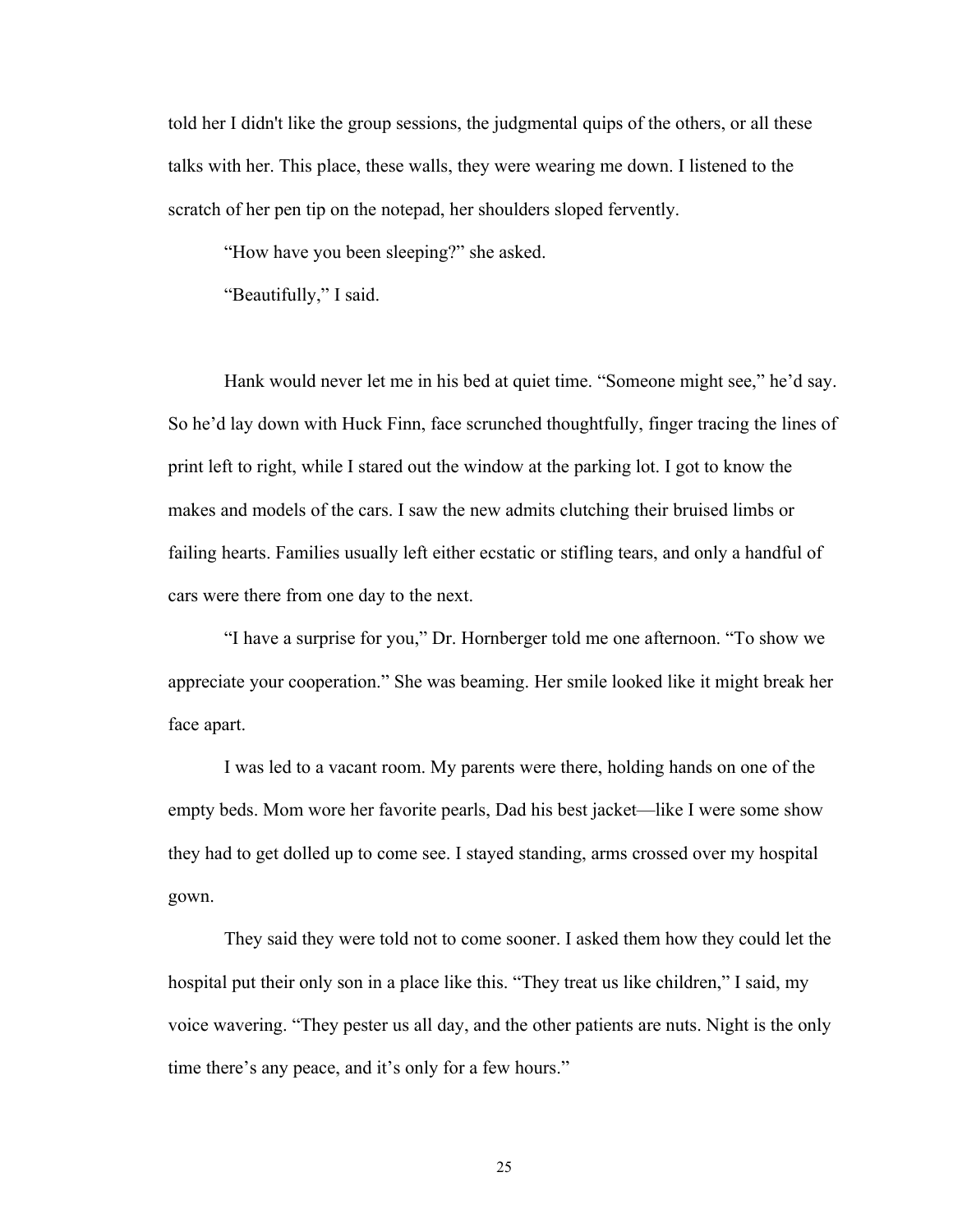Mom started to cry into her open palm. Dad patted her other hand in his lap. "You'll be out before you know it," he said. "This is all for the best." He sounded unsure.

I watched him comfort my mom until the nurses came and got me. I wanted to tell them it was okay, wanted to believe it was okay—that I had something to hold onto now.

Their visit rattled me, bad. It was an intrusion. A small but persistent hole, punched through the hull of our craft floating on top of the world. "I don't want to have to go home," I told Hank, eyes buried in his bare chest. "There's nothing out there anymore." His hair scratched my lips.

His eyes stayed trained carefully on the ceiling tile. I buried my face deeper.

Days passed. Oppressive white, clawing my retinas. The plastic sheet cover crackling beneath me. Fluorescent lights flickering overhead. Food fit for pigs. Hank's callused hands. Moonlit fellatio. Red wax beneath the nail. Popping happy pills. Shortness of breath. Point totals and parked cars collecting dust. Nurse Brody back from break, reeking of smoke. Stern Hornberger, how's that make you *feel*. Crystal's shrill laugh. The taste of come. Watching the Count on Sesame Street, ah ah ah.

Hank just back from breakfast, sweeping the sheets from both beds. "Where is it?" he said. He tipped the nightstand over, lamp clattering to the floor but not shattering. "Where the fuck is it?"

We'd lost Huck Finn. "The nurses must have taken it," I said.

"But it's mine," he said viciously.

"Actually, it's mine," I said. My eyes ached. I hadn't slept. The night before, I couldn't get hard for him no matter what we tried. So I'd sucked him off, swallowing it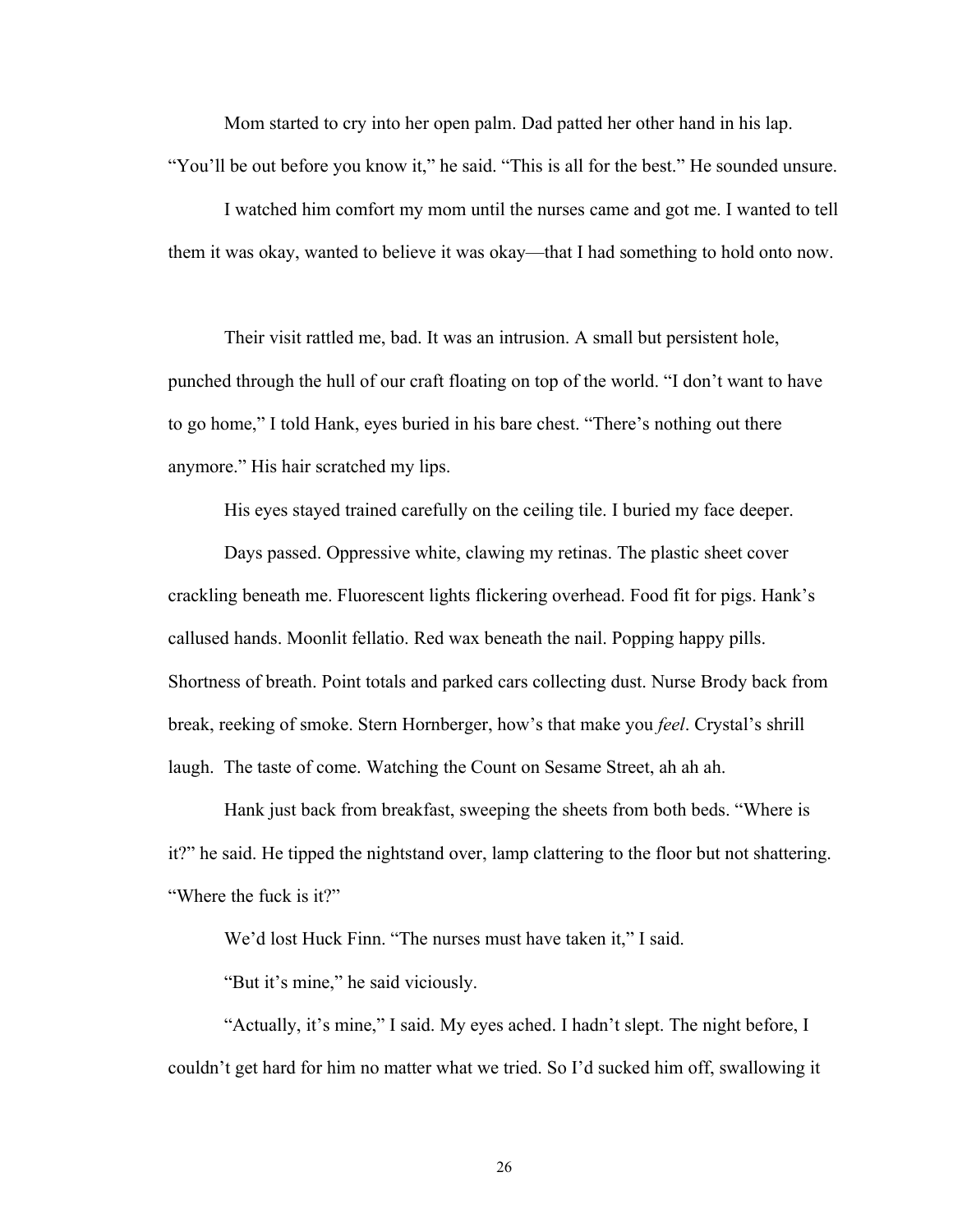all, trying to drain him so he'd be drained like me.

Brody pushed the door open tentatively. "What's with the noise?" he said, scanning the whirlwind sheets and the toppled nightstand. "It's breakfast time." He had the air of a beat cop eager to turn a blind eye.

"The noise is you took my fucking book," Hank said. "Huck Finn."

Brody shook his head. "Language," he said absently. "I didn't take your book. I didn't know you could have books."

Hank pushed passed him through the doorway, into the main room where the others were eating breakfast. He loomed over them, voice rumbling. "Where is it?" he said.

Most of them stared down at their plastic trays, eyeing the scrambled eggs and burnt French toast sticks. Brody told him to calm down. Dr. Hornberger came out of her office.

Crystal started to smile. "I think you're a little old for children's books," she said. "But here it is if you want it." She reached under her gown and pulled a wad of shredded paper from her underwear, strips of the faded cover visible throughout. She plopped the mess onto her tray, tiny shreds drifting into the air.

She said, "If you're lucky, it might still smell like me."

This is when Hank in a calm, matter-of-fact motion, reached over, grabbed the back of her head, and slammed her face into the tray. Food and paper flew. She started to cry, then lunged at him, trying to claw at his eyes. Brody and Hornberger intervened, holding them both back. Brody got Hank in a full nelson and muscled him off to the quiet room. Hornberger helped Crystal wipe the food, blood and tears from her face, scolding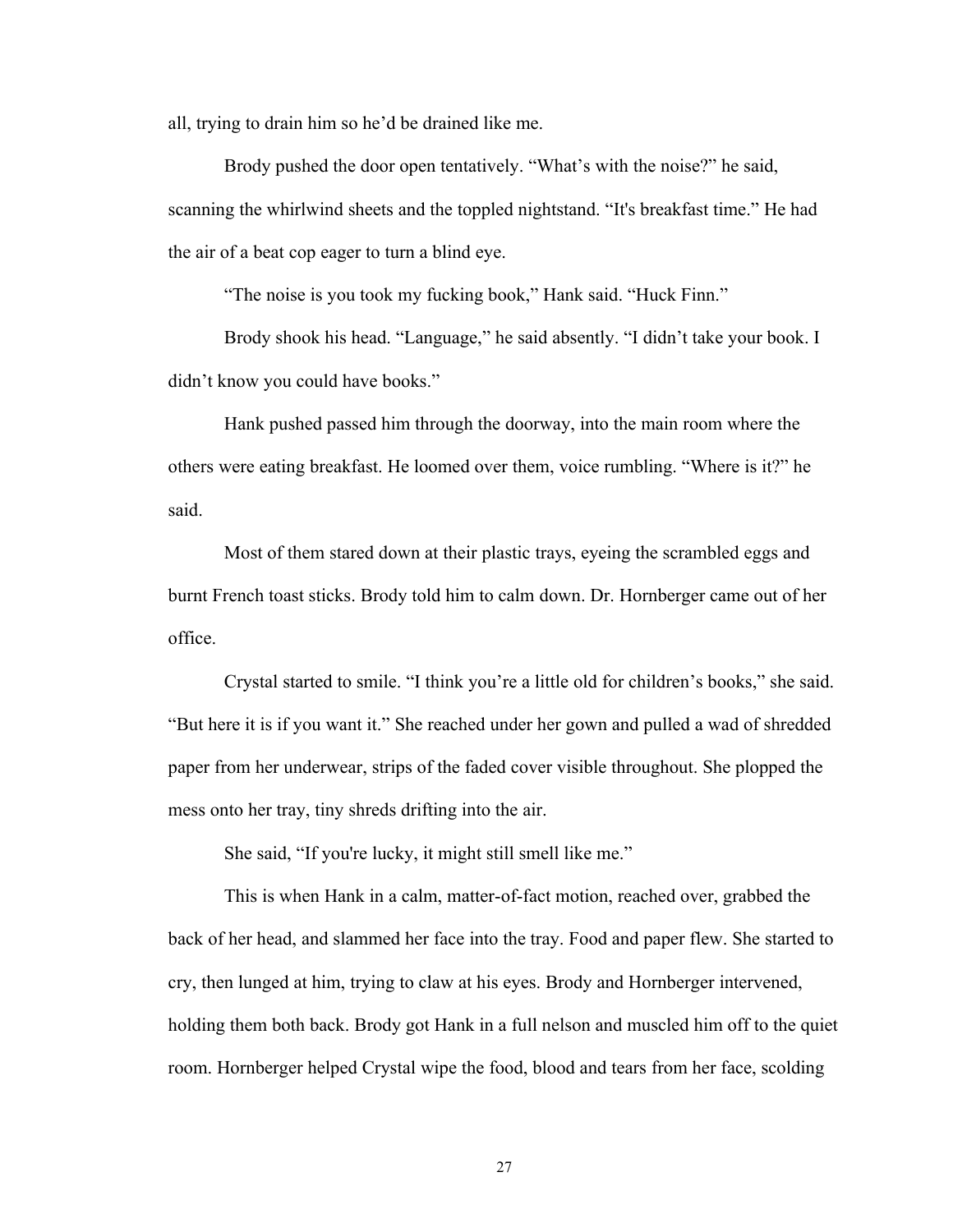her the whole time.

She'll be fine, I thought. Hardly a scratch. I fumbled with the scraps of paper, my mind muddled, stomach grumbling, and tried futilely to piece a page back together. When I gave up, Brody put the strips in an empty coffee tin for me and let me take them back to my room.

At lunch time, Hank's usual seat next to me sat empty. When Crystal started to sit there, Brody told her no. She should have been in the quiet room, too, but there was only space for one. "Sit at the other end," Brody said. "Leave Ralph alone."

She held her hands up innocently. There was a small, potato-shaped scab above her right eye. "What for? I'm not the psycho smacking people up."

Brody looked exhausted, black bags beneath his eyes. Our sickness was spreading. He was being worn down.

"It's fine," I said. "Crystal, sit down."

We ate. Cold ham sandwiches soggy with mayo, pickle on the side. I stayed silent, wordless without Hank. Food in a place like that acquires a new significance. It's all terrible, objectively. Too salty, too cold, too bland. But you're so starved for the tiniest burst of flavor, you take what you can get.

"So what," Crystal asked, "are you not allowed to talk without your boyfriend?"

"He's not my boyfriend," I mumbled.

"Good," she said. "You're too cute for him. What's your story, anyway? You don't seem like the suicide type. We're a rough breed."

I put down my sandwich half. I stared at it seeping condiments onto the puke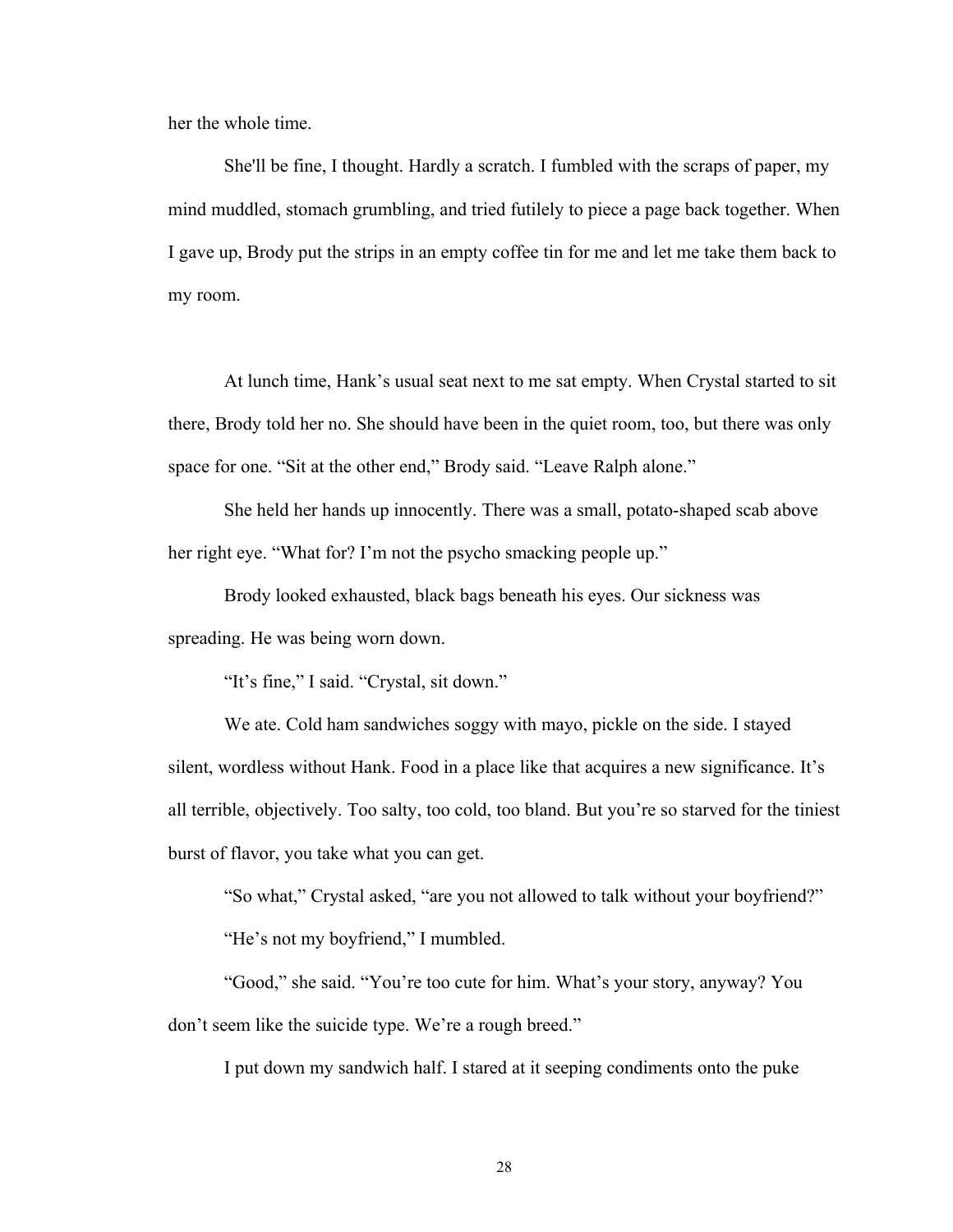green tray. I didn't know what to say anymore. Hank talked for me so often. "I don't have a story," I told her.

"Come on," she said, "everybody has a story." She smiled, teeth thick with yellow plaque. It was the first smile I'd seen in what felt like weeks.

"I guess it was my dad that did it," I said slowly. "He liked to gamble. And to take it out of my hide when he lost. So one day I left the gas on, hoping his morning cigarette would blow us both to hell."

*"Murder*-suicide," she said. She whistled. "I didn't think you had it in you."

I went back to my silence, wrapping it around myself like a warm blanket.

Hornberger led Hank out of the quiet room, his eyes glazed and distant, and sat him down beside me. Brody brought him a tray. Crystal welcomed him back, and said she hope he learned his lesson.

"So what was your dad's game?" she asked me. "Horses? Blackjack? Craps?"

I said nothing. I shook my head, and started to scratch at a speck of hardened food on the table.

Hank turned to me. "What's she talking about?"

"His dad, the deadbeat gambler," Crystal said. "The one he tried to blow up."

"His dad," Hank said. I looked at him, my voice gone, throat closed to the size of a pinhole. I felt my face redden.

"What's the matter with you?" Hank asked.

 $"$ 

"Shut up," he said.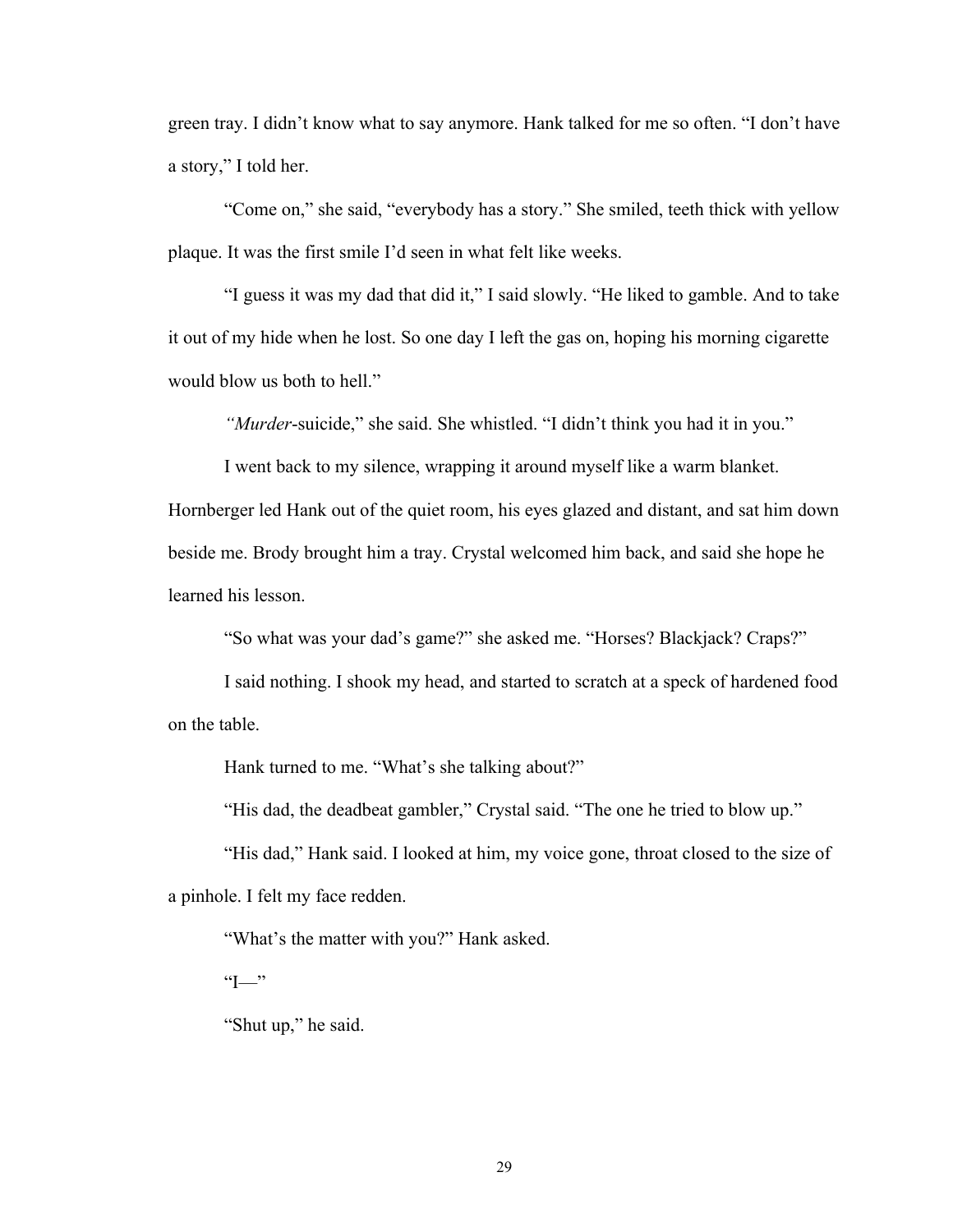In our room after lunch, I sat on the edge of his bed. I wanted him to sit beside me. Instead, he stood over me, like a parent scolding his child. "That was my story. My life. You had no right."

"I was just playing," I said. "Messing around."

He slapped me. Hard. Tears blurred my vision.

"That's all this is to you," he said. "Make believe. This is my *life*. Do you know what it was like in the quiet room?"

I put my hand to my throbbing cheek. "Lonely," I hazarded.

"Peaceful. I feel like a new man." Outside our room, there was the pop-fizzle of the TV turning on and a muffled burst of laugh-track.

"I love you," I said.

He laughed dryly, eyes miles away. "You're a parasite," he said. "You're draining me."

"I know," I said, and lunged at him. I grabbed the back of his head and forced him into me, meshing his lips with mine. I burrowed my fingers into his hair and grabbed at his belt buckle. He shoved me away. He was always so much stronger than me. He slugged me, right below the eye, closed fist, and I cried out. I was vaguely aware of falling, and the dull smack of the side of my face on the white tile. Then his foot connected with my stomach.

Sharp pain turned to nausea, and I shut my eyes and said "Please." The door opened, and they took him away.

That was the last of him I ever got. Even the hospital psych ward would not abide two violent outbursts in one day, though I would have. I would have swallowed it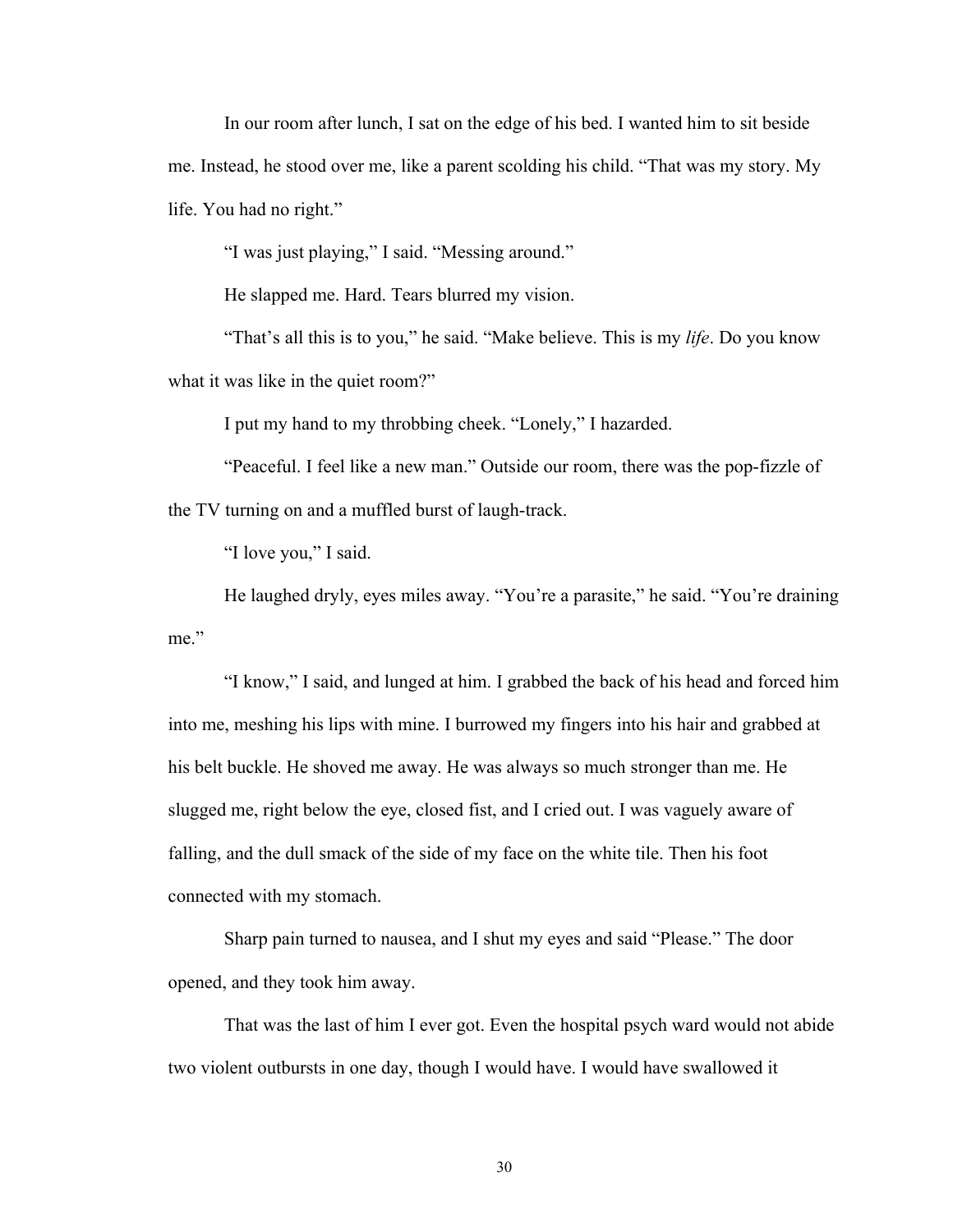politely, as with everything else, and tried to convince myself I liked it.

\* \* \*

On my last day I sat in Hornberger's office nodding gratefully. My hands were folded neatly in my lap. Away from the sun, they'd become white as the walls around me.

"You've learned everything we have to teach you," Hornberger was saying. "Go make us proud."

My feet rested on the floor in puffy white slippers, toes slick with warm sweat. I was smiling my best smile, for Hornberger and everyone else. I'd been practicing in the bathroom mirror, lips parted wide like a hole torn in the fleshy fabric of my face, teeth bared to the world, eyes reflective like glass. "It's been a pleasure," I said.

It had been roughly a week since Hank was moved to county correction. I would never see him again. Brody was the one who let me know, sitting with me on the edge of my bed, an icepack wrapped in a handtowel pressed to my swollen face. When I started to cry, he put his arm around my shoulder and waited. Later, I heard him argue with Hornberger outside my room. "Don't you dare open that door," he snarled at her. "You let him be."

When I couldn't get hard enough to jerk off, I spent the night tearing at the scab above my eye, letting the blood run. I willed it to stain, to leave some mark of what Hank and I had behind. But when I woke in the morning I stared down at the streaked blood and realized coldly that the sheets would only be replaced, the bed filled with another patient. That it was childish to ever think otherwise. From then on, I played the game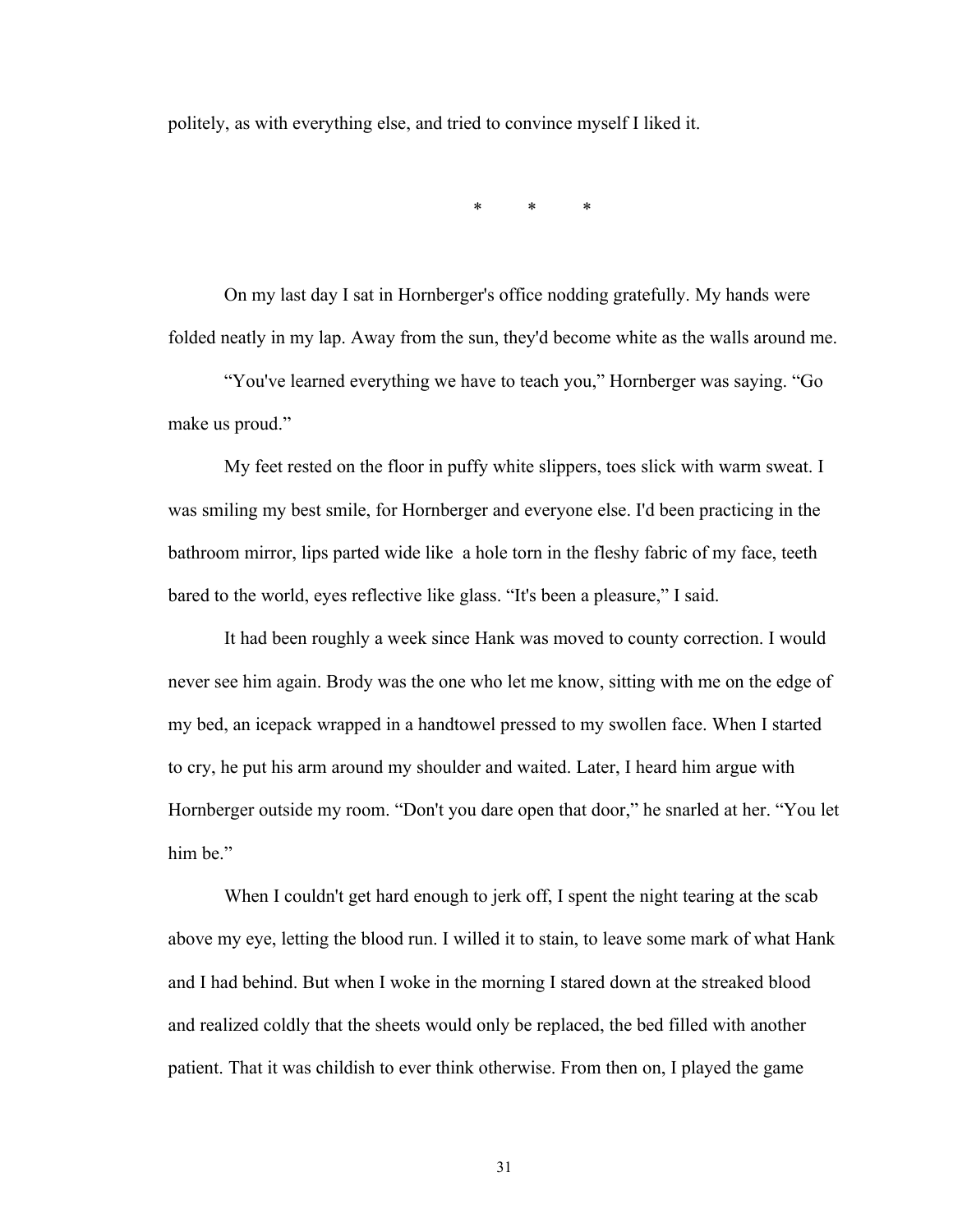they'd set for us. I no longer shot for zero. I found I was a natural at gaining their points. All I had to do was be their mirror, blank but for them. This was why things failed with Hank, I realized. I didn't reflect him right. I cowered, instead of yelled. I whimpered when he hit me, instead of hitting back.

Hornberger told me that last day she was so proud, that I was destined for great things. That she'd never seen someone turn a corner so quick. Her eyes began to water, and I scrunched my face sympathetically. I hadn't learned to cry on command just yet, but I knew it was only a matter of time. I stood up, thanked her for all her help, and shook her hand.

Any thoughts of Hank I might have had are gone now, extinguished like the last batch of dying embers in a firepit when the rain comes. I know now what he always knew, what I should have known: that it's only on the surface anything is ever gained. Underneath, it always goes back to zero.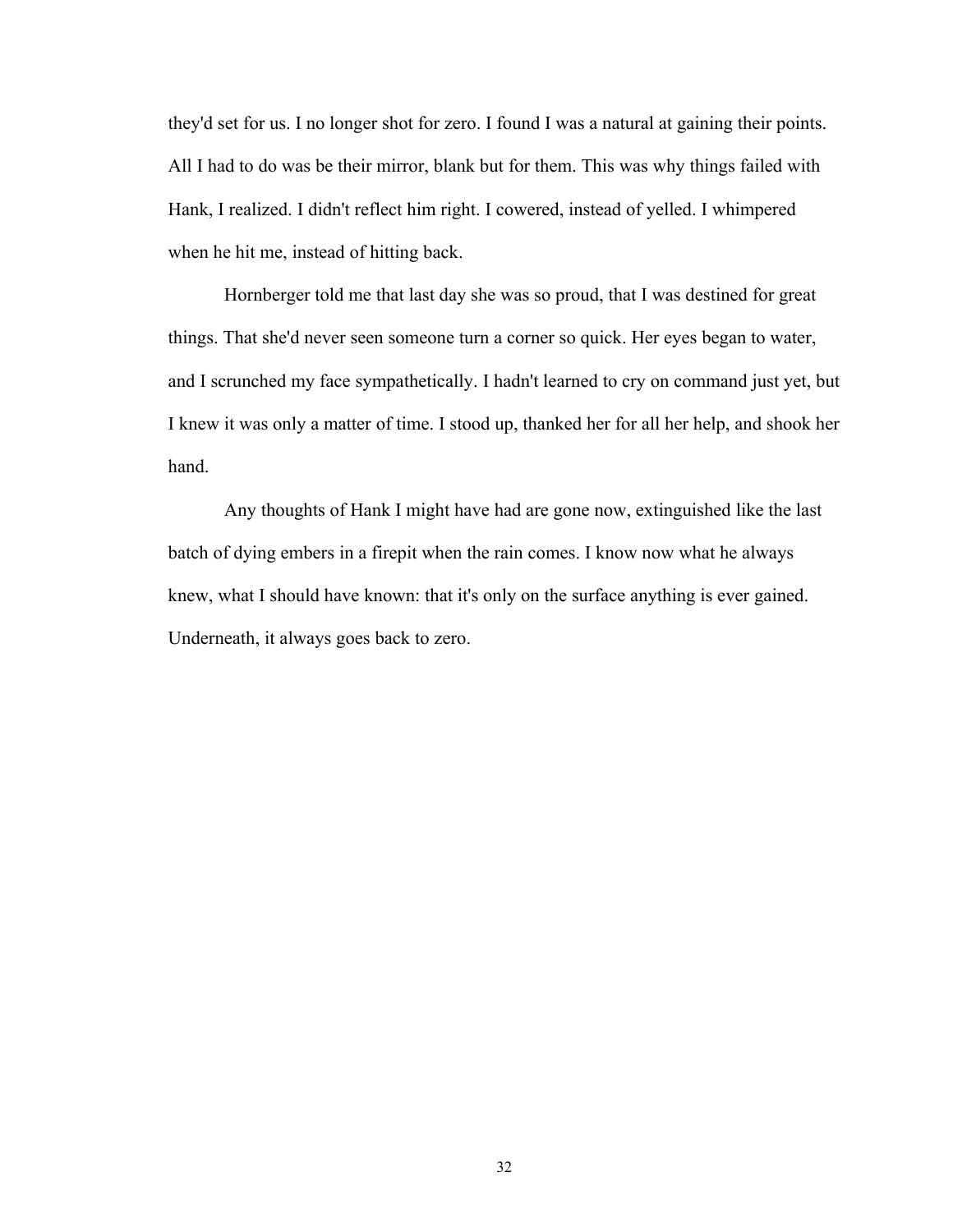It's almost five, and you can hear the clock tick. Chuck will be home soon. What am I doing, she thinks, sitting at the kitchen table, exchanging pleasantries with two strangers? They need to be gone, long gone, yet here they are. Here I am, offering them a smoke and a cold beer.

The bride-to-be's name is Mel, short for Melanie, and she accepts a beer and a cigarette gratefully. She smells like velvety, flower-scented lotions, and her smile fills the room when she talks about her husband-to-be. "He's a hairdresser, but I swear he's straight," she says. She laughs, covering her mouth like a child who's just let some secret slip.

The other one, Tammi, is Mel's maid-of-honor. Tammi doesn't smoke a cigarette, or drink a beer. Tammi's all business. Everything she says is matter-of-fact, like a typewriter key stamping a letter to the page. "We should really be going soon," Tammi says. "We don't have a lot of time."

"Of course," Wendy says. "The dress is in the garage. I hope you like it."

No one moves. Not even the bride-to-be wants to see this unused wedding dress hanging from a plastic hook on the garage wall.

Wendy lives in a dying town an hour's drive outside of Lincoln, Nebraska. There's a post office, a bar, a small cluster of modest homes, and Chuck's grocery store. Her house is small and run-down, but she bought it for almost nothing. When she looks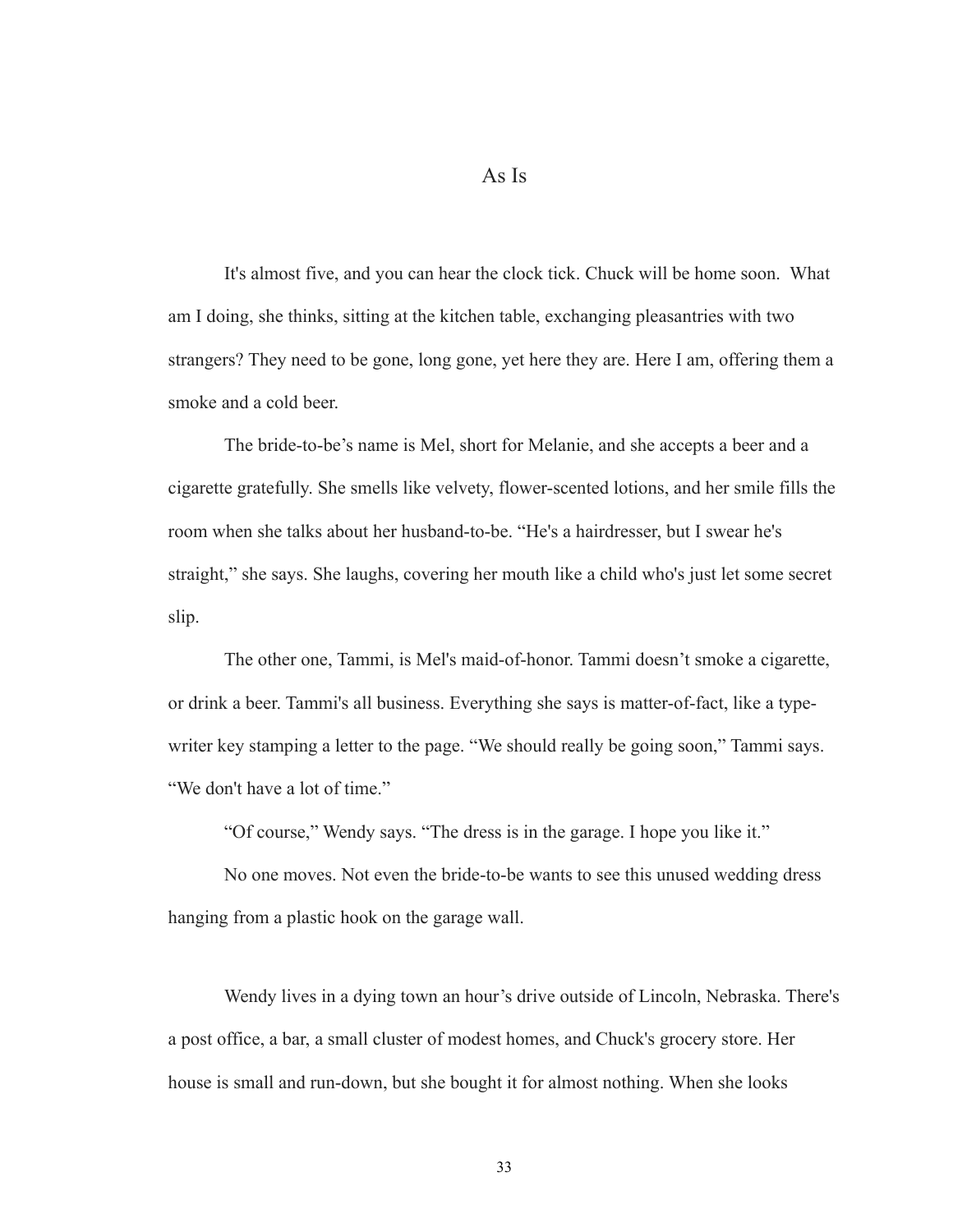around, she sees the way she wants it to look someday: a new coat of paint, modern appliances, marble countertops, windows with working latches. She doesn't notice the warped kitchen tile or the faint smell of piss that reminds her the previous owners had cats. At least, she tries not to notice.

Chuck will be home soon. But it would have been rude not to invite them in. She posted the dress to Craigslist on a whim one night, sure no one would want it. She was furious because Chuck, her former fiancé, had made her cry when he yelled at her for shrinking his favorite yellow shirt. He's a wide, looming human being, with shoulders hunched like those of a cave man, and when he gets like that his raised voice is like the bark of a wild animal. He's never hit her, but damned if he doesn't sometimes look like he wants to.

But now that the women are here, she's not so sure she wants to sell the dress after all. Chuck makes her happy, most of the time. A man is hard to find in such a small town.

Over another beer, she learns Mel and her husband-to-be were together only a few months before their engagement. That they can't wait to make their lives together. Mel shows Wendy the ring so Wendy can tell her how beautiful it is. It's princess-cut and molded in white gold, the diamond set shallow in the band.

"So why exactly are you selling this dress?" Tammi asks. "If it's so beautiful."

Mel shoots Tammi a look that could peel paint. Wendy smiles. She's starting to feel a little better, a bit bubbly with drink. This is just what she needed. It's been a long time since she let herself just sit down and have a beer. Soon, she'll be ready to sell the dress.

She tells Tammi: "Sometimes things don't work out the way you expect. Chuck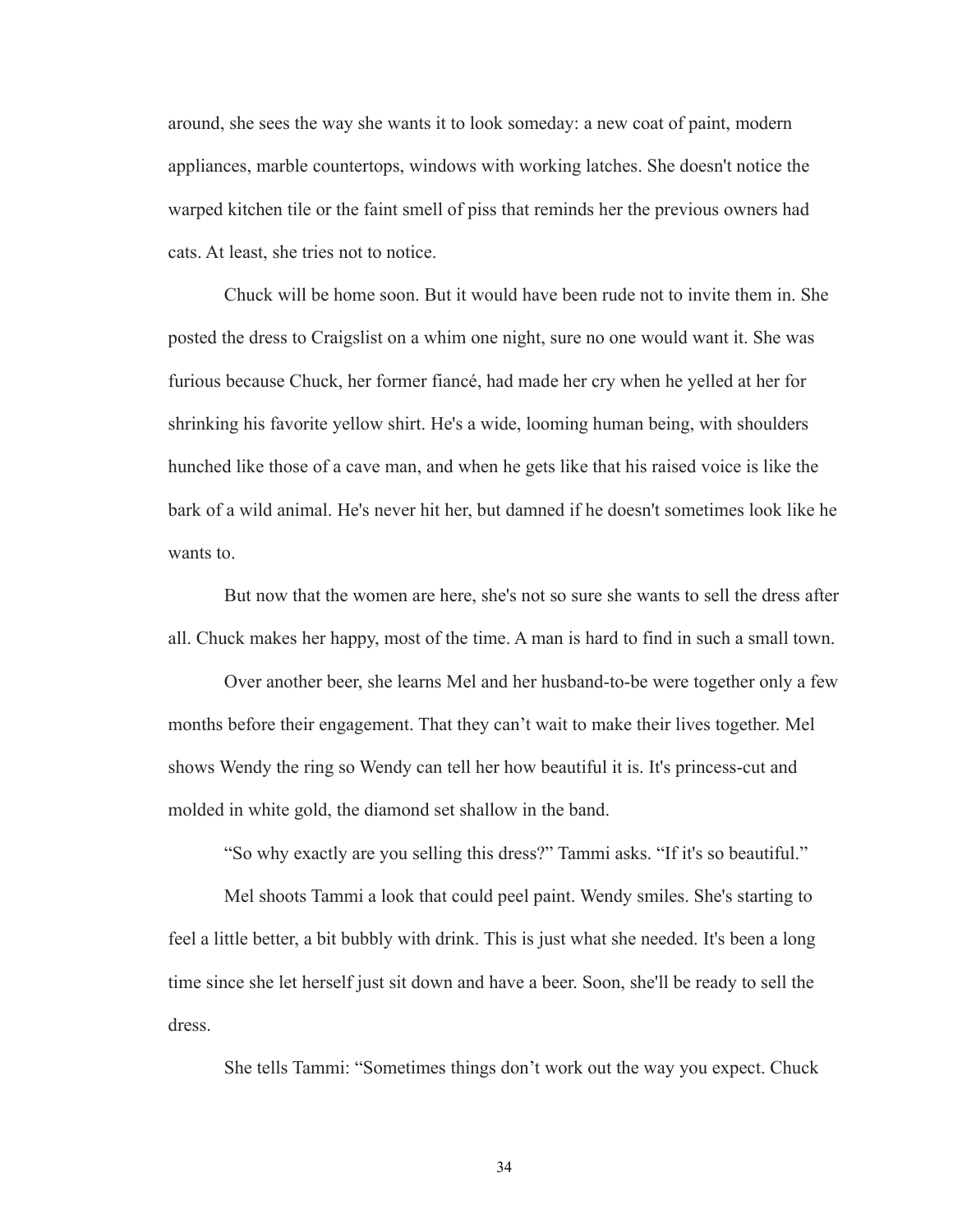and I had a rough patch a bit back, and he moved his things out. We're taking it slower this time around." Hearing things described this way, the way she's heard Chuck describe them, they sound perfectly reasonable. She lights another cigarette, sucks the smoke deep into her lungs, and holds it there.

The truth is, the former spouses-to-be are nowhere near marriage now. Last winter, while Chuck was in the other room clipping his toenails—a small, intimate act he could never bring himself to do in front of her—she flipped through his phone's gallery looking for pictures of them together. She wanted to frame one as a surprise. What she found instead were pictures of the new stock girl at his store, couldn't be more than nineteen, posing in her underwear for Chuck's tiny camera.

Almost as an afterthought, she tells Tammi: "Plus, I need the money. As far as secrets between couples go, this one will be pretty minor."

Tammi smiles. "So Chuck doesn't know." Wendy can see she relishes this new bit of info, sucking the flavor from it like the last bite of a fine steak.

"No."

"Are you going to tell him?" Mel asks. "I don't know if I like sneaking around like this."

Wendy stabs out her cigarette. "We'll see how you feel a little closer to the wedding," she says.

Wendy thinks she hears Chuck's key in the lock of the front door, and her nerves turn tense. It's like every muscle is seized by a tiny spasm. Then she realizes it's only the sound of the tree branch scratching against the front door in the wind, the one he keeps saying he'll trim. The branches are dry and leafless. It's turned autumn on her.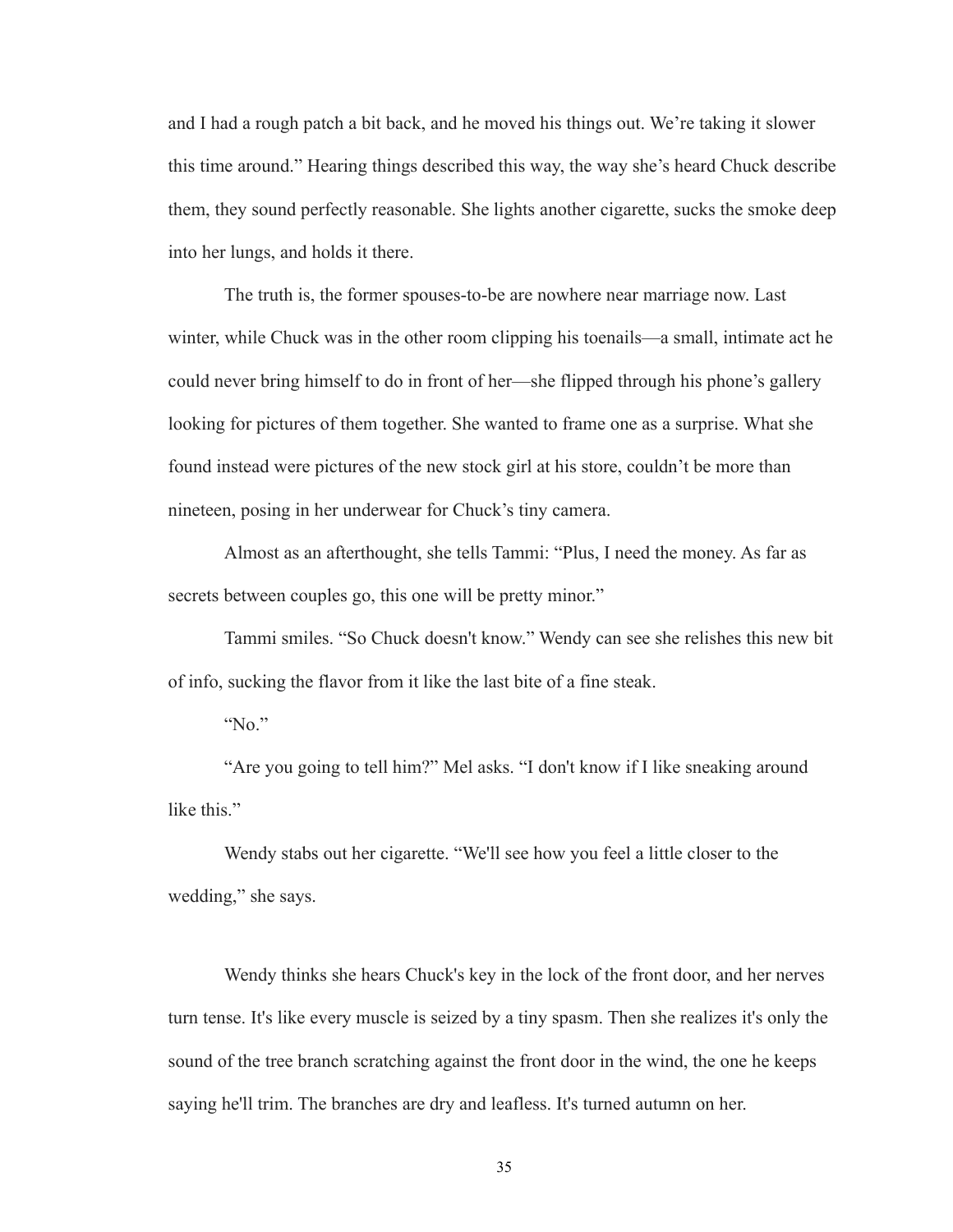"I might have something a little stronger," Wendy says. She goes to the counter, grabs Chuck's whiskey and pours herself a small glass. It's only five thirty, the setting sun just starting to cast its pink light through the blinds, but what the hell. She holds up the bottle. "Ladies?"

"We really ought to be going," Tammi says.

"I wouldn't mind a glass," Mel says. "A small one," she adds when Tammi clears her throat.

Wendy sits back down and slides Mel her whiskey. "Why should you be going?" she says to Tammi, her tongue acquiring a cottony feel in her mouth. She twirls her glass slowly on the rough surface of the tablecloth, leaving a small puddle of condensation. "Is there some man you need to get home to?"

Tammi ignores her question. "What do you think Chuck will do when he finds out?" she asks.

"I'm hoping he doesn't," Wendy says. "Not for a while at least."

"All due respect," Tammy says, "but if you didn't want to be caught I think we'd be on our way home by now."

Mel turns red, and kicks Tammi beneath the table. But maybe Tammi's right. Maybe that's the only reason anybody gets caught at anything: because they want to be.

"Darryl and I never keep secrets," Mel says.

Wendy laughs, drily. "Honey, he's got his secrets. You just haven't had time to uncover them."

Mel shakes her head stubbornly, her tightly pressed lips forming a thin white slit. "You're just being bitter," she says quietly. "There's nothing he wouldn't tell me."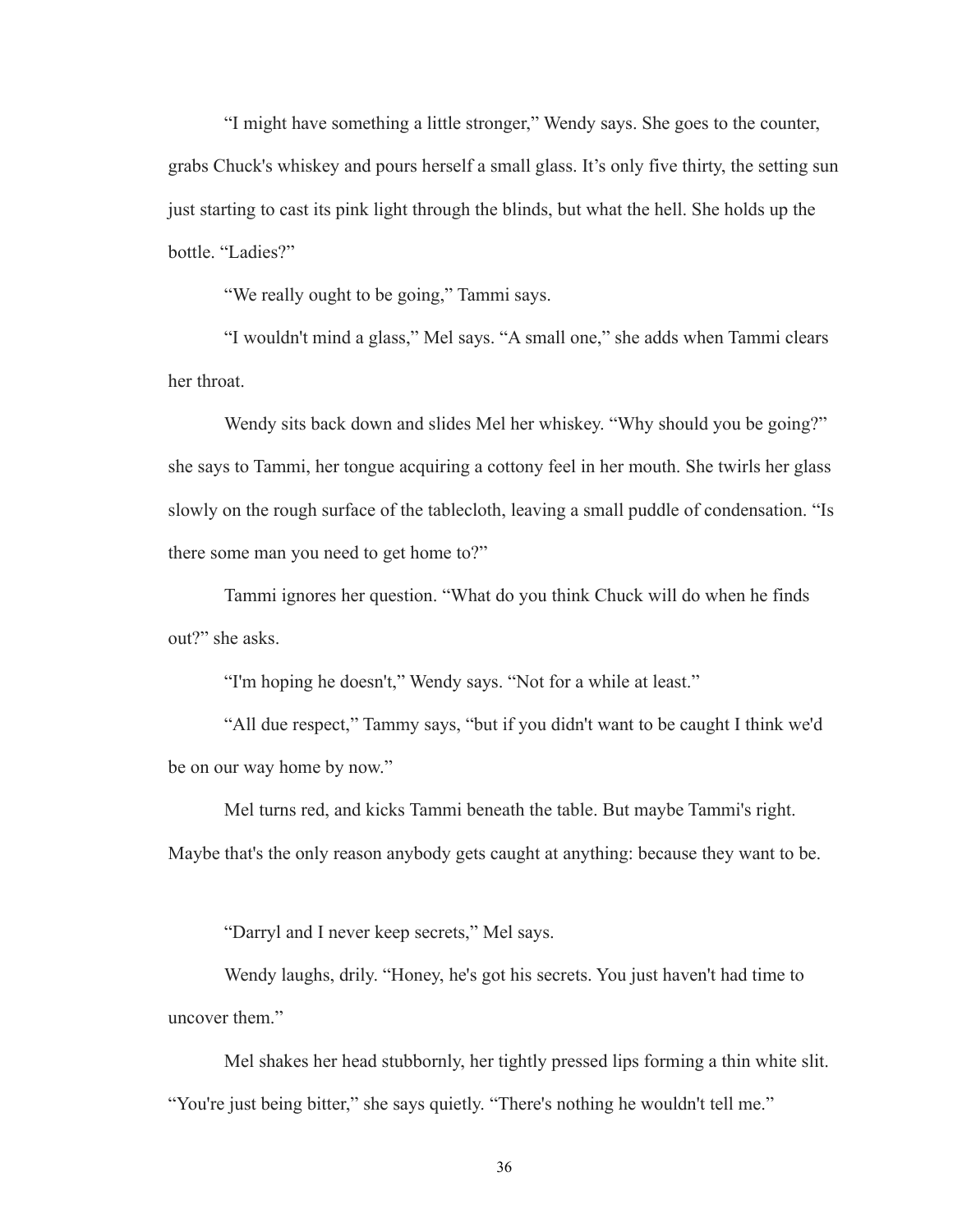Wendy stares down at her drink, twirling it slowly on the tablecloth. There's so many things she wants to explain to Mel, among them that sometimes secrets are things you keep from yourself (not others) and that sometimes men need more than they know. She gives her thoughts a second to settle.

"There's going to be a time that you'll love whatever last secrets you have," she says, finally. "They'll be all that's left that's just yours."

The other women glance at each other, and she's suddenly aware how strange she must seem to them, sitting at her hideous tablecloth, eager for fresh sets of female ears. She drains her last bit of whisky and sets the glass back on the table. It's watered down now. "Let's just get on with it," she says. "You came here for my dress, after all."

The two women stand on the crack-covered driveway behind Wendy as she throws all her weight into lifting the old garage door. It opens with a screech. The smell of motor oil and rat droppings envelops her.

The garage is a wasteland of old, unused junk only half visible in the fading light, much of it from the previous owner. Wendy was so excited for the deal she got on the place that she agreed to dispose of it herself, which of course she hasn't gotten around to. Since then she and Chuck have added their own piles—a couple broken heels, some faded fashion magazines, cigar boxes filled with receipts, a curling iron he swore he'd fix, a bin of worn sports equipment, albums upon albums of faded photos.

In the corner, a white wedding dress dangles unevenly off the wall, still in its garment bag. The three women stand silent just outside the upper lip of the garage entrance. Even to Wendy, the dark garage seems somewhat sinister, like an ancient tomb they're not meant to disturb.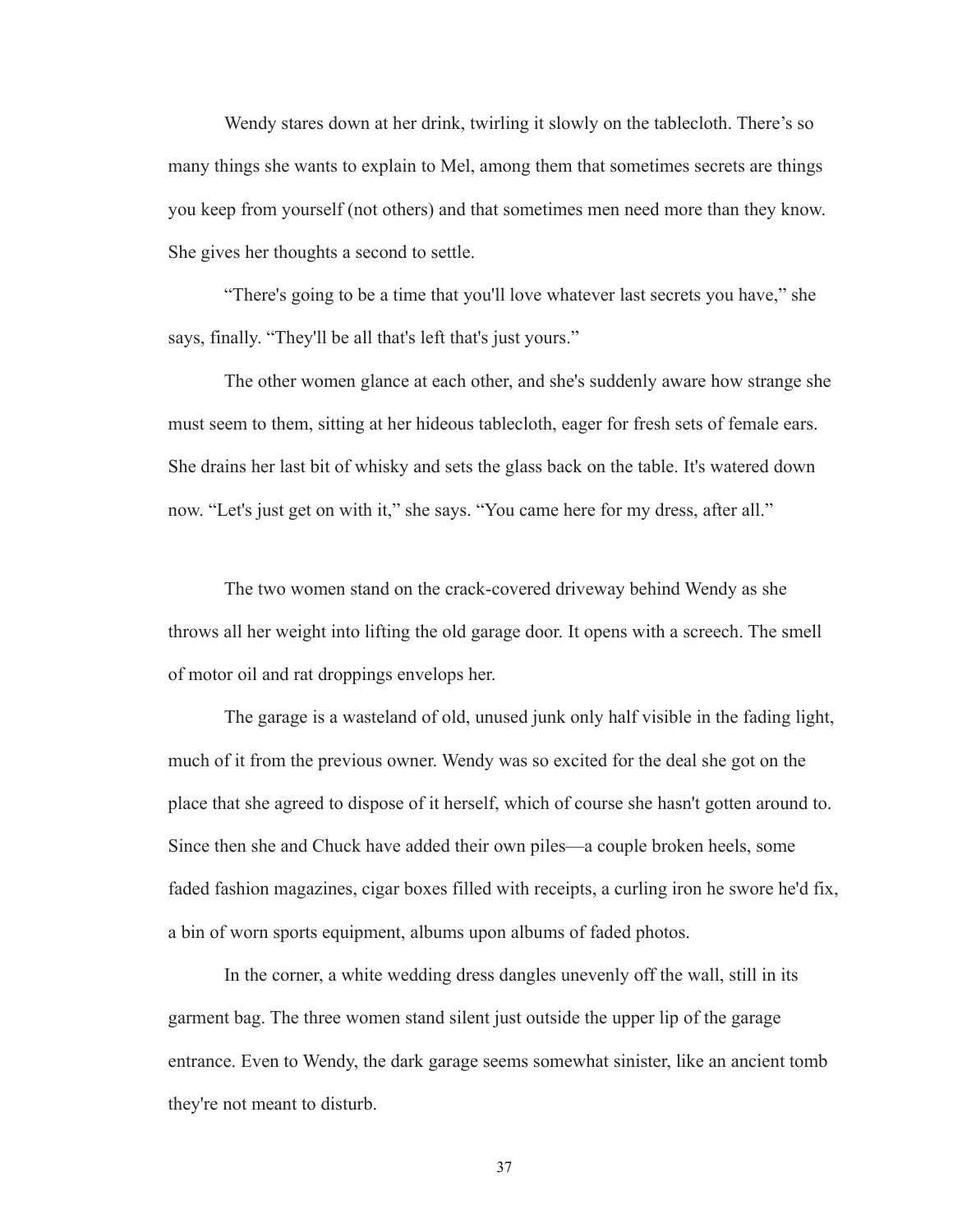"If you don't want to sell it," Mel says, "that's okay."

Tammi says, "Just because you wouldn't sell the dress doesn't mean she shouldn't."

Wendy walks forward and flips the light switch. So here's her life, or what it's come to, piled in dusty heaps. She resists the urge to pretend this evening never happened, to just back out and shut the door and shoo these women away so she can let the heaps grow in peace.

"Come on in," she says instead. "It's too late to turn back now."

While Tammi and Mel watch, she clears some space for the dress. There's a workbench buried here beneath some old clothes, tools, and half-empty cans of paint. She moves these things to the floor, using all her strength on the paint cans, and covers the bench with a bedsheet. "I guess we'd better lay it out," she says, breathing heavy, not turning to face the women or the dress.

She's not sure what she's afraid of, what would be worse. Maybe the dress is still beautiful, and she won't be able to sell it. Maybe it's hideous, was always hideous, and these women will laugh at her. Or maybe it's neither, not beautiful or ugly, an utterly forgettable dress you might see on the rack at any bridal store. Nothing uniquely hers at all.

Mel takes the dress off its hook and lays it on the surface Wendy's made, a motion as delicate as a mother placing her child to bed down in its crib. Light glints off the thick plastic garment bag. Wendy grabs a box cutter and slices it open, careless now, laying the tatters to the side. She's half-drunk and just wants this thing over with. No time to be neat about it.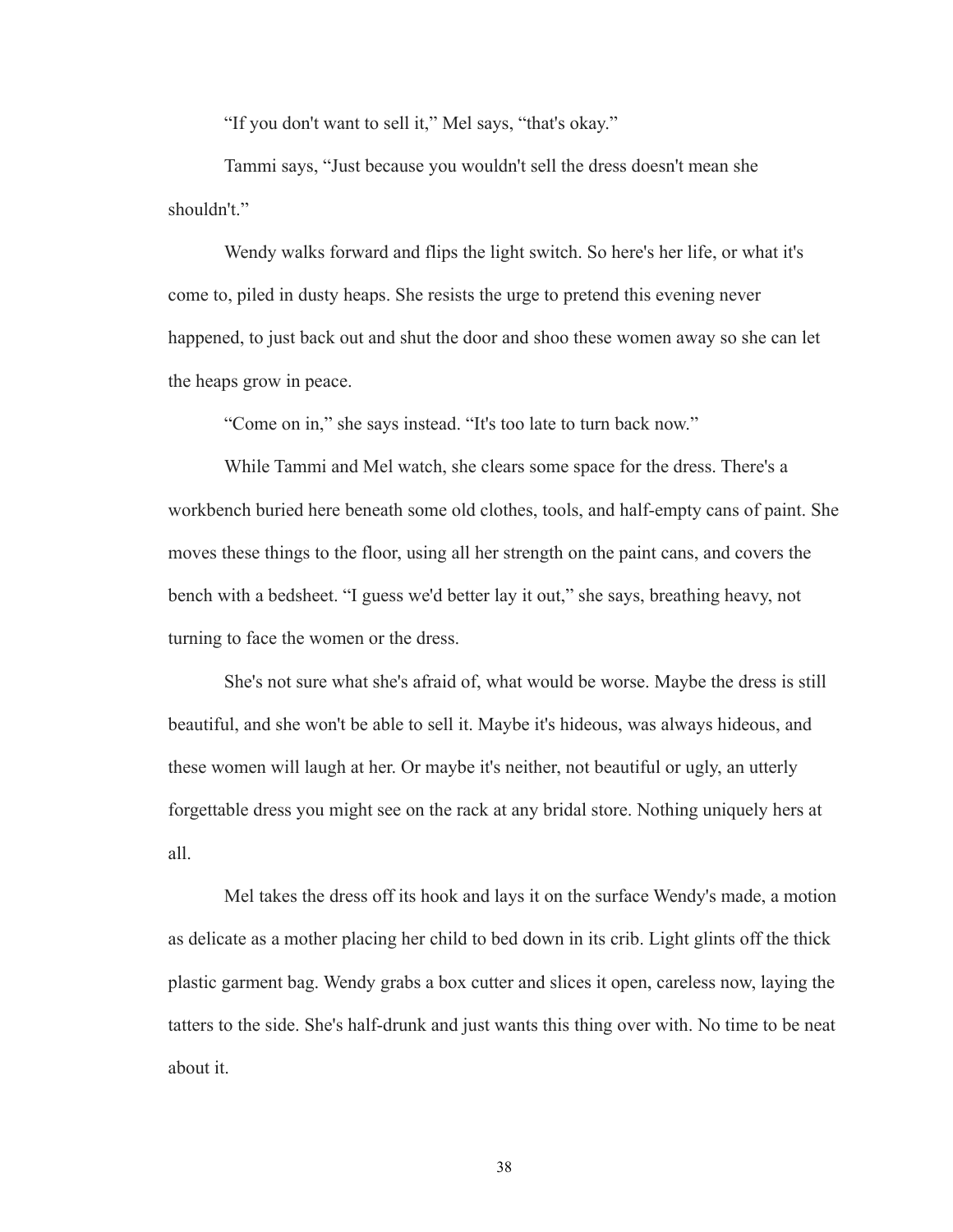No one says anything at first. The dress, stark white and slightly disheveled, lays there lifeless. Seen here, surrounded by old trash, it seems unbearably plain. A testament to how plain all wedding dresses must be, torn off the bridal store rack and away from whatever magic might exist in the flash of professional photographers and family members dabbing their eyes. Lain out like this it's just a piece of white, strapless cloth, nothing more and nothing less.

Then Mel starts to smile. She picks it up and turns away from Wendy, holding it in front of her so Tammi can see. She turns to Wendy. The garment bag falls to the garage floor.

On Mel, the dress has somehow snapped back to life. Her face beams above it. "What do you think?" she asks. She hugs the dress to her skin. Wendy remembers this electricity she sees Mel feeling. She remembers being able to practically taste the wedding cake, to feel the wedding band sliding onto her finger.

"Not bad," Tammi says, in a voice like she's sure Mel will turn it down. "It's perfect," Mel says triumphantly.

Like new wedding dress, the ad said. Four hundred dollars. Unworn and as is. It's expected, Wendy knows, that buyers will haggle. But it's late now, she realizes with a start.

"What time is it?" she asks. The back of her throat still burns with whisky.

The women shrug. They're discussing the frill of the lace and the way the dress will look fitted to Mel's figure. But of course Mel needs to try the dress on to make sure it can fit with just a few alterations. It looks like it will.

"It's not past six, is it?" Wendy asks hoarsely.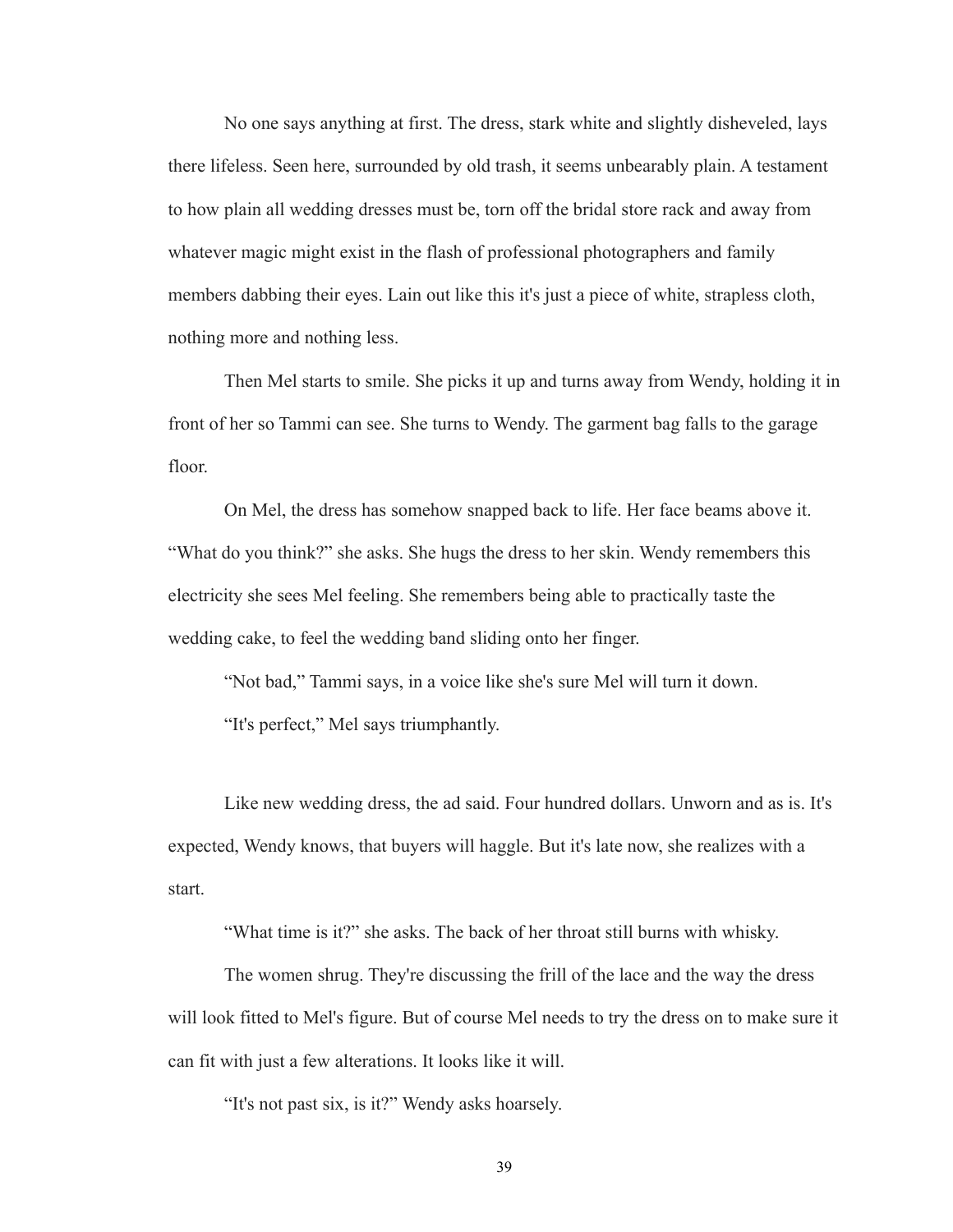Mel frowns. "I suppose it probably is."

Tammi pulls her cell phone from her purse and confirms. "Six fifteen," she says. "What time will Chuck be home?"

"God, any time. Any damn time now."

The women glance at each other. "I guess we can make the drive back this weekend if we have to," Tammi says skeptically. "I mean, she has to try it on before we can pay."

Mel looks crestfallen. Her smile falters and her eyes plead with Tammi, but she nods. She puts the dress back on the piled plastic. She starts to wrap it back around the dress, but it's ripped irreparably. She gives up and puts her hands in her pockets. "I mean, if that's the way it has to be," she says. "You won't sell it, will you? There aren't any other buyers? You'll keep it safe?"

The whole bag's ripped open, tattered about the dress. What if Chuck comes out to the garage? He'll see it here, see the tattered bag, and ask what happened. He keeps saying he's going to clean the garage. It was foolish to think he wouldn't notice the dress, missing or opened or otherwise. He'll never let her sell it, she realizes. Out of sheer, dumb animal pride if nothing else. But she needs the money. What's more, the dress practically danced on Mel's skin, popping like a champagne cork and sparkling like a new bride's smile. Wendy knows it will never do that for her again. It's only place in her life is the cheap plastic hook where Chuck's hung it.

"Take it," she says, her fear and sentimentality turning to blind defiance. "Just take it."

Inside, after the women have left, after Wendy pushed away their money and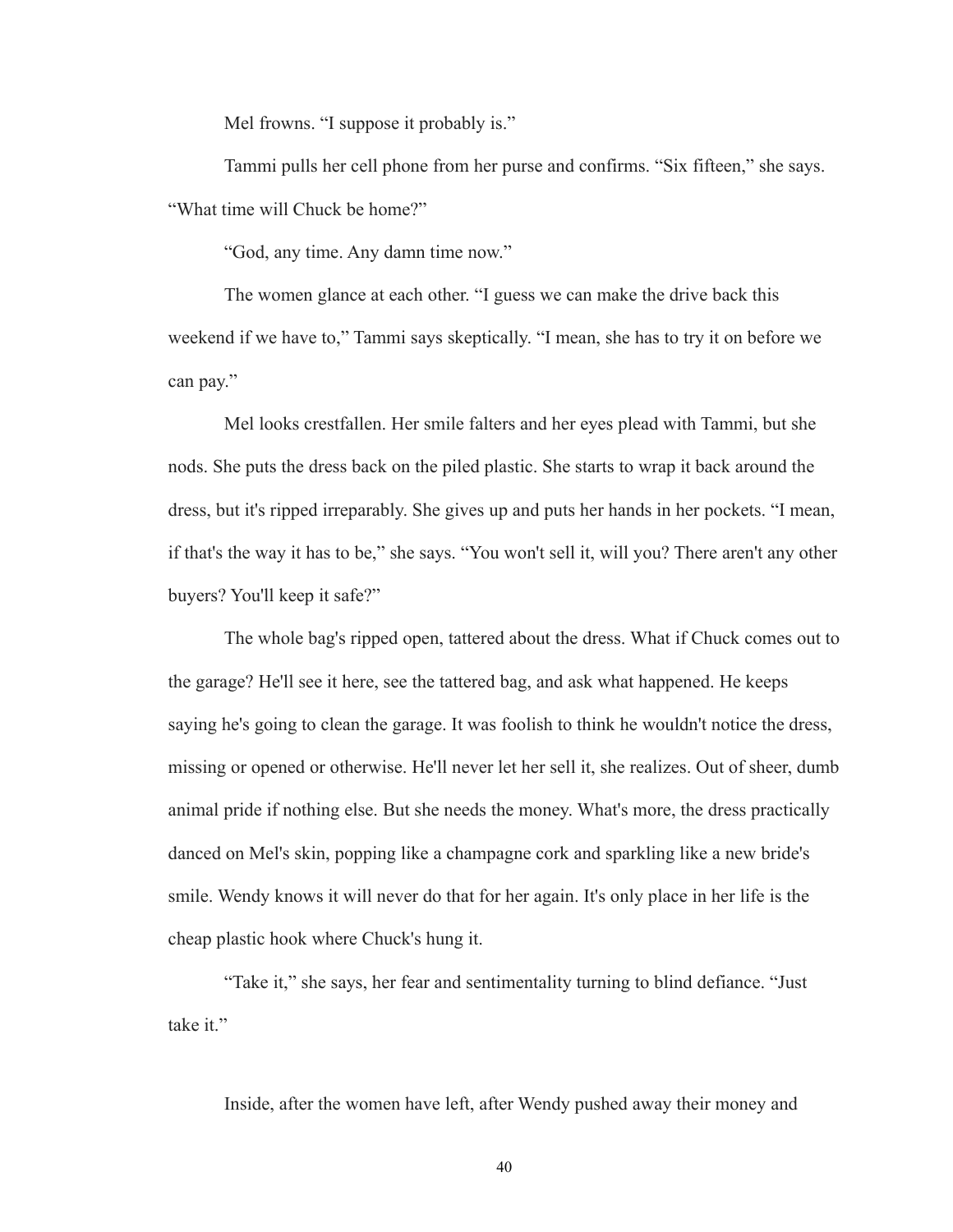protests and accepted Mel's teary hug and her hair-dresser fiance's business card so they could be in touch, Mel looks at the clock to confirm it's past six thirty. Chuck will be home soon.

The garage door is shut and the remains of the garment bag are on their way to Lincoln with the dress and the bride-to-be, but Wendy knows it's only a matter of time. She glances out the window. He should have been home by now. Maybe he just won't come home at all, Wendy thinks hopefully. But in her gut she knows he will, and she knows she'll be here to let him in, take his boots, and fix the two of them something for dinner.

She stands in the bathroom, and looks down at the hair-dresser's business card. Darryl Hansen. 402, etc. What would Chuck do if he found this? What would he think? She could either tell the truth—and let Chuck know how to find Mel, how to find the dress—or, even worse, let him just wonder who this man was. Besides, Wendy wants no part of Mel's happiness, not really. And she doesn't want to watch Tammi scramble for the bouquet, doesn't want to sit alone at the bar while Mel and Darryl dance their first dance as husband and wife. Love is like a flame—it flares up fast, but it always flickers out eventually. Who wants to stick around to see that?

Better not to take the chance. It's always better not to take the chance. So Wendy rips the card into as many tiny pieces as she can manage and flushes them. Then she goes to the kitchen table, pours herself another glass of whisky, and waits for the former husband-to-be to come home.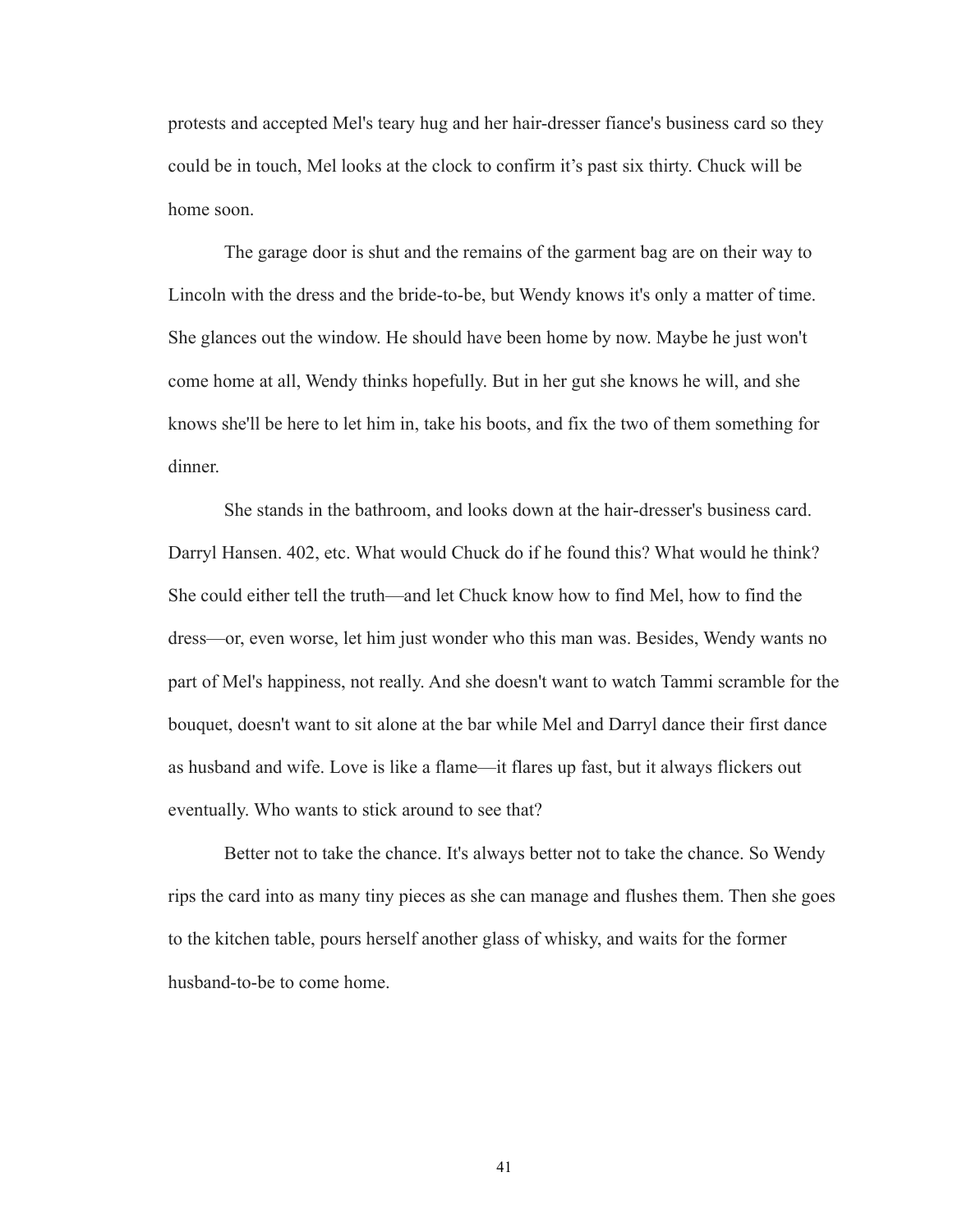## Now That It's Gone

It was remarkable that Mitch's father didn't find out about the maid sooner. It was months before the call came from Principal Stegner, ruining everything: months of Mitch skipping school to spend his afternoons at home with her, lavishing her with expensive gifts, bragging endlessly to all his friends, and making sure she took the used condoms out with the trash rather than letting them sit plump in any of the inside wastebaskets.

When the call came, Mitch watched his father's face puff up red with righteous anger. They were in one of the upstairs rec rooms, wearing their best business casual wear and sipping chardonnay while college football highlights played on the HDTV. They'd just returned from one of his father's posh social gatherings, where he'd introduced Mitch to all his friends. "He'll be graduating soon," he told them. "Top of his class. He's going to UCLA next year."

The implication was clear. *Wouldn't you like to hire my boy? To give him an easy internship? Wouldn't that be just grand?*

The phone rang. Dad picked up. It wasn't hard for Mitch to imagine the voice at the other end. Principal Stegner, in her usual pleading and apologetic tone, saying sorry to call so late but this matter is urgent and you didn't answer earlier. Scandal threatens the school. Rumors are flying. The walls themselves are abuzz with murmurings, unsubstantiated but persistent, of the sexual relationship between your son and the family cleaning lady, and the pregnancy that has resulted thereof.

In retrospect, it was probably all Mitch's fault. He broke the rules. He promised her he wouldn't tell anyone about their relationship—because, she said, people wouldn't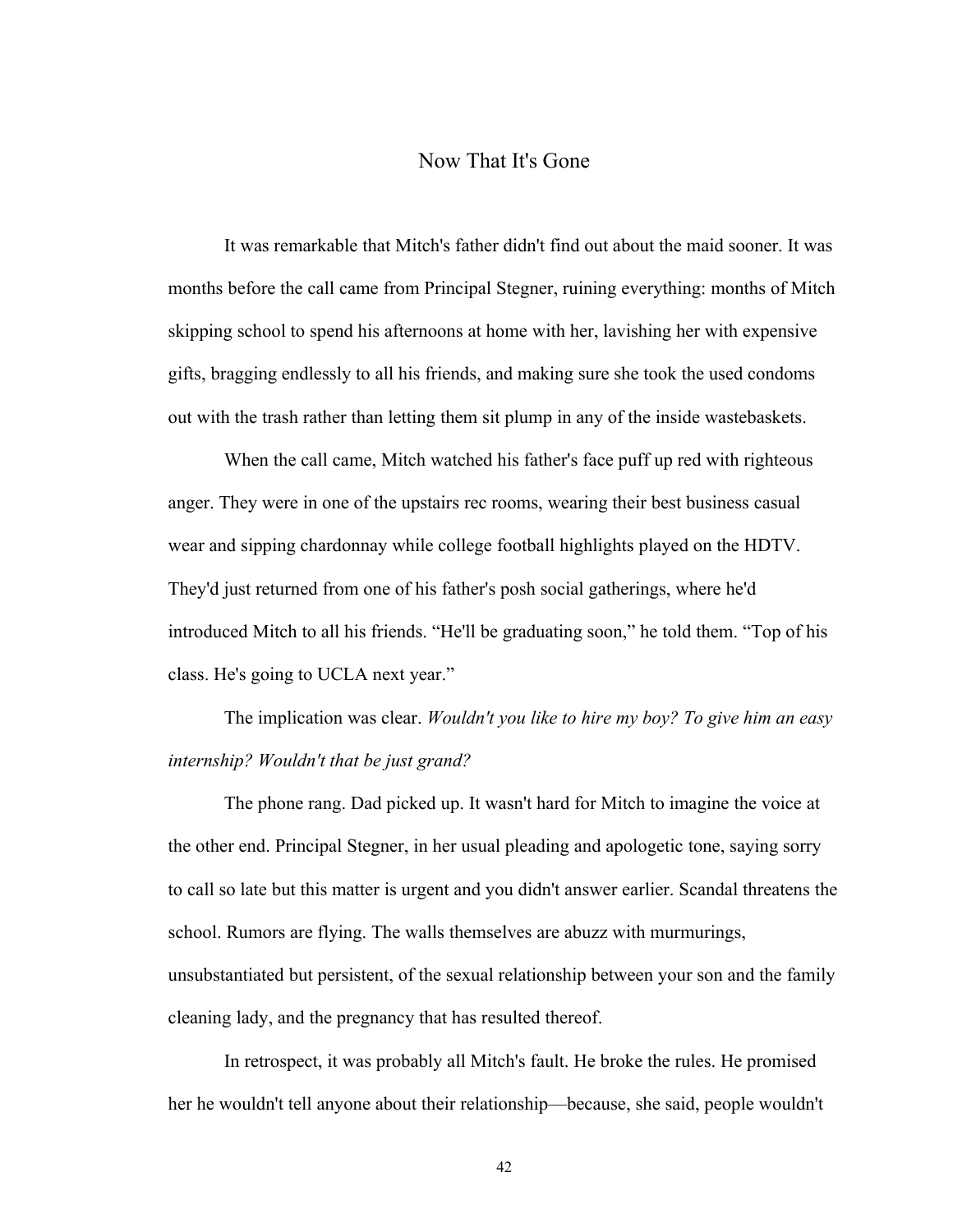understand, they'd paint her as some sort of gold-digging whore or him as some rich kid taking advantage. But he ignored this promise frequently, bragging to almost any willing listener, telling them about the gifts he gave her, the love they shared, the new exciting things she did with the different bits of her anatomy.

Even worse, he was about to break his second promise to her: that if his father ever questioned him about the matter, he would deny it. Because after his father fielded the phone call in his typical business-like fashion, with lots of one-word responses and *I see*s and *I understand*s, he hung up the phone, massaged his temples and asked his son to tell him about the cleaning lady. Mitch said the only thing it seemed he could say, the only words his lips would form.

"Her name is Dee Dee," he said. "She's thirty-five years old, the most beautiful woman I've ever known, and we're in love. We're going to have a baby together."

There was a beat of silence. His father bit his lip. He was a hedge fund manager, high up and very important. His whole world was what his business partners thought. He looked at his son, voice unsure, and asked, "Dee Dee? You mean that black woman?"

Mitch's father, brimming with rage and chardonnay, yelled at him for the better part of an hour then shoved him out the front door. "See how she likes you now," he said. "Now that the money's gone." He slammed the door.

Mitch's mom was off in the Caribbean, drinking sangria and swimming in waters warmed by the tropical sun. The generous divorce settlement she'd received the year prior would keep her traveling for years. Mitch wondered if she'd be ashamed of him, or if she'd just laugh off his hijinks the way she used to. She was a good mother. She still sent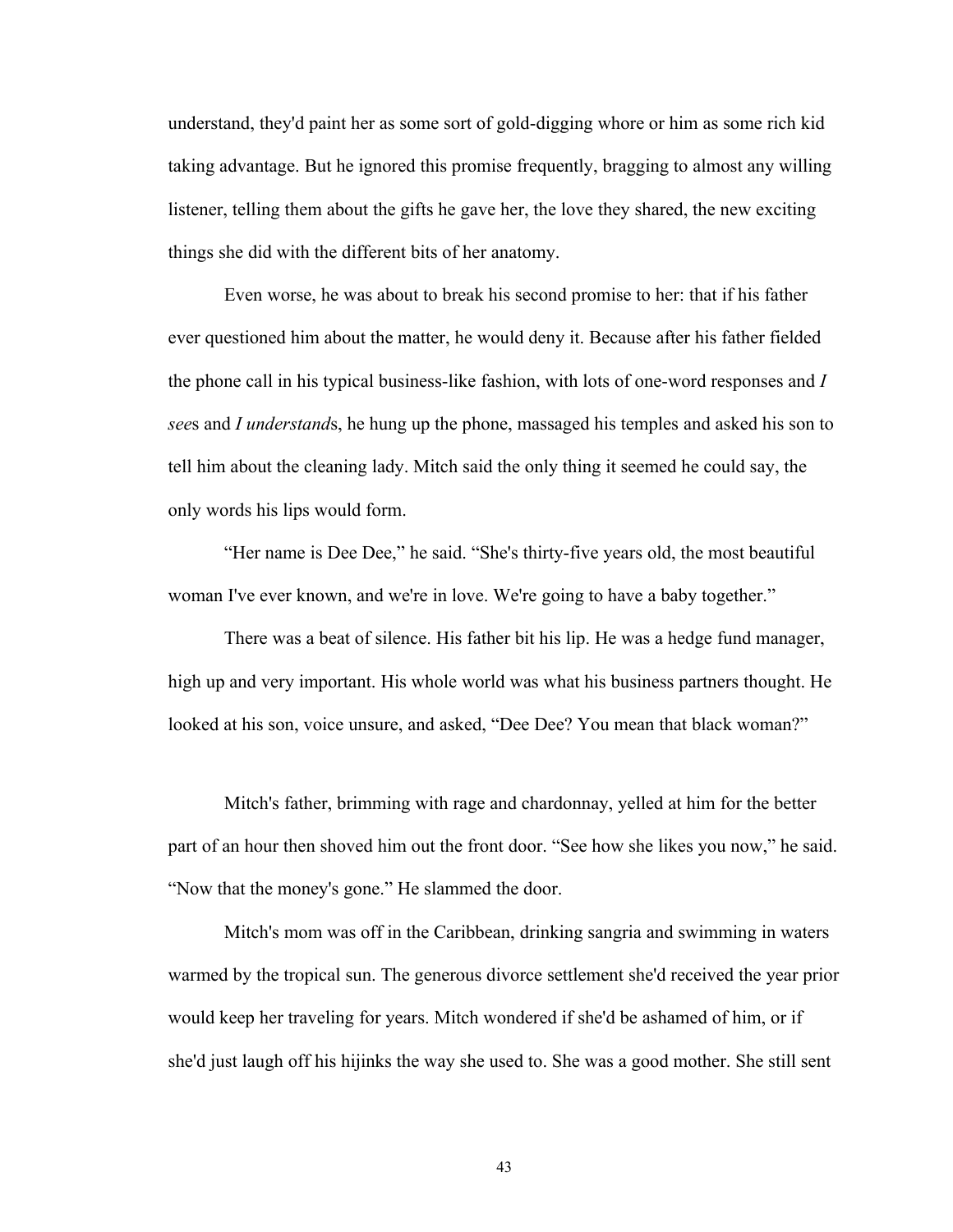the occasional postcard. But while Mitch's father chased scores of blond beauties exactly like her only younger, Mitch's hormones led him in the opposite direction.

He was buck-naked the first time he met Dee Dee. "It was destiny," he later joked to his friends. "She must have liked what she saw." He had skipped school and was floating with his eyes closed on an inflatable raft in one of their indoor pools, sunning his front half and its untrimmed wisps of blond hair. He'd just pulled himself out of the soft, blue water warmed from the summer sun streaming through the windows lining the west wall, and was letting his body dry. Dee Dee cleared her throat beside the pool. He jumped like a jackrabbit and fell in the water.

When he emerged, he was already begging her not to tell his parents, offering her two hundred dollars not to rat him out. She rolled her eyes and tossed him a towel.

Until then, Mitch rarely thought about how his house stayed clean. Its sterile sheen, smelling the way the kitchen did when the cook cut lemons, seemed somehow automatic, something bubbling up from the marble tile itself. And the house was huge. Mitch often took expensive trinkets from its numerous nooks and crannies: a single earring or cuff link worth hundreds, a fancy tie, a rare baseball card signed by some big so-and-so. Some of these he'd drop in charity boxes on the way home from school. Others, he'd bury at the beach. No one ever noticed.

*Notice me!* he wanted to scream sometimes, when the museum-like quiet of the house was at its most oppressive. And then Dee Dee did.

Dee Dee. His black seductress. Her beautiful skin popping even in her faded blue denim and ratty work shirt, breasts pert and impossible to ignore. Her scent of flowery perfume and sweat and cleaning chemicals. Her brazenness, unfazed by his naked body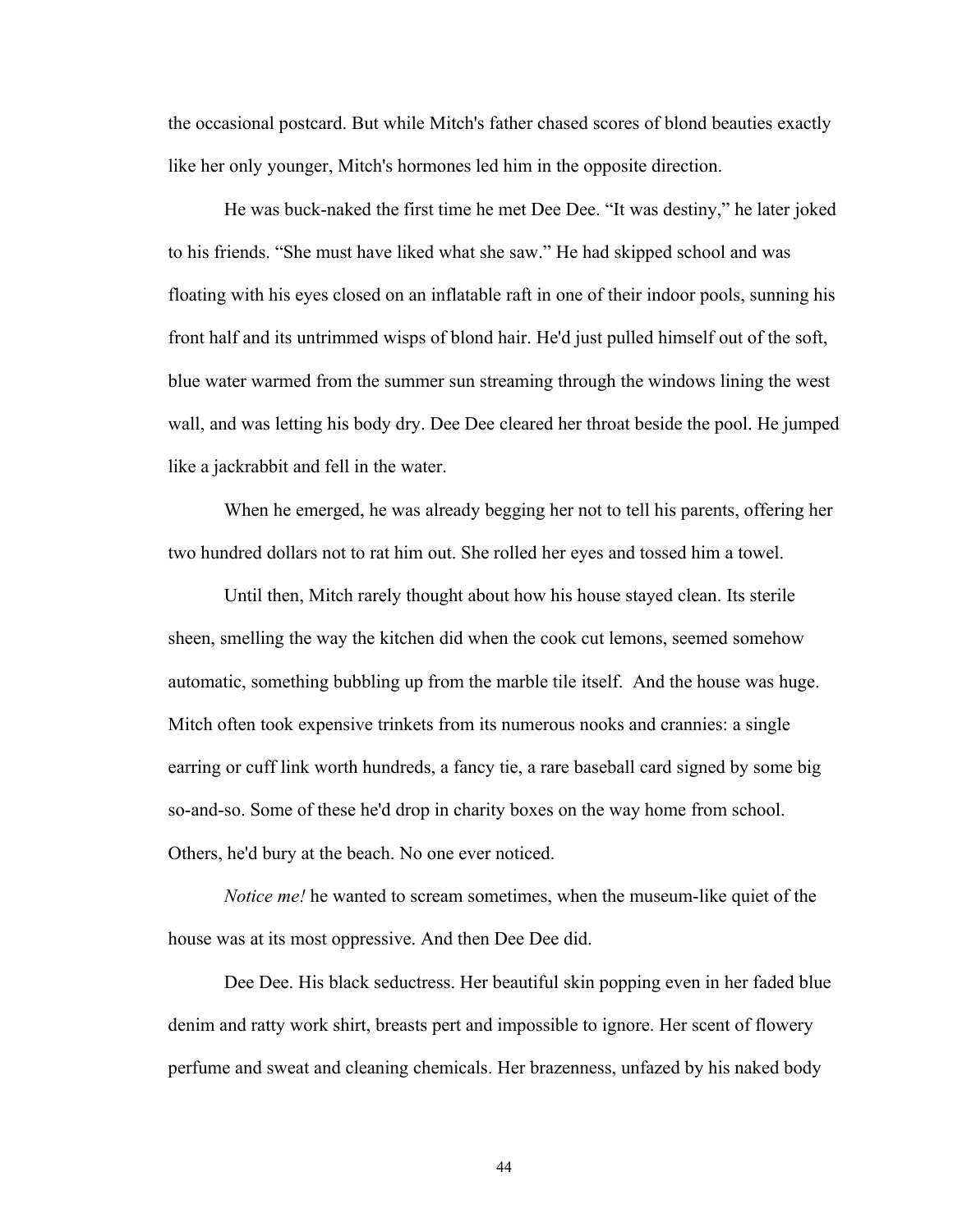climbing from the pool—simply turning away to go about her business. "I'm going to start upstairs," she said, pocketing the money he handed her. "Pleasure doing business with you."

But rather than go back to sunning himself, or sating himself on video games as he had planned, Mitch found himself following her around like a stray puppy. And why not? It felt as if he'd caught one of Santa's elves at Christmas time, usually unseen though they were. He told her to tell him all about herself. Where was she from? What did she do for fun? Was she married? How did one become a maid?

She did what she could to deflect his questions, to make him go away. She told him her job was not to babysit. He told her he just wanted some company. "Fine," she said. She held out a toilet brush and a can of Ajax. "If you want to be here, you have to help."

She told him later it was when he took the brush and got down on his knees beside the toilet, looking up to her for guidance, that she first felt something stir.

Later that day, they watched a film together in the home theater. The place had always creeped him out before, the phony dialogue and staged explosions echoing over of a room of seats empty except for his, but with her it was downright marvelous. And he could see she was impressed, taking in the enormity of the place, the crisp sound of the speakers, the towering height of the images flickering across the screen.

Soon this became routine. She worked at his house three days a week. He learned her schedule and skipped school accordingly. Then they rushed through her housework together, dividing the work, and retired to the theater for their afternoon film. Finally,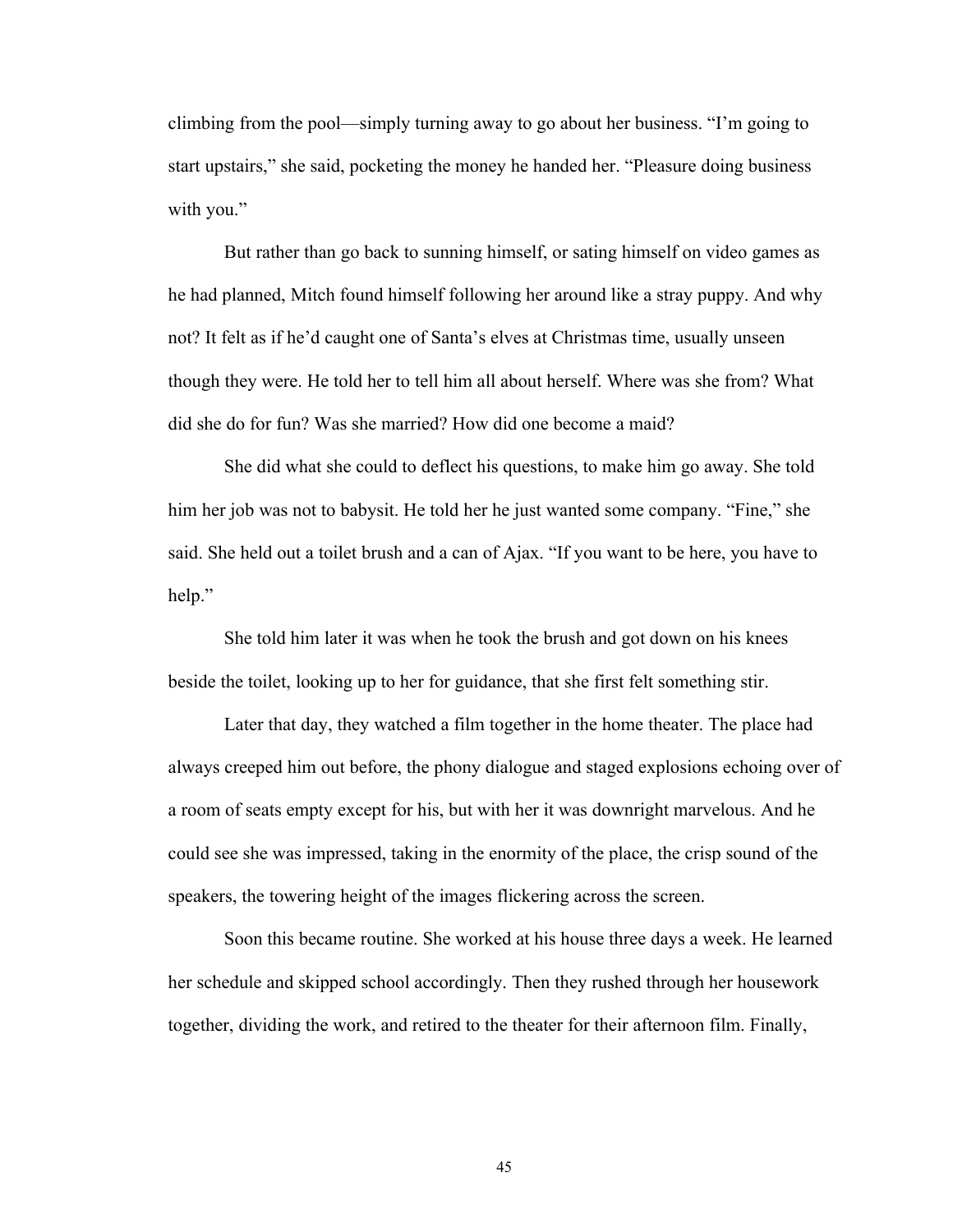after a few weeks of this, halfway through *Princess Bride* they were leaned close in their seats and, driven crazy by her proximity, he kissed her. She kissed back.

When the credits began to roll and they untangled their lips and tongues, she smiled. "Finally," she said.

Soon after, they made love for the first time in his childhood bed. It was then that they had their talk, and Dee Dee set her ground rules. As always, she was no nonsense. She told him her first job was at age thirteen, flipping hamburger patties in the kitchen at her dad's burger joint. She remembered the smell of grease lingering in her clothes and hair, the steam rising from the grill. She showed him the tiny bumps that still spotted her arms, burn marks from spattered grease. After her dad's drinking cost them the restaurant, she'd made enough money babysitting to feed herself and her brother, even bought them the occasional piece of clothing. When she was old enough she switched to cleaning houses, and now she was comfortable. It was a good gig. She didn't want to mess it up.

So there were two rules: no blabbing, no confessing. Simple as that.

Or so she thought.

So it came that, at three a.m. months later, a week after they'd found out they were pregnant, Mitch rang Dee Dee's doorbell and waited for her to answer. He'd been kicked out, still wearing his dress clothes, his cell phone and credit cards suspended. He fingered the checkbook in his pocket anxiously, wondering how many he'd have to bounce.

The next morning, bright and early, they sat in the waiting room of the plasma donation center off Flower. They gave the woman at the front desk their names and socials, handed her two forms of ID, and sat down while she made copies.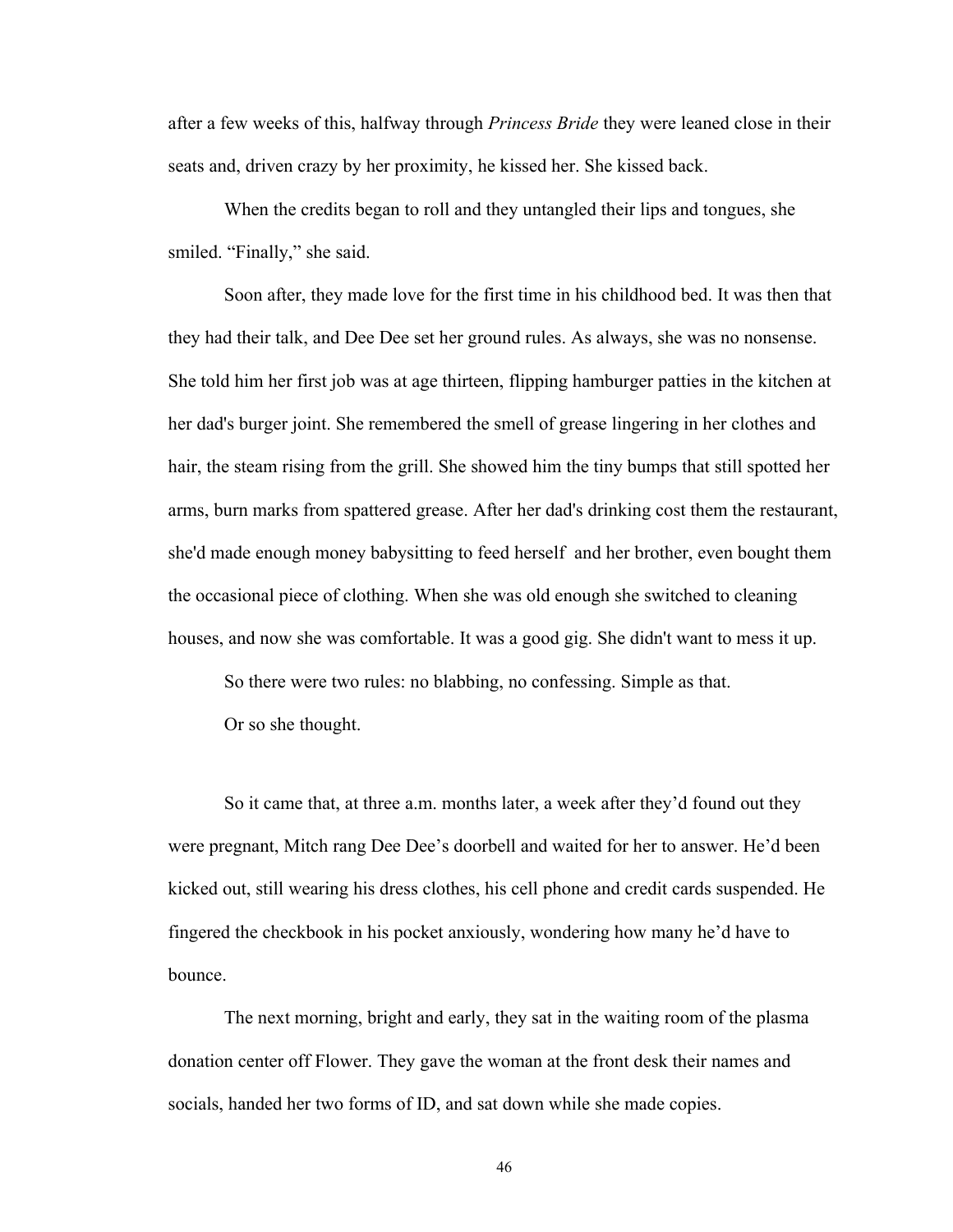This was Mitch's idea, a suggestion he made as a way to atone. He knew he cost her the job she relied on. This was a way they could each make an extra couple hundred a month, and of course, he'd give his share to her. He couldn't shake the feeling that she was only humoring him, though, letting him think he could help correct his mistake. It was clear they couldn't survive off plasma money.

"You've done this before?" Mitch asked.

"Not for years," she said. "I must have been your age."

He squeezed her hand, and mentally berated himself when he caught himself wondering if it's true black women don't get wrinkles.

Around them, the waiting room was filling up. There were nervous young college kids recently graduated into debt-filled unemployment, old men with dirt-smeared beards and torn jeans, fidgety methheads smelling of sweat.

"Of all the stupid ideas," Dee Dee said.

He wondered what she might mean by this. Donating plasma, perhaps. Or telling his friends, something he'd denied doing vehemently but not, he feared, convincingly. Or his passionate confession to his father. Surely she didn't mean this, them, their relationship, their child-to-be.

He squeezed her hand. "Hey. I love you."

She nodded absently, still staring up at the muted TV mounted in the corner above them. "I love you, too," she said.

The receptionist assigned them numbers, and gave them large red binders bulging with info on the high-risk groups for AIDS. They read bullet point by bullet point, boldface type disqualifying prostitutes, drug addicts, and homosexuals from donation.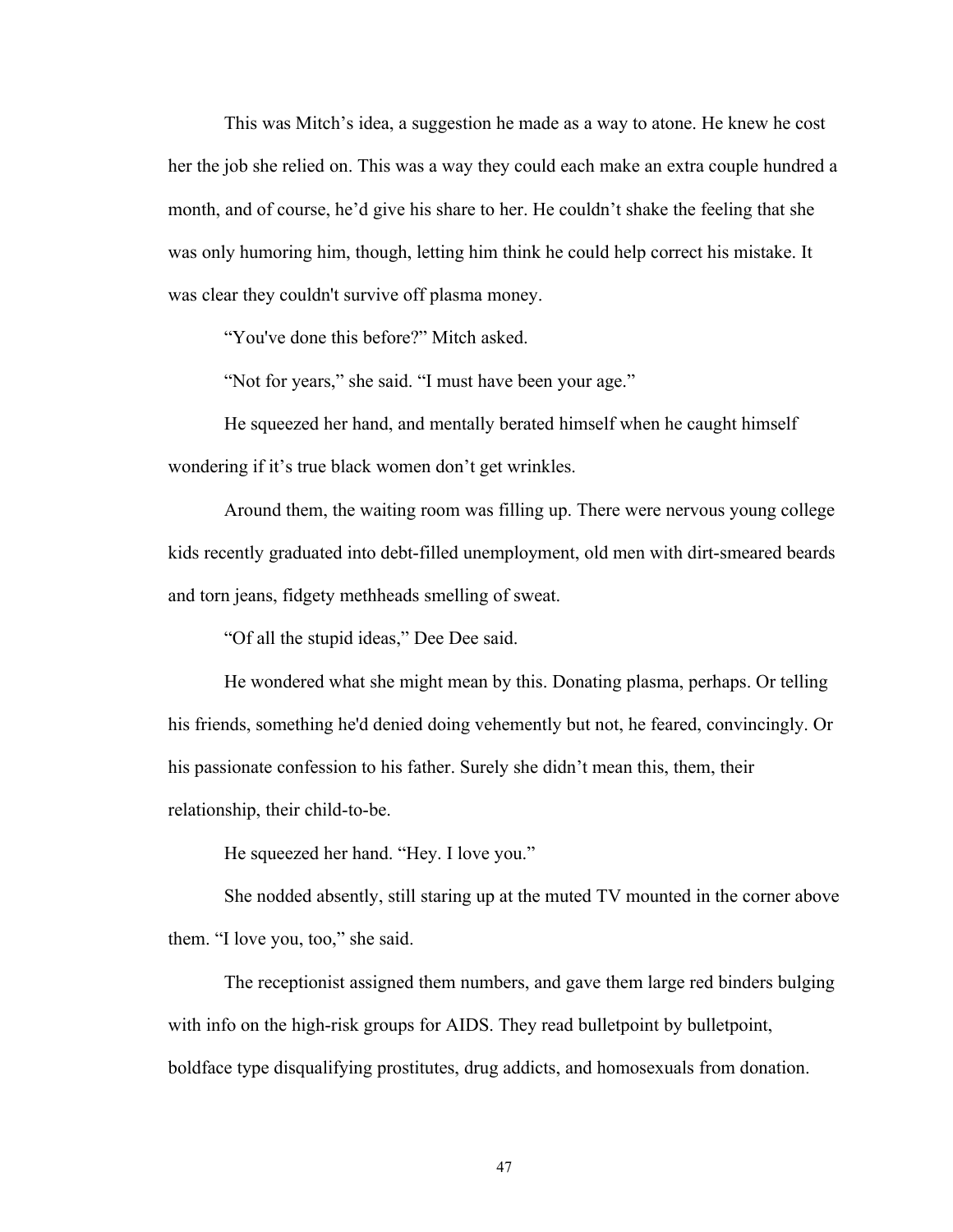Nurses wearing surgical masks walked in and out of the back room, calling names and leading people back. There were signs everywhere about some neighborhood bake sale being held next weekend to benefit cancer victims, cupcakes a dollar fifty. Mitch folded the sleeves of his Hugo Boss shirt to the elbow, feeling unbearably conspicuous. A nurse called his name, and he stood up.

They led him alone to a small private room where they pricked his finger and spun the blood around in a machine to check his liquid levels. The nurse wore what looked like a welding mask. While the machine whirred, she read him more info about AIDS and asked him if he had ever visited some African countries he'd never heard of, traded sex for money, sex for drugs, or had sexual relations with another man since the year 1977. He said no to it all. The machine stopped spinning. The nurse pulled up the faceplate on her welding mask.

"Did you dress up for this?" she asked.

A few minutes later, he sat in a large room that looked like the run-down doctors' offices he sometimes saw on TV: faded wallpaper, glass containers of cottonballs and popsicle sticks, and an upholstered table covered with butcher paper. The doctor came in carrying a clipboard. She was a black woman a few years younger than Dee Dee. Her lab coat squeezed her breasts tight against her chest, and he felt guilty for imagining how satisfying it would be to tear it open.

Of course, she barely noticed him, even in his dress clothes. He was thankful for this but also disconcerted, since not being fawned over was a new experience for him. Half a glance at her clipboard and this woman was off, spouting out a whole spiel, the list of disclaimers, reiterated info on AIDs, a quickpaced breakdown of human blood and the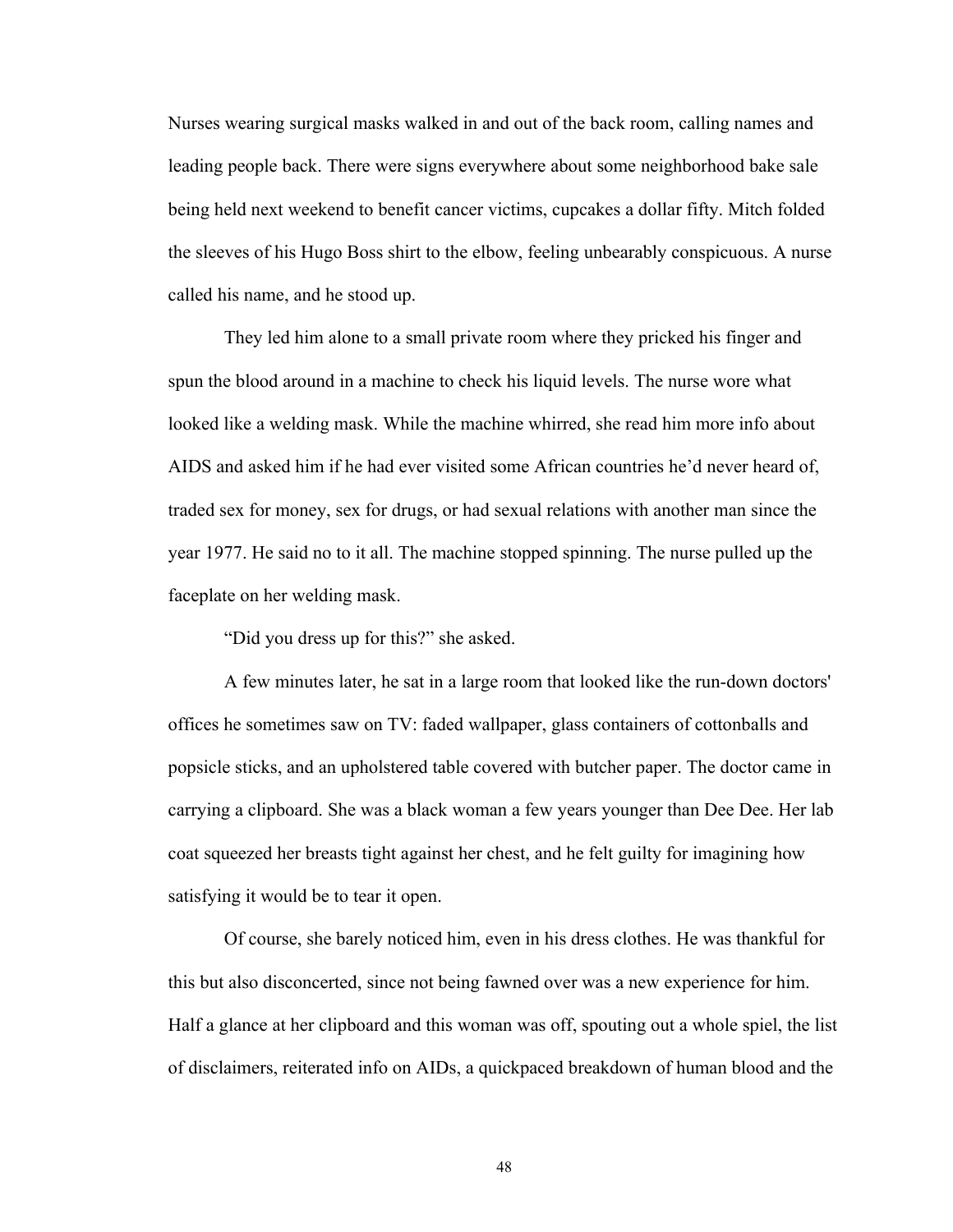plasma extraction process, dizzying his head with facts and questions and more questions, her eyes lighting every so often on the clock above his chair. She moved him to the table and listened with a stethoscope as he breathed deep. She rolled his lymph nodes under her fingers. She picked up her chart and began doodling a butterfly at the corner, a habit she probably acquired to avoid doctor-patient eye contact. "Any questions?" she asked.

"How long have you been a doctor?" he said.

Her pen tip paused. She looked up at him. "Why? You don't think someone as young as me can do your physical?"

"No, I was just curious," he said cheerfully.

"Oh, or you're wondering what a woman with a degree is doing working seven a.m. shifts at a plasma center?"

He held up his hands. "You misunderstood me," he said. It was the clothes that were setting her off, he was sure. Again, he silently chastised himself for not snatching a tee shirt on his way out.

"What is this for you," the doctor asked, "some social experiment? Rich boy comes to live like the rest of us for a day?"

His blood began to thump in his ears, and his face felt hot. Sweat soaked the collar of his undershirt. "How *dare* you talk to me like that?" he squeaked. He meant it to come out furious and authoritative, the tone of an insolent prince, but any insolence was drowned in his voice's boyish crackle.

The doctor smirked. "How old are you, kid?"

"Eighteen."

"Eighteen years old. Well. Stand up and take down your pants, Mr. Eighteen."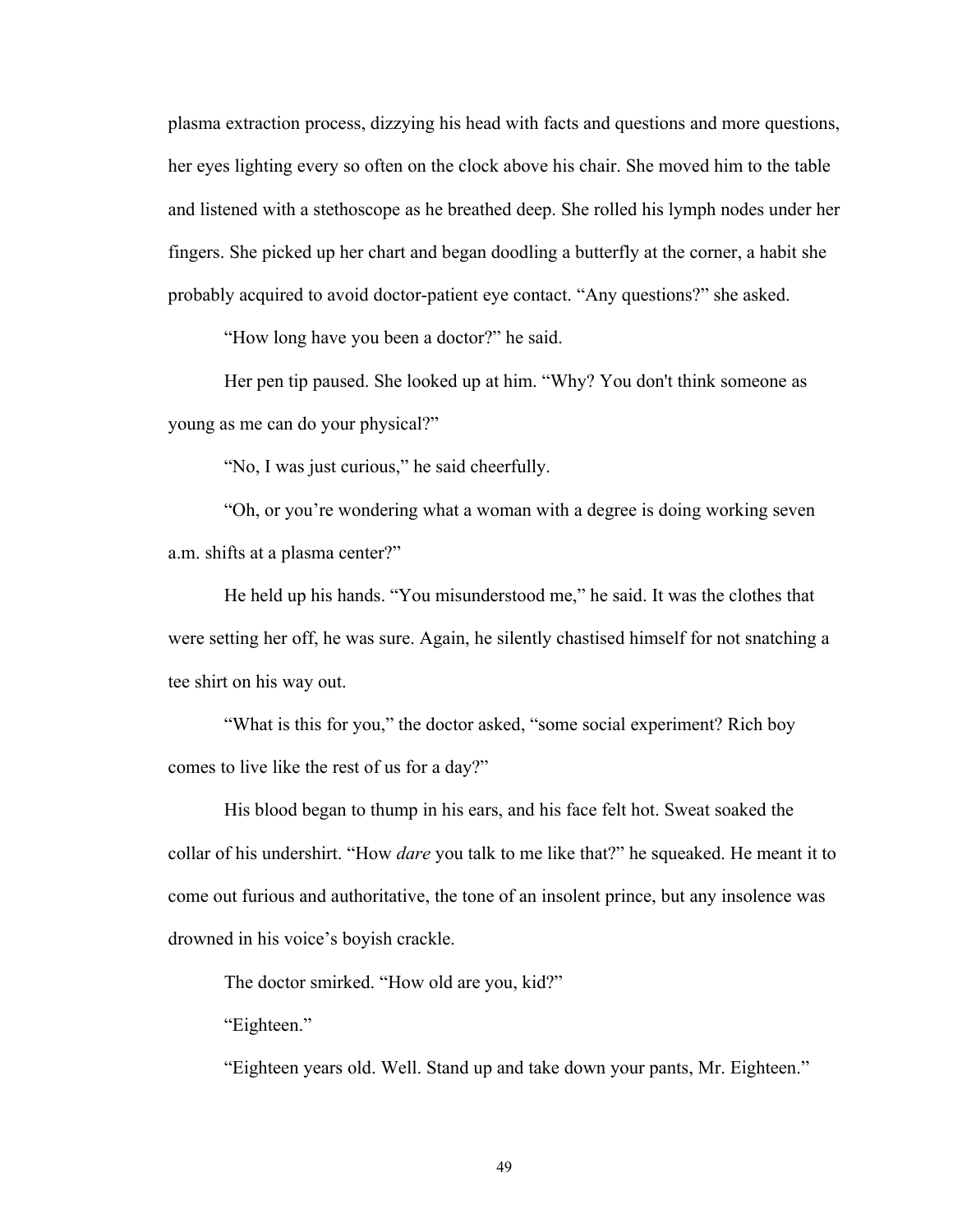He did so silently, anger fading into embarrassed resignation. She checked the crook of his knees and inner elbows, running the pads of her fingers over his skin. Then she knelt down and pulled each of his toes away from the others, examining the fleshy parts between them.

She stood up and marked her chart. "Just checking for track marks," she said without looking up. "I'll be back." She let the door drift shut slowly behind her, and he was terrified for a few seconds that someone he knew would somehow see him through the crack, standing here in a plasma center, slacks stripped to his ankles and shirt pitted with anxious sweat.

No one did. He bent over and pulled up his pants.

He was led to the final room. It was filled with leather reclining chairs, white tile, and the sporadic beeps of machines vacuuming out people's fluids. He felt naked and exposed here without Dee Dee. He needed her soft skin, her reassurance. Where was she? Were there additional tests women had to do? What would happen if they found out she was pregnant?

There was a counter near the entrance to this large room, and when he approached it, someone asked him his name and social security number. He supplied them. A man in scrubs led him to a chair on the other side of the room. Mitch shook his head. "I need one next to another free seat. My girlfriend will be joining me." The man rolled his eyes and led him to another chair.

Mitch tried to remind himself that Dee Dee had done this before, that is was nothing earth-shattering, no low point. It was simply something people did to get by. And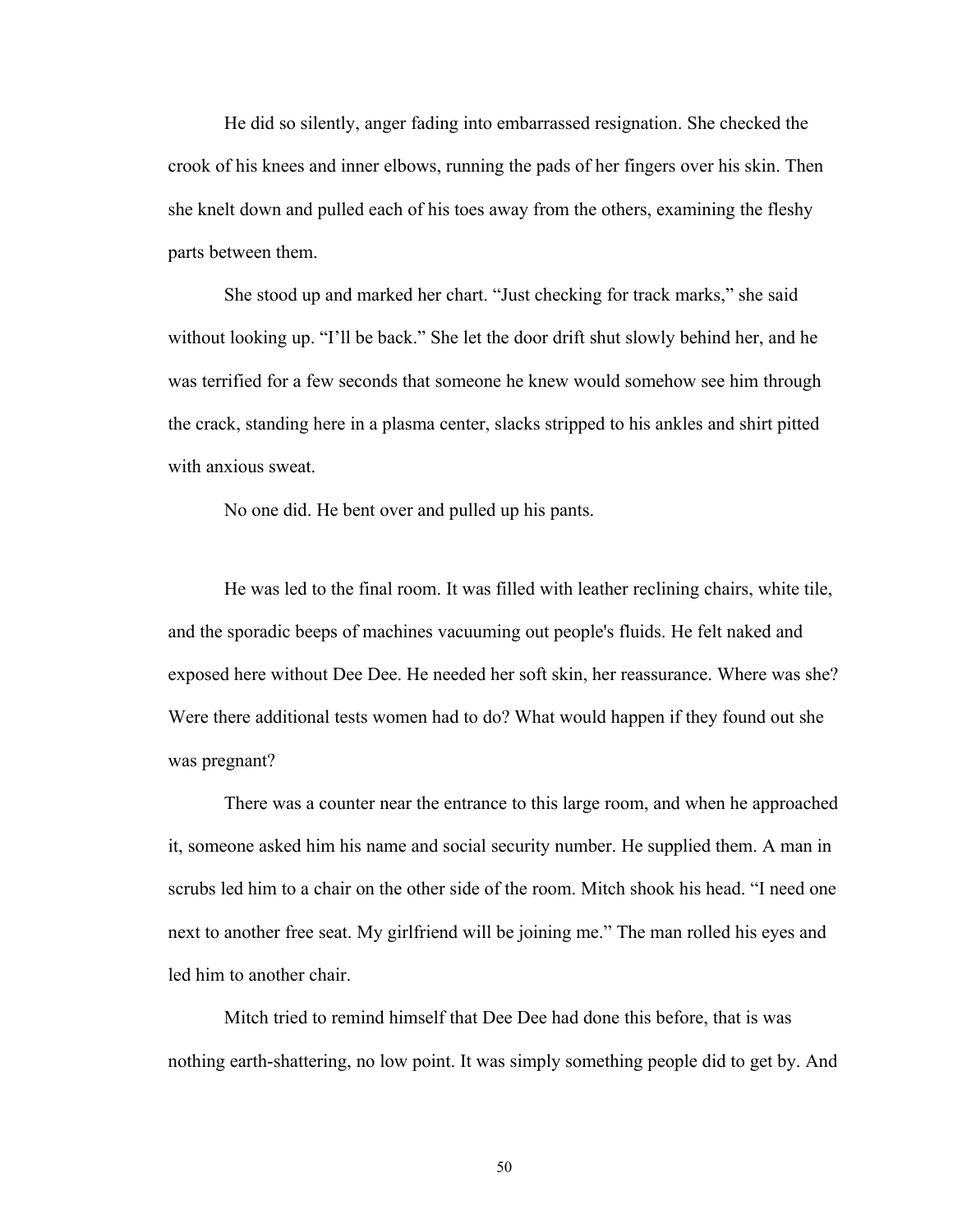yet he couldn't let go of the feeling that the people here relished the chance to belittle someone like him.

A man with blue scrubs and a soul patch showed Mitch how to pump blood from the vein, squeezing and releasing his fist. He made Mitch practice along with him. "Keeps the blood coming," the man said. He tied Mitch's bicep with rubber and swabbed his inner elbow with iodine. He slapped the vein and watched it rise up. "Are you afraid of needles?" he asked.

"No," Mitch said. He looked down and watched the long needle slide in. His eyes watered at the sharp pinch. If there was ever a thing beneath me, he thought. The man attached the tube that was attached to the needle to a bigger tube attached to the extraction machine. The light turned green. Mitch started to pump his fist, and the man walked away.

The air was heavy with the busy chatter of the other patients, their crude jokes and the inappropriate comments they made about the female nurses. Dee Dee's reserved seat sat empty. He wondered where she was. She'd been distant today, and last night as well. When he'd told her what had happened, she'd stared dumbfounded down at her kitchen table, scratching the rim with her thumb, and said, "You *told* him?"

This was why she was distant, he thought. She was mad he confessed. He didn't want to think of the alternative: that it wasn't him she'd loved after all, but the house he inhabited and the gifts he gave her every chance he got. This is what his father had claimed, red-faced and screaming. That he was a fool to think she loved him back. He was just a dumb kid, allowing a gold digger like her to take advantage of him and his whole family.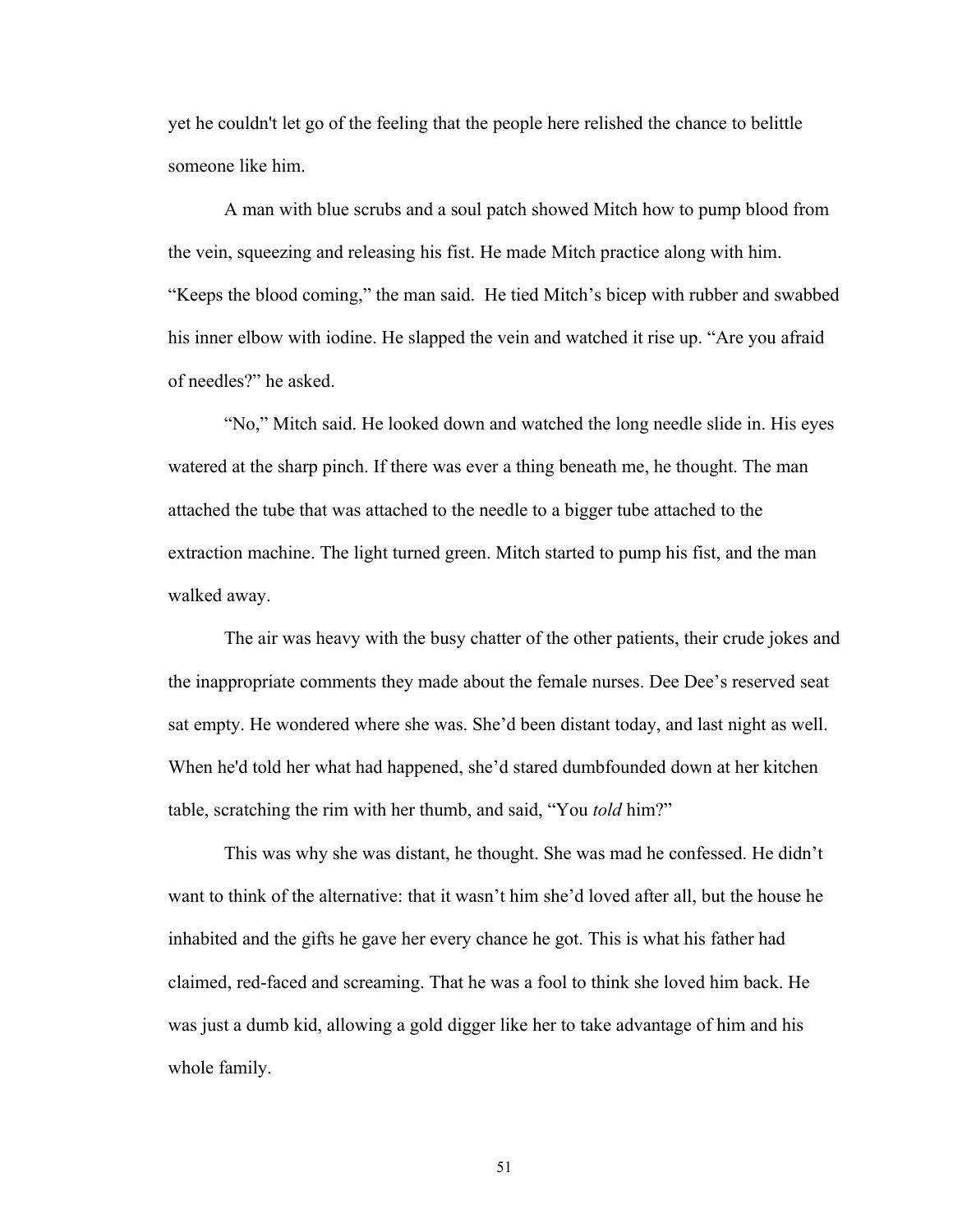Finally, Dee Dee entered the room. She looked shaken, her posture demolished. She sauntered up to the counter, pulling at her lip, and said something to the man behind it. She pointed in Mitch's direction. Someone led her to the seat beside him. A man showed her how to pump her fist and hooked her up.

"This is humiliating," Dee Dee said when the man walked away. "And gross. I feel like I might be sick."

Dee Dee's father used to reuse pieces of floss, she'd told him before. Each evening he'd rinse off the blood and bits of food and string it over the toothbrush holder to dry for the next day. Another time, she'd told him how she and her brother used to go to restaurants and mix hot water with ketchup to make tomato soup. Not as bad as it sounds, she'd claimed. He wondered, then, what it was about this situation in particular that she found humiliating if not the company.

"I was thinking," he said suddenly, still pumping his fist. "Maybe we're going about things all wrong. You were right: I was wrong to confess to Dad. I get that now. I'll go home and say sorry, I'm so ashamed, but things are over between us. Then when he's asleep, I'll take his wallet. I know his PIN. We can drain his account dry and drive east somewhere." He glanced over at her. "What do you think?"

She shook her head slowly. "Mitch, I've got my life here. My friends. My mortgage. I can't just up and leave like that." She talked the way you'd talk to a child, explaining why he can't have that last cookie. He felt his insolence flare up again.

"So what do you want to do? Live off plasma money?"

"This was your idea, not mine. I'll be just fine scraping by."

"Oh, and I won't?"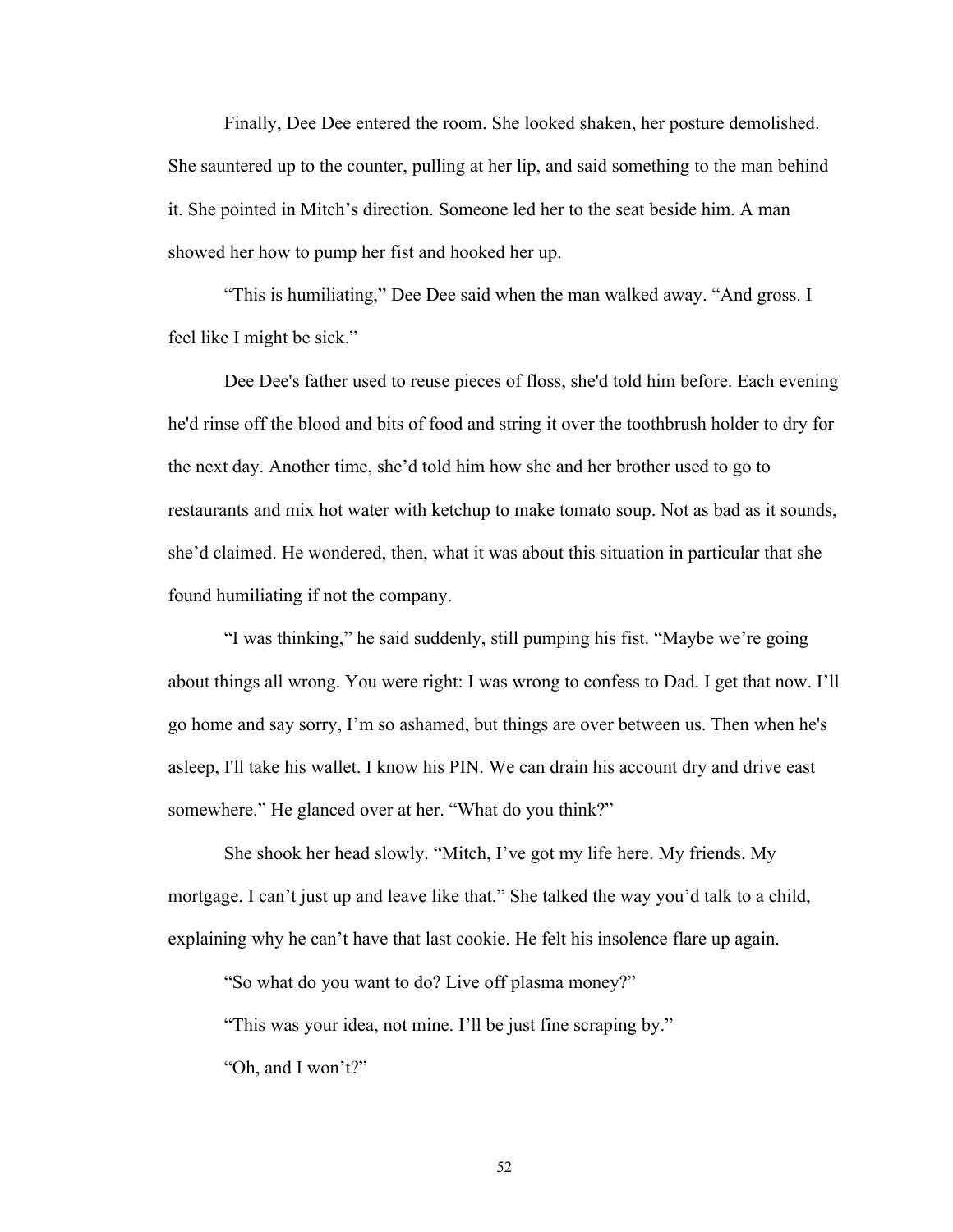They looked at each other, tubes dangling from their arms. "I'm no thief," she said. "I work for my living."

"I'm no thief, either," he said. "It's my dad's money. It's not like I'd be sticking up a liquor store." He couldn't put the distinction into words. He was entitled to his father's money, he almost said, but that didn't sound right. He thought of all the household trinkets he'd taken over the years. He'd never thought of any of that as stealing, not really. He wished he had one of those trinkets now.

They both fell silent, listening to the whir of the machines and watching the TVs suspended from the ceiling. On one, a sixteen-year-old reality star complained through captions that her Maserati had a flat tire. What was she going to *do*? she asked the camera in tears. She had a pedicure at three.

"You know," Dee Dee said slowly, careful as a mountain climber scaling a steep cliff, "we don't have to have this baby. If we don't think we can support it, I mean. I'm guessing there's one thing your father would be happy to pay for."

He mustered his best look of revulsion, and turned toward her. "Baby," he said, "don't talk like that."

"I'm just saying. This is not a done deal." Her voice was quiet, pained, thoughtful. "So that's it, then. We throw the baby out with the bank account."

"I was only thinking aloud."

"Well, don't. We don't need that kind of thinking."

"Mitch, we have to think this through to the end. You haven't—" She paused, pulling at her lip again.

"Haven't what?" he asked, suppressing simultaneous urges to scream and cry.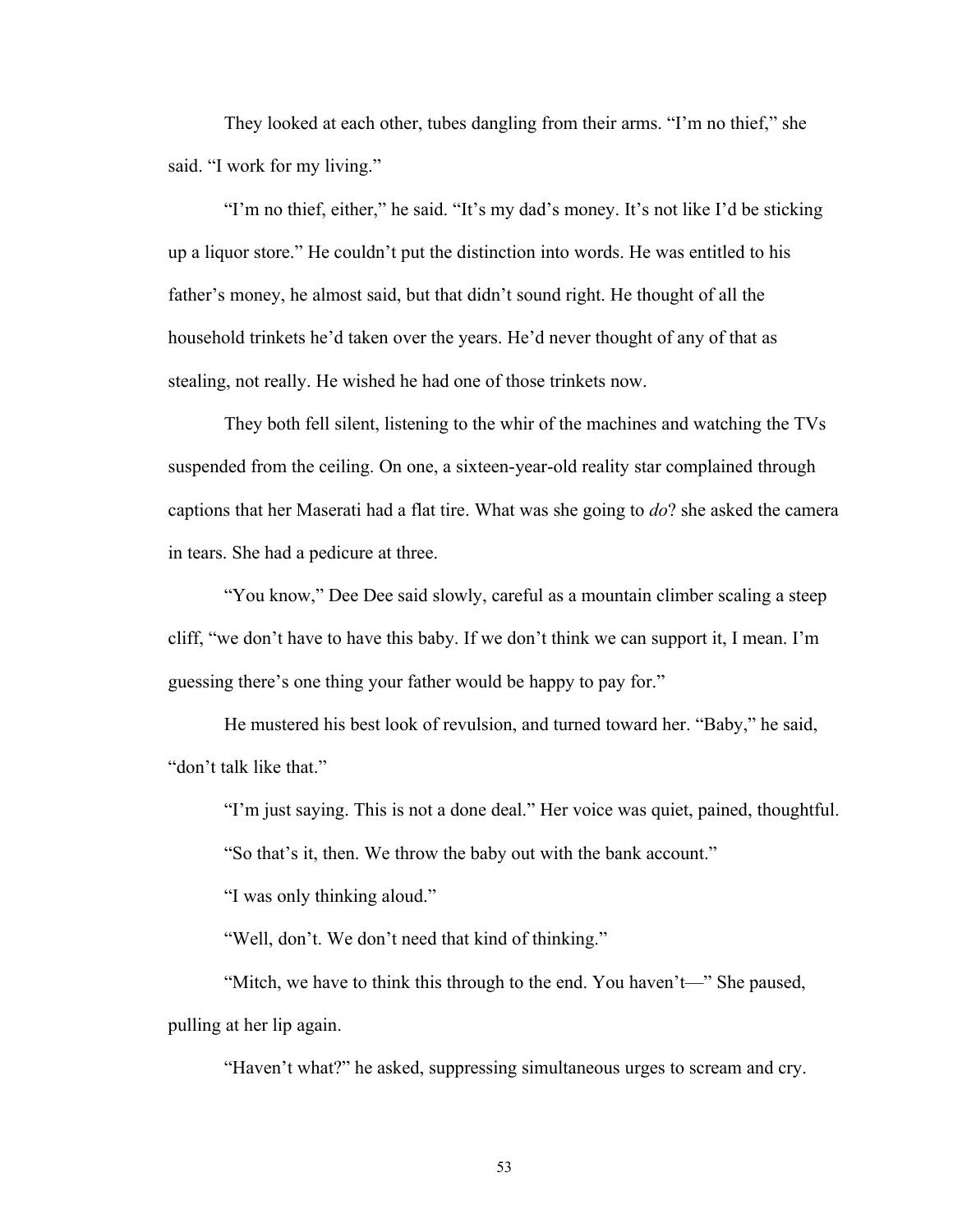"You haven't been out in the real world. You don't know what it's like. Babies don't raise themselves."

"I know I love you. That's all that matters."

Even in his own ears, his voice sounded unsure.

Around them, noise. Mitch listened to the steady din, the assault on the senses. Donors rapping in varied dialect, the squeak of the medical cartwheels, the click of pen tips, the shuffle of money in the corner being handed to people through a slot in bulletproof glass. Beneath it all, the sweet mingled smells of bleach, blood, and iodine. A nurse came by to ask how he was.

He tasted tears at the back of his throat, but he swallowed against them. He told the nurse to go away.

"My father is so obsessed with money," he said. "I thought you were different."

Dee Dee stretched out her free arm. She could barely reach, but she laid her fingers on the patch of skin above the needle in his arm. "We just need to think things through," she said again. "You're only eighteen. Life is long. All my friends say I'm taking advantage of you."

"All my friends say the same. I tell them to go to hell."

Mitch watched her squint at the TV screen above like she was deciphering some sort of answer from it.

"You don't understand what you're giving up," she said.

"You talk like my fucking mother."

Mitch's machine dinged. The light on the side glowed green. All done. He wanted to say something to her, something that would put everything in perspective and impress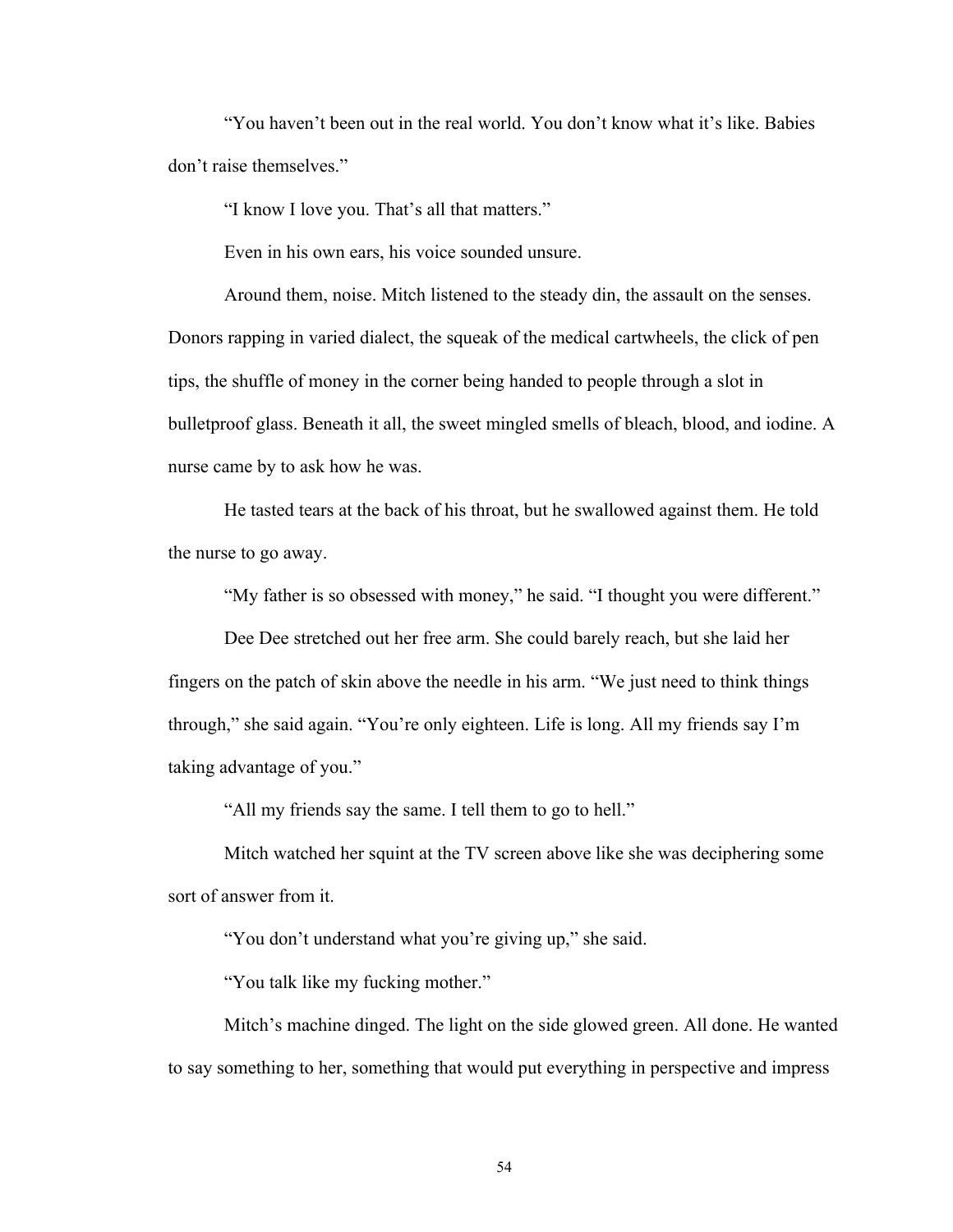upon her how everything would work out, it always did, but he couldn't think of what that something might be. "I love you," he said instead, mind going blank but for that. He scratched the patch of skin above the pick in his arm.

"I love you, too," she said. "But you need to talk to your dad. Think about college next year, and who's going to pay for it. We might have to take a break, just for a while. You can't throw your life away."

He felt slightly lightheaded, a little woozy. They said this could be a side effect, to let them know if it happened, but he wasn't about to look weak in front of her. Not right now. He raised his free hand numbly so someone would come unhook him. The man in blue scrubs reappeared. He held a ball of gauze over the needle and yanked it out, then he pulled Mitch's arm straight up in the air and taped the gauze tight against the vein. "Leave the tape for three hours," he said.

Mitch looked over at Dee Dee, suppressing dizziness and nausea. "Dad said this would happen. He said you'd leave when the money ran dry."

He meant it as an idle observation, a piece of info to be pondered curiously, almost as a joke, but it came out accusatory. Her eyes narrowed.

"So that's what you think of me. After all this. That that's all this was."

"No,  $I$ —"

"Then get out of here. Take your money and get out. We don't need you."

He stood up, swaying slightly. His head hurt. His pulse pounded in his ears. Here was that feeling of insolence bubbling up again, roiling in his stomach. He saw himself lavishing her with gifts, helping her with housework, going down on her on the living room couch, images interspersed with others: the black doctor chewing him out, his mom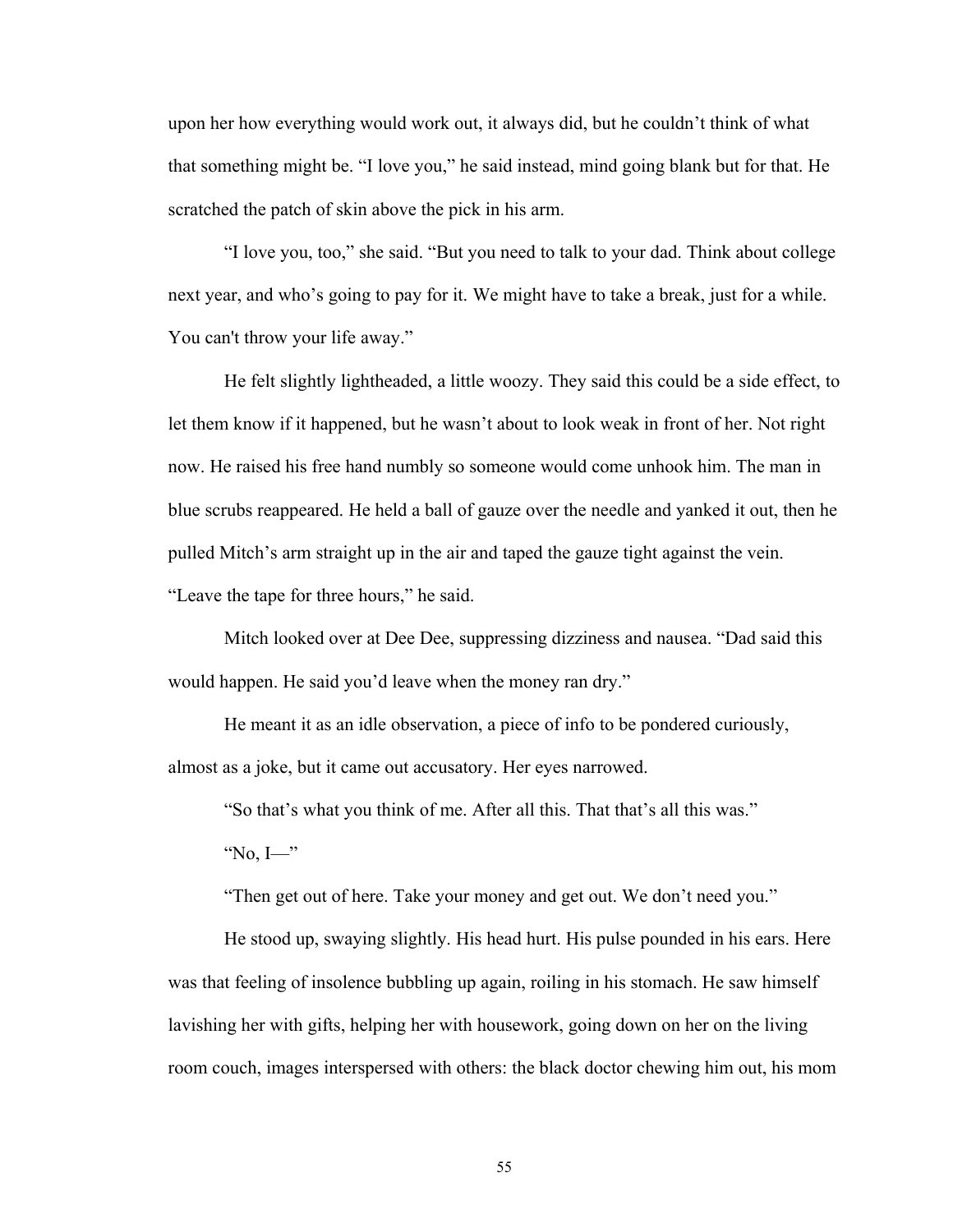in the rec room wearing ear plugs and doing crossword puzzles while he played guitar, him smashing his own toys when he was a child just to get a rise.

This is how you repay me? he wanted to say. But he didn't. Instead he reached over and yanked her needle out, leaving a thin, jagged trail of blood up her arm.

There was a moment where nothing happened. The room stood still but for the small, fleshy red hole on her inner elbow, slowly expanding with blood, and the reality of what he'd done made itself known in the way his heart felt like a cold hand had seized it. Then she started to yell for help, and blood began to flow from both her arm and the tube now lying on the floor.

He turned and ran. He had just enough time before he was out the door to hear her say it was the rich kid who did it.

Outside, he hid in the dumpster beside the plasma center. The dumpster was shared with the fast food burger place next door, and it smelled of coagulated grease and salt and other rotting foodstuffs. He hoped desperately there were no contaminated needles in here he needed to be afraid of. He plugged his nose and tried not to throw up. They were hunting for him. He could hear them from the dumpster.

A group of angry donors had set out almost immediately to track him down. Furious. Pound that rich kid to a pulp, they said. Then the police came. They started taking angry statements from the people gathered outside, then finally he heard Dee Dee's voice among them, faint and beautiful. He couldn't make out what she said, but he learned from another voice she was fine and they would take her downtown for a statement. "I *see*," he heard a male officer say at one point, and his anger flared. He heard the accusatory, condescending edge of the words. He wanted to smack that bastard good.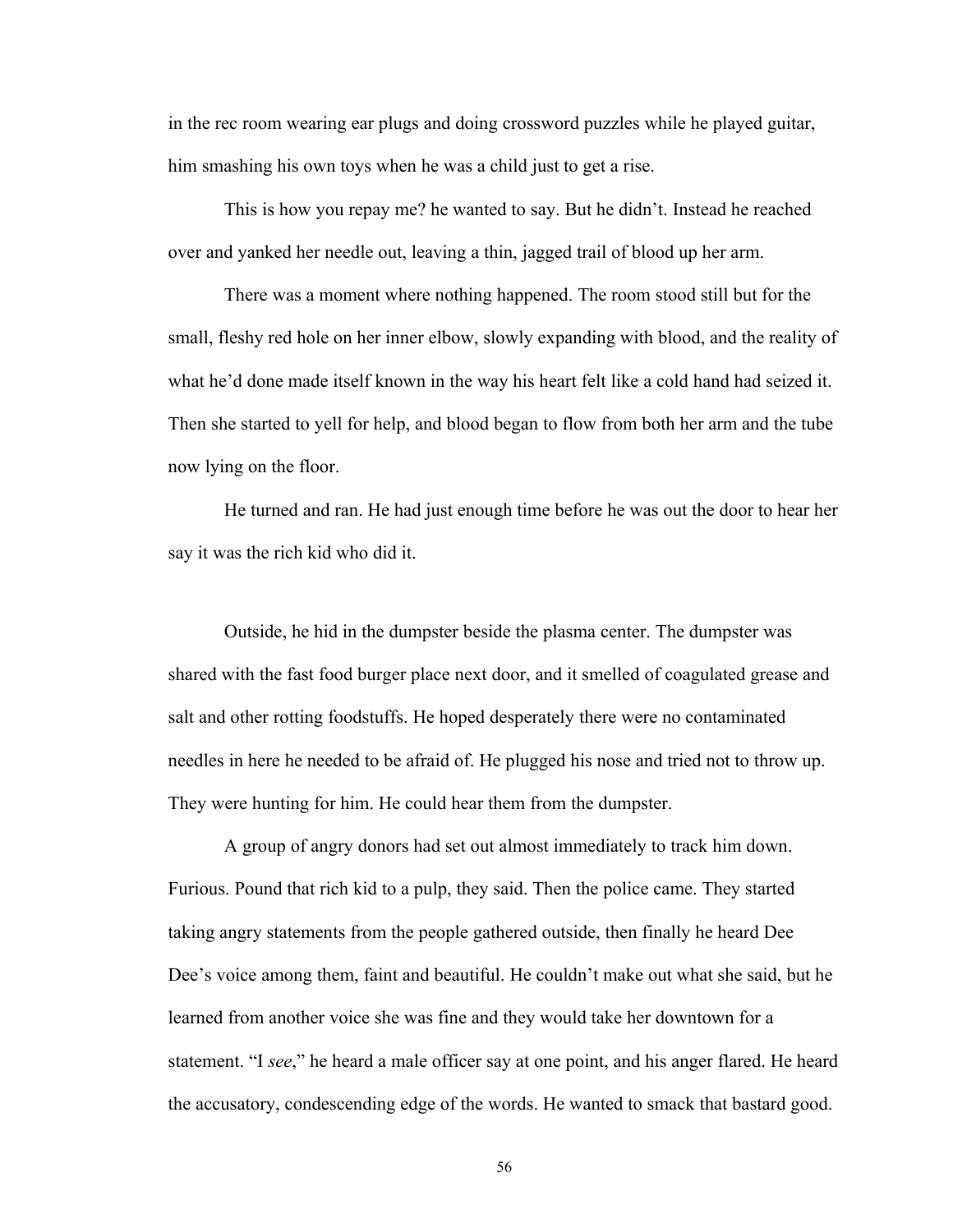Mitch wasn't finished. No sir, not yet. He'd been woozy with blood loss. He'd explain that to her. The things he'd said, that was just his dad talking. If anyone should be blamed it was the plasma center. They should be sued, leaving people foggy-headed like that. She would understand. She had to. These things always worked out in the end.

He'd call her from home. Tell her he was taking her advice, college-bound, going to be a responsible father. Not like his. Not like hers. And she'd sigh into the phone, voice plump with happiness, maybe even squeezing out a few tears, and say that, yes, she always knew he would be, it was all she ever wanted. And with time his dad would see their love was not something small, not something that a missed paycheck or the stress of a ruptured home could break, and he would respect Mitch for this, and they would never want for anything. "I love you, too," he whispered to her now, again and again like a mantra, just the way he'd say it on the phone. He tried to ignore the nasal sound his plugged nose lent the words.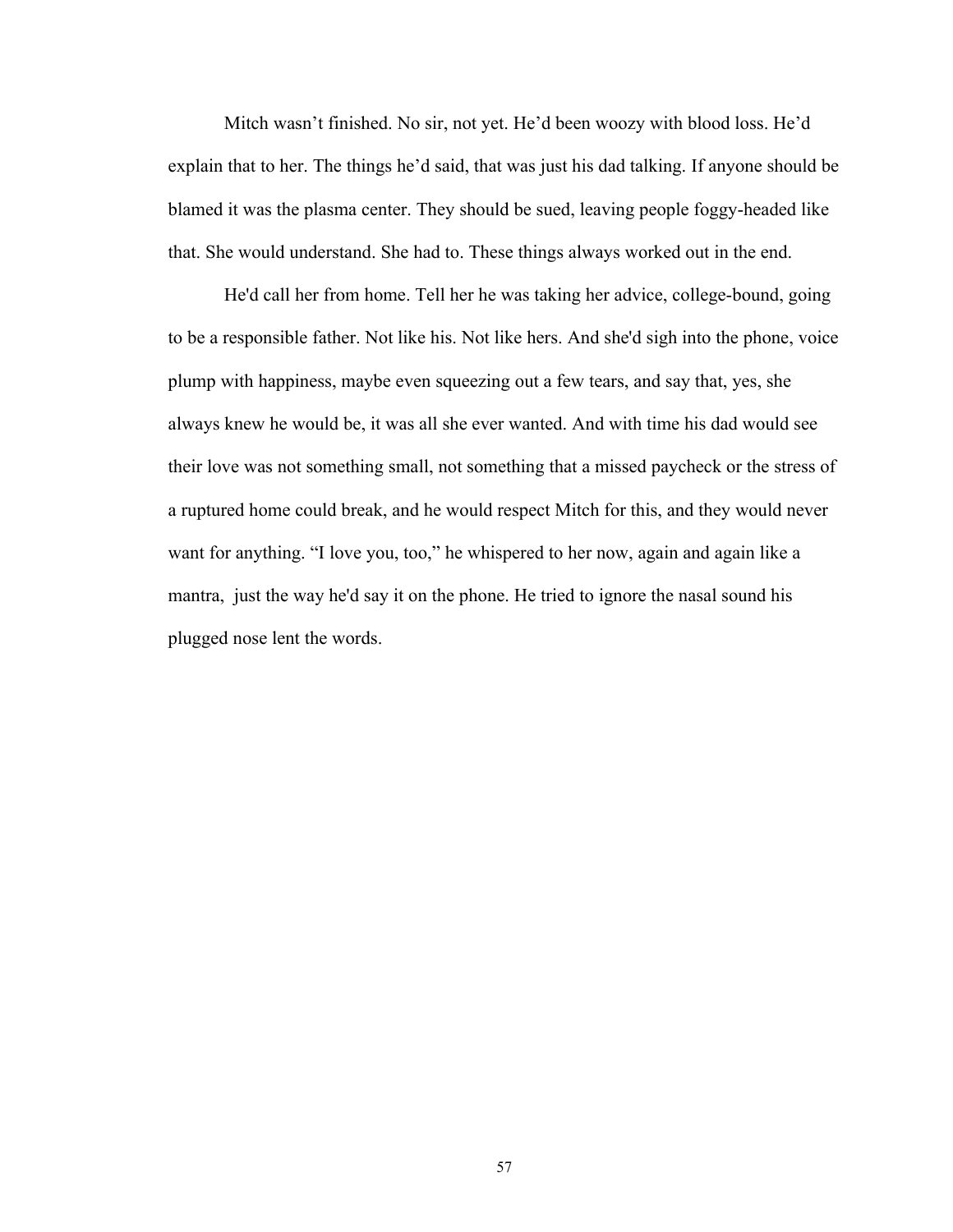## Consider It Saved

It's five o'clock Christmas evening, and I'm sipping eggnog with my ex-fiancé's whole family. Jan's adopted kid brother is on the floor, tearing violent handfuls of wrapping paper and letting them fall. Her mother Helen rests her hand on her husband's thigh and watches the kid with a smile. She just beat cancer. When she thinks no one's looking, I catch her feeling the place her left breast used to be.

They don't know Jan dumped me three weeks ago.

"Honey?" she says to me, "Will you hand me the scissors?"

She snips the ribbon on the present I gave her and pops open the little black box. It's a pair of earrings she originally saw airborne, when I threw them at the wall during our fight. She'd just told me she was leaving me for our friend, Lily, in a voice so cold and well-rehearsed it was like reading a block of text.

Now she squeezes my knee. "Honey, they're perfect." I shut my eyes and feel her fingertips linger.

This is the first time we've seen Helen since she found out she was fine again, after a year of lost hair and panicked trips to the bathroom. I was the one Jan's dad first told. It was the night of our big fight and Jan had locked herself in the bathroom, her cell phone buzzing incessantly on the nightstand until I picked it up. I stopped beating the heel of my palm against the bathroom door. I'd never heard a man Harry's age cry.

When she came out, I told her the news. We cried and hugged and hatched the big plan not to ruin Christmas.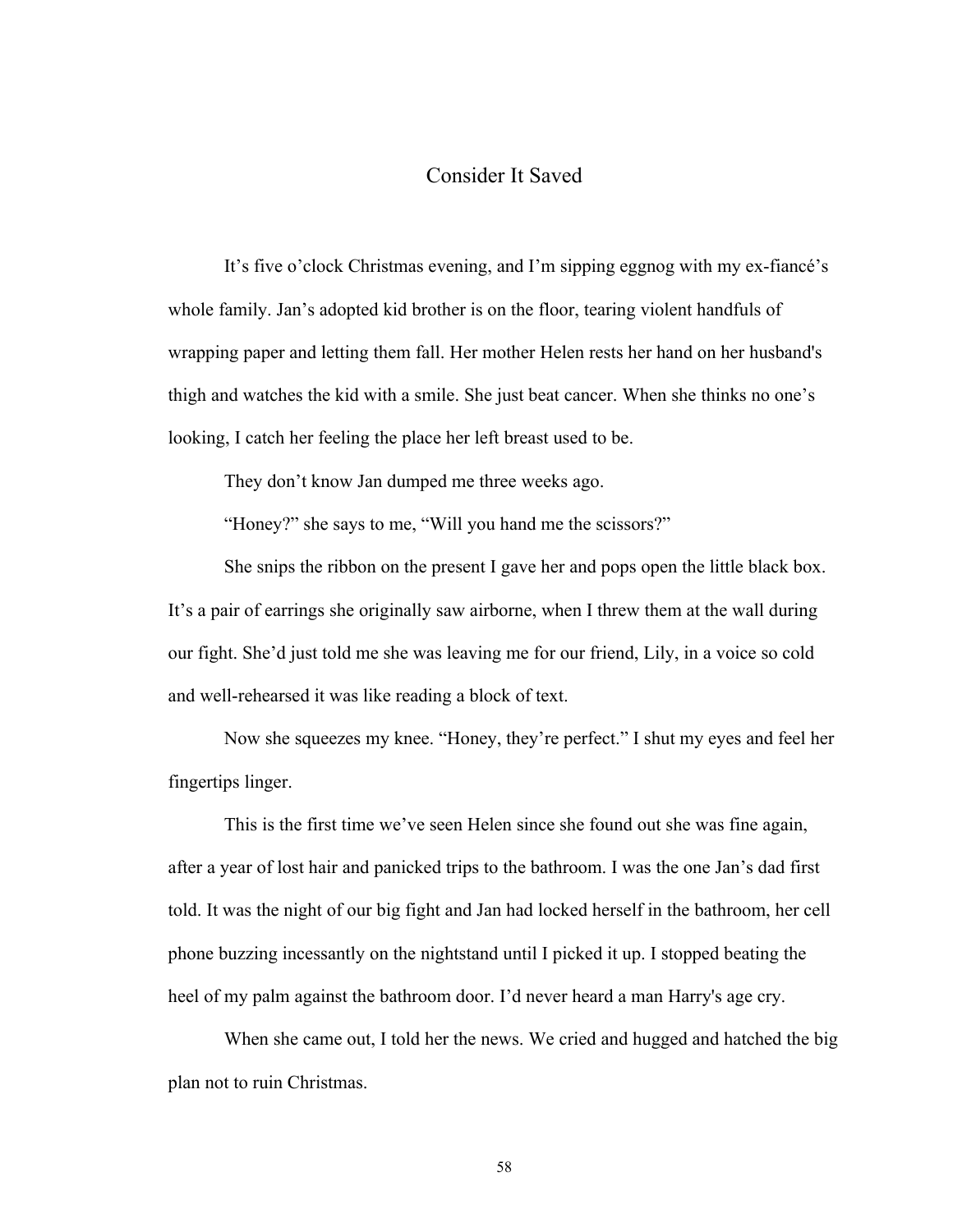Her folks live on a beef farm outside Omaha. The first few hours of the day, I helped her dad with the chores. We moved bales of hay to the feeders for the cattle and used a sledgehammer to crack the layer of ice covering the pond so they could drink. The cold wind rippled over the white, lifeless landscape. Harry told me how excited Jan had been watching him blow the creek open with dynamite when she was a child, begging for him to do it again. When we came back inside, Helen brushed away the icicles dangling from his beard. I like the chores here. They're good, honest work. Last spring I helped him patch the roof of the barn, and Helen baked me a strawberry pie.

After we open presents, Harry shows me his collection of deer rifles for the millionth time. I nod along, pretending to understand the gun lingo he uses. He runs a clean rag across his favorite and tells me how glad he is I could come this year. When we get back to the kitchen, Harry Jr.'s setting the table.

Before dinner, we hold hands and say Grace. I swear I feel Jan's heartbeat through her fingers. I peek out during the prayer, and Jr.'s eyes are open too. I cross my eyes and stick out my tongue. He giggles.

Harry clears his throat. "For food and family," he says. "Amen."

"Amen," we say.

We stuff ourselves silly: great gobs of gravy heaped on mashed potatoes and turkey, green bean casserole made with real cream, lettuce wedges with grape tomatoes and ranch dressing. We told Helen we'd cook, or at least bring something from Boston Market, but she wouldn't hear of it. Best way to celebrate she could think of was cooking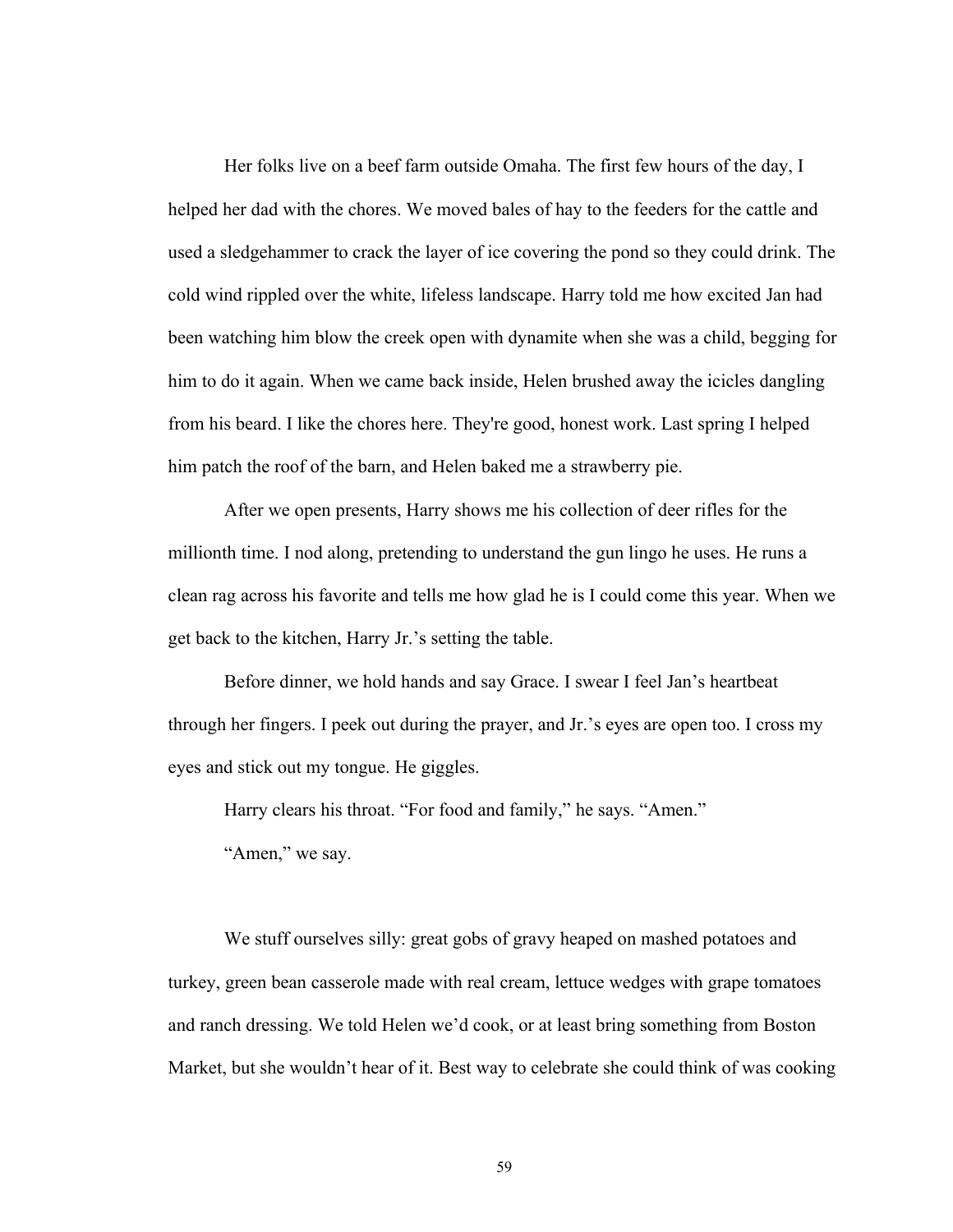for her family, she said.

Jan fiddles with the new earring hanging from her left ear. I ask her if there's something wrong and she shakes her head impatiently, ignoring my question. She asks Helen how she's feeling.

Helen puts her fork down and leans back. Her hair's just now coming in again, a layer of thin gray fuzz stretched over her skull. "That's the only thing anyone's asked me in months," she says. "Who cares? I'm old. I'm supposed to hurt. How are you two? Have you set the date yet?"

Jan taps the table impatiently with the tines of her fork. "I told you, we're waiting until we finish school."

"You'd be surprised how much it takes to plan a wedding," Helen says. There's an impatience in her words I know bites at Jan.

"I know, Mother."

Helen leans in close to Jr. "I'm starting to think you'll be married before these two are."

The kid makes a puking sound. "No kidding," Sr. mutters.

"Excuse me," Jan says. She talks the way you might to a stranger blocking your path. She gets up and grabs her purse. I hear her phone buzz in the little pocket just inside, rattling her change. "I need to take this."

Got to be Lily. I tear off some more turkey and try to remember if there was a time she'd interrupt a family dinner to take my call.

Jr. says he wants coffee with his pie, so he can be like me. It's just about more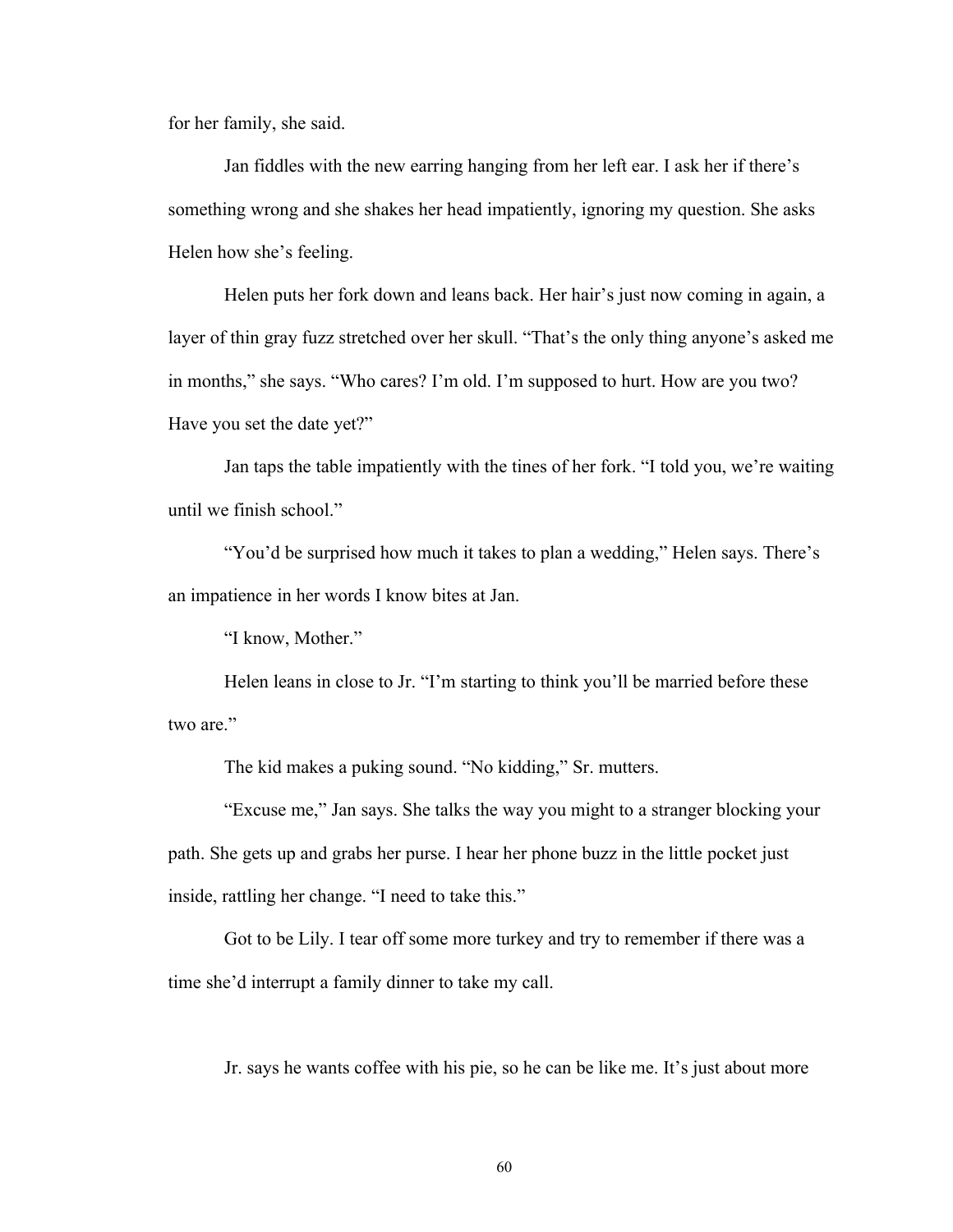than I can take. Helen winks in my direction. She goes to the kitchen to check if there's any instant decaf. I excuse myself, and wander off to find Jan.

She's outside the guest bedroom, where we'll sleep tonight. Her smile breaks when I see her. She holds a single index finger up at me. "I have to go," she says into the phone.

"Me too," she says. I wince.

"It's the middle of goddamn dinner," I hiss as she hangs up the phone.

"Don't curse at me."

"They'll know something's up."

"I'm sorry," she says. "We just wanted to talk two seconds. It's Christmas."

I shut my eyes. "I don't want to hear this."

I feel her hand on my shoulder. "I'm sorry."

"You're embarrassing us."

"Why should I be embarrassed? It's my family."

I open my eyes. "Okay," I say slowly. "But how do you think they'd react if they knew what I know?"

Her voice softens, like it used to with Jr. when she cooed at him as a baby.

"Hey—"

"Dessert is getting cold," I say.

Helen picks up her fork and looks down at her plate, smiling. There's a piece of cinnamon apple pie looking back up at her, topped with a big dollop of vanilla bean ice cream.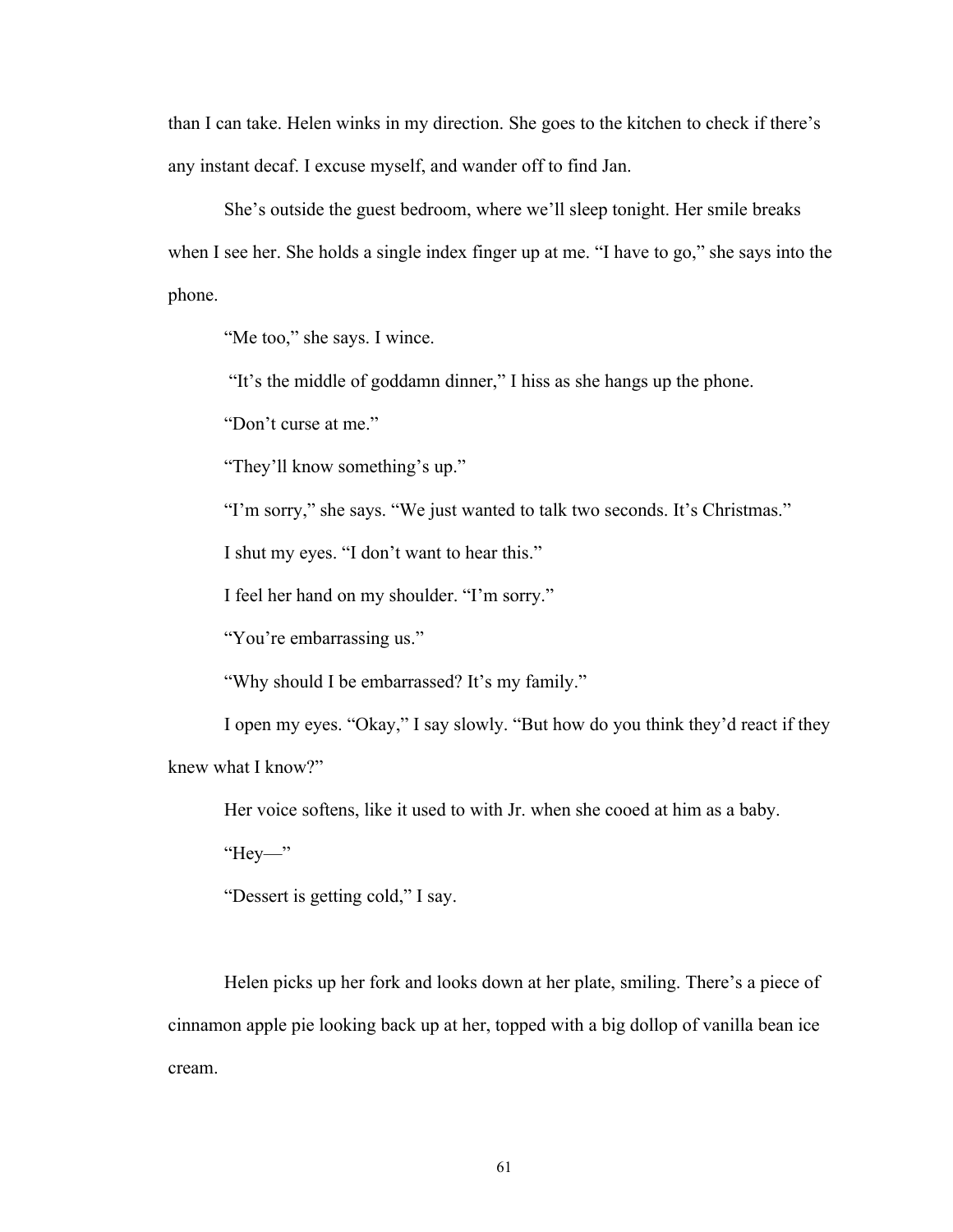"The thing I missed most," she says, "was my taste buds. Chemo made everything taste the way IV tubes smell."

Harry curls his fingers through those of his wife. "Take the first bite, honey. You deserve it."

Jan's phone buzzes in her purse. I poke her in the side and mouth at her, *Turn that thing off.* 

*Don't tell me what to do.*

*You're being rude.*

*I'm not going to answer!*

She steps on the toe of my shoe. I slap the table in frustration and everyone looks at me, startled. I clear my throat.

"Sorry," I say. I smile. I take one of Jan's hands from her lap, where they are wringing each other frantically.

Harry stands up. "Jr., let's get you an extra scoop of ice cream," he says.

When he leaves the room, Helen swallows her bite and dabs a cloth napkin

against her lips. "You two are acting strange," she says.

Jan sighs extravagantly. "Mom, we've got something to tell you."

I put my arm around Jan and give her a big, sloppy kiss on the cheek. My stomach's warm with liquor*.*

"We're getting married in August," I say. "We just didn't want to steal your thunder." I take a deep, petulant swig of eggnog.

"Oh, that's wonderful!" Helen says. She claps her hands together, and stands up to get Harry. Jan sits white-faced with shock and bewilderment.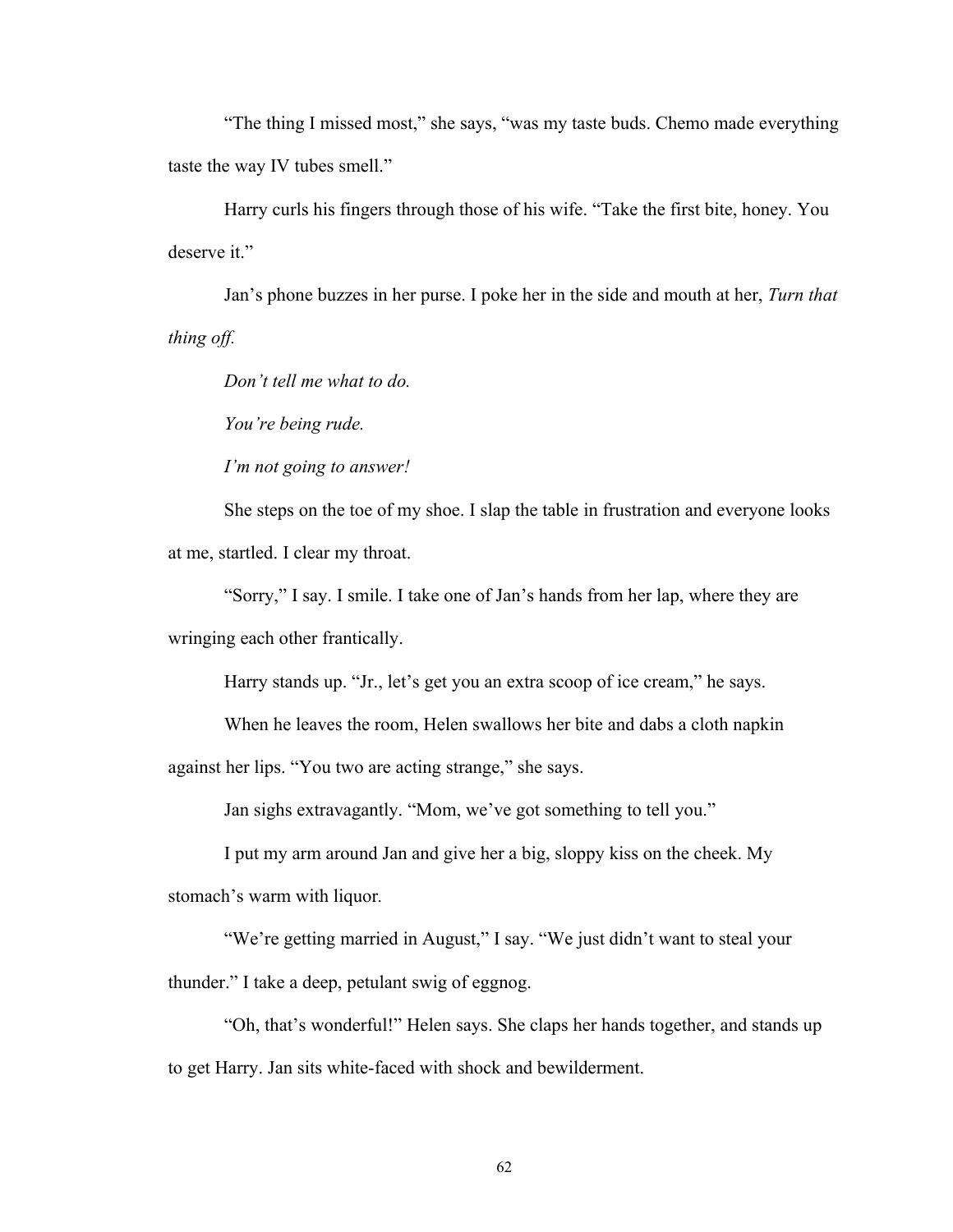I can't stand cigars, but when Harry offers me one I take it. He came to me first, I noticed: the kid scampered back from the kitchen to jump up into Jan's arms, but Harry crossed to me and gave me one of his hugs where it's so tight you think his thin arms might just snap off. He whispered he was so happy, and I peered over his shoulder, miles deep into Jan's worried eyes, and smiled.

"Save the date, Harry," I told him.

"Consider it saved," he said.

Now I'm beside him, winter air slicing in through the cracked window as I put the cigar to my lips. My hand shakes. The end sizzles. There's a burning sensation on the roof of my mouth when I suck the smoke in.

 Jan's on the floor, cross-legged and texting Lily. Jr.'s beside her, rolling the wheels of his new dump truck in deep furrows through the carpet. Helen's telling us how she added sour cream to the pie crust dough this time. Everyone's all smiles except Jan. Helen asks if we've thought about the venue yet. "We can do it here," she says, "if you want to push the date back a bit. The garden flowers are beautiful in spring."

"Oh, no," I say. I puff my cigar. "We don't want to wait any longer. Do we, honey?"

Jan puts her phone down. She grins daggers at me. "Of course not. Honey."

"Real traditional," I'm saying. My thoughts swirl like the rocks in my brandy glass. I'm drinking it straight now, don't mind if I do, thank you Harry. "In a church with one of those, one of those pointy things, a steeple? And rice for the birds."

"Rice for the birds!" Harry laughs.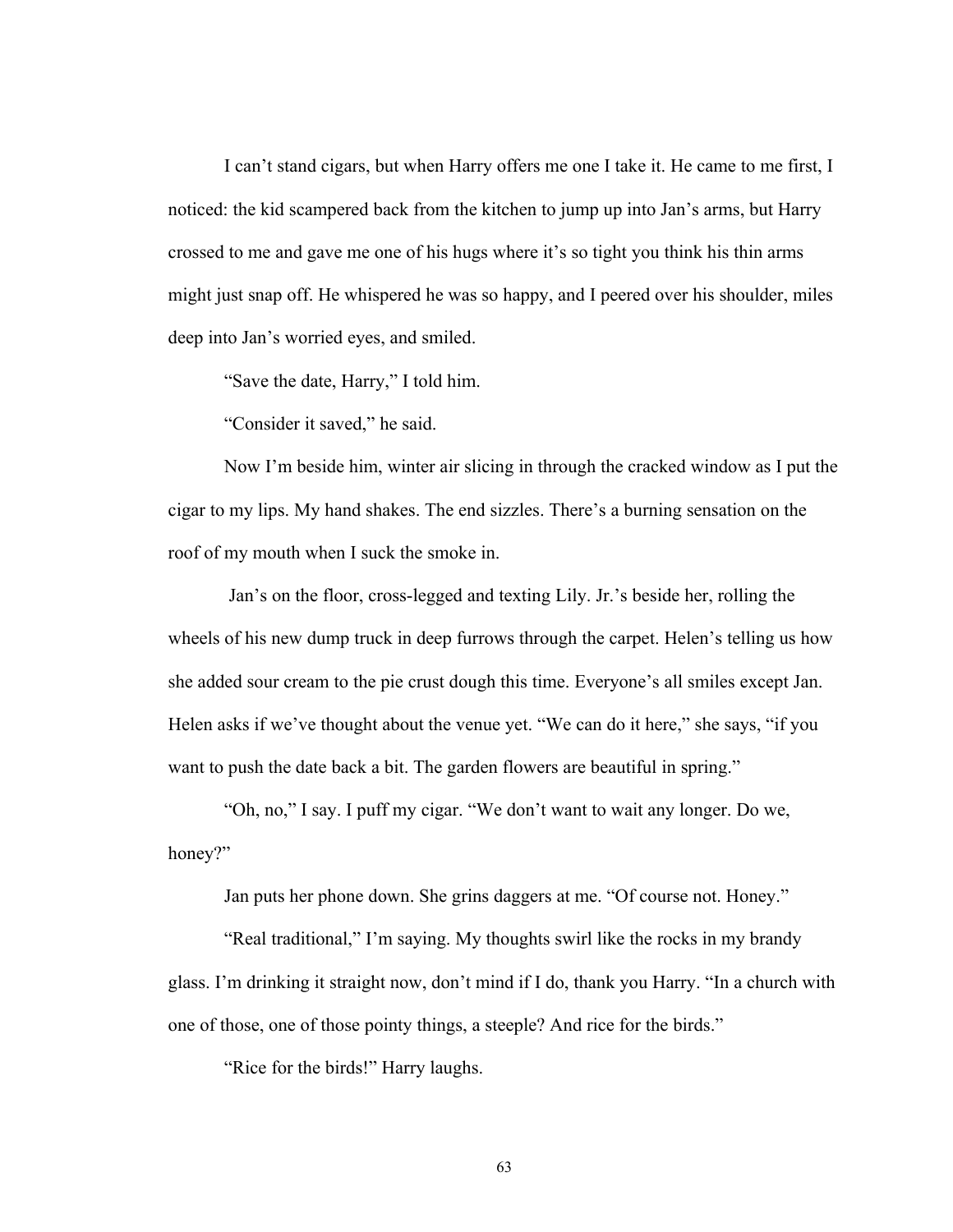"*Honey,*" Jan says. "Maybe you should take it easy."

I burp. "And a white dress."

Helen laughs. "Who's going to wear that?"

I laugh too. In a few minutes, Helen goes to the kitchen to rummage for a camera. We see her pulling out old junk and knickknacks onto the counter: empty photo frames, jumbles of tissue paper, an old watchband. She comes back with the digital camera we got her for her birthday last year.

She motions for us all to scoot together. Jan stands between me and Harry, hands fussing at her side. I pull her into my lap. I give her a big kiss on the cheek.

"Come on," I say. "It's a party."

She turns her head and looks at me for a second, then rolls her eyes. She turns back to Helen.

"Cheese," she says.

Between pictures, I slide my fingers into hers and shut my eyes. I feel the muscles of her stomach tense, then relax. I picture my hands running up beneath her shirt, then under her beltline, the dip where her stomach ends. I start to get hard. I nestle my nose into her hair, feel my breath warm against her neck. I breathe deep, my lips a millimeter away from her skin.

After the camera's last click, she sits back down on the floor with Jr.

Just after sunset, as the last bits of red light fragment through the trees that line the farm's edge, I see a family of deer hop from the tall stalks of corn into the woods for the night. I call Jr. over to point them out, but they're gone by the time I lift him up to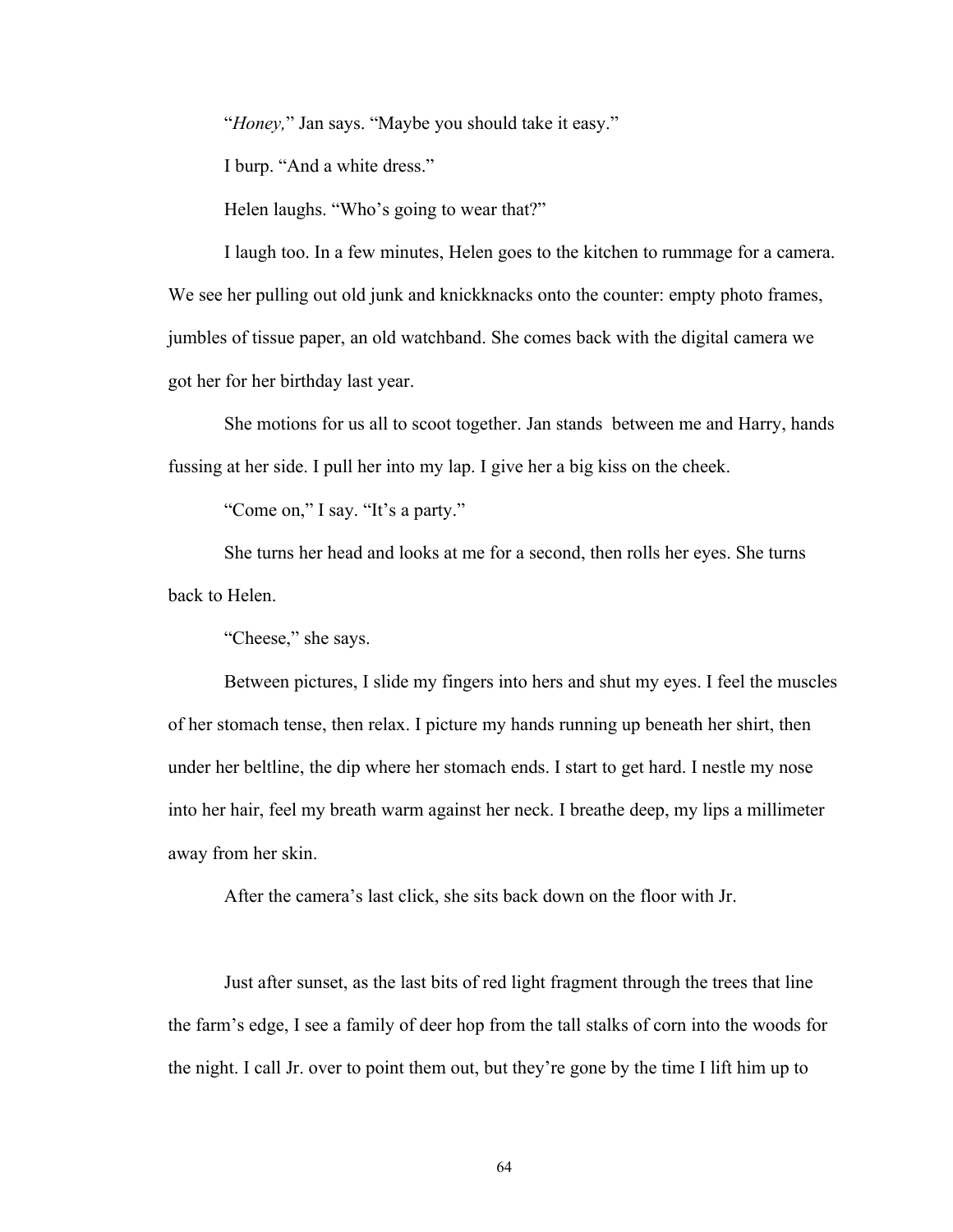see. I swallow the last finger of my drink, and cough against the burning at the back of my throat. "I wanted you to see," I croak. I feel dumbfounded. I don't know where to put my hands. I turn to the others. "I wanted him to see!" I say.

"Honey," Jan says. "Sit down. You're drunk."

Sr. laughs. "So what if the boy's a bit drunk? It's just us."

Helen shushes him.

I sit down. "So what if I am," I repeat. The words feel strange on my tongue. I say them again and again. I watch Jan, texting furiously. There's a dirty smile playing at the corners of her lips and eyes. Here we are with her parents, for God's sake.

 "Jan's got friends getting married," I say suddenly, like I just thought of it. "Brad and Jason. They're on their way to New York right now. While we're eating Christmas dinner."

Jan's looking real hard at her hand, at a speck of fingernail polish that's chipped away.

Harry pulls at his mustache. "Whole country's going to hell," he says. "A wedding. My God."

"Quiet, you two," Helen says. "You'll make me sick."

Jan stands up. I'm leaned way back in my chair now, and she looks so beautiful I could get on my knees and beg for just one kiss. There's hate in her eyes, though. It must have been there all day, just waiting to claw its way to the surface.

"I'm going to put Jr. to bed," she says. "And then I'm going to bed myself."

"Wait up for me," I say.

"No, thank you. You three have your fun."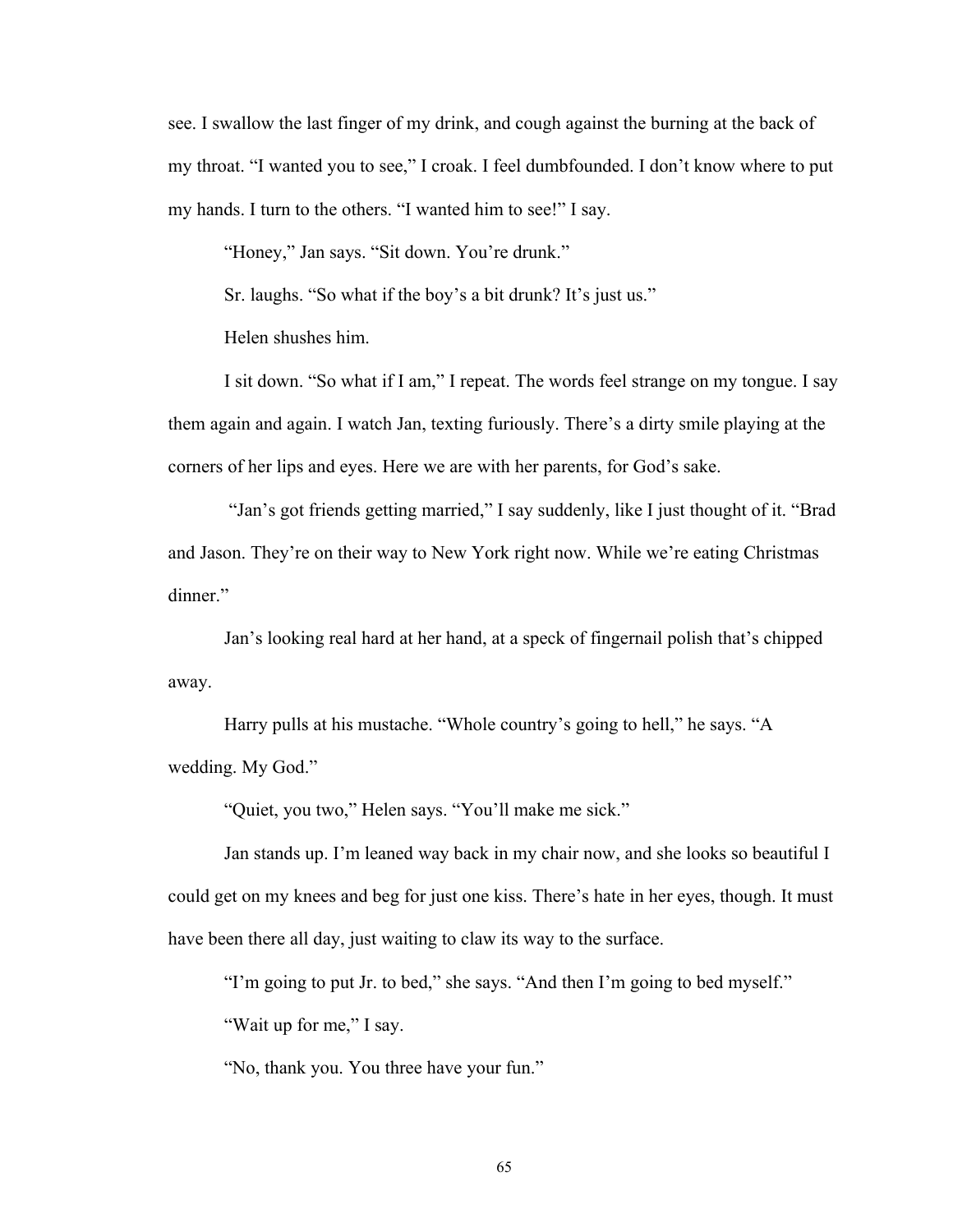I try to stand up, but my feet won't cooperate.

"What, no kiss?" I say. The words slip away from me unintended, and I picture myself trying to grab them back with all my strength. But she's already gone, clambering up the narrow stairs to her old room.

In a couple hours, when the air coming in through the cracked window has turned to a cold rough as sandpaper, Helen stands up and kisses Harry and me good night. She thanks me for coming. I hug her delicately, not sure how fragile she is, trying not to touch my chest to hers.

She laughs. She says, "Cancer's not contagious, you know." When she pulls away, I tell her how proud I am of her for making it through the last year. I wipe at my eyes drunkenly while I say it. I want to tell her to wait just a few minutes, stay with me just a little longer. She kisses me once more on the cheek before going up to bed. "Take it easy, son," she says.

Harry and I throw some wood into the fireplace, and shove handfuls of newspaper between the cracks. I light them. We watch the ink-colored smoke drift up the chimney as I warm my hands.

"Did Jan ever tell you about Jr.'s parents?" he asks me. He's ashing his cigar on the floor now, a thoughtful smile on his face, just begging Helen to scold him in the morning.

"Only that they were friends of yours," I say. "That you were all so close they named him after you."

He nods. "I knew Bill from when I used to work part-time at the rubber plant. He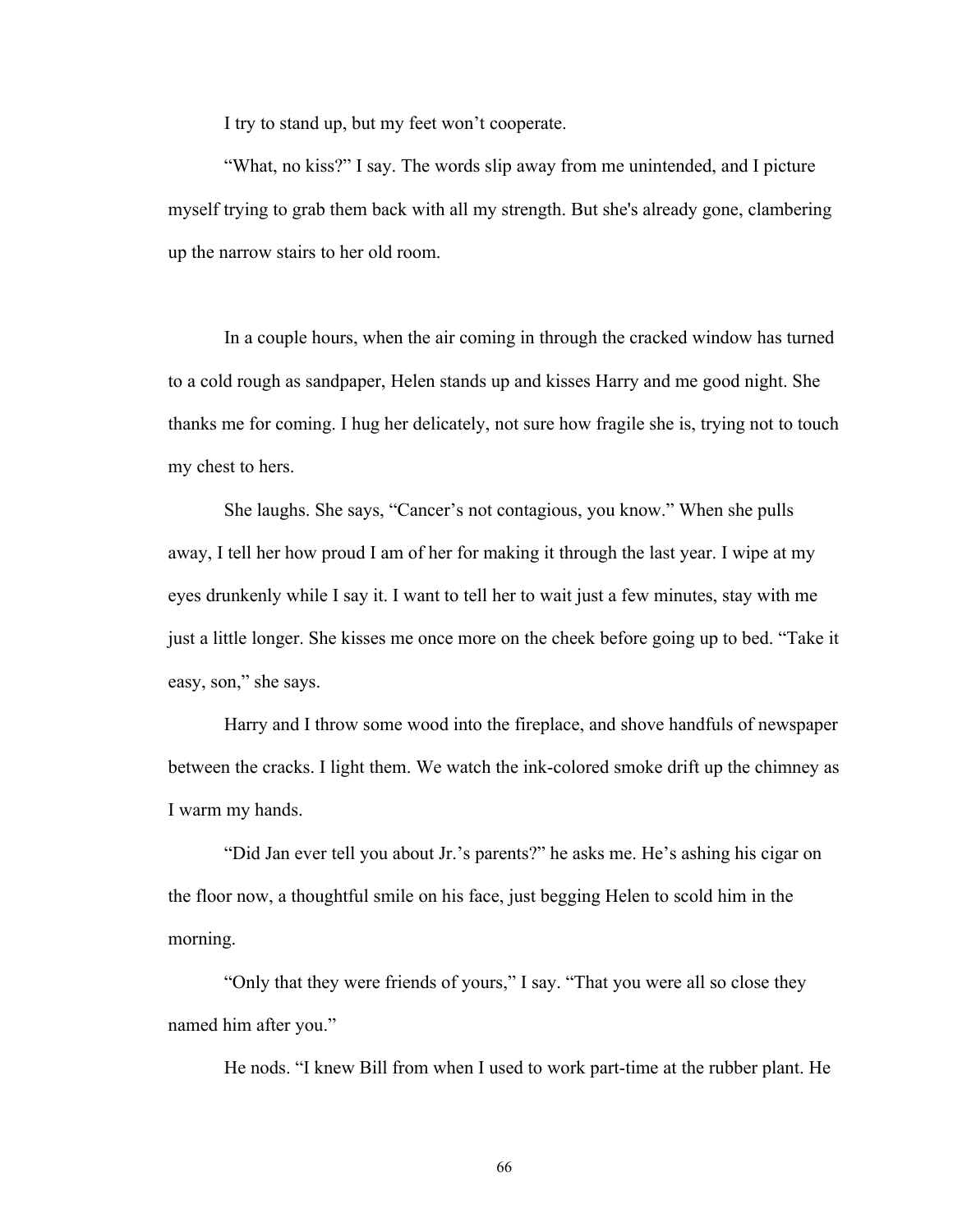was twenty years younger. I helped him open his bar, he made me godfather. Then he and his wife got t-boned running a stop sign on a road outside Waverly."

"Jesus," I say.

He looks somberly down into his half empty glass. "Actually," he says, "Jr.'s not really named after me. Bill's grandfather was named Harold." He clears his throat. "I guess we just thought he'd like being named after me better."

"Are you going to tell him when he's older?"

"Are you crazy? Jan doesn't even know. He's my son now. Bill's gone. The story's changed."

I say nothing. My head's clearer now, drying out like a damp rag that's been wrung out and hung on the line. I don't like this secret. Harry and I sit and watch the fire, the flames lapping at the logs so they sizzle and snap like popcorn in oil. When Harry drifts off to sleep, fingers still curled around a glass of watery brandy, I tap his cigar out gently on the hearth and go upstairs.

I shut the door as quietly as I can behind me, not wanting to wake anyone. Jan's lying on the bed, flipping through a magazine.

I sit down next to her. "Hey, I'm sorry. That was so far out of line." I touch her leg gently through the covers. "I acted like a jack-ass all day." She nods emphatically.

I move my hand away and look at the dresser. It's cluttered with old cassette tapes, crumpled pink tissue paper, a tube of black lipstick from her high school goth phase. Her parents haven't moved a thing in all the years since she left home.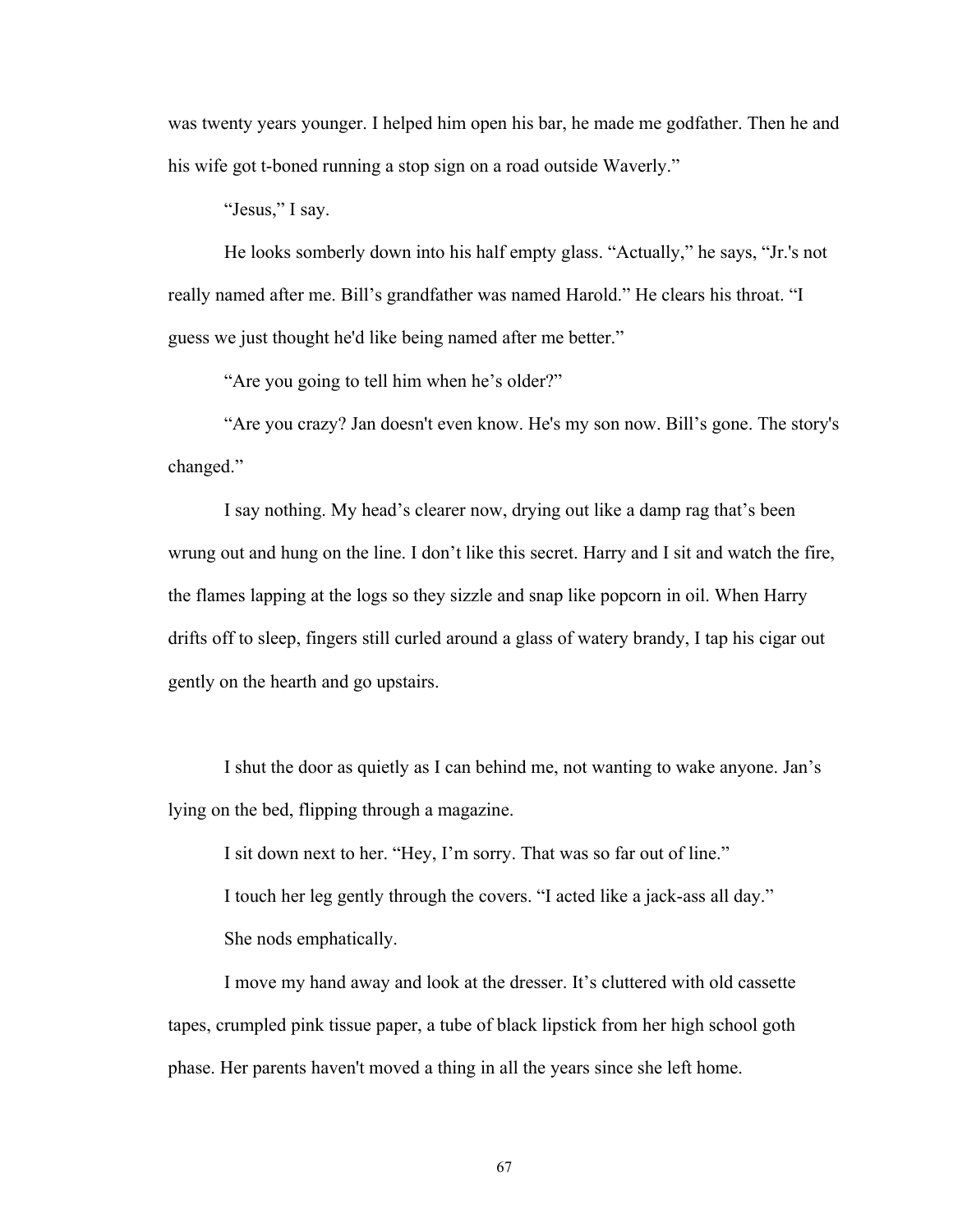"We shouldn't have come," she's saying. "I shouldn't have asked you to."

"I'm glad we did. It's always nice here."

"Nice? Hmm."

"How's Lily?" I ask.

She doesn't answer for a moment. "Good," she says finally.

I swallow hard, vaguely aroused and infuriated by the picture of them together that flits across my brain. "Good," I say. I take off my jeans, remembering how selfconscious I was the first time I undressed in front of her. I slide under the covers. I hear the murmur of the TV from Helen's bedroom up the hall. I click off the lamp and stare up into the pitch-black air. This is the last time I'll fall asleep beside her, I realize.

"Was there anything I could have done?" I ask.

She pauses for a beat. "No," she says.

I don't press her. I shut my eyes and try to believe it.

Outside, the cold air whips through the frozen cornfields. Tree branches tap against the window. I try to picture an August wedding, filled with light and blooming flowers, Jan in a white dress dancing with me in a church garden. In a few minutes, she begins to snore. I realize I've missed even this, the noise of her breath rattling at the back of her throat. How much there is that I will miss, every little thing. The past, the present, the future we never had.

The roar of the wind brings my mind back to the farm, to the poor cattle feeding on dead corn stalks and half-frozen water, then huddling up for a night in the barn. The roof creaking under the weight of the snow. It needs a new one, I know, but Harry can't afford that. He'll be up there alone come spring, cattle lowing below, patching it once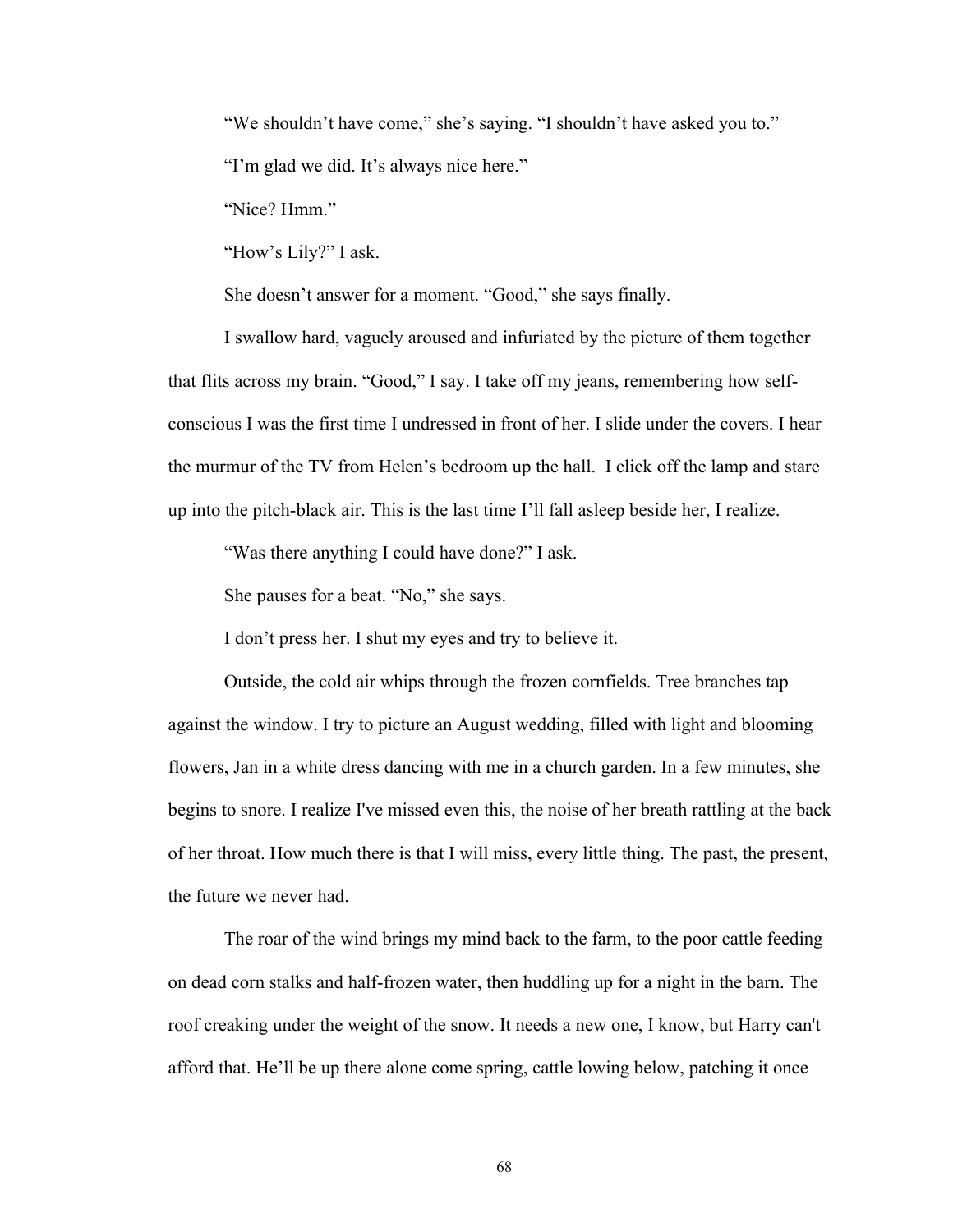more for the coming winter.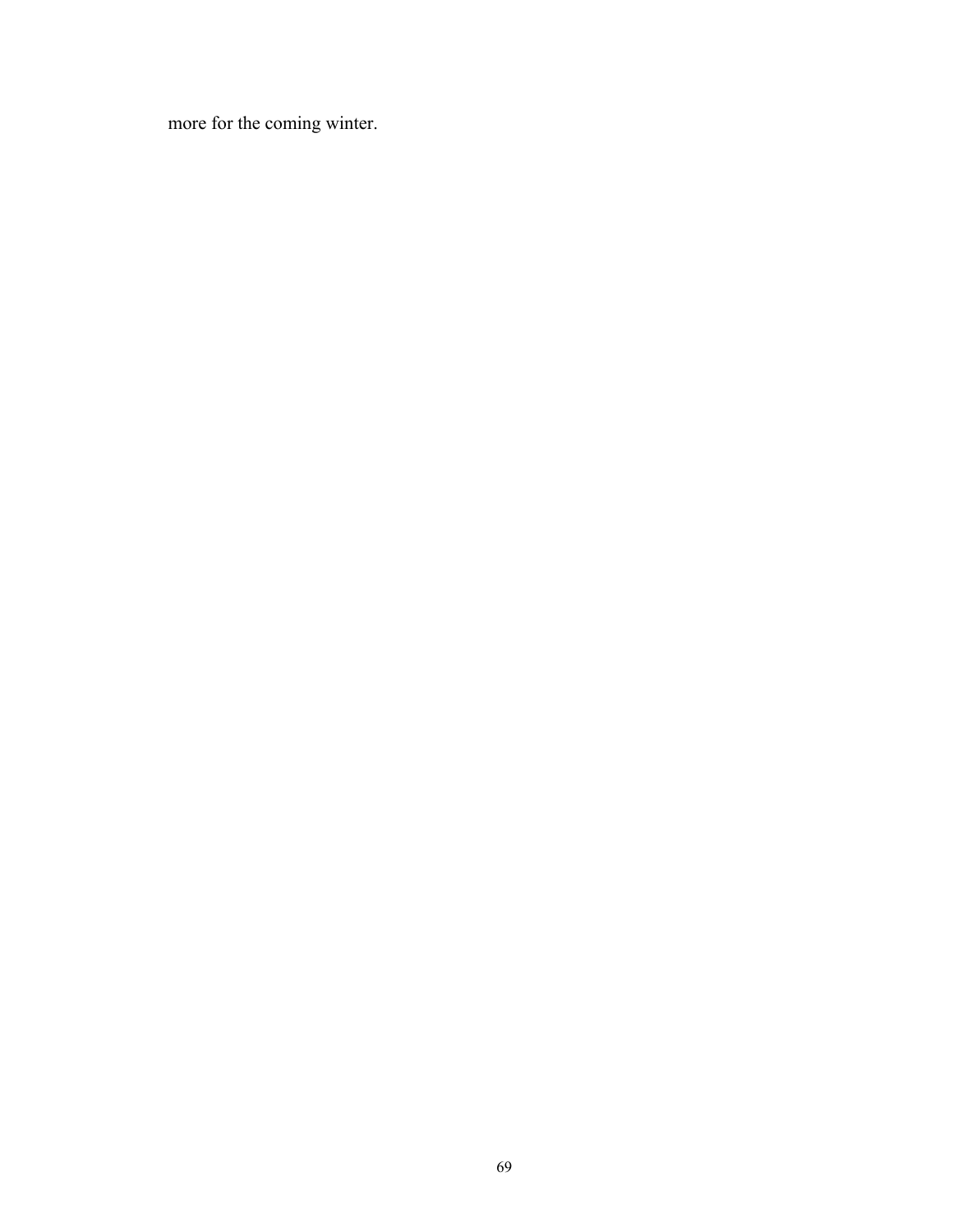# Little Rituals

Bud sits with Vicki, short for Victoria, in the Planned Parenthood waiting room. She pats his hand. She twines her fingers through his. She says it will all be okay, it will all be fine, but her attention is on the TV screen in the corner. Everyone's is. Lately, he's started to suspect she's seeing someone else, and he's determined not to blame her if this is true.

He stands up and begins to pace up and down the narrow aisles. He feels like an agitated bottle of beer, ready to burst. Every so often he glances up at one of the televisions, lets out a whimper, and walks faster. This is all a bad omen, a signal to him. It seems likely that if he stops walking his heart will explode.

The other patients hardly notice him. They move their things so he can pass. God only knows what the poor guy's got, they must think. Sad world. Take a number.

Bud can't endure anything remotely medical, not since his dad died. Not a simple dental cleaning, much less an STD test. When he passes a hospital, he holds his breath like a child passing a graveyard. But this woman, this Vicki short for Victoria, wants papers. She's cautious. She's wise. She needs to see his name stamped in crisp black ink and beside it a list of negative results. She needs to know for sure it's safe to be human and do what humans do.

"Sit down, honey," Vicki says when he passes. Her voice is tired. She wonders faintly what she has gotten herself into with this guy, but of course she's far away right now. They all are. The whole damn country is. On the television screens, there's a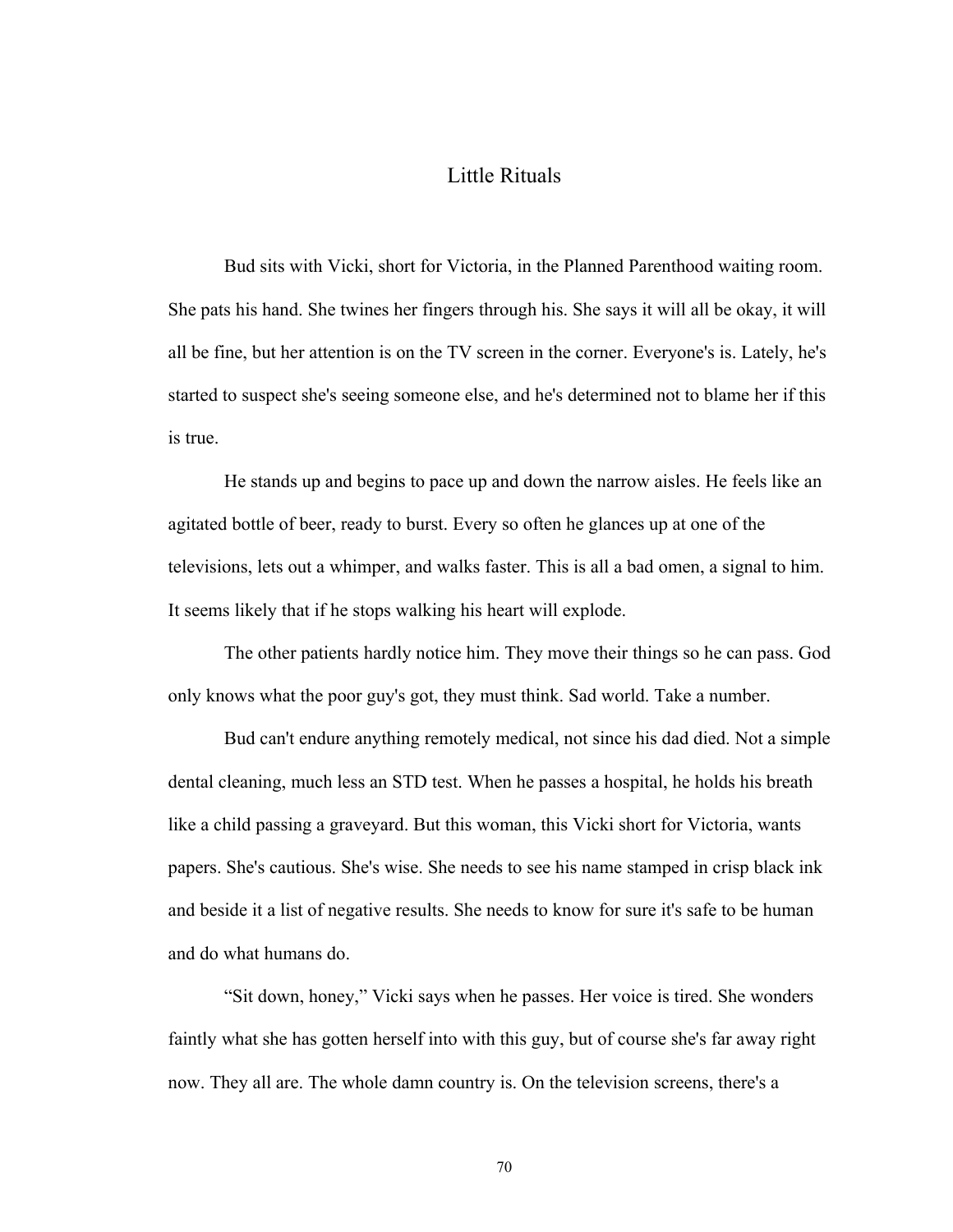scrolling news tickers and b-roll of a school, Sandy Hook Elementary, where many children are dead. It's a bad day to be a human being.

A man steps into Bud's path. He puts his hand out like a traffic guard halting a car. Bud stops.

"You need to sit down," the man says.

Lips pursed, Bud shakes his head.

"It's okay, son," the man says. He's maybe, what, ten years older than Bud? A youthful thirty-two? Still, he calls him son. He tries to touch Bud's shoulder, a friendly gesture, a moment of warmth to suggest that, hey, we're all in this together, and Bud can't help but slap the hand away. The man's face turns white.

Finally, Vicki stands up. She blinks rapidly, like someone who just woke up in a sunny room. She loops her arm through Bud's. "Sorry," she says simply. "He doesn't like tests."

The man looks from Vicki back to Bud. Then he looks up at the TV. Something flutters across his face, a hopeless look of what's it all mean and why bother anyway. The man sits down, and Bud resumes his circuit around the room.

Vicki's eyes join everyone else's at the screen. They are there with the children, their pulses thumping. When a nurse calls Bud's name, he turns and runs out the door.

At the beginning, Bud was something of a sad sack but not nearly so sad a sack as he knew he was now. He clung to her, yes, but with exuberance rather than desperation. And she was happy, he knew she was, to see him around every corner ready with a present or some sweet nothing to share. One time, it was a bundle of fresh-picked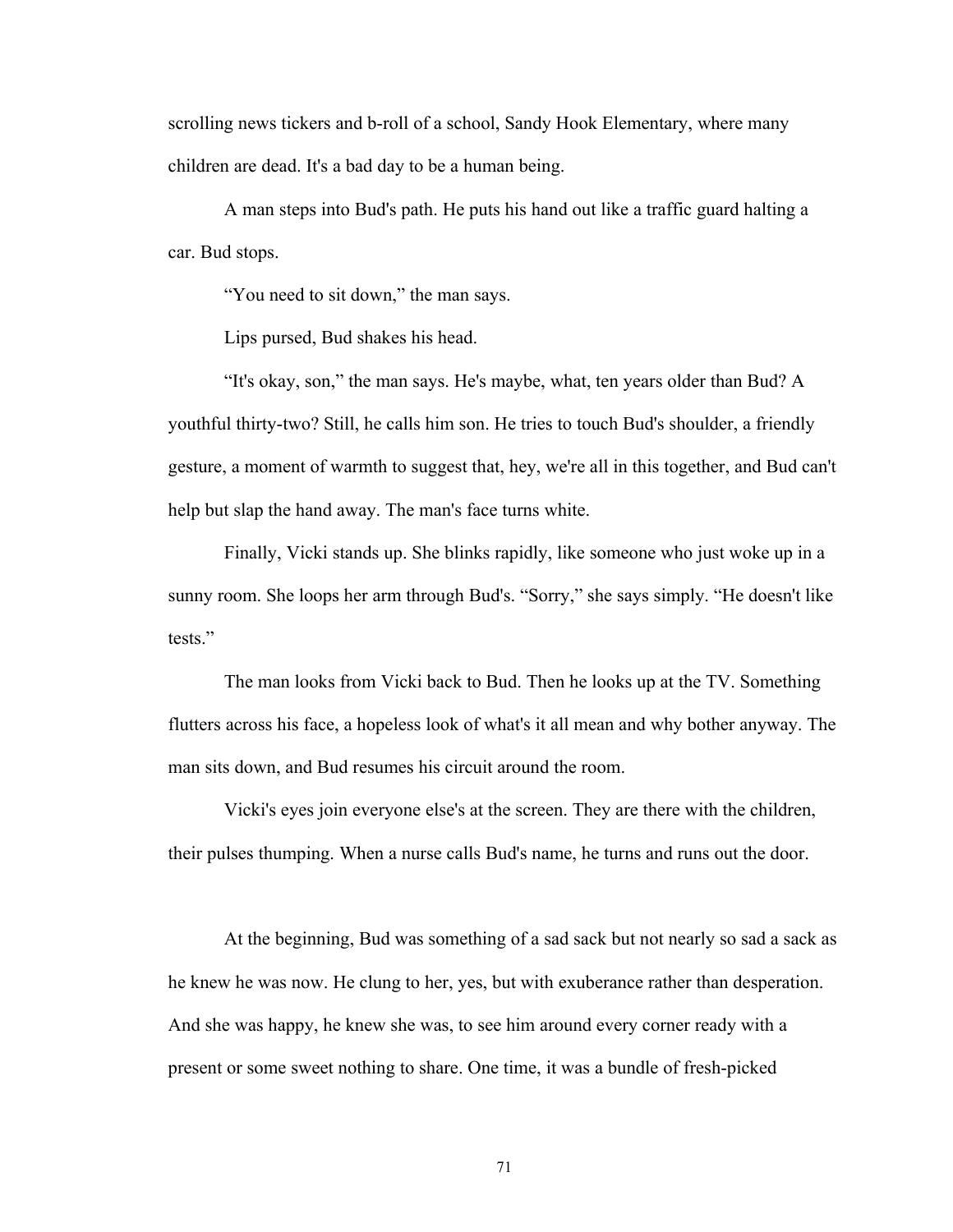strawberries he'd drizzled with chocolate himself. Another, it was her car waiting in the lot all washed and waxed, never mind that he'd searched all her junk drawers for the spare set of keys. Other times, it was simple kind words.

Then there were the other things she started to let him do for her, in the absence of anything sexual. Brush her hair. Apply a little rouge to her cheek. Pluck the tiny hairs at the ends of her eyebrows as she stared at the progress in the mirror.

But it's not like he doesn't want to do more. He's not the one with the goddamn rule. Hell, when they started dating, she wouldn't even allow a proper kiss. It was all lips, no tongue. It was too dangerous, she said—it would only make them want to do more. Thankfully, the no-tongue rule didn't last long. But it was immediately succeeded by the no-hands rule, which meant he could kiss her but that was all. Gradually, she forgot this rule too—there was, after all, only so much time two people could spend rolling around with interlocked tongues before a bra got unclasped and a breast found its way to someone's lips. But the pants rule still held until December 10, 2012.

"Okay," she said then, firmly, arms crossed over her bare chest, "I'll give you a handjob but you can't come on me. Not until I see papers." This is where things still stand.

Though they've only been dating ten weeks, Bud stays with her most nights. He doesn't go to school, and he doesn't go to work. Instead, he's her shadow. Arrogantly, he decided to return to school without interruption after his father's death early last summer, and he failed spectacularly at keeping his head together. He left school mid-semester with little fanfare. Now he's all out of ideas for little gifts, so instead he wanders the campus while she's in class or he stays at home—her home—and does chores to pass the time.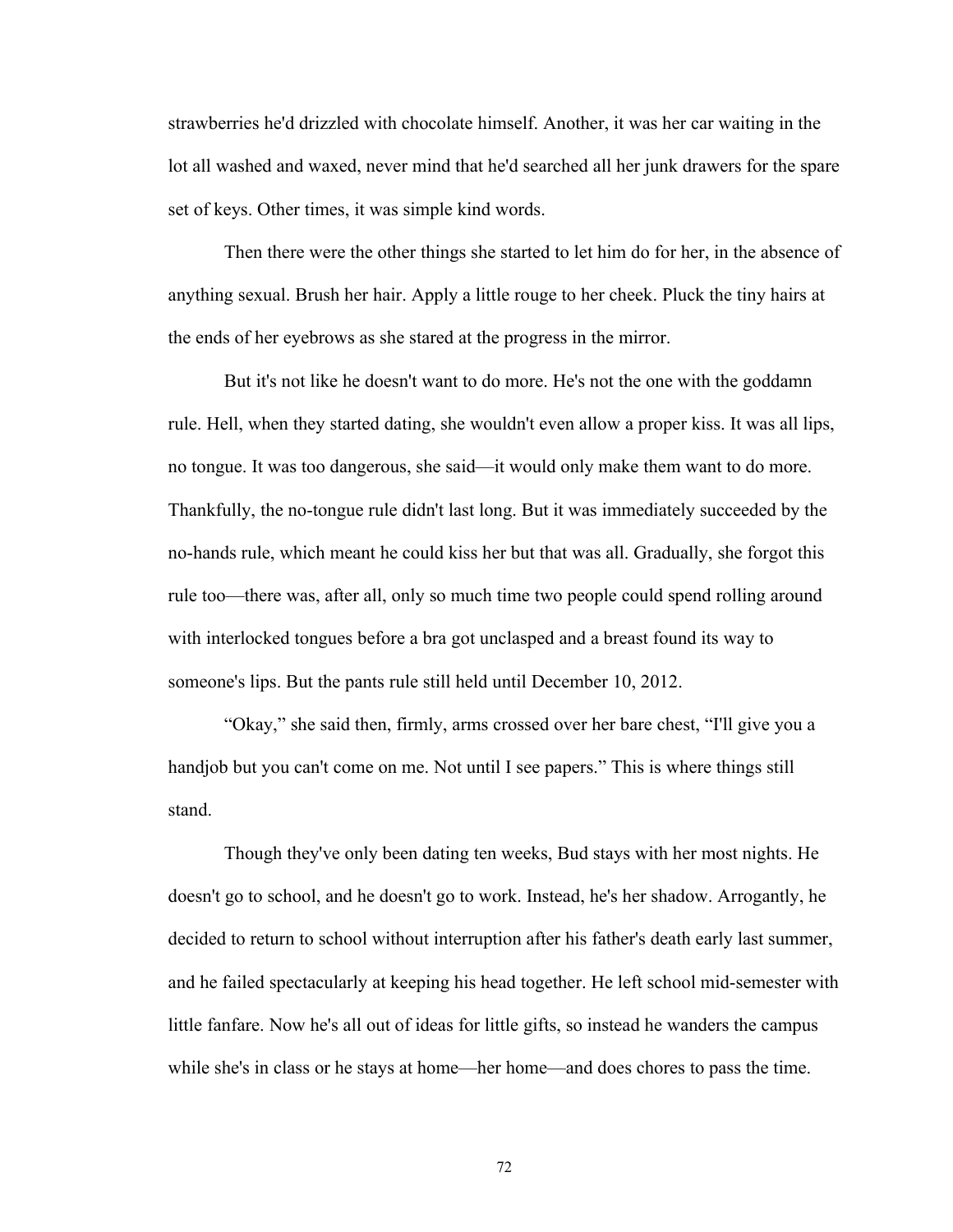Cleaning dishes, sweeping, knocking down cobwebs, unclogging drains with vinegar and baking soda, tightening various screws. It occurs to him that their relationship mirrors that of his father and mother that last year—Dad on disability, keeping up the home front while Mom went off to work.

It would be just his luck to have AIDs. His list of sexual exploits is short and not particularly noteworthy, but there have been times—two, maybe three times—when he didn't wear a rubber. When he was younger and let his haste to put it in prevail over his better judgment. That young, lusty self seems worlds removed from the man he is now.

When he gets back home—her home—she isn't there. He stands outside in the lot for a moment, staring at the piece of empty cement where her car should be. He took an hour or more to make his way back, slightly chilled in the cold desert winter, scarf itching his neck, breathing slowly into his chapped hands. She should be here. Where could she be?

She could be with him. The other him. If there is another him, that is.

When he gets inside, Sam is sitting on the living room floor, his school books opened across the carpet. This is Vicki's little brother. He lives in the dorm but hates it there, so he spends many nights here on the couch, falling asleep under a throw blanket and the black fleece coat he found in the closet. When Bud enters, Sam puts down the pencil he's using to underline lines of text and pulls at his lower lip.

"Uh-oh," Sam says.

"Uh-oh what?"

"Uh-oh, you wouldn't be walking in that door alone if things went well. I figured I'd have to clear out of here the moment you two got home."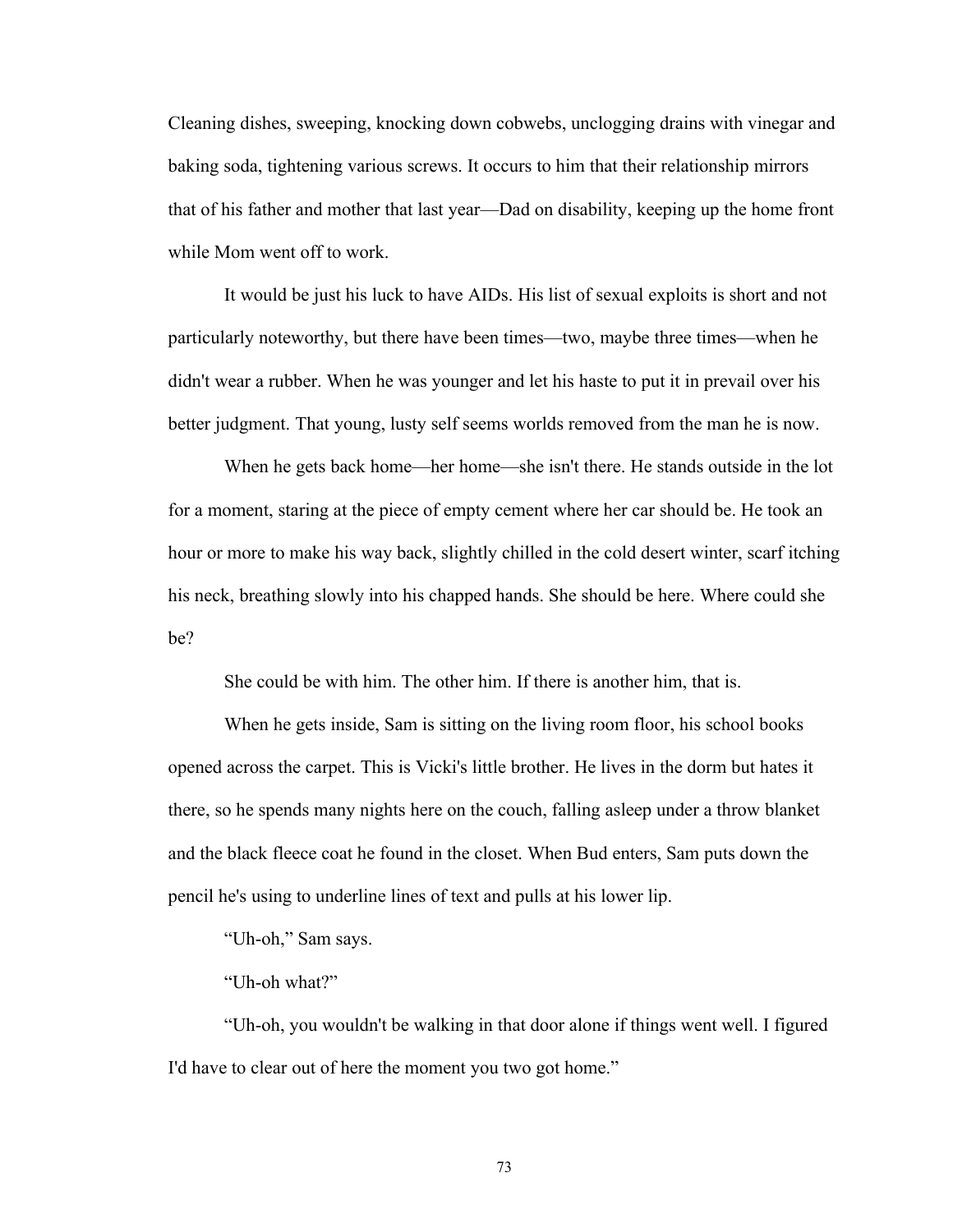Bud sits down on the floor with Sam, his back against the couch. He lets his head fall backwards onto the seat and closes his eyes.

"That's not the face of a guy getting laid any time soon."

"Why are you here, Sam?"

When Sam doesn't answer, Bud opens his eyes and looks over. Sam shrugs and looks away. "I was watching the news," he says. "Sometimes, you want to be with your family."

"Yeah. Well. Your sister should be home by now. I walked here."

Sam nods, as if that were a perfectly reasonable thing to have done, even though Planned Parenthood was at least a three-mile walk away.

Before long, they each have a beer in hand and there's four empties on the table even though it's barely past noon. They're still sitting on the floor for some reason. It seems more appropriate this way. Furniture is too normal. Today, everything is a little skewed.

Bud tells him what happened. The nervous pacing, the quickened breath, the man who stood up and tried to stop him. The cowardly flight out the big metal door marked EXIT with red letters.

"I'm sure you're perfectly healthy," Sam says.

"We all said the same about Dad."

"But was he, really?"

Bud nods. "More or less. Smoking was the one vice he allowed. He never drank, he never ate fried foods, he never fooled around on Mom. He had all these little rituals he did that he thought kept him safe. He said you should tap the car roof for good luck when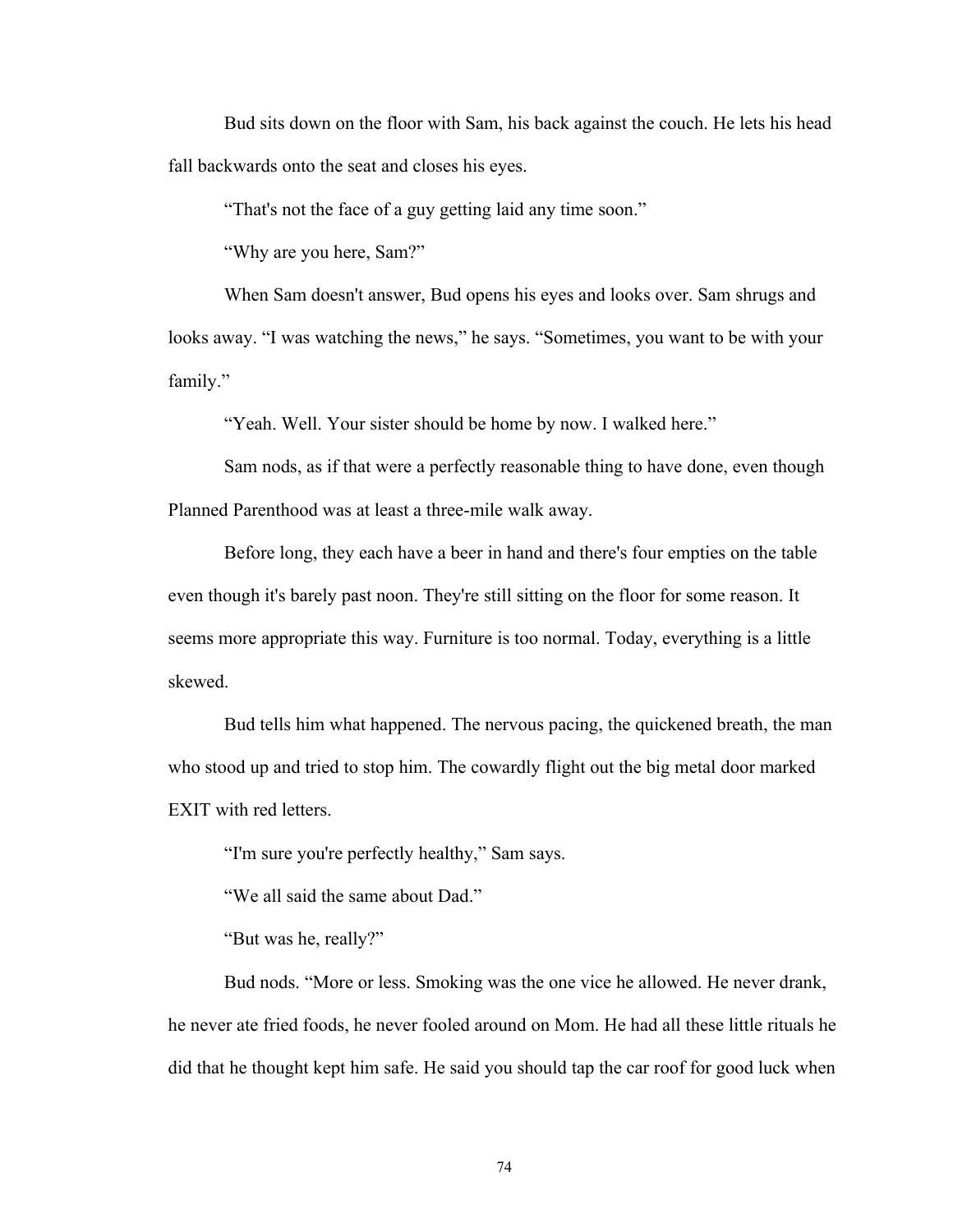going through a yellow light, that you should smile at every police officer in case you ever needed the law to protect you, that if you never gave a girl flowers she'd never turn stalker. Then the classics: don't step on cracks, never walk under a ladder, watch your back on Friday the thirteenth.

Bud doesn't comment when Sam takes a blue notebook marked PSYCH out of his backpack and begins to take notes. He's happy just to have someone listen.

"Dad thought he could keep all these bad things at bay," he tells Sam.

"It seems the lesson is he couldn't."

"No," Bud says. "The lesson is: ignorance is bliss."

Before Vicki enters, she stands on the front porch, listening to their voices mingle with the sounds of the TV. It's playing some spot for an exercise machine. The kind of thing any person at home at 3 o'clock on a Friday obviously needs to get his or her life back on track.

She was hoping Bud wouldn't be here. She wants to be through with him without having to tell him so.

They first met at the student gym, where she worked odd hours after class. He stood out to her for the unhinged way he ran on the track—with an abandon like the world was about to collapse in fiery apocalypse and he was the only one who knew. Every few minutes, he stopped on the bleachers and panted like a dying dog. One day, she approached him as he was circling the track after the lights had gone out, his walk a reckless stumble, and asked him if he'd walk her to her car. "I'm afraid to be out alone at night," she said, and it was true. She gave him her email and shook his hand goodbye.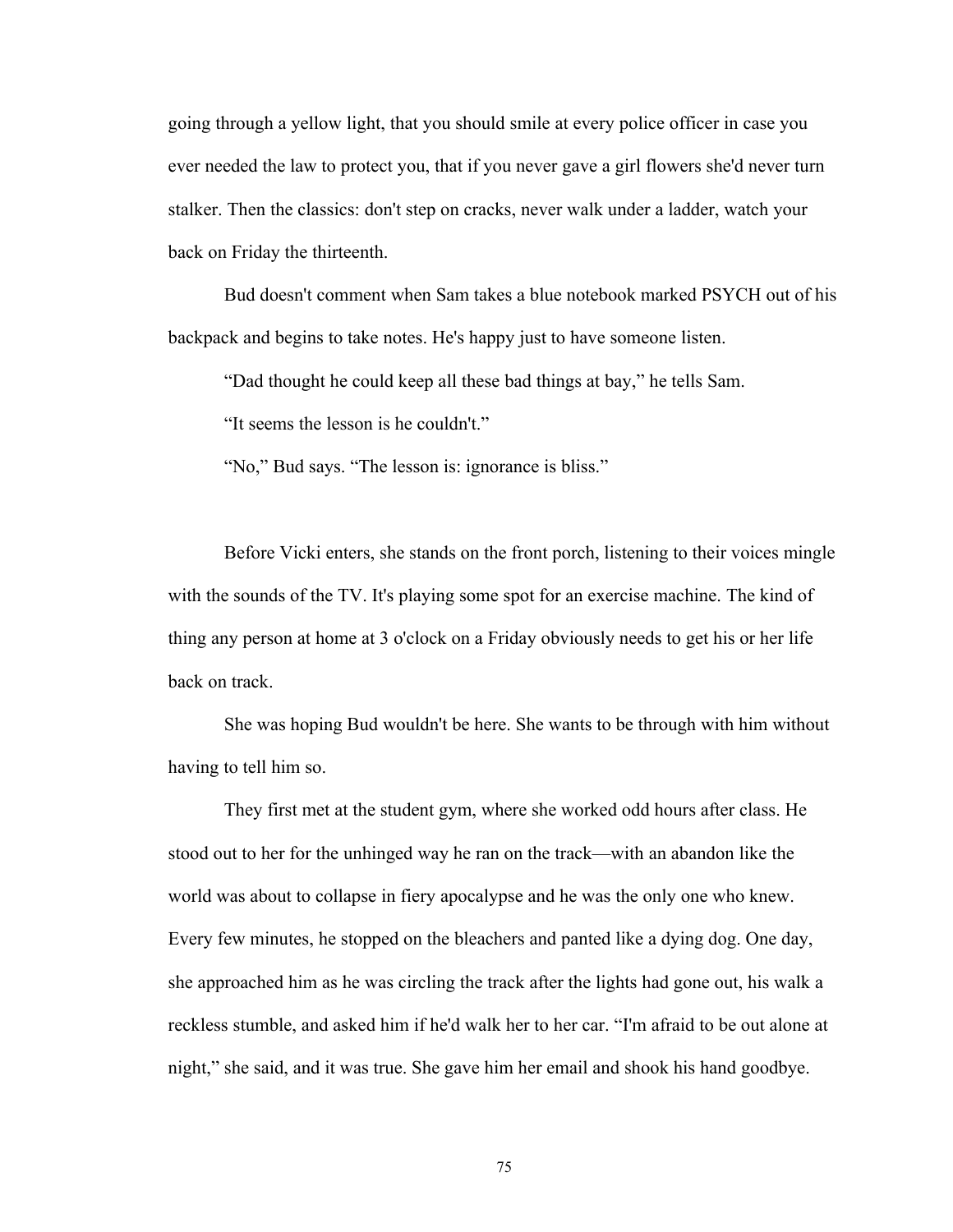Things were good at first. Being with him is like being wrapped in a security blanket: safe and comforting, if somewhat restrictive. She knows he'd never hurt her. She knows he'd never leave. And he lets her draw her lines, lines she's self-aware enough to know are sometimes arbitrary. You can't catch disease from a French kiss. You can't die from a groped breast. But he never even grumbles. When she tells him to jump, he asks how high and jumps no higher. Most men are not this way. Kevin, for instance, who after their first date was dumbfounded when she leaned away from his eager lips.

Kevin. Who every day seems more impatient. Whose house she just left. And so what? She's not allowed to eat lunch with someone else? That's all it is, so far. They're still waiting on Kevin's paperwork.

Inside, the news returns from commercial break. Concerned voices discuss the carnage they're seeing. She opens the door. "Out," she tells Sam. He doesn't move. She looks disapprovingly at the beer in his hand.

Bud stands up. "Look, I'm sorry. I know that was, I don't know. Childish. Embarassing. Out of line."

"Cowardly," Sam says, still seated on the floor. "Unfair. Wreckless."

"Stop it, Sam," she says.

"Pusillanimous."

Bud steps toward her and puts his palms out like a politician on TV, begging forgiveness. "I'll go back tomorrow," he says. "I promise. First thing."

She steps past him and walks to the bedroom. She loosens her coat and sits on the edge of the bed, sadly unused for anything but sleep in some time. The sheets are bunched up and knotted together the way they left them this morning in their hurry to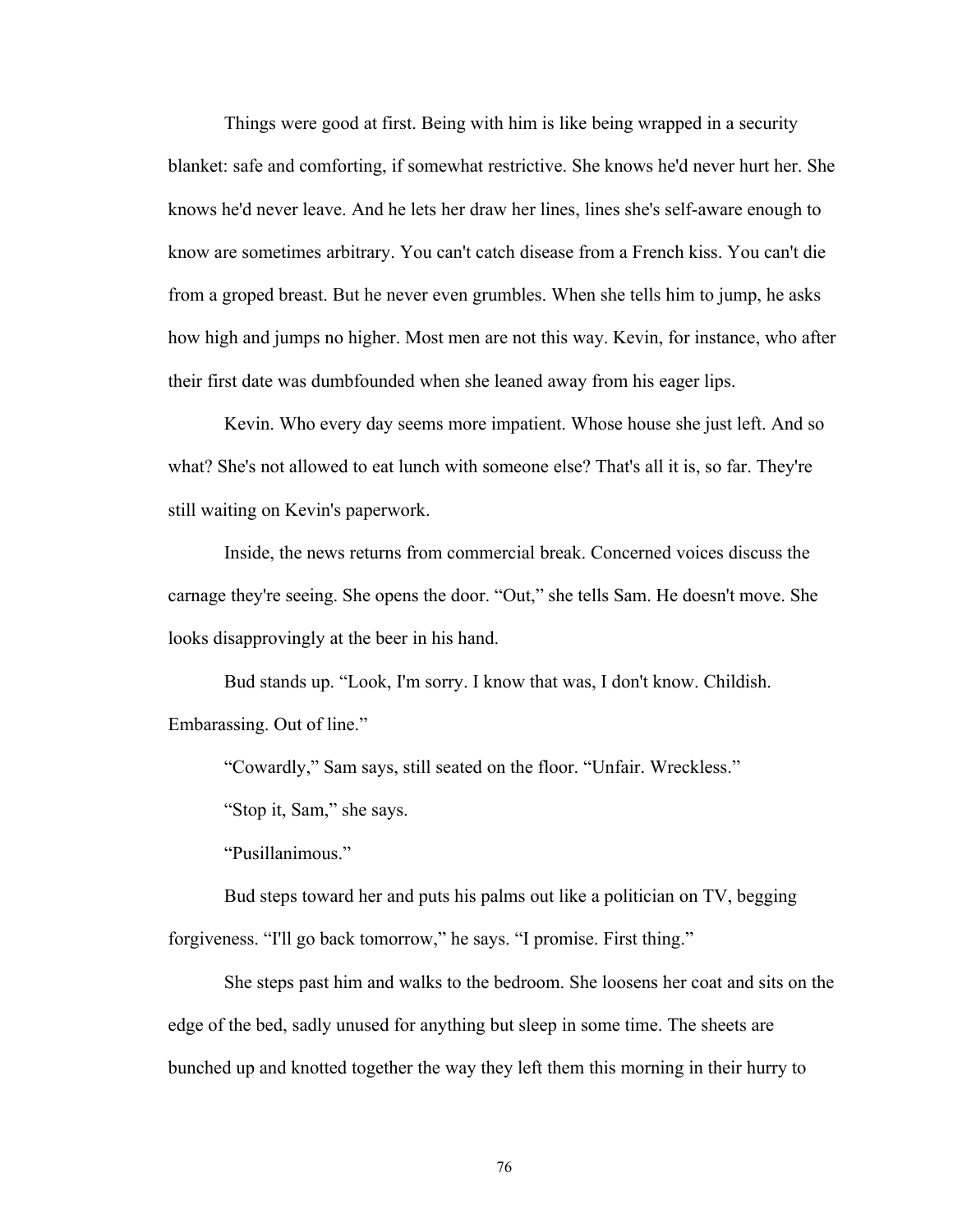make their appointment.

"I think you should leave," she says.

"Baby," he says, and a pained look crosses his face. It's the first time he's called her that, and he seems aware it doesn't fit.

Sam, from the other room, over voices of the newsmen now arguing over what can be done: "Oh, come on, give him another chance."

Bud looks at her hopefully but she shakes her head.

"There's someone else," she says.

"Yes," Bud says, and she's surprised at this response. "I know. But does he wash your car? Does he do your laundry? Does he knock down your spiderwebs?"

Poor Bud. So mixed up. So sad.

"Those aren't the things I need a boyfriend for," she says.

Sam isn't happy when Bud leaves. He lectures her, tells her she used him, the poor griefstricken son of a bitch. He's like a wounded animal out in the world now, wandering alone to be eaten or die of starvation. She watches the news ticker at the bottom of the TV screen while he talks, letting the words fill her mind like milk poured into an empty glass. She likes this faraway feeling at times, like the world is a simple place where things just happen, sometimes to you.

She met Kevin at an outdoor jazz show. After a few plastic cupfuls of cheap wine, he showed her a Youtube video of him wakeboarding in the UNLV parking lot that fall, the day the city flooded because the ground was too tough to absorb rain. The city stopped. People drowned. Cars were up to their engines. And there he was, grinning at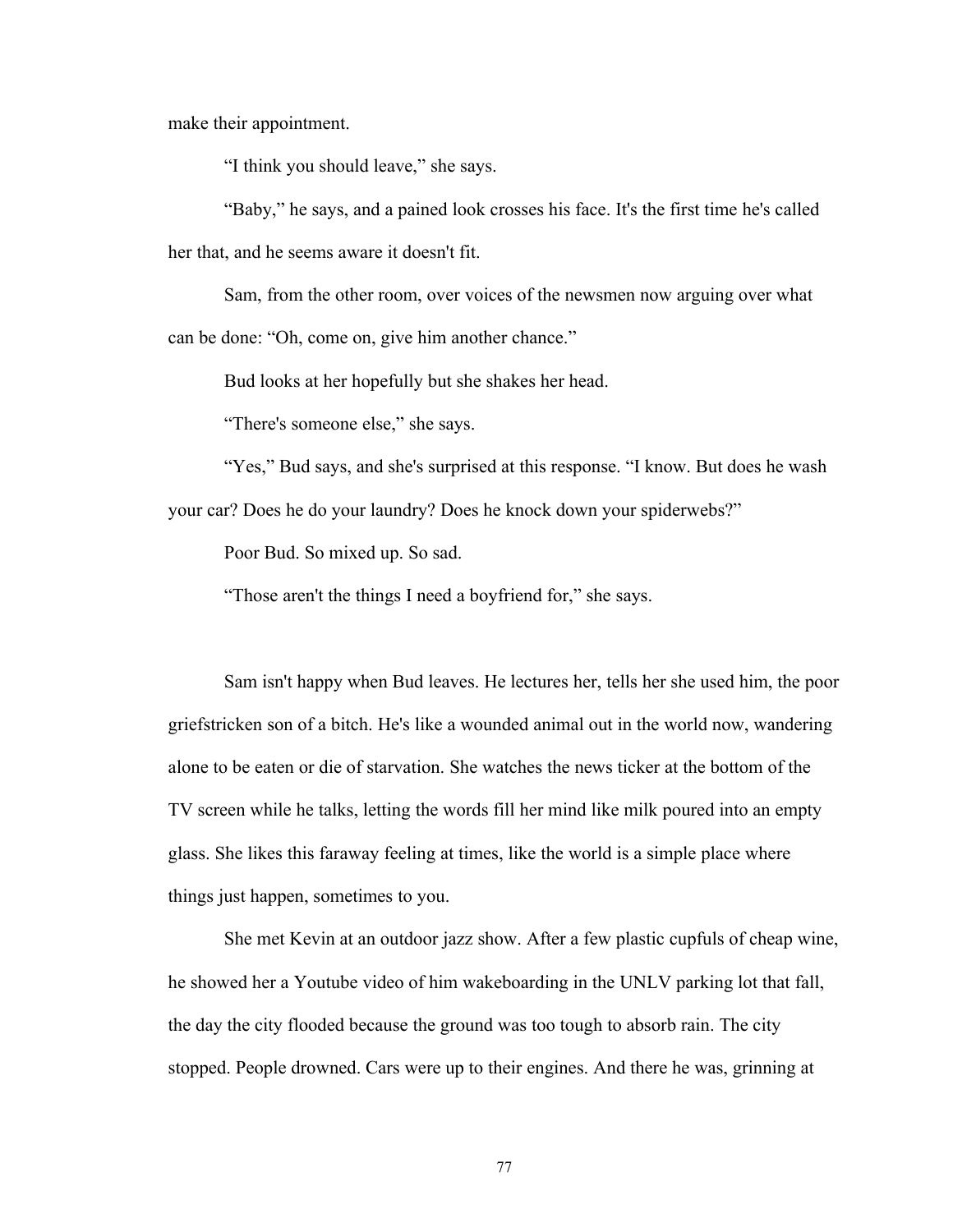the camera, shirtless under a gray sky, drinking Bud Lite and skimming the water's surface. He's fearless. She envies this. She wants this fearlessness to one day envelop her, envelop them both, that they both disappear together in this unworried bliss, minds like untroubled water, acting and reacting without thought at all. Kevin never sees any good reason to abstain from his first impulse. She feels compelled to abstain from all impulses, even the impulse to abstain.

As children, she and Sam played a game. Their dad was a historical biographer, their mom an artist, and both needed house-wide silence for their work. So they childproofed the house, removing anything sharp or poisonous or too high off the ground, and made a game for them: the kid who stayed still and quiet the longest—no smiles, no words, no nothing—got an extra scoop of ice cream for dessert. With time Vicki learned, only eight years old, to suppress all semblance of a smile or snicker. She sat with hands neatly folded, lips and eyes empty, for half hour chunks at a time. Her brother never made it. He'd become scared her face was broken, she was too still, she'd be stuck that way forever, motionless, and he'd start to scream and shake her.

The other kids wouldn't come to their house. It was too quiet, they said. It creeped them out. Parents on opposite ends, hard at work at separate endeavors. Then Vicki realized when she got a little older that she could no longer go to the homes of the other children, either. They were far too loud, too chaotic, too full of sharp, dangerous things.

Until Kevin. He wants, she senses, to lead her out into this dangerous space. And she wants to let him, if she still can.

At many hard times in his life, Bud has wished he had the stomach to develop a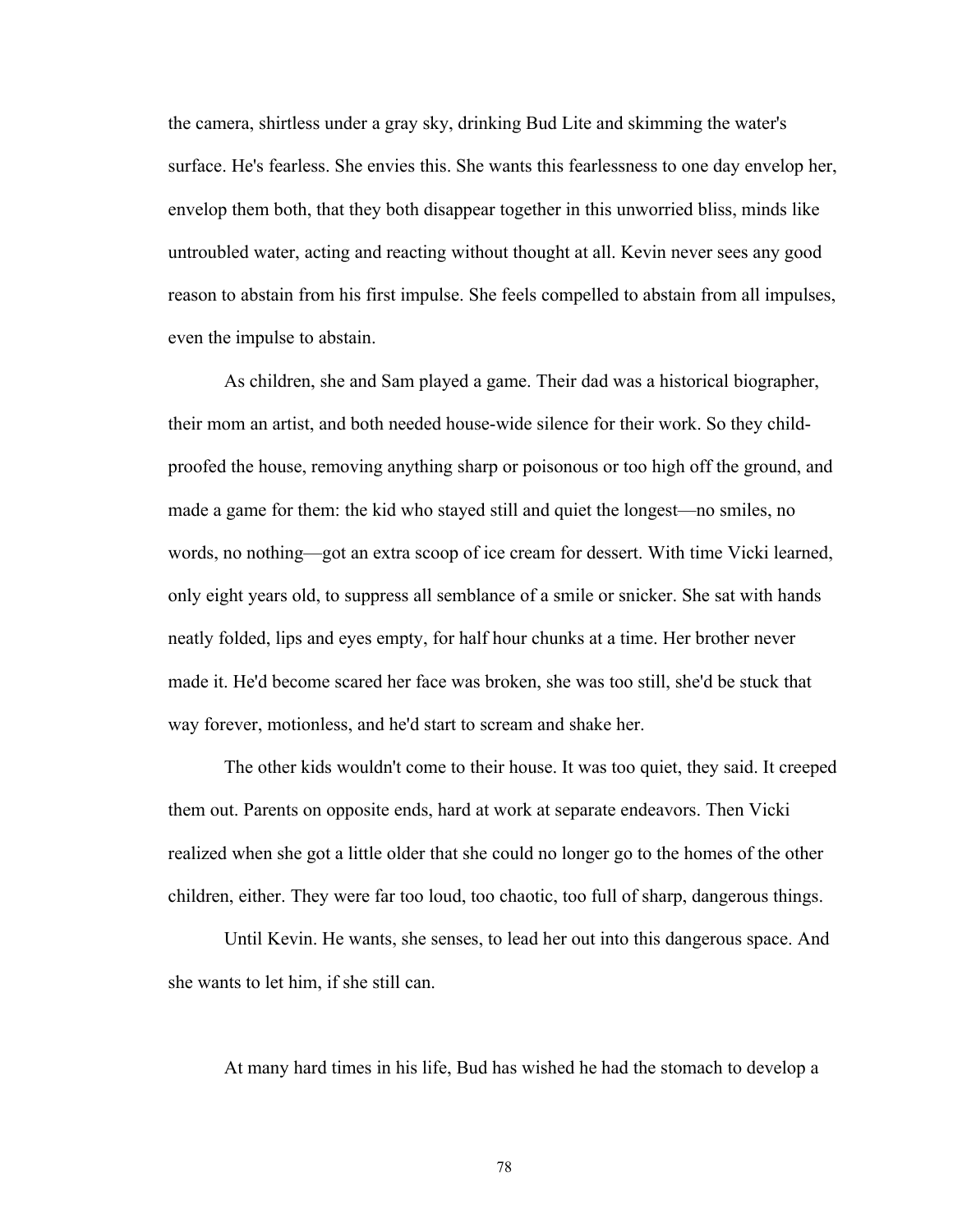proper drinking habit. His father drank whiskey, right up to the day he started chemo. But whiskey's no good for Bud. Anything stronger than a daiquiri and his gut knots up something terrible. It's tough to mourn properly drinking daiquiris.

He left abruptly, without goodbye, as soon as she made it clear she wouldn't change her mind. So was she fucking this guy? he wanted to ask. This whole time? He didn't ask. In any case, surely she is now.

He finds a job parking cars at a casino, the precise kind of thing he always feared he'd end up doing. Good money, no degree required, the sort of thing he could so easily see himself easing into permanently. All the suave sons of bitches handing him bills with discreet handshakes, him saying *Thank you sir have a safe trip home.*

Flush with valet cash, he moves to an apartment on the Strip. Neon lights blink through the blinds at night. Alone on New Year's, he calls in sick and watches the fireworks from his window. The city buzzes incessantly. Car honks and low flying planes. The abrasive boom of packed gunpowder. Siren after siren. One night he watches outside as an ambulance speeds to a stop. He sees on the news a man has wandered fatally into the street and into the path of a bus filled with horrified tourists. His heart trembles. He wants to call Vicki but doesn't. Sometimes, he plays out small fantasies in his head, various ways of winning her back.

The nights get longer, and colder, then they start to thaw out. Soon, it's early February. Bud rents *Dark Knight Rises* on DVD, a movie he couldn't see in theaters because his mom was afraid he, too, would be gunned down like the poor people in Colorado. Dad had died a month prior. He'd promised he wouldn't go, even when it came to the dollar theater.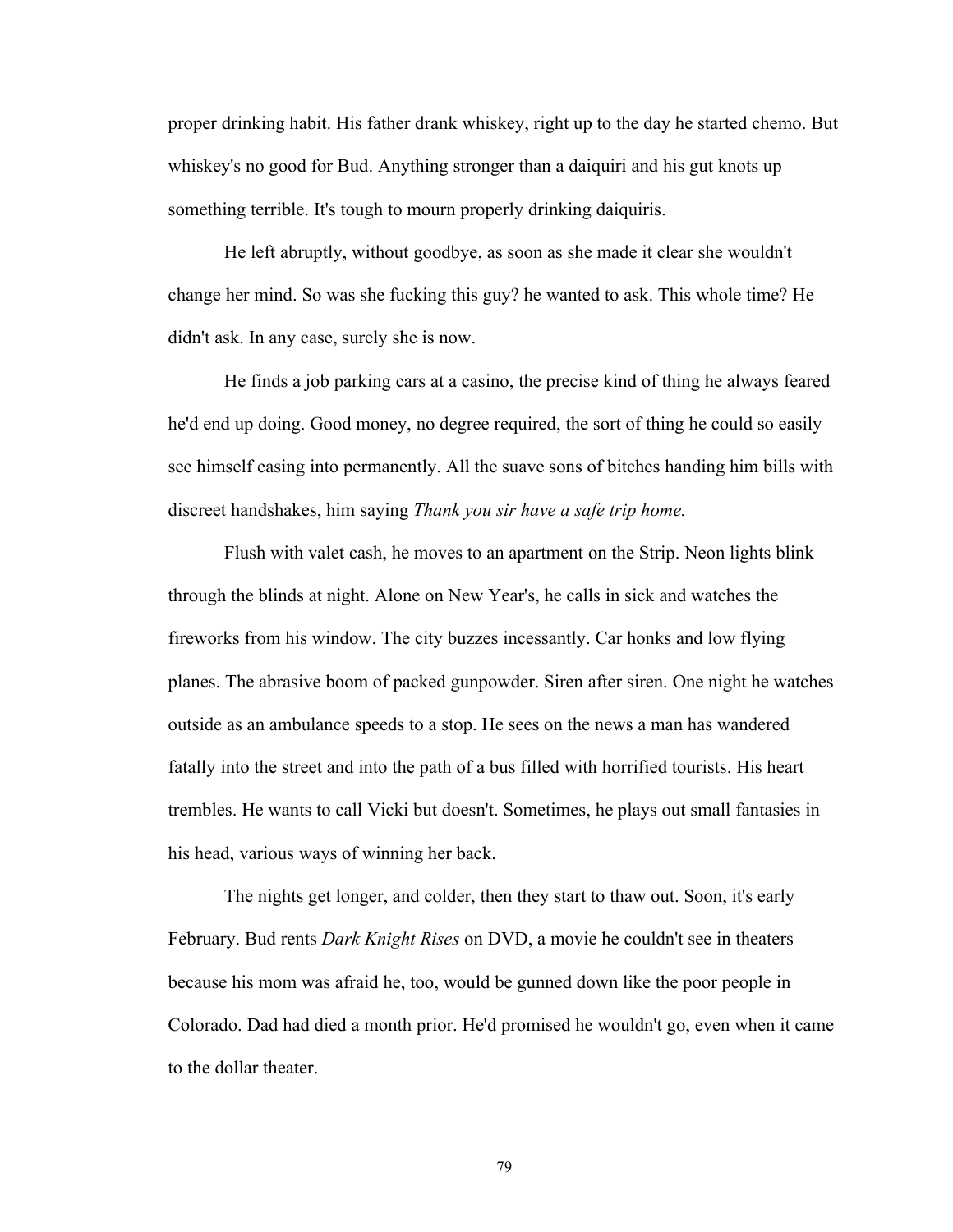A cartoon heart on Facebook tells him she's begun a relationship with a man named Kevin. He can't stomach whiskey, so he starts to smoke. It makes him feel closer to his father. Sometimes he has conversations with the dead man, asking him for advice, scolding him for his shortcomings. Then one day he picks up his phone and it's Sam. He fumbles for a bent cigarette sticking out of the pack on the table, Marlboro Reds, the brand Dad smoked for forty years. He feels suddenly light-headed, like he stood up too fast, but he's lying on the mattress on his floor.

"Well hello, Sam," he says. He levels his voice best he can. Smoke stings his eyes. He has the wild thought that this is it, for some reason Vicki's tasked Sam with telling Bud she wants him back. He hates this thought and he hates himself for having it.

Sam clears his throat. It's clear Sam's got something he wants to ask—he must need me to buy him beer, Bud thinks.

"I've got a couple questions," Sam says. "I'm, well, I'm sort of writing a paper about you."

Bud takes a deep drag of his cigarette. This is not one of the many scenarios he's envisioned for getting Vicki back, but maybe he can make it work.

It's Kevin's fault, she'll think later. She never wanted the thing. She knew it was bad news, deep down where your knotting heart knows the things your thoughts cover up. But Kevin convinced her. He made it seem so reasonable to have, like a dishwasher or central air.

"This is what will make you feel safe," he says.

The truth is, she's afraid too, just like Bud was. In the year two-thousand-twelve,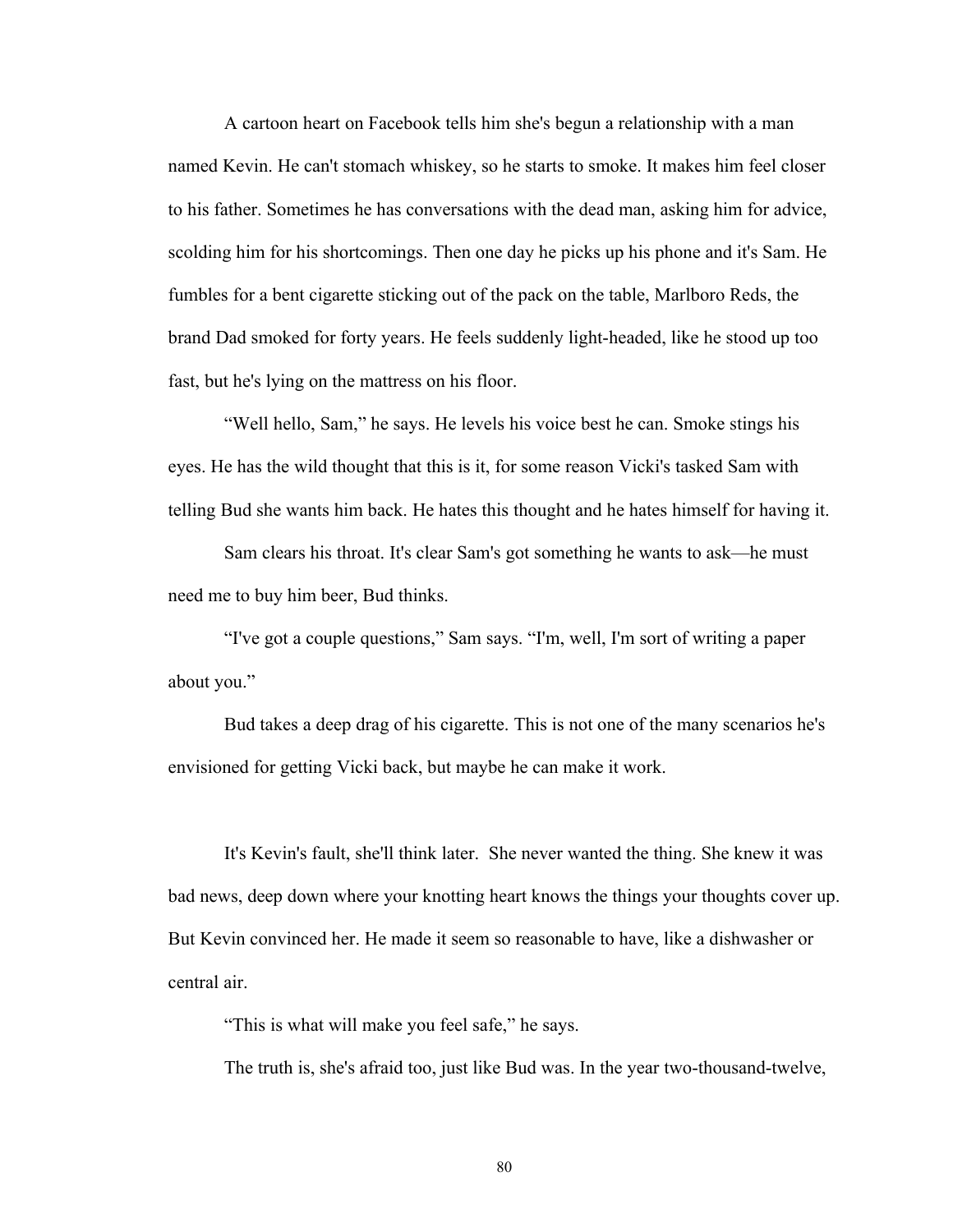who in their right mind wouldn't be? In the two years she's lived in Vegas, countless horrors have occured. A man in the back of a taxi cab shot a man in the next car, which sped into oncoming traffic, killing three. A seventy-year-old former doctor with a blackjack addiction was convicted of medical fraud, scamming people out of thousands by injecting their limbs and faces with placenta he called "stem cells." The SWAT team broke in the door of her best friend's neighbor in a drug raid, seizing several pounds of methamphetamine and shooting the kneecap of one man who ran. All this after an American citizen living overseas was labeled a terrorist threat and put to death without trial.

The times are full of fear.

Kevin's needy in all the right ways. He never lets her open a door or pick up a check. When they make love, he shuts his eyes and concentrates like a lounge singer crooning just the right note. He tells her he never feels afraid. "I make my own fate," he says. Her friends love him. Sam is the sole holdout, not sold on this man. "Bud Lite," he calls Kevin. Kevin thinks it a term of endearment.

He takes her to a show where they have thousands of the things, all sizes stacked high. She's still not convinced she wants one, but she decides to humor him, to go and at least pretend to be interested. Then she gets three feet in the door and sees them surrounding her, bearded men with tattoos and tanktops brandishing them every which way, and she hyperventilates. She runs to the car and breathes in and out of a paper sack.

He comes out and calmly shows her what he bought her. The white price tag is still hanging from a piece of twine tied to the trigger. There was no waiting period; there's a loophole for these shows. She feels confused and queasy and furious, until he places it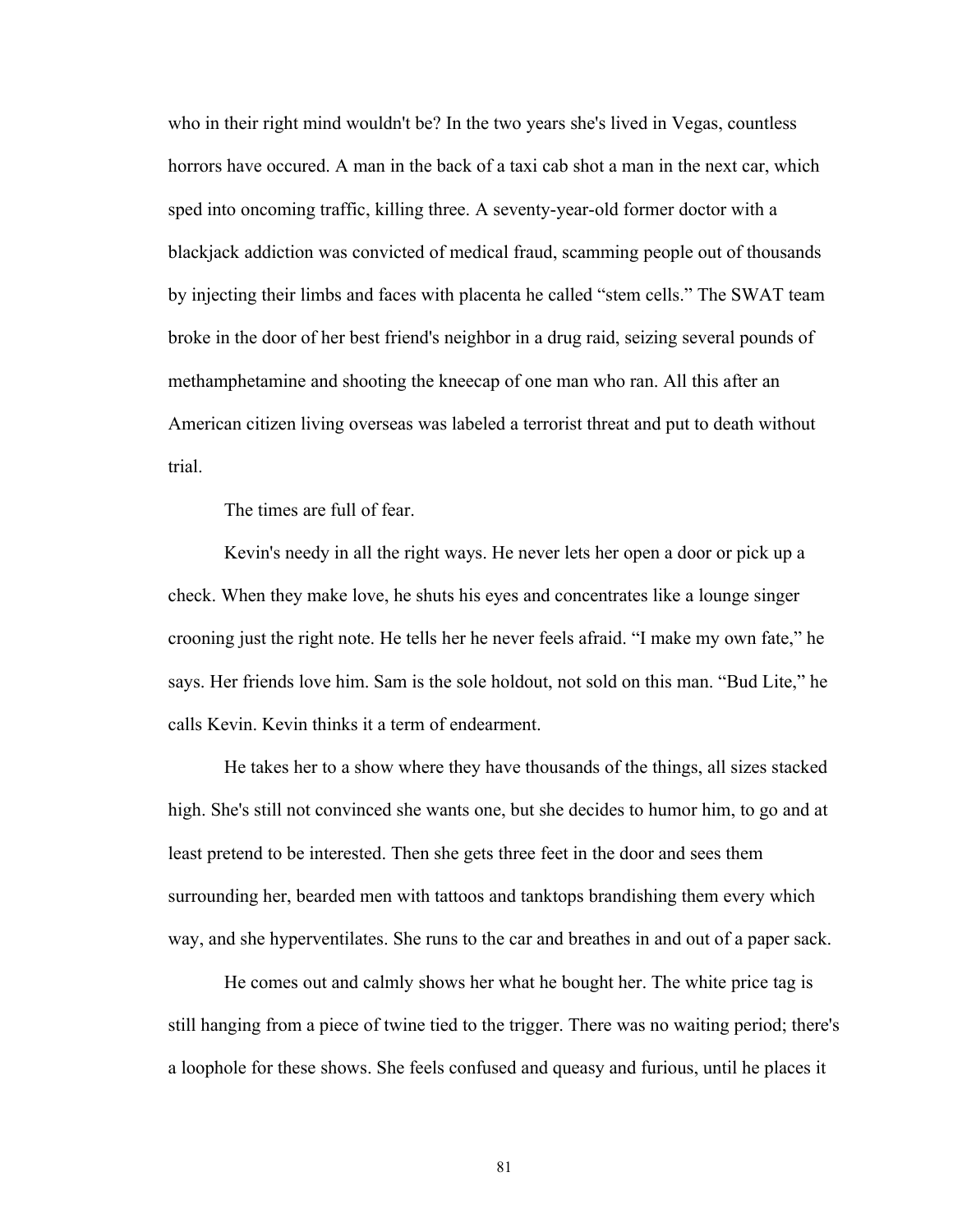in her hands. Then she turns calm. It's heavier than she thought, like a jagged piece of brick. But cold and smooth, like a pebble resting in a riverbed. A bundle of conflicts. Sleek and shiny and new, and at the same time, very ancient—the power of thunder and fire, roiling in the palm of her hand. New ways to mix ores older than humankind. This is all she needed, she sees. All she needed to convince her. The sheer perfect feel of the thing in her hand.

She tries to put it under her pillow and Kevin tells her she's seen too many movies. "You'll blow your jaw off," he says. But if not under the pillow, where? She runs scenes in her head. Someone comes in the front door while you're dozing in front of late night TV, you want it under a couch cushion. Not three steps in, they hit the floor. But you're in bed, fast asleep, the living room does you no good. You want it close enough you can check it before you hit the lights at night, stare it down long and hard. But the nightstand's too predictable. A would-be thief sees you reach for the nightstand, you're a goner.

She finally fits it in the space between the headboard and the wall, a little ledge next to where the frame screws into the headboard. Someone nears, she takes it out and blam.

The things she likes most are his hazel eyes, his faith in the black and white nature of the universe, and his belief in the sort of simple solutions she abandoned long ago. The thing she likes least is that something inside her doesn't love him and she knows it never will.

"So tell me the worst part," Sam tells Bud. They're in Sam's dorm room, sitting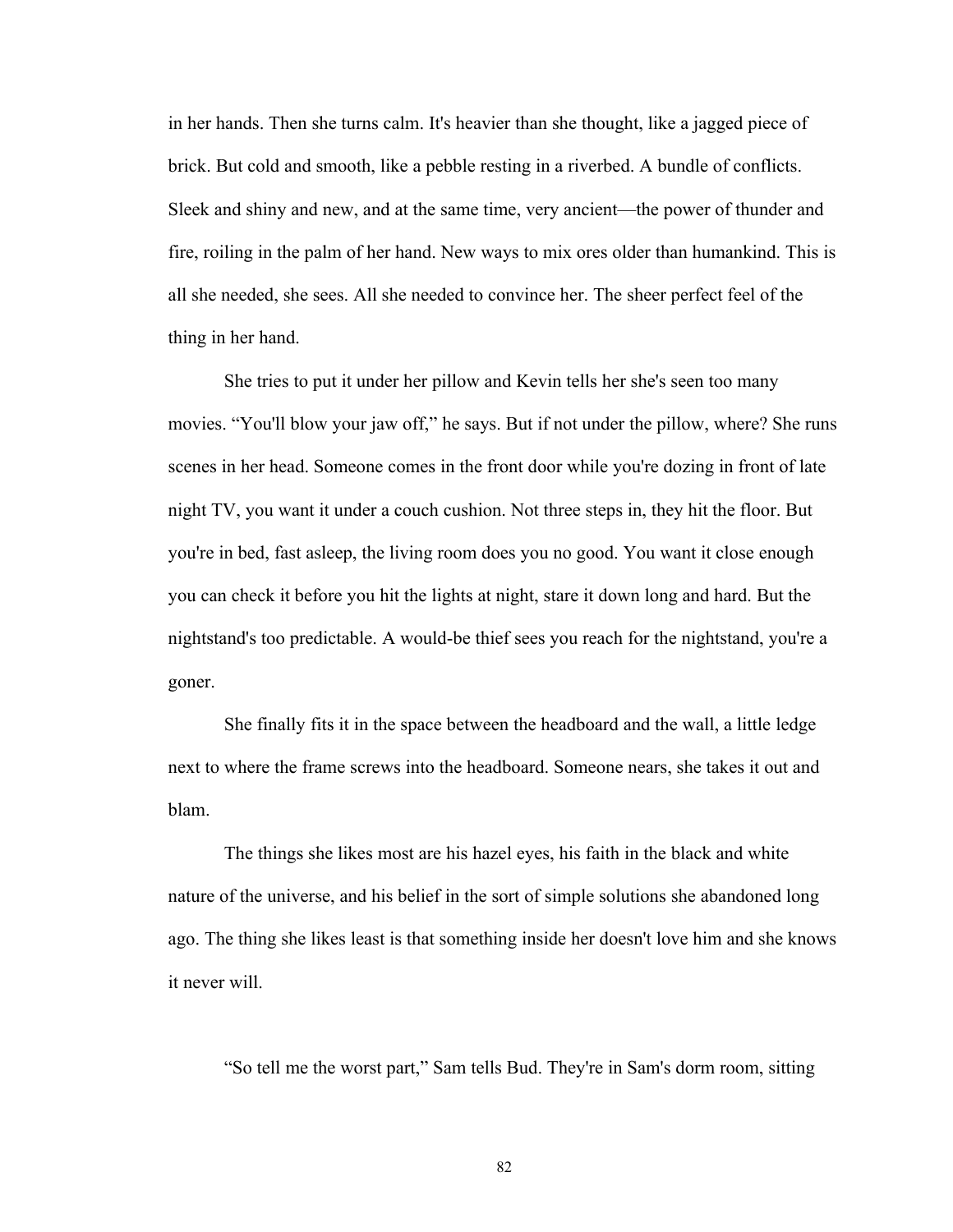beneath a lofted bed, and the kid has confessed he's bombing his classes. Bad. Danger-ofexpulsion-bad. But Bud can't believe it; his face shaved clean, his hair parted neat with a crispy layer of hair gel, Sam looks like he was born for schoolbooks. When Bud asks how the hell he managed to wreck things so thoroughly in only the month and a half since break, Sam says his Psych teachers have it in for him. He explains he doesn't need to go to class to learn the material, but they don't see it that way. So he told them he's been hard at work on an extracurricular activity, a paper to synthesize all he's learned. Now he needs to produce it.

"You know this will never work," Bud says. "They're only humoring you."

Sam waves his hand impatiently, like this concern is a pesky insect he's shooing away. "Leave the speculation to the experts," he says. "Now tell. What was the worst part, if you had to pick?"

Bud lights a cigarette with a match from the book on the table. The kid was kind enough to set these out and crack a window, even though it could land him a hefty fine. He starts to tell Sam about his dad. By the time he made his meandering way to the doctor, he was in stage four. It started in the colon, but it was in the liver where it finally got him, tumors ballooning his abdomen to twice it's normal size. He was like a woman eight months pregnant, but with cancer. His hair fell out. His skin turned yellow. His eyes at the end turned the color of milk, and he babbled incoherently once the toxins his liver was meant to filter out had entered his brain. Still, he had the stubborn optimism, in a moment of lucidity, to tell his son that life was ultimately fair and he was lucky for the fifty-five good years he'd had.

"The worst part is, he was right," Bud says. "Watch the pill ads. Head pills. Heart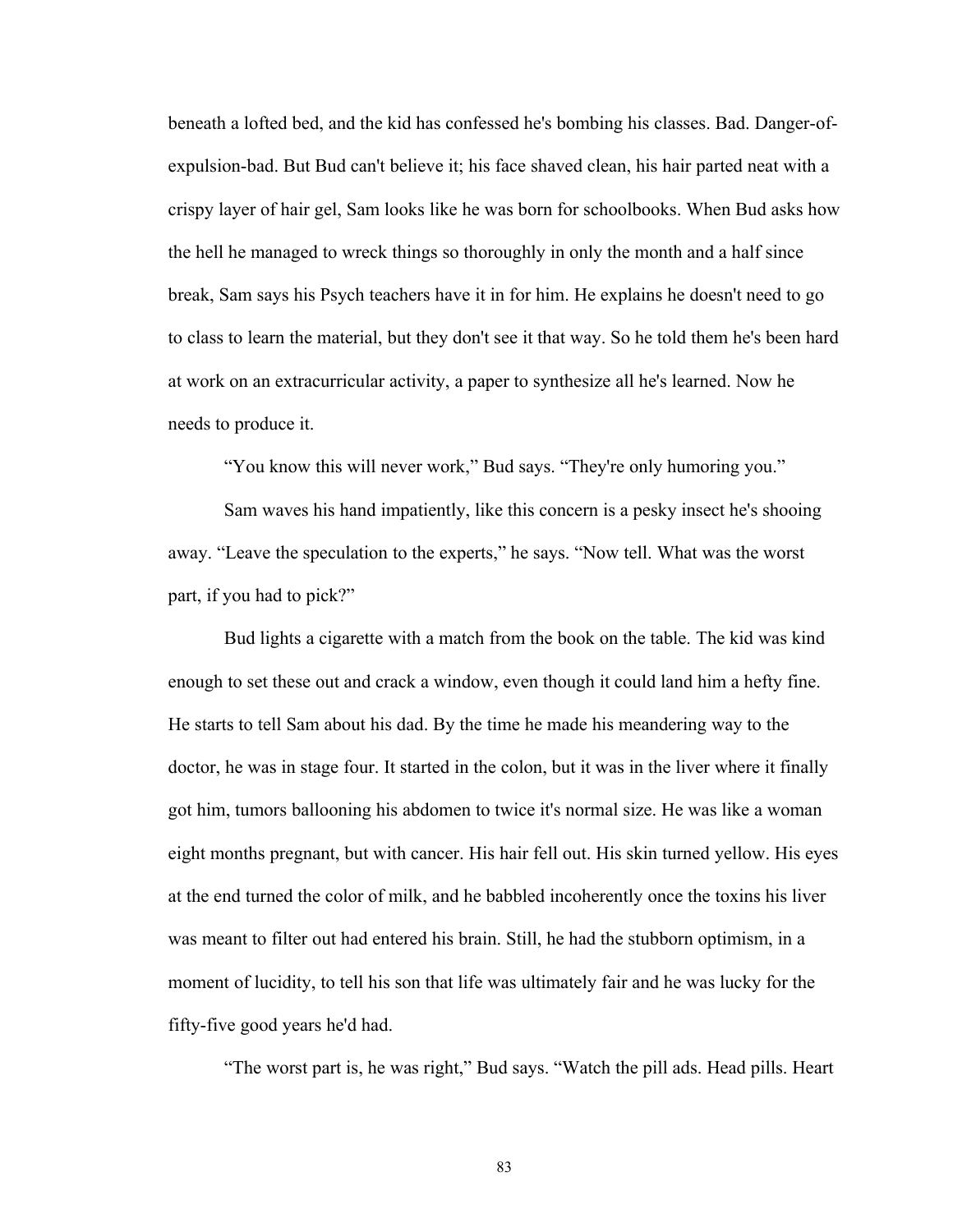pills. Stomach pills. Dick pills. Death's round every corner. And here we are like witch doctors, drumming and dancing and burning sage."

Sam puts down his pencil. He pulls absently at his lip. "I don't watch TV," he says.

Bud nods thoughtfully. He likes the simplicity of this response. He asks if he can have a glass of water, and Sam runs to fetch one from the first floor hydration station.

Bud goes to the desk. He rummages through some scraps of paper. He checks the tiny bulletin board, covered with pizza delivery options. Nothing of use. Then he cracks the laptop and goes to Facebook. There's an event invite, sent by one Kevin Bigby, with a home address listed. He takes a blurry but legible snapshot of this with his phone, closes the window, and shuts the lid just as Sam opens the door.

He smiles and thanks him for the glass of water. "You're supposed to drink six to eight a day, you know, " he says.

She feels safe with Kevin and their child, the gun. She moves more and more things to his house. Her small apartment begins to feel like a storage locker, a place she keeps a bunch of stuff she used to use. She even moves the gun to Kevin's.

And then: little brother happens.

Sam's roommate lets Vicki and Kevin into the dorm, where he leaves them there to surprise him. Kevin's told her that her brother's flunking class, a fact he confessed but made Kevin swear not to tell. On the walls are all manner of pictures and scraps of paper with thumbtacks poked through—random quotes, observations, or psychobabble written in faint pencil. "He who fights with monsters must be careful," one says. "Mint choclate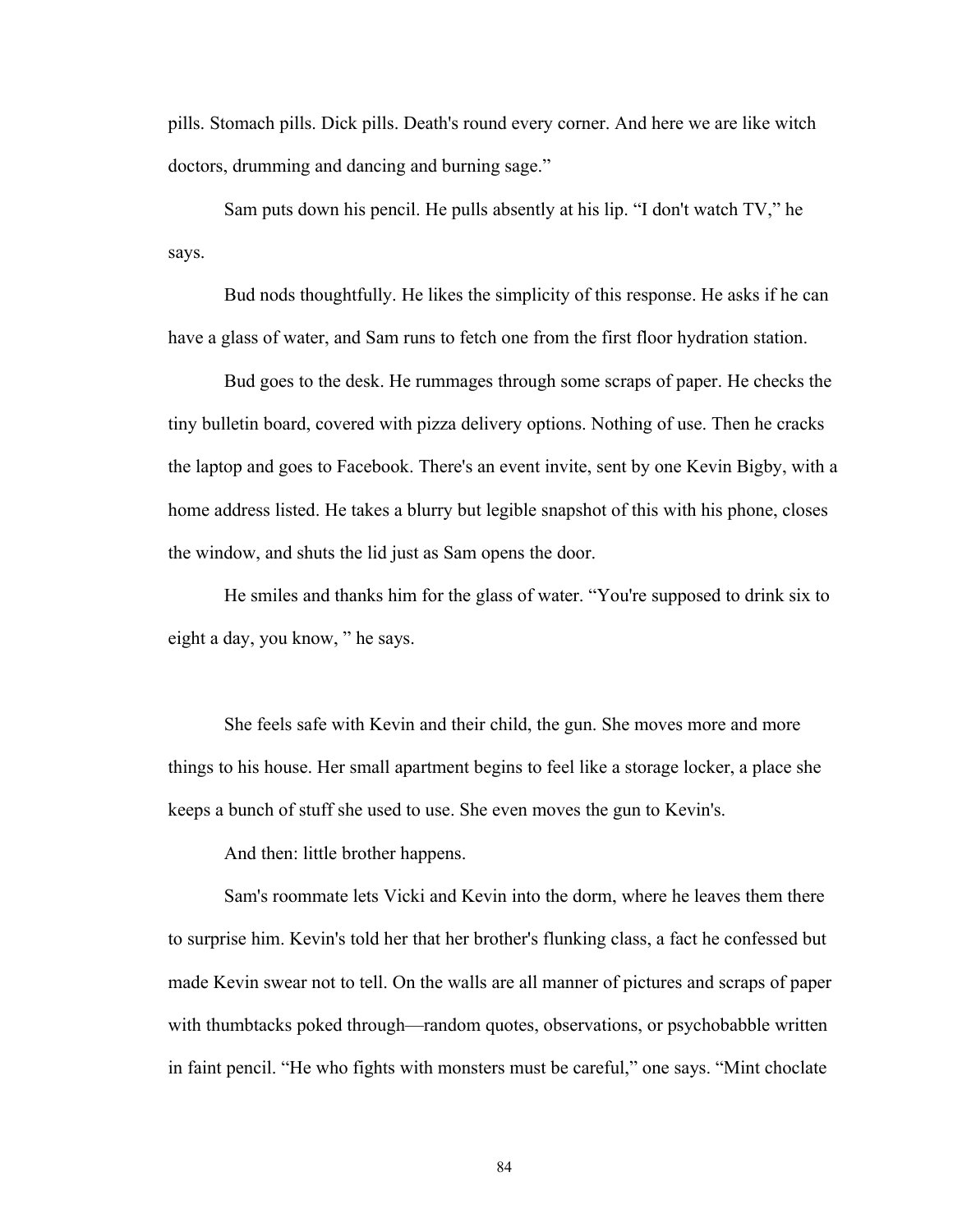[sic] chip ice cream—positive reinforcement?" says another.

*He's so young,* she thinks, sitting here. When he's stripped of these surroundings, it's easy to forget.

Sam comes home at half past six. She can tell he's shocked to see her; he has that embarassed, nervous strain in his voice like when she'd knock on the bathroom door when he was going through puberty, often just to mess with him. *I'm in here! Who is it! I'll be out in a second!* 

"Vicki! Kevin? Oh—hold on." He starts stacking the papers on his desk and pulls down a couple scraps from the wall. He motions around him and apologizes. "Sorry for all this," he says. "It's mostly Justin's."

"Where were you?" Vicki asks. "In class?"

Sam sits down, shaking his head. "No. I didn't make it to class today."

"I hear that's been happening a lot lately."

He looks at Kevin, then back to Vicki. He purses his lips, the corners twitching, and nods. He sits down.

"I just don't know if it's for me," he says. "College. This city isn't built for degrees. My friend Sherry, she dropped out and she makes five thousand a month now. She's a dancer. "

"So what, you want to strip?" Vicki is already angrier than she planned to allow herself to be.

Sam pulls a pack of cigarettes from his plaid shirt pocket and begins to pack them. She listens silently to the vaguely sexual slapping sound. "I didn't know you smoked," she says quietly. He puts one in the corner of his mouth and strikes a match.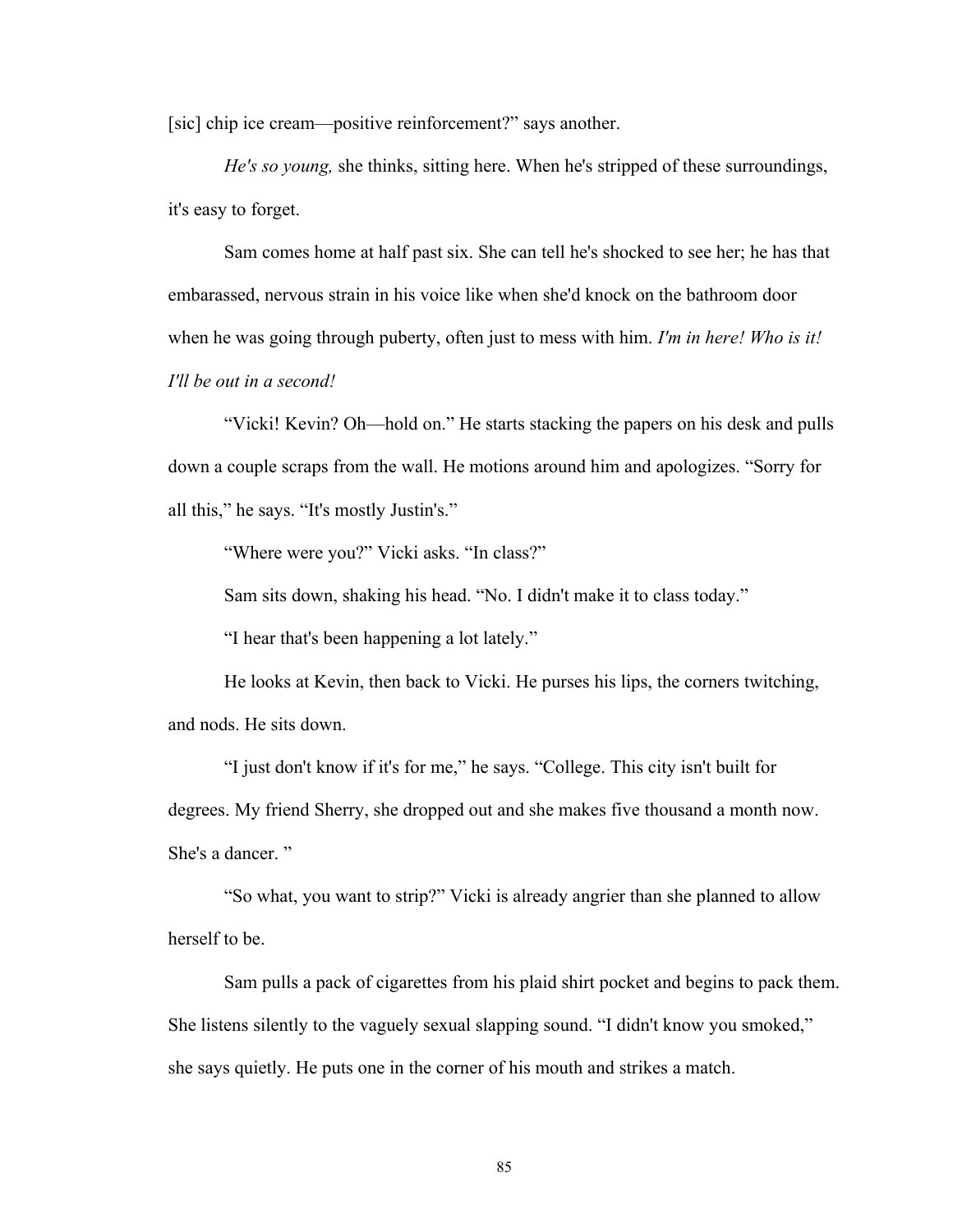"I don't know anything about stripping," he says. "But Bud makes good money parking cars."

Her eyes burn with the stink of Sam's cigarette.

"Who's Bud?" Kevin asks.

*What is it you want from me!?* she wants to scream at her brother. Instead, she does what she always does. She lets her mind go quiet. She hears Sam explain Bud from far away, like a neighbor's television faintly audible through the thin wall as you lie awake trying to sleep. The ember at the end of his cigarette glows gently. "You only won because you got the papers first," he says. "It was any man's game."

"That's not true," she says finally. "That part's not true." And it isn't. But it appears not to matter, because Kevin is walking out the door.

After Kevin leaves, she listens to Sam's explanation of his paper and its requisite interviews with a lonely feeling of hopelessness puffing up, like the ashy underbelly of a fire log glowing red after a gust of wind. This is an all too familiar feeling, her sphere of control shrinking until it's so small it barely surrounds her own heart. *A fascinating subject,* Sam says. *His dad's death did a number. To be granted privileged access...* 

*They're bound to keep me on.*

She says, "Bud's just a scared, lonely person like everyone else."

"That's all anyone ever is to you."

"You're a fool to think your teachers will want this paper. Go to class. Take notes. Kiss ass like the rest of us."

"He's in pain, Vick. He needs someone. Hell, so do I."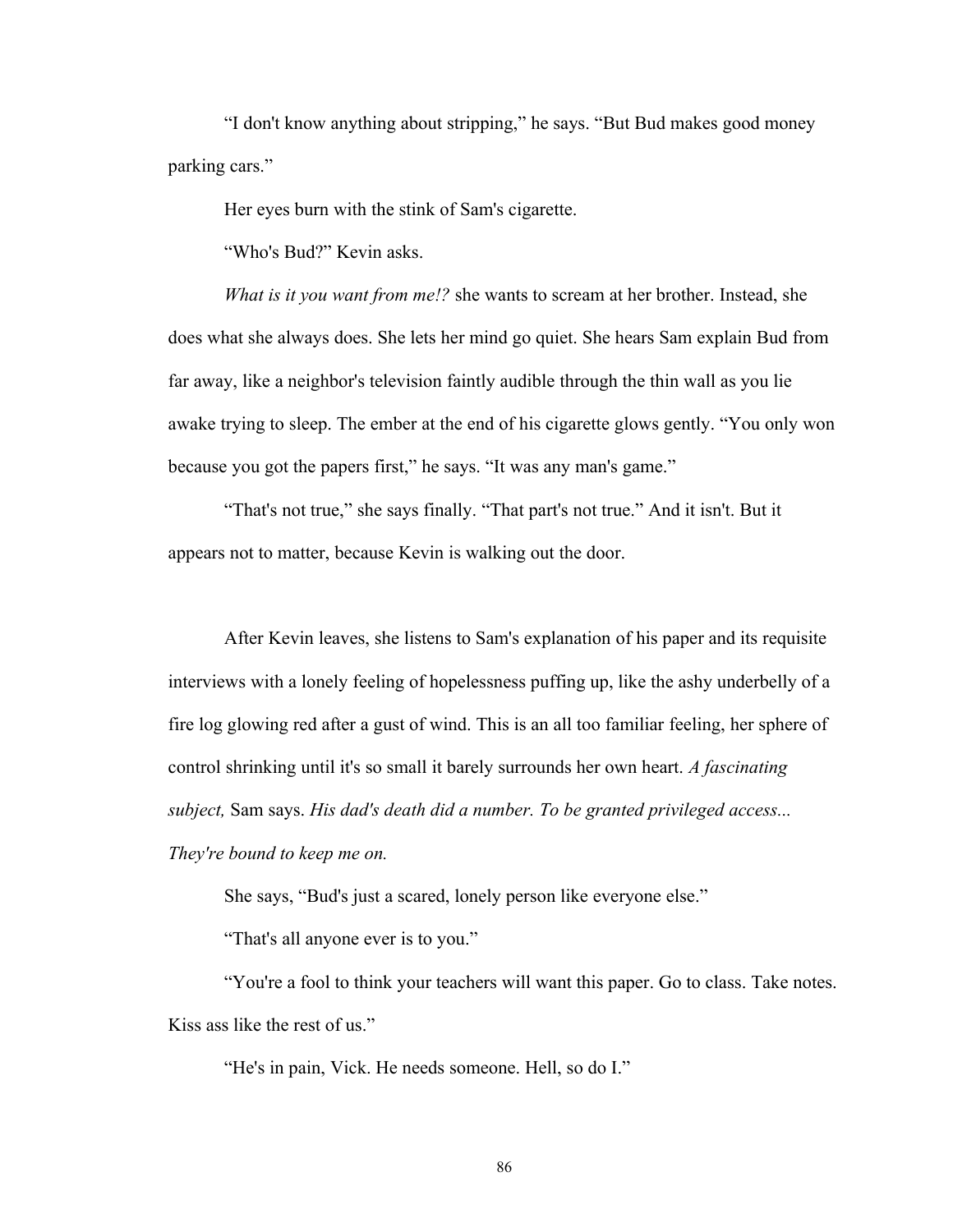Sam's playing with the flint of his lighter now, rolling it beneath his thumb, watching the sparks fly. The sound makes her think of grinding teeth.

She tries real hard to trim the rough edge off her voice, to find that gentle tone of an older sister that used to be so natural. "Sam, you have people. You have me. You have Mom. You have Dad. Why would you tell Bud and Kevin about all this, and not us?"

He flicks the flame to life and stares down at it with narrowed eyes. "Because they asked," he says.

The horrible summer heat, the kind that makes him picture sand dunes and white animal skulls picked clean, moves in late March. Bud begins to take long walks. On April Fools' Day, he walks to the address he found on Facebook. Google Maps shows him the way. He stands on the sidewalk, staring.

It's on the outskirts of the city, away from the bustle of drunk tourists and the incessant hum of low-flying airplanes. A skinny two stories looming over a yard of jagged pebbles, off-white paint peeling. He watches intently for something that will tell him what this man means to her. What she means to him.

Hell, he thinks, what does she mean to me? There were others before and since. Her face is blurred in his mind, a smudge of lipstick and soft skin. He remembers little else: the feel of her hand in his, the corkscrew twist in his abdomen of finding his suspicions true. The days drag on. Puff, puff, ash, repeat. In Vegas, you can smoke anywhere but a hospital.

He meets women in bars, clubs, online. Once he drives with friends to the brothel in Pahrump and almost goes through with it. He's getting better at this, preparing his face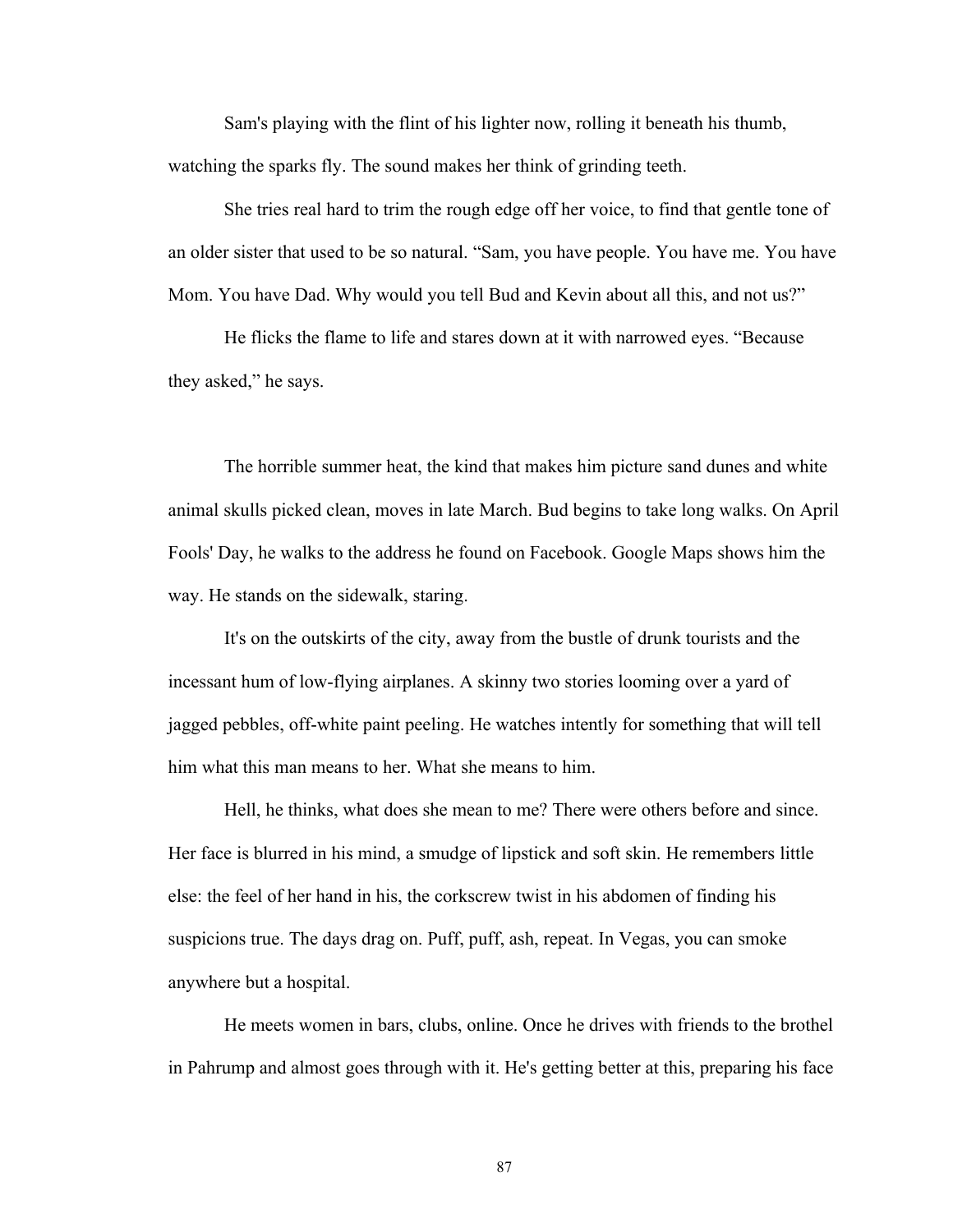to meet these faces. He always wears a rubber. Amazing the amount of feeling a thin layer like this can mitigate. When he gratifies himself, he thinks of being with these new women but in Vicki's bed. Sometimes she's watching, horrified and possibly aroused.

He walks all the time. He runs all the time. At night, like a crazy person, through the back alleys bordering LVB. He's robbed once at knifepoint and is barely fazed. He knows his end will not come from the outside.

This is why Vicki sticks with him, why he still swears sometimes to smell her on his clothes no matter how many times he washes them. He somehow knows he's sick. She knew it, too. The thought of the clinic passes with a skipped heartbeat, a shortness of breath. Puff puff. Is this what a heart murmur feels like? He googles symptoms. No, but it could be any number of other menaces. Some more sinister.

But if he can win her, he reasons, he's not really sick. This was always the thing with her. If she let him be with her, it meant he was going to be all right.

Thursday, April sixth, twenty thirteen. He wakes up at midnight with the urge to walk. Usually his legs send him in spirals, a widening path over the city. This time, he walks in a straight line. He wants to see Kevin's house at night, to see if her car's parked in the driveway.

Kevin doesn't even know about him, he realizes. This seems to be the gravest injustice. He walks to the door. He knocks. He waits. Droplets of sweat gather at his temples. He smiles. Vicki's car *is* here. At least she'll have some explaining to do. He knocks again, louder. It's late, well after midnight now. He's not going to hit him. He's just going to smile and shake his hand, say "I need a word or two with Vicki. Doesn't concern you."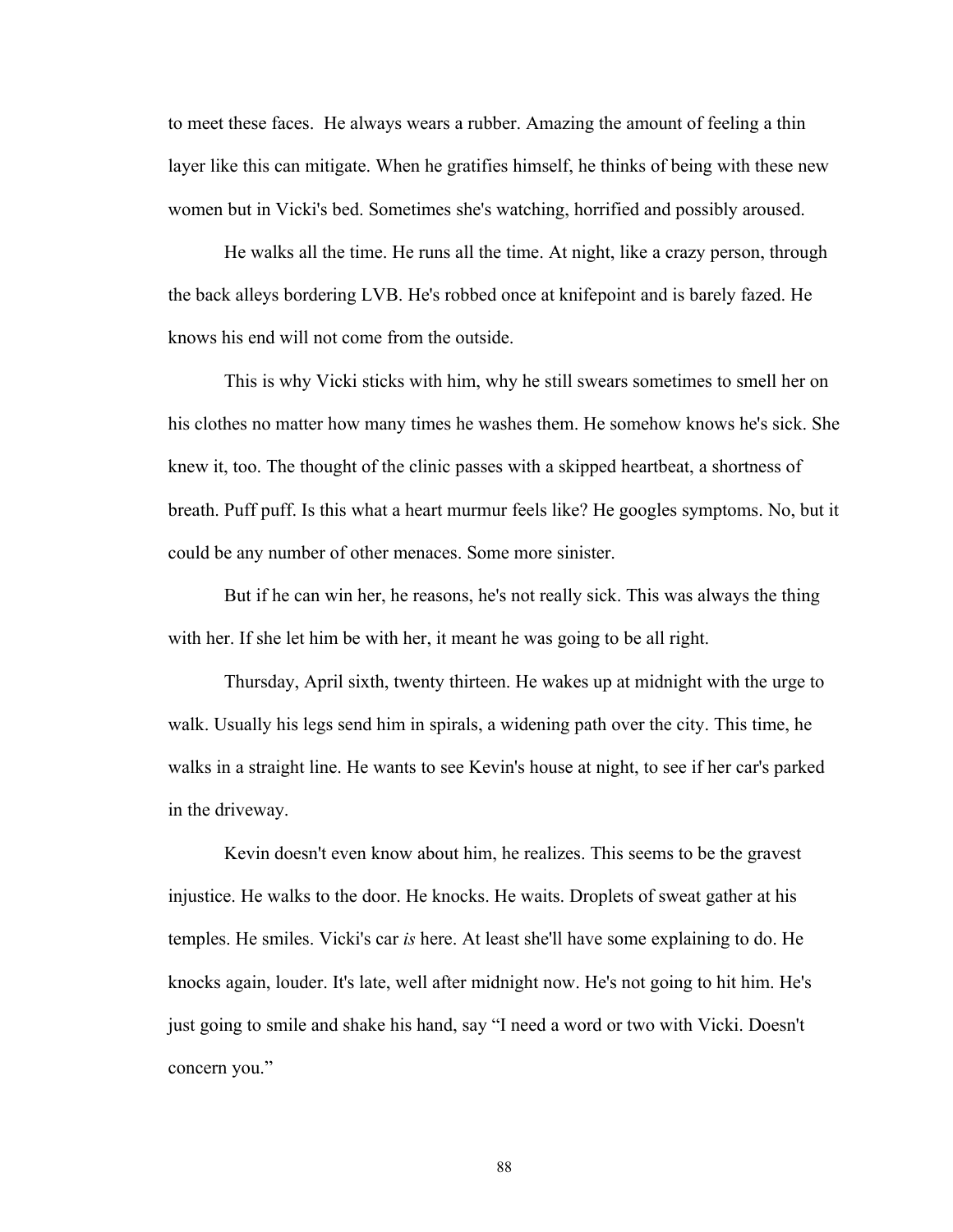But then Sam answers the door. He's sleepy, rubbing his eyes. Peering out through the sliver of light, over the chain stretched between the door and the jamb. A skipped heartbeat. A shortness of breath. This is *wrong.* His hand presses with rising pressure on the resistant door.

She only hears Sam's half. They're in bed upstairs, dozing postcoitally. Sam is, or was, on the downstairs couch. He hates the dorm, sleeps most nights here now. Her eyes open slightly when she thinks she hears a knock, but she imagines she imagined it, barely audible over Kevin's snores. They've made up, sort of. Her and Kevin. Her and Sam. Nothing's resolved, exactly, but at least no one's talking about it anymore. Her eyes flutter closed. And then, the squeak of the cracked door. Sam speaks in a low voice.

*Listen, you can't be here. Traitor? I'm here for the couch. No, absolutely not. Hey. Let it go. I'll see you soon. Hey! Cut it out. Cut it OUT.*

Kevin's snores stop. *Stay here*, he says, and throws the covers off before she can say anything. She nods. It's not until he grabs the gun, *her* gun, from the nightstand that she tries to say something, but her throat won't open. She's hardly there. She's watching herself watch the world. They fell asleep to the glow of the TV, and the news ticker partly covered with the green letters M-U-T-E scrolls at the bottom. He takes off out of the bedroom and down the stairs.

She puts on her robe and runs after him. Fear has taken her voice, left her powerless to make a sound. She stands at the bottom of the stairs on the carpet in her bare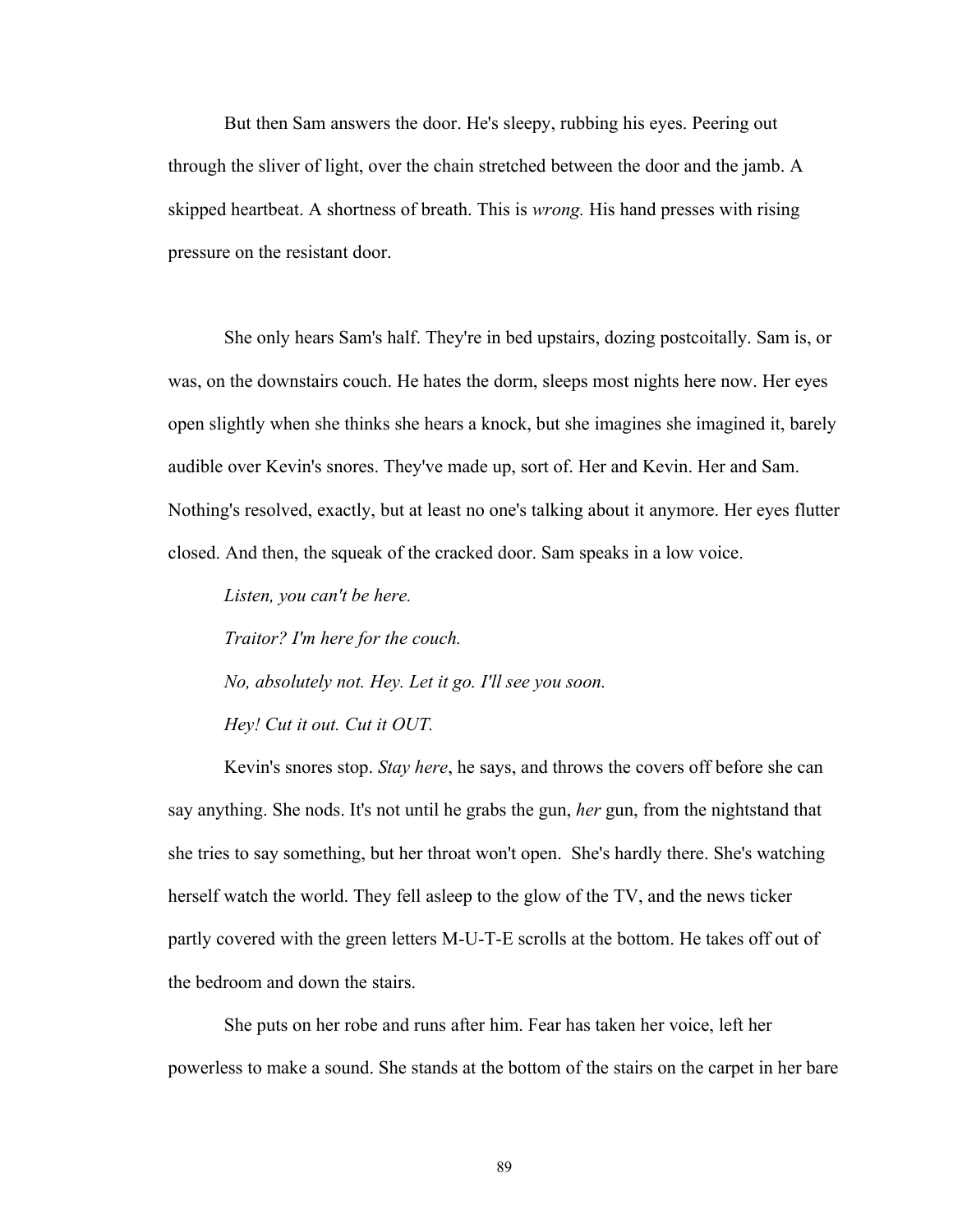feet, toes curling anxiously against the white carpet. Her heart's thumping. She hears a familiar voice, and it takes her a moment to place it as Bud's.

"Let me in," he's saying. "Let me see her. I only want to see her."

"Get back, Sam," Kevin says.

There's the slam of weight against the door, and the creak of wood starting to

give. He's trying to break the door, Vicki thinks. What does he think he's going to do?

"Get back," Kevin says again. And this time he raises the gun.

Sam's eyes grow real wide. "No, we know him," he says.

Bud, apparently still oblivious, slams against the door once more and the bolt holding the brass chain flies off the wall. The door opens and there he stands, suddenly terrified by the barrel pointing his way. He holds up his hands.

Sam, the only one who seems able to move, slaps the gun in Kevin's hand. The barrel pivots down. There's a bang and a flash, and the smell of gun powder that reminds her vaguely of fireworks at her summer house as a child. Still unable to speak for fear, she starts to run towards Sam when he lets out a strangled shout and falls to the floor.

\* \* \*

It's three weeks later, and this time Bud doesn't walk. Instead, he sits in silence. He doesn't like to walk now, nor to run. Not since Sam's on crutches. Sam says this is a stupid gesture. He says, "You want to run, run. I'll be fine in no time." The kid's got spirit. He smiled wide when Bud brought him his PSYCH notebook at the hospital, like this was all some sort of vacation. "They'll be *sure* not to flunk me now," he said, and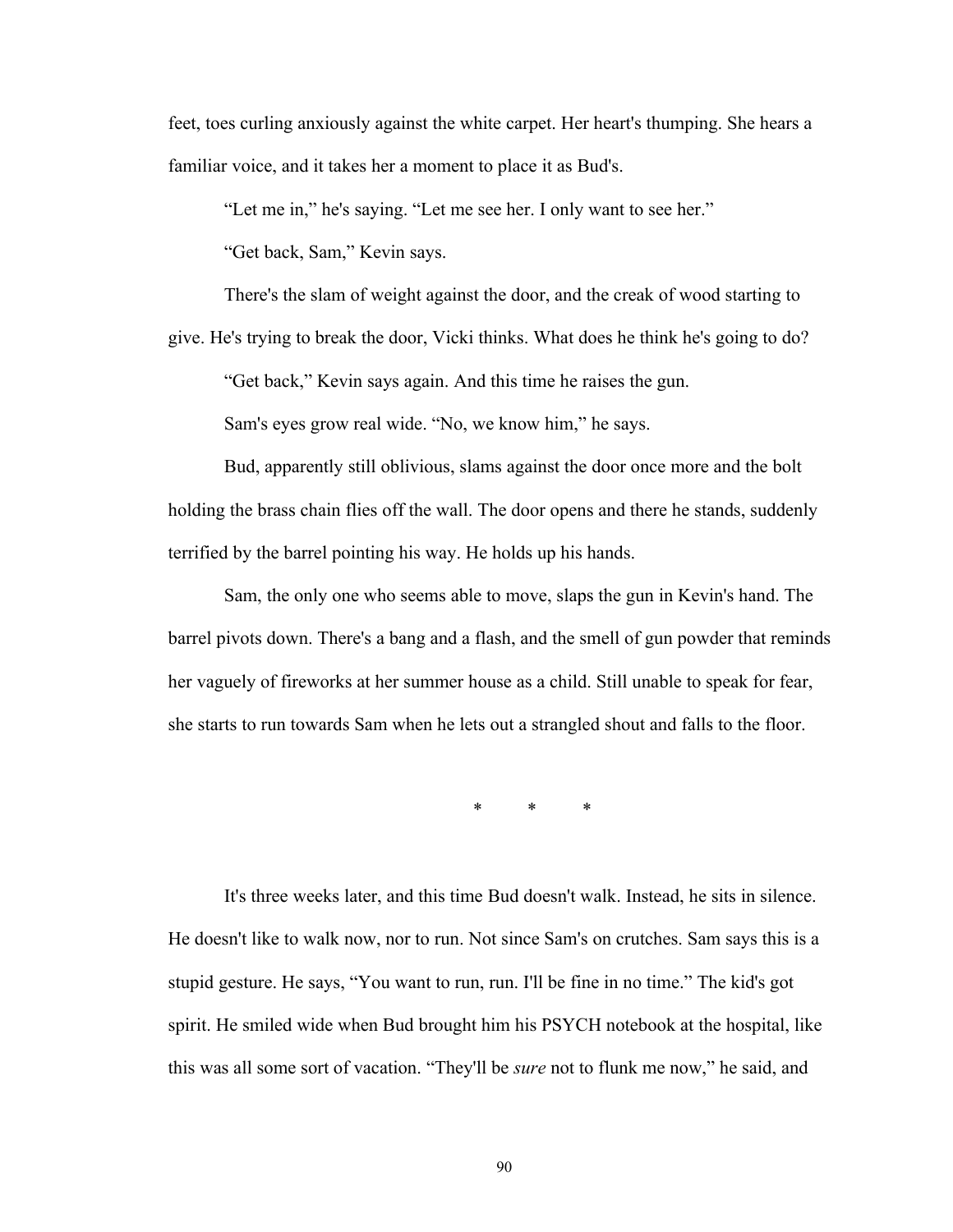started to write. Bringing the notebook was the least Bud could do for Sam.

At Planned Parenthood, Vicki lets him take her hand. It lies limp in his. They both stare straight ahead. The room buzzes around them. People are staring at the suspended screens, shocked. Delivering diatribes. Saying hail marys and various curses.

It goes without saying, he wants to say, that he didn't want it to be this way. He mulls over these words in his mind. Her hand is cold. Her eyes are tired.

Kevin decided to leave when she blamed him and not Bud. Who knows what would have happened otherwise. But Bud's happy, or at least trying to be. He brings her hand to his lips and presses them against her little finger.

The motion of the clinic's ceased. Nurses are staring at the TV rather than calling names. Bud tries to ignore his pounding heart. He asks Vicki what all he'll be tested for. She made the appointment. She shakes her head, and rattles off various afflictions. "All the biggies," she says.

They both stare straight ahead.

"What the world," someone says.

"My God," says another. "What is wrong with people."

He braves a look. On the screen, still photos of runners missing limbs. News tickers, no identified suspects. Death tolls ranging two to twelve. Hundreds injured. Police scrambling. Boston Marathon Bombing, the letters flash.

Bud would love to walk but can't seem to move. His legs are weighed down. Instead, he looks down at his lap and squeezes Vicki's hand. He waits for her to squeeze back. He makes a silent vow not to look up anymore. There's no need. No use running. No use moving at all. He listens to the blood thump in his ears, counting the beats, and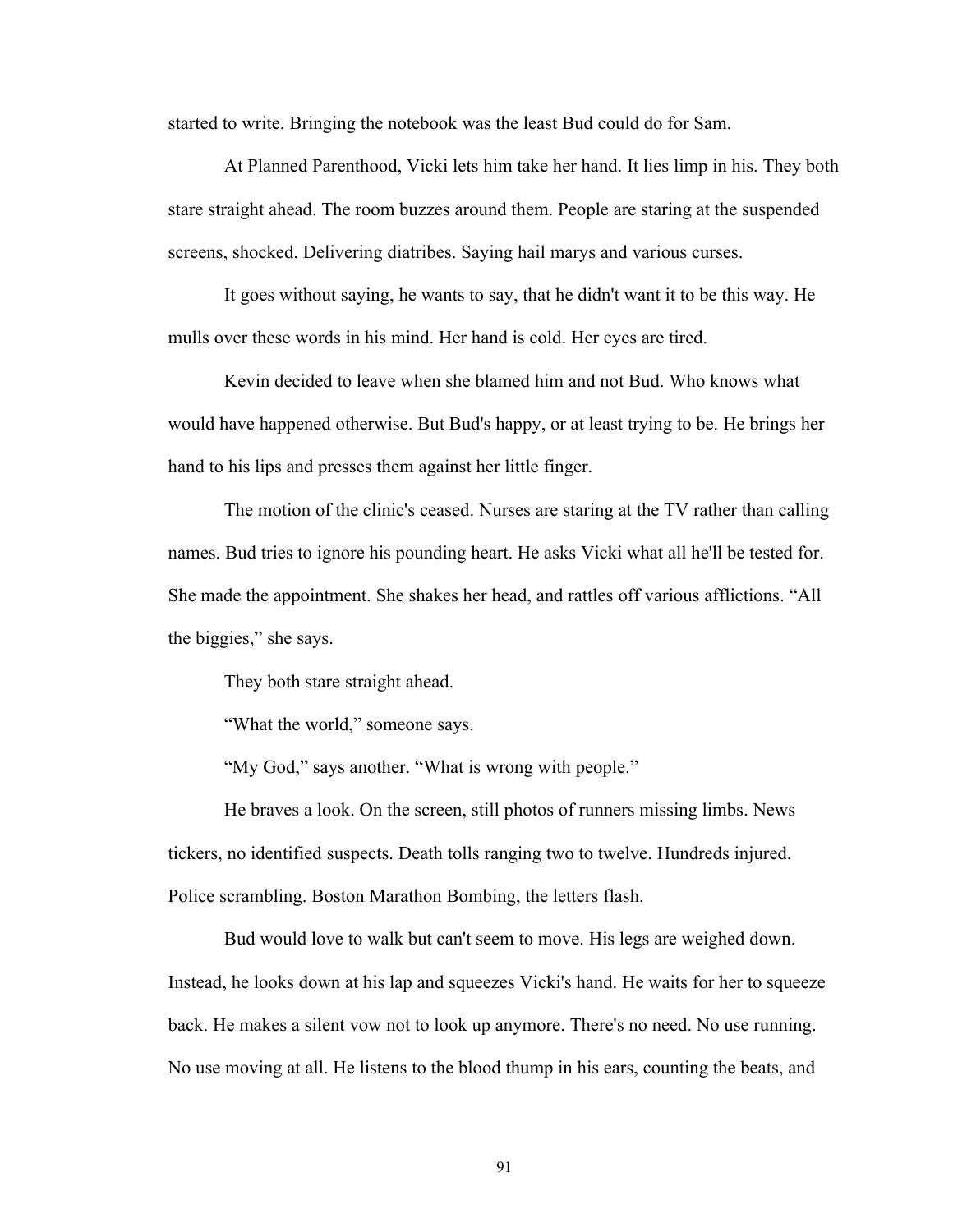shuts his eyes.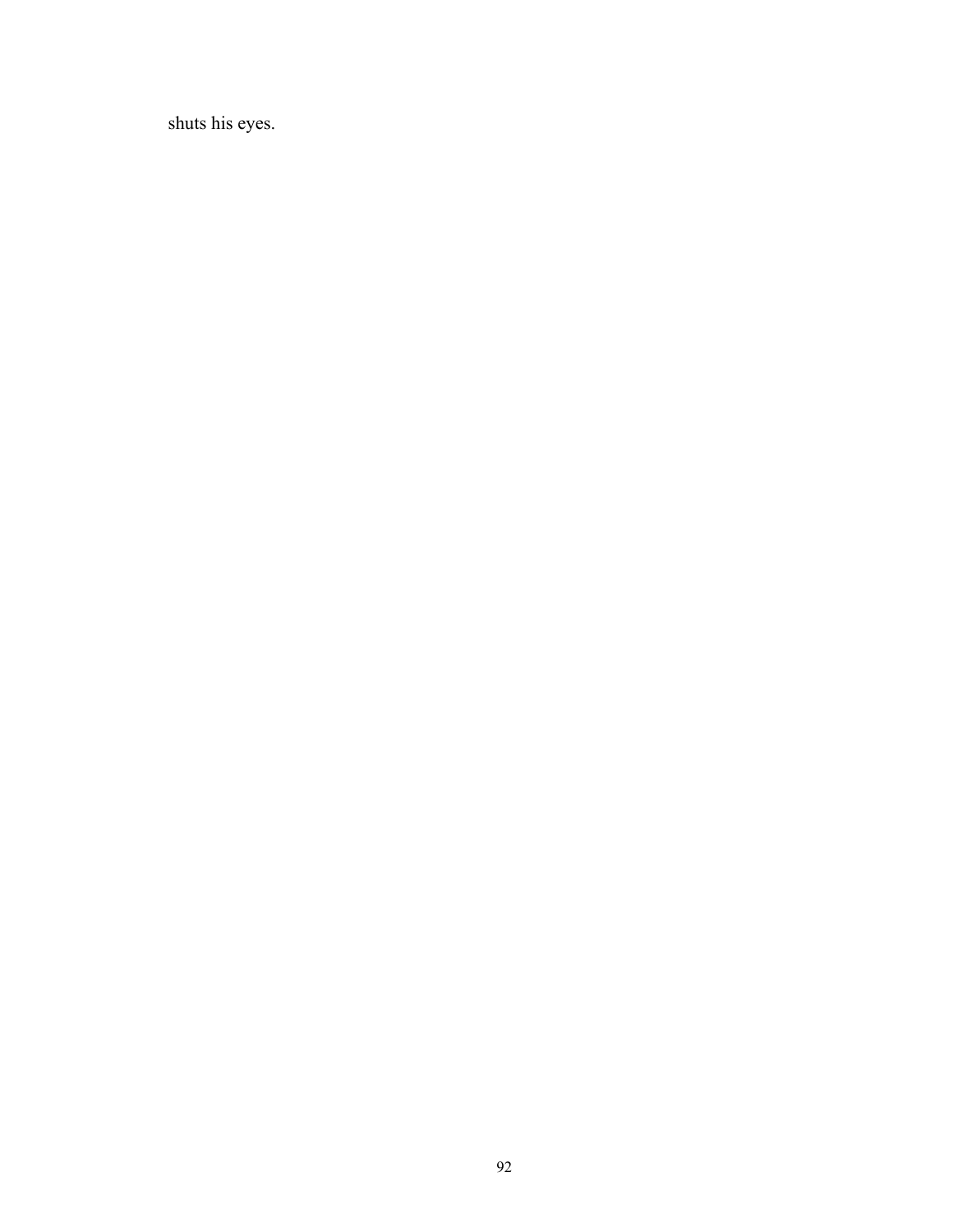# VITA

# Graduate College University of Nevada, Las Vegas

# Bruce W. Johnson

### **Degrees**

 Nebraska Wesleyan University, Lincoln, NE Bachelor of Arts: English and Philosophy, 2009, magna cum laude

# **Awards and Honors**

Summer Session Scholarship, *UNLV,* 2012 Patricia Sastaunak Scholarship, *UNLV,* 2012 Access Grant, *UNLV,* 2011, 2012

# **Teaching Experience**

### **English Teacher March 2013-Present**

Bridge Linguatec and Private Classes Santiago, Chile

 Teach business and social English to children and adult ELLs of all levels. Create lesson plans for all classes and conduct evaluations to determine the language level of each private student. Responsible for administering and grading all tests, quizzes and presentations.

### **Reading Instructor May 2012 – Aug 2012**

Institute of Reading Development Las Vegas, NV

Provided summer reading instruction to students in eight different age groups, ranging from four-year-olds to adults. Age-specific instruction included phonics skills, letter recognition, comprehension support, long-word-decoding, note-taking, and speed-reading.

University of Nevada, Las Vegas Las Vegas, NV Courses taught: English Composition I, English Composition II, Business Writing Responsibilities included all lecturing and grading, as well as designing lesson plans, reading

# **Graduate Assistant Aug 2010 – Dec 2012**